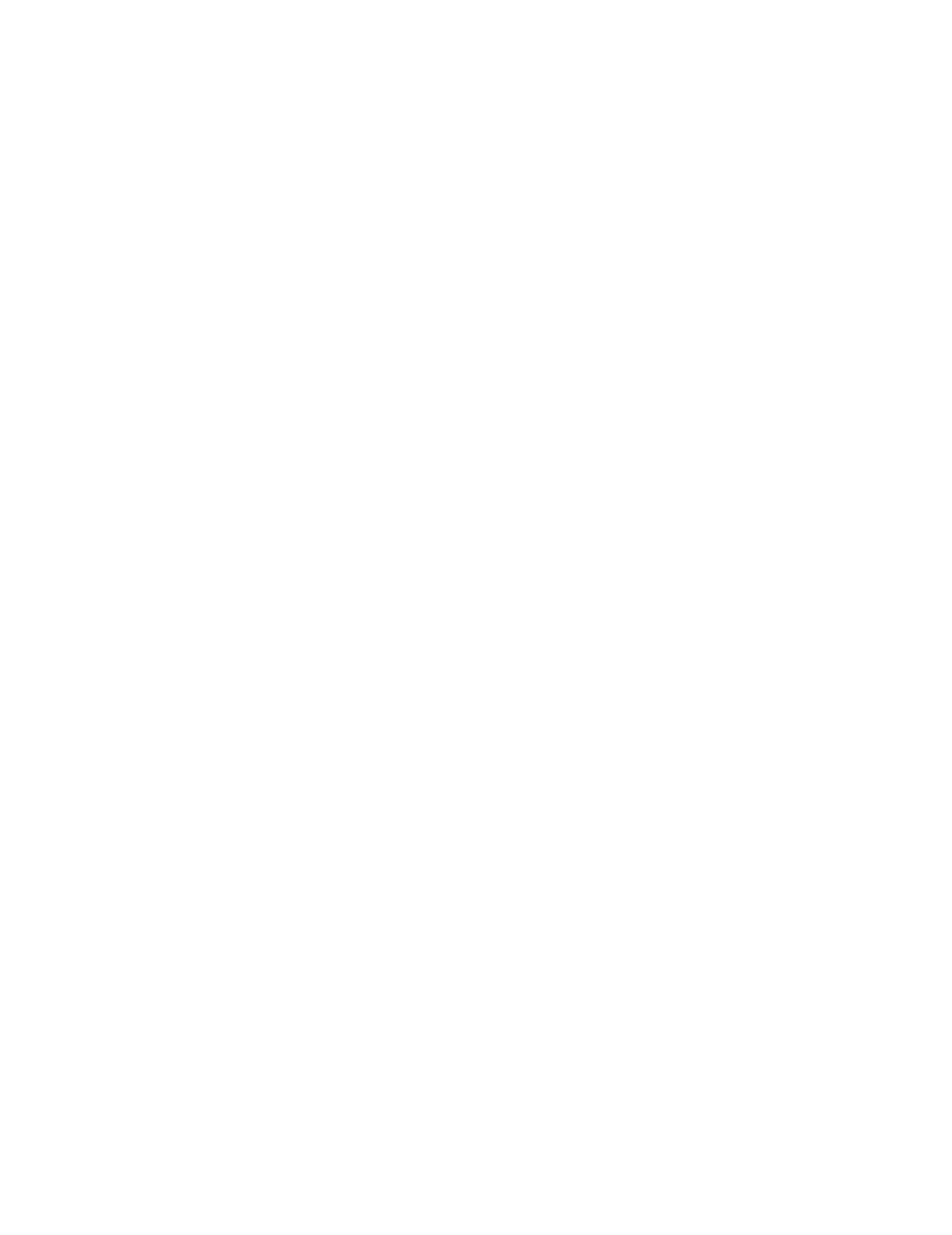## **Table of Contents**

| Unit 1: Exploration of Self           |  |
|---------------------------------------|--|
|                                       |  |
|                                       |  |
|                                       |  |
|                                       |  |
|                                       |  |
|                                       |  |
|                                       |  |
|                                       |  |
|                                       |  |
|                                       |  |
| Unit 2: Exploration of Money Concepts |  |
|                                       |  |
|                                       |  |
|                                       |  |
|                                       |  |
|                                       |  |
|                                       |  |
|                                       |  |
|                                       |  |
|                                       |  |
|                                       |  |
| Unit 3: Exploration of Time Usage     |  |
|                                       |  |
|                                       |  |
|                                       |  |
| Unit 4: Exploration of College        |  |
|                                       |  |
| Unit 5: Exploration of the Work Place |  |
|                                       |  |
|                                       |  |
|                                       |  |
|                                       |  |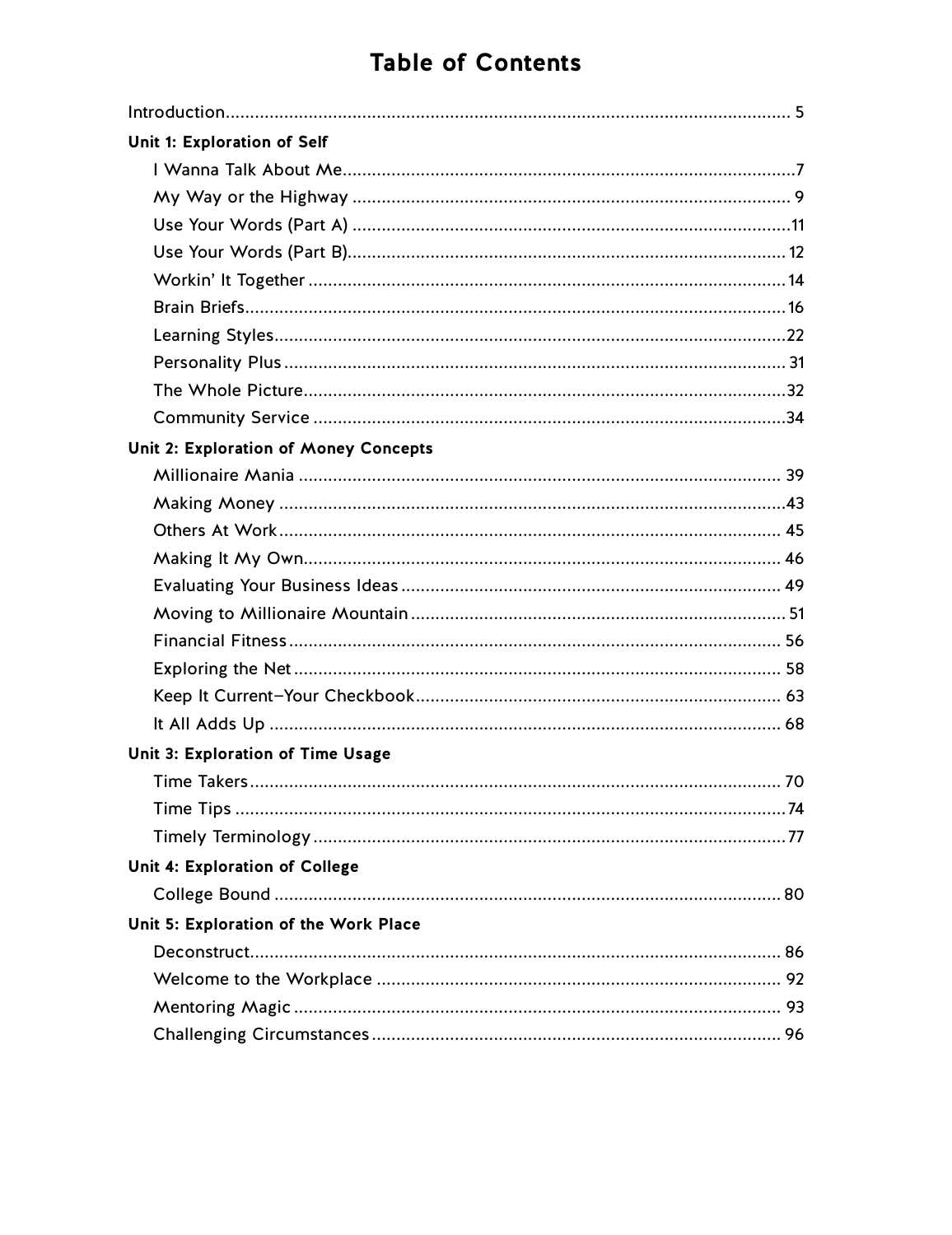#### Unit 6: Exploration of Careers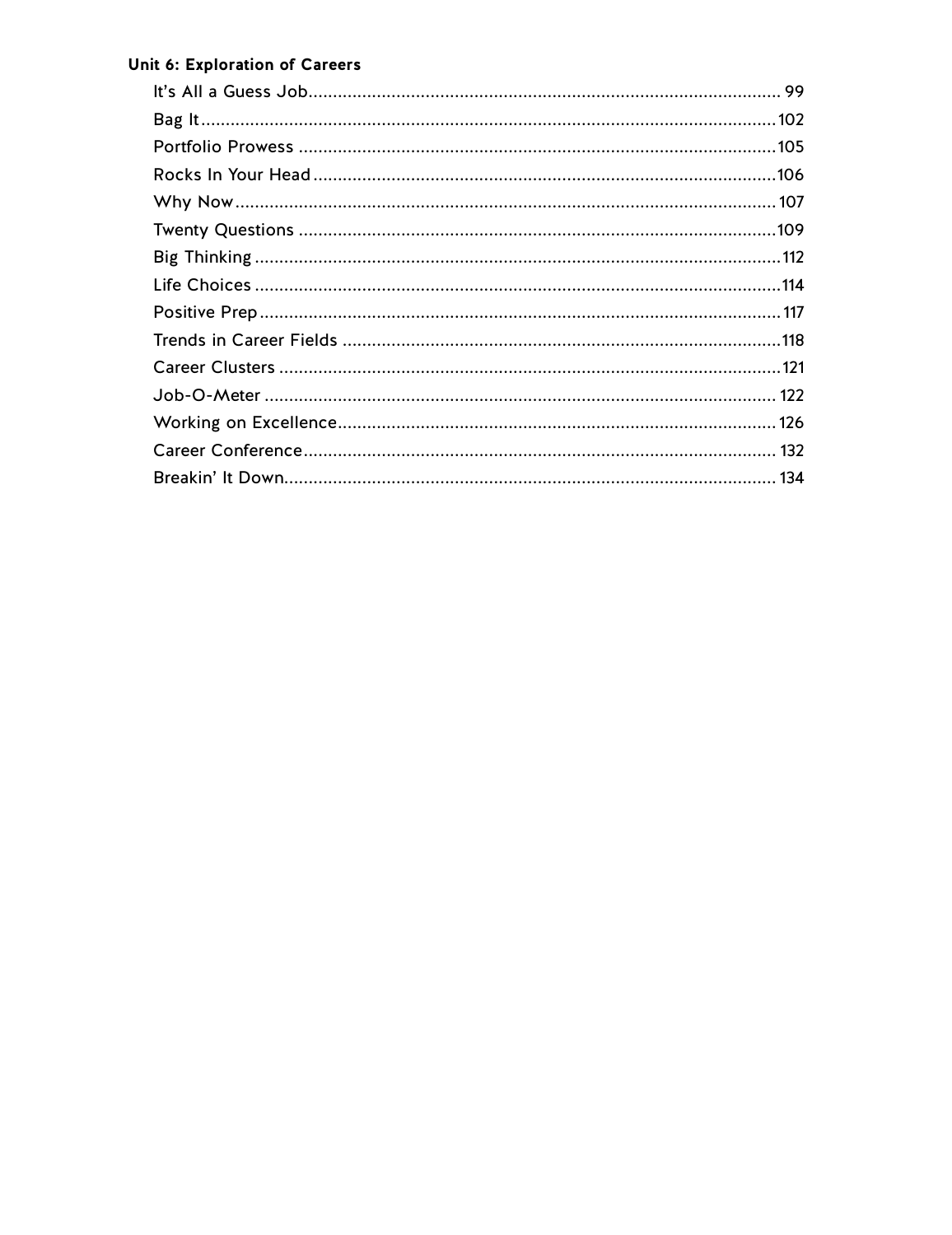## **Introduction**

Exploring's mission is to deliver character-building experiences and mentorship that allow youth to achieve their full potential in both life and work. With this principle in mind, the eighth grade career education curriculum offers students an in-depth opportunity to discover more about themselves and the world in which they live. Exploring guarantees their knowledge base is enriched in such a way as to prepare mind, body, and spirit to actively participate in and provide leadership to an ever-increasing global society.

In order to achieve each student's full potential, this curriculum delves into areas of personal accountability, leadership, decision-making, and career development. The Exploring program seeks to have students recognize the importance of community service as they develop into productive members of society. Being able to take academic information and connect it to real-life situations, both current and future, allows this curriculum to be relevant and authentic.

## **Program Methods**

The eighth grade program supplement features grade-appropriate, theme-oriented lesson plans that enhance and support the core curricula. There are 40 new and seven revised lessons included, and they may be conducted by an Exploring representative, community role model, business leader, or classroom teacher.

Instructional techniques throughout the lessons are varied and promote active learning from each student, as diverse learning styles are accommodated and each person is encouraged to discover the most appropriate style for individual success. A reflective piece is found in each lesson, allowing for time to process learning and integrate with real-life experiences. Throughout the lessons, critical and creative thinking skills are encouraged, as well as decision-making, interpersonal and intrapersonal skills, selfesteem, character development, and preparation for the future. The use of technology and various applications are also incorporated.

The Exploring eighth grade career curriculum aids students in thinking beyond the present into a world where they become mature, responsible, and caring adults capable of participating in a global society. As students are encouraged to step out of their comfort zone into areas of uncertainty and indecision, it is the goal of this organization and curriculum to give each and every student the confidence and security to do so with integrity and high regard for themselves and others.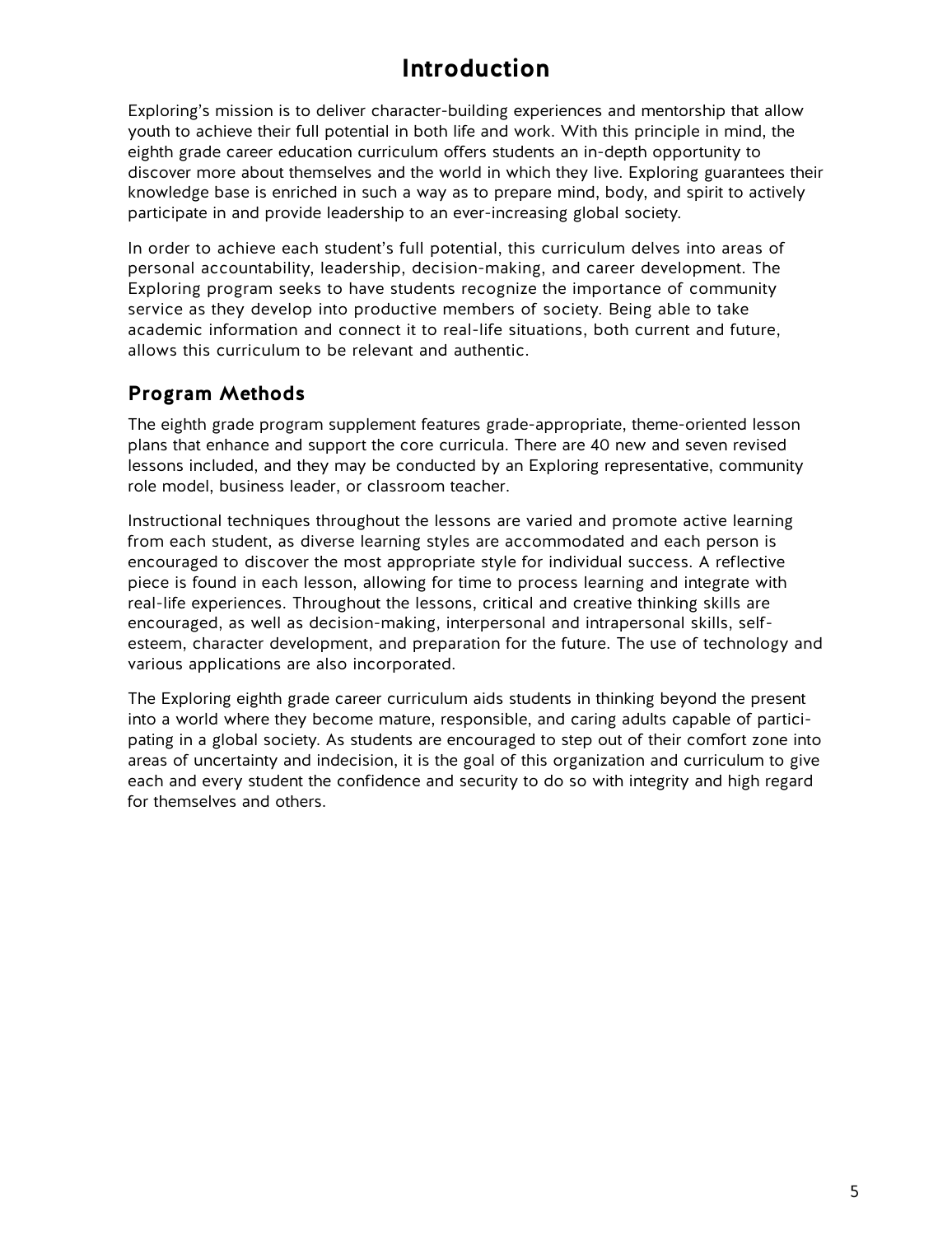**Unit 1**

# **Exploration of Self**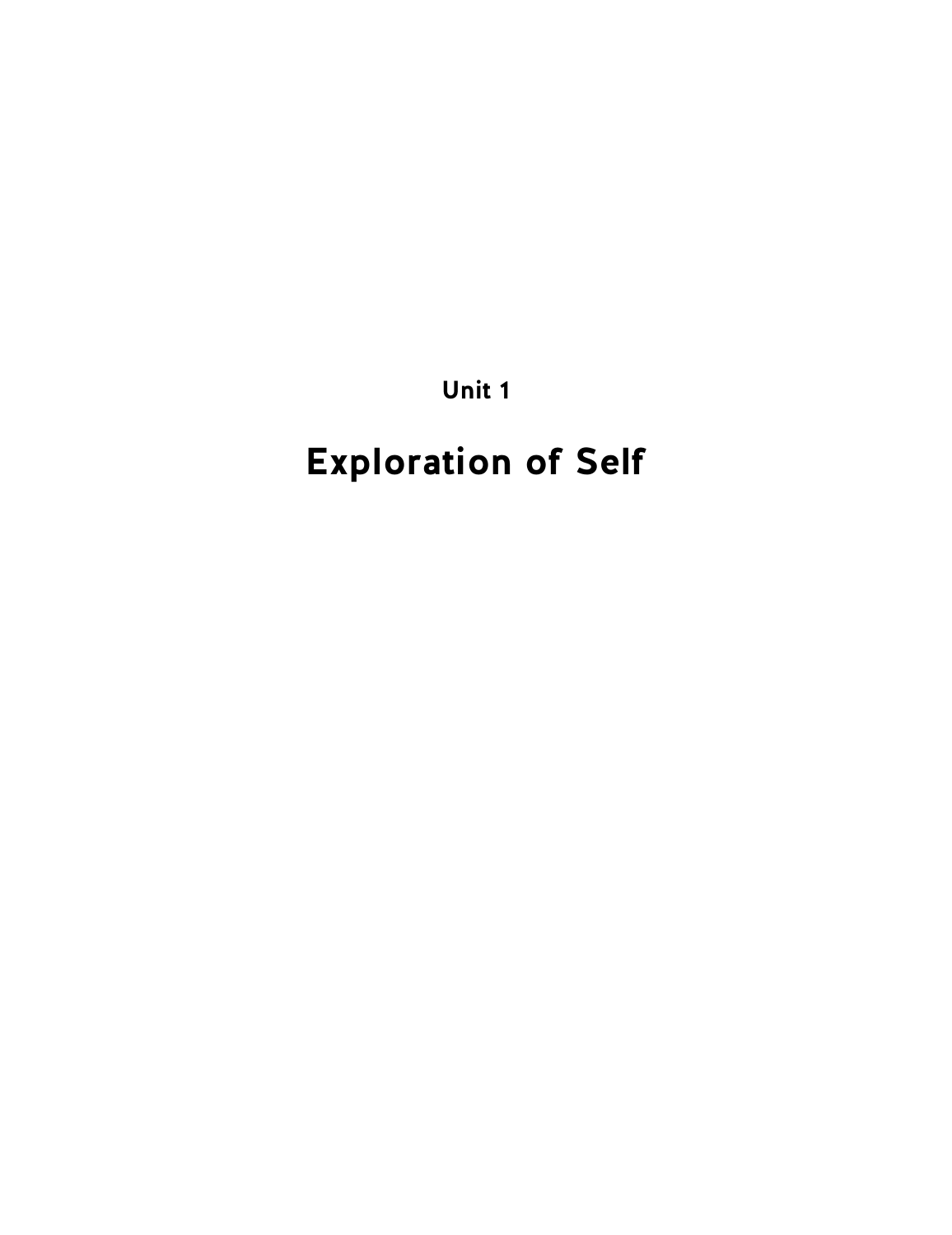## **I Wanna Talk About Me**

#### **Career Education Focus:**

- 1. Identify personal interests, abilities, and traits.
- 2. Understand the relationship between one's personality and career opportunities.
- 3. Employ critical thinking skills.

**Related Standards:** English, language arts, fine arts, music

#### **Lesson Objectives:**

- 1. Identify personality traits.
- 2. Differentiate between negative and positive personality traits and how a trait may be both.
- 3. Participate in oral presentation.
- **Materials:** Computer with internet access

#### **Procedures:**

Give students the opportunity to talk about themselves (they will love doing this). As they cite traits, discuss how these could possibly differ in working situations. For example, strong-willed personalities could be both positive and negative, depending on the situation.

**Activity 1:** Students will research lyrics to an appropriate song that best gives examples of how they perceive their own personalities, strengths, weaknesses, interests, etc. The following information must be included during presentation time:

Title of song

Artist(s)

Three examples:

- —I chose "Brown-Eyed Girl"" because I have brown eyes.
- —I chose the words "laughin' and a-runnin,' skippin' and a-jumpin'" from "Brown-Eyed Girl" because I am always upbeat and energetic.

—I chose "So Hard to Find My Way" because sometimes it is difficult to make decisions that I know are the best for me.

**Activity 2:** Students will create a CD cover to continue the process of defining their personality traits. The cover should be in conjunction with the song chosen in Activity 1. These CD covers will be used later, as the actual cover for the CD they will create in career exploration.

**Requirements:** student's name, song title from Activity 1, and illustrations.

**Activity 3:** Students give a presentation of their finished CD cover. They may even choose to play part of their chosen song during this time.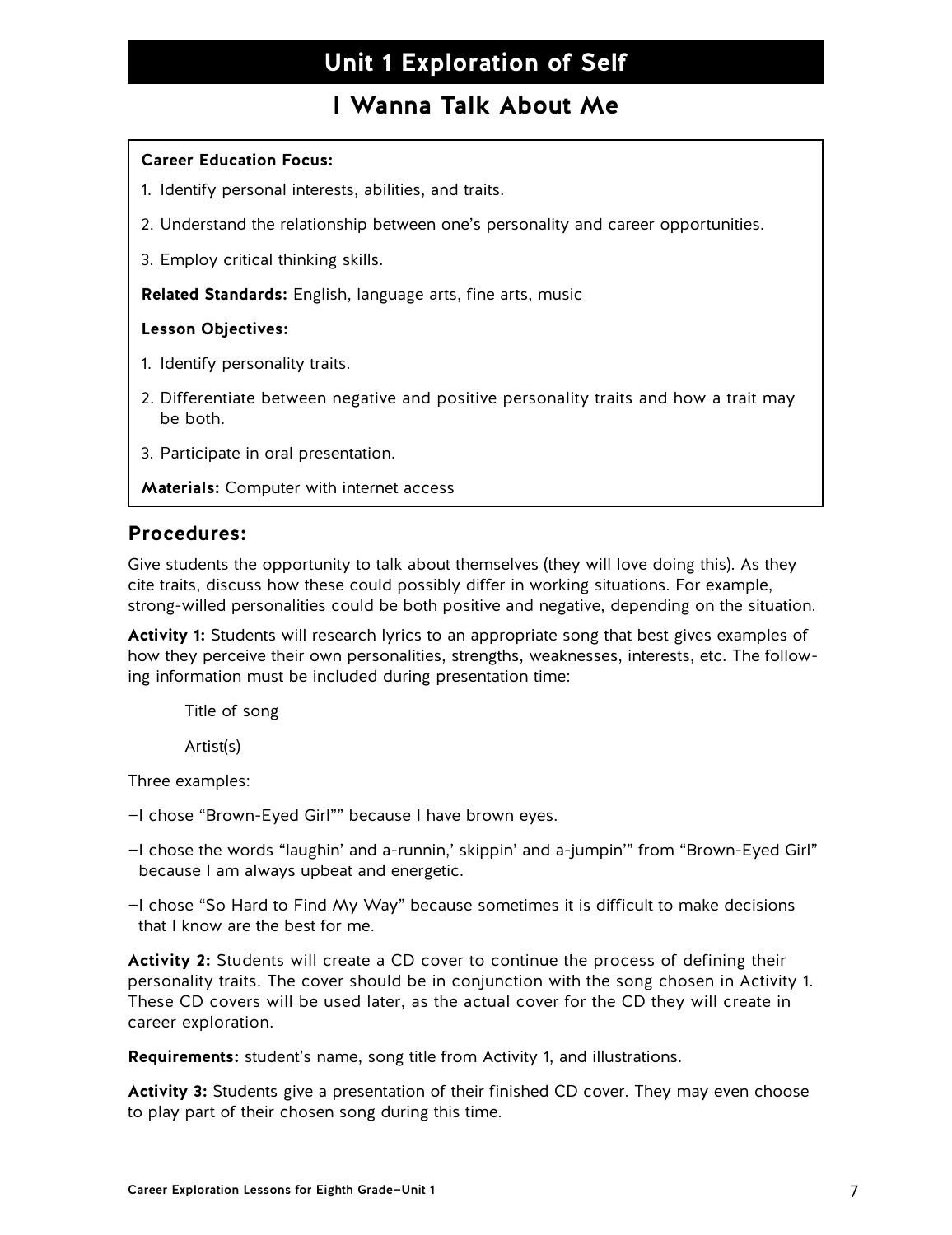**Reflections:** Positive oral responses for each presentation.

## **Assessment:** Scoring rubric

| <b>Requirements</b>        | <b>Possible Points</b> | <b>Earned Points</b> |
|----------------------------|------------------------|----------------------|
| Participation              | 10                     |                      |
| Appropriate examples       | 30                     |                      |
| Creativity                 | 10                     |                      |
| Understanding of lesson    | 20                     |                      |
| Time on task               | 10                     |                      |
| <b>Presentation skills</b> | 20                     |                      |
|                            |                        | <b>Total</b>         |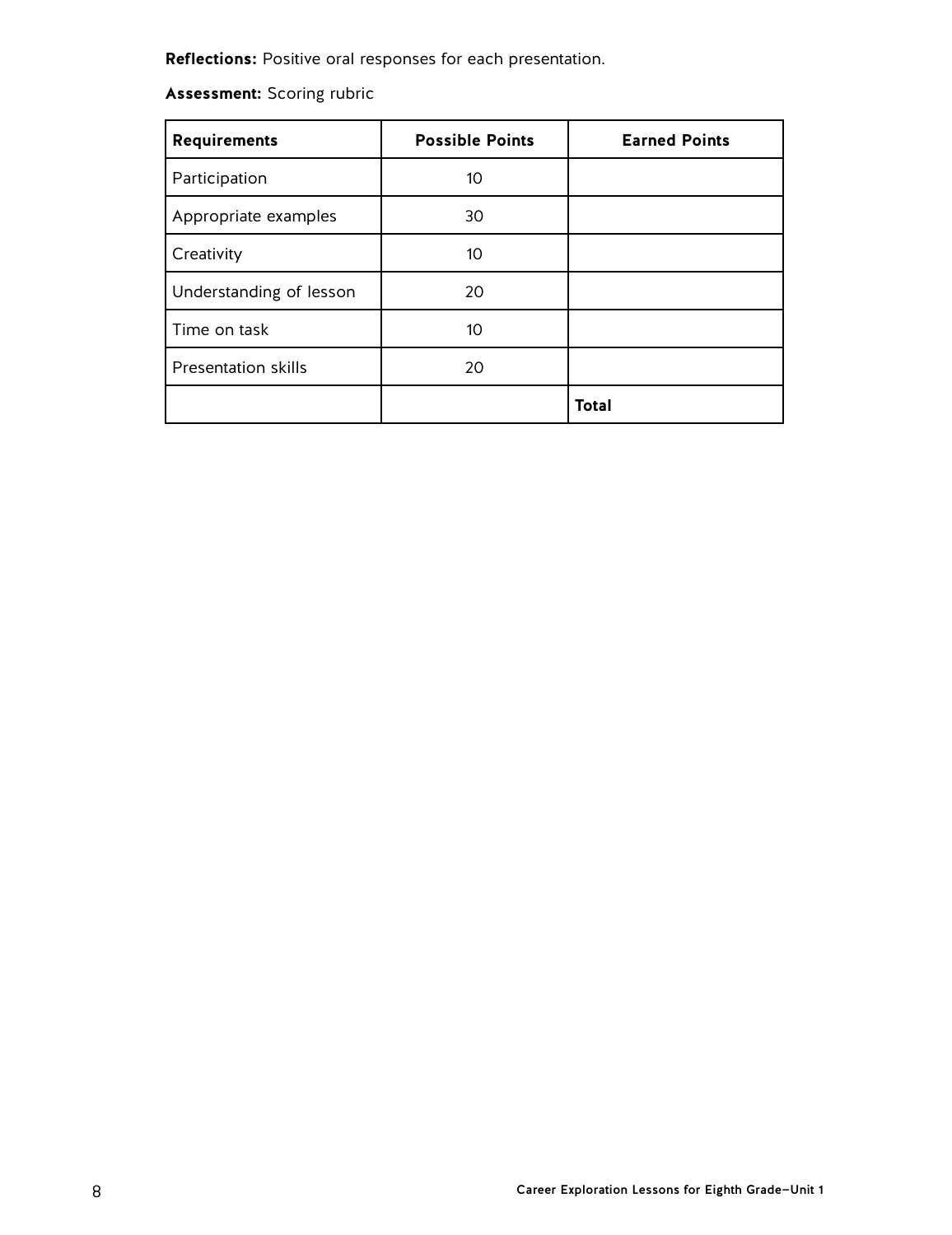## **My Way or the Highway**

#### **Career Education Focus:**

- 1. Characterize group dynamics.
- 2. Understand the meaning of consensus within a group.
- 3. Assess the workings within a team necessary for reaching a consensus.
- 4. Illustrate the use of positive persuasive techniques.
- 5. Respect diversity within a team.

**Related Standards:** Social Studies

#### **Lesson Objectives:**

- 1. Use effective communication techniques.
- 2. Problem solve effectively.
- 3. Work collaborative within a group setting.

**Materials:** One copy of "My Way or the Highway" worksheet per student

**Vocabulary:** Students will need to begin a vocabulary folder for this and further lessons. At any point when the teacher deems necessary, these words can be assessed: consensus, collaborate, brainstorming, empowerment

### **Procedures:**

**Activity 1:** Discuss the meaning of each vocabulary word in relationship to this and future lessons. Explain that without consensus, a team cannot work effectively and the result would be mass chaos. Give each student a copy of the worksheet "My Way or the Highway." Students will begin by individually ranking the statements.

**Activity 2:** Place students into groups of four to five participants. A leader, scribe, and spokesperson may be assigned for each group. Students must now work within their assigned team to reach consensus on the rights previously ranked individually.

**Assessment:** The teacher will visit with each team to assess participation from each student. As a class, discuss how consensus was reached within each team.

**Reflection:** The class will discuss how the vocabulary words came into play during this activity. The class will use the previous experience to determine positive ways in which a consensus may be reached in team settings. These consensus-building techniques will be posted as a reminder for later team building exercises.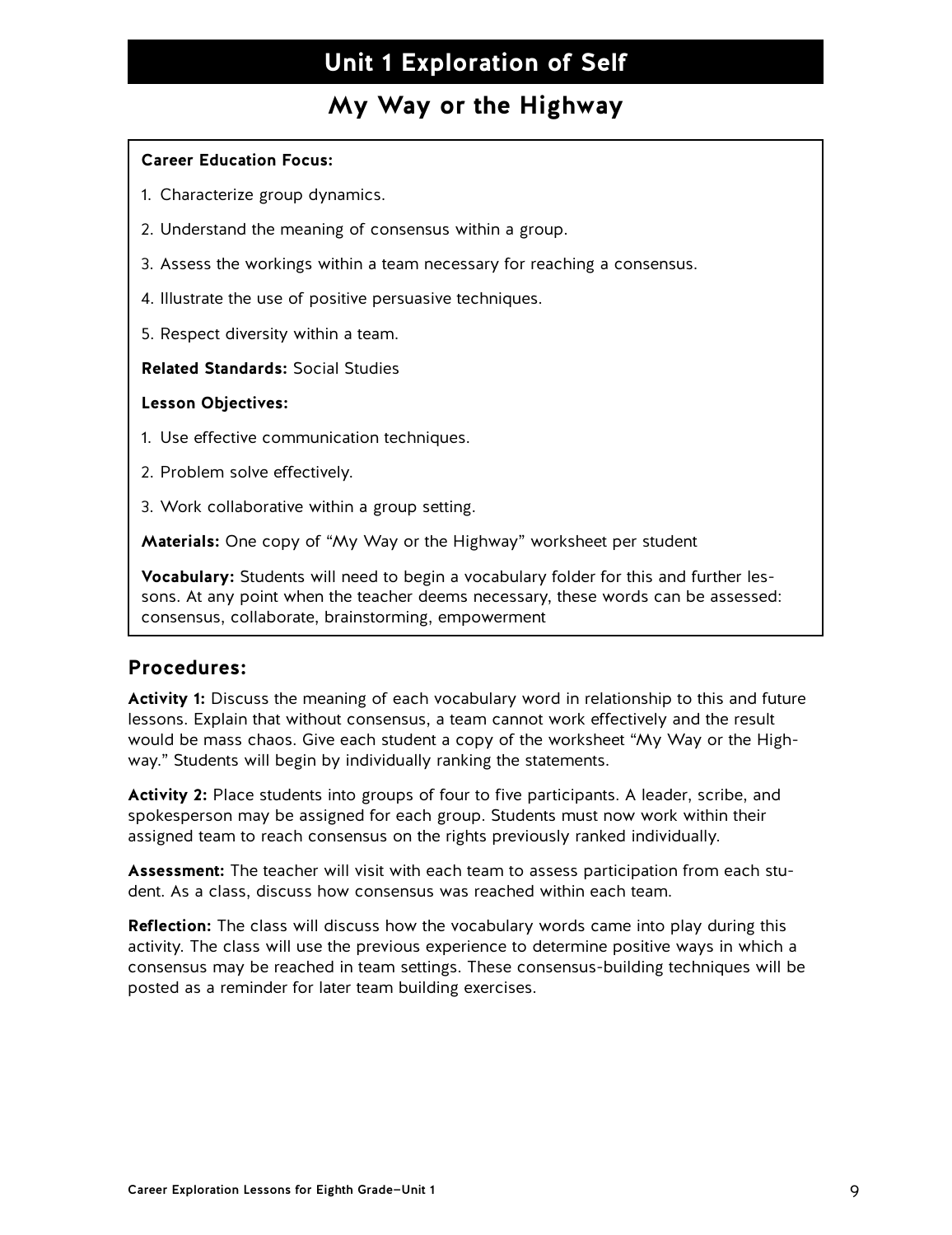## **MY WAY OR THE HIGHWAY**

Look carefully at the following rights that are provided to U.S. citizens through the Bill of Rights in the U.S. Constitution. Think carefully about what each one means, and then rank them in importance to you (1 will be the most important, 10 will be the least).

| The right to freedom of speech                                                                      |  |
|-----------------------------------------------------------------------------------------------------|--|
| The right to freedom of religion                                                                    |  |
| The right to freedom of the press                                                                   |  |
| The right to bear arms                                                                              |  |
| The right to gather together in a peaceful manner                                                   |  |
| The right to freedom against illegal search and seizure<br>without probable cause                   |  |
| The right to a speedy and public trial by an impartial jury<br>of the accused peers                 |  |
| The right against cruel and unusual punishment                                                      |  |
| The right to a jury trial in disputes of more than \$20                                             |  |
| The right of a homeowner to refuse soldiers taking up<br>residence in their home during time of war |  |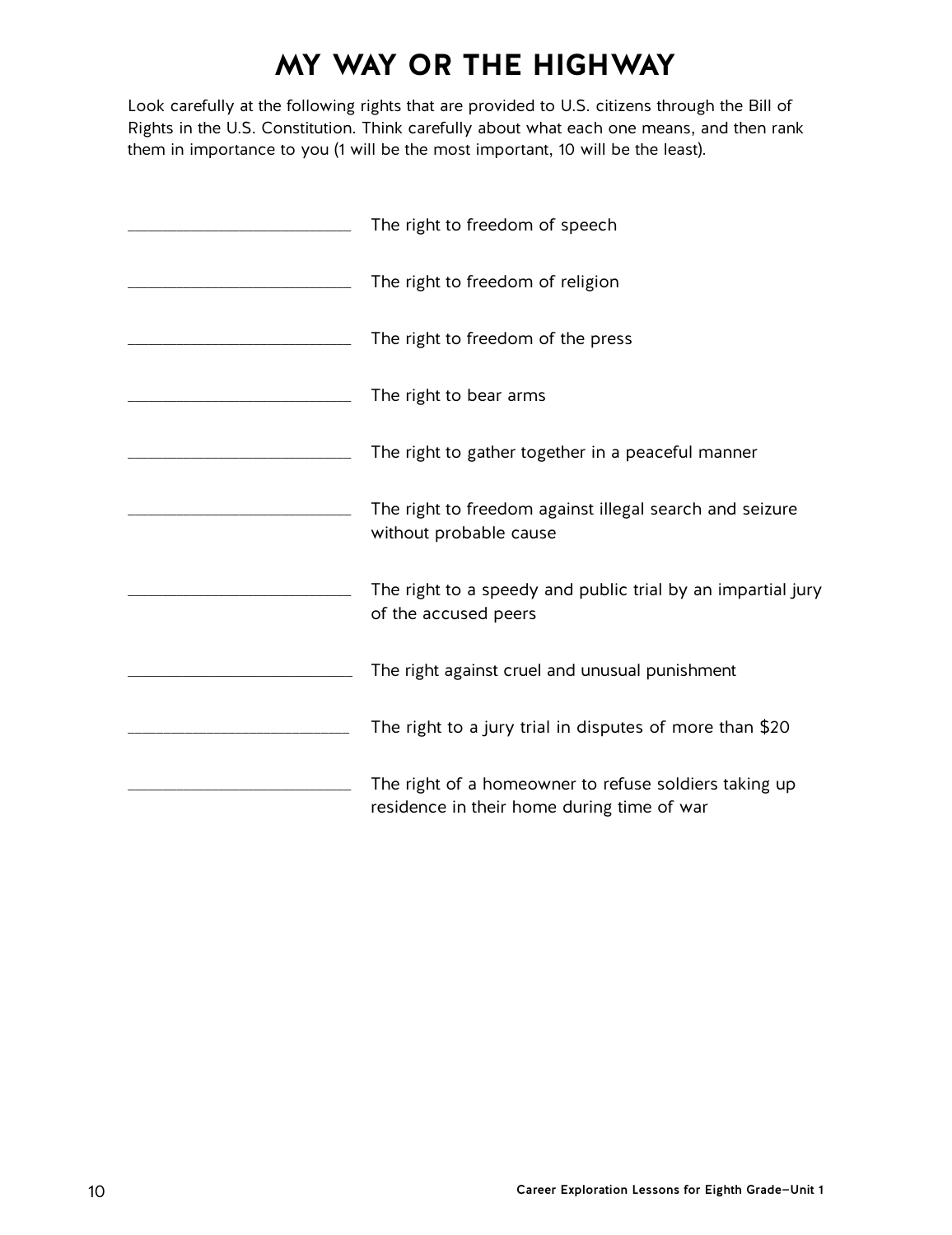## **Use Your Words (Part A)**

#### **Career Education Focus:**

- 1. Develop the ability to incorporate conflict resolution ideas and strategies.
- 2. Investigate the process of building relationships.
- 3. Explore individual differences.
- 4. Respect diversity.

**Related Standards:** Character education

#### **Lesson Objectives:**

- 1. Examine strategies of conflict resolution.
- 2. Predict potential outcomes.

**Materials:** Guest speaker

\*\*An excellent website to research is www.teaching tolerance.org.

**Vocabulary:** Conflict resolution

#### **Procedures:**

**Activity 1:** Casey Stengel, former professional American League baseball player, manger, and hall-of-famer, once said, "Getting good players is easy. Getting them to play together is the hard part." Use this to start a discussion about how individuals should settle conflicts. Lead the discussion in such a way to illicit responses of how eighth graders sometimes handle trouble among their peers, family, teachers, etc.

**Activity 2:** Guest speaker—invite a counselor/psychologist, etc. to discuss steps of conflict resolution.

**Activity 3:** As a class, compose a checklist for using conflict resolution strategies.

**Reflection:** Review the checklist weekly as students learn strategies.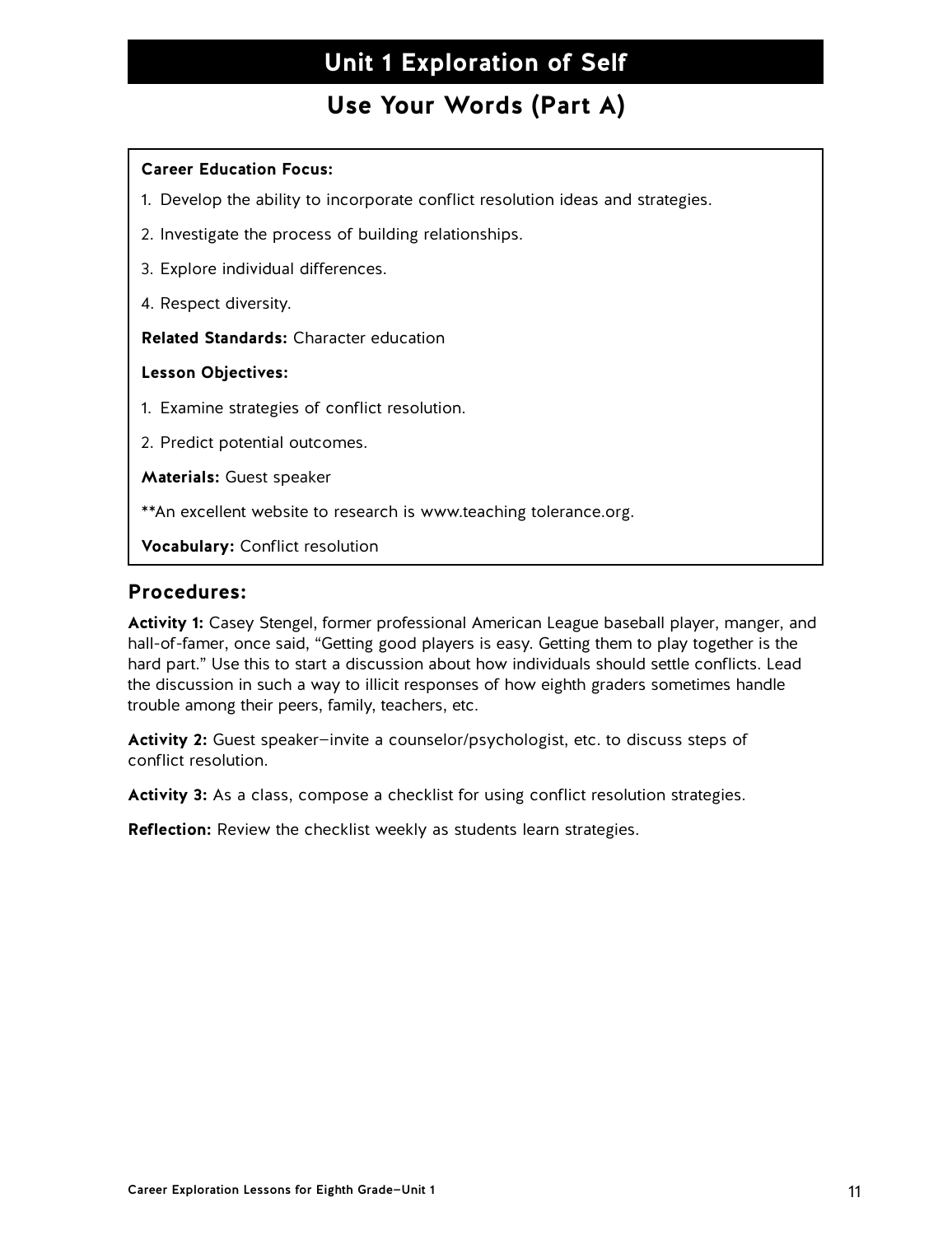## **Use Your Words (Part B)**

#### **Career Education Focus:**

- 1. Develop the ability to incorporate conflict resolution ideas and strategies.
- 2. Investigate the process of building relationships.
- 3. Explore individual differences.
- 4. Respect diversity.

**Related Standards:** Character education

#### **Lesson Objectives:**

- 1. Recognize and anticipate various conflict resolution outcomes.
- 2. Analyze steps of conflict resolution.
- **Materials:** Conflict Challenges worksheet

#### **Procedures:**

**Activity 1:** Review the steps of conflict resolution from the previous lesson.

**Activity 2:** "I Represent Conflict" (taken from www.TeacherVision.com)

Place yourself in the middle of the room and say, "Imagine that I represent conflict. Think about how you usually react when you experience a conflict personally or witness a conflict happening nearby. Then place yourself, in relation to me, somewhere in the room in a way that indicates your first response to conflict or disagreement. Think about your body position, the direction that you're facing, and the distance from conflict."

**Activity 3:** After placing students into small groups, choose a leader and a spokesperson for each group. Using the Conflict Challenges worksheet, with each challenge:

- 1. Read the conflict orally.
- 2. Each person in the group will respond orally to the scenario.
- 3. After listening carefully to individual responses, each group will reach a consensus on the "best probable solution."
- 4. Each group will respond to the entire class with their solutions.

**Reflection:** As groups report orally, evaluate the different aspects of how each scenario could be handled.

**Assessment:** No formal assessment.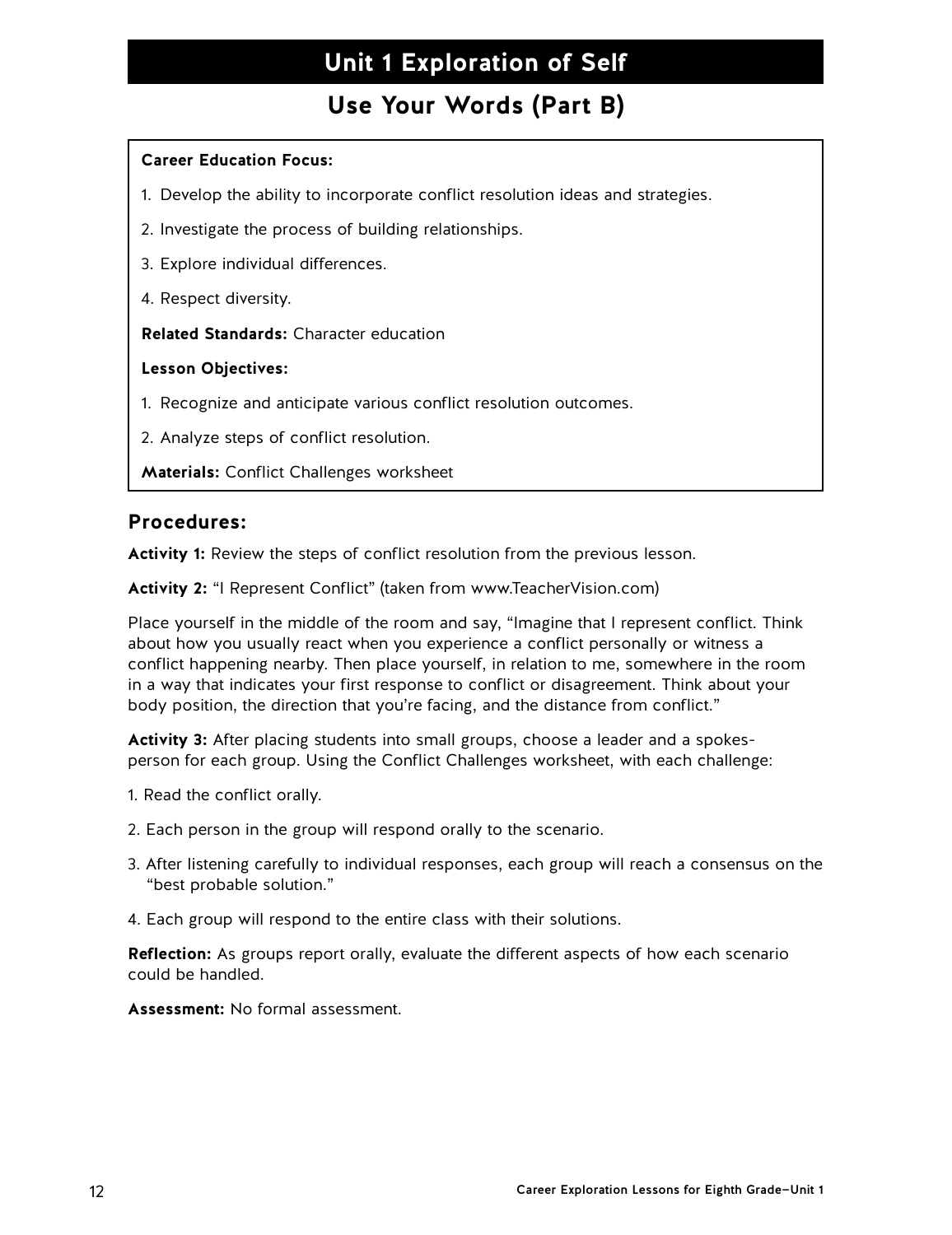## **CONFLICT CHALLENGES**

## **Scenario 1**

In the cafeteria line, you accidentally knock against the person in front of you. They think you did it on purpose and threaten to beat you up after lunch. How do you handle this?

## **Scenario 2**

The basketball team has an important game right after school. You want to attend the game, but Mom says you must go home and clean up your room. It's just not fair! Everyone else is going to the game. How do you handle this?

## **Scenario 3**

Your iPod is missing. You've spent hours downloading and categorizing your favorite tunes. No one in the family claims to have seen it, yet you find it in your younger brother's lunch box. How do you handle this?

## **Scenario 4**

Jon has a terrible attitude, especially towards adults, but he is your best friend and you really enjoy hanging out with him. Last week he was very disrespectful to the math teacher because he did poorly on a test. You were embarrassed for him, and also for yourself. Your grandmother says that you are known by the company you keep. You started thinking that maybe this isn't a very positive friendship for you. How do you handle this?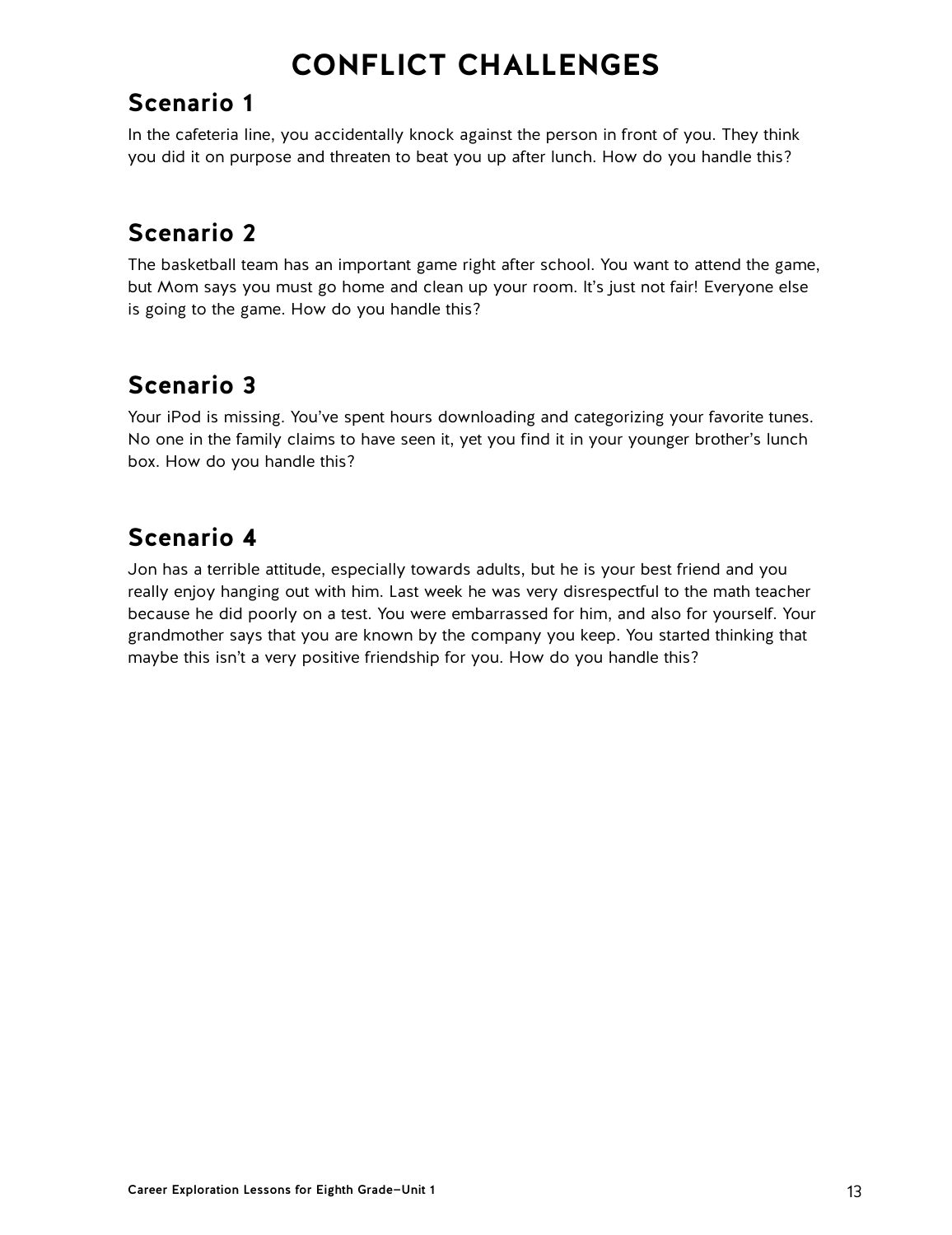## **Workin' It Together**

#### **Career Education Focus:**

- 1. Demonstrate effective interpersonal relationships.
- 2. Integrate diverse ideas.
- 3. Develop solutions.

**Related Standards:** English/language arts

#### **Lesson Objectives:**

- 1. Reflect on personal beliefs.
- 2. Incorporate effective consensus techniques.
- 3. Formulate a conclusion.

**Materials:** Post-It note (ideally 4 by 6 inches), School of the Future worksheet

**Vocabulary:** interpersonal, intrapersonal

#### **Procedures:**

**Activity 1:** Define the words interpersonal and intrapersonal, and explain the difference to students.

**Activity 2:** Students will respond on the Post-It notes to three questions concerning education.

- 1. What are your beliefs about how eighth graders learn best?
- 2. What should the curriculum include to make it more authentic?
- 3. What do you believe education of the future should "look" like?

**Activity 3:** Students will share their beliefs in teams of three to five. Teams will begin by responding to only one question at a time as members defend their statements. A predetermined signal will move all students from one question to the next.

**Activity 4:** Students will use effective consensus techniques to prioritize ideas in order to create a graphic organizer (see School of the Future worksheet) showing each team's perspective.

**Reflection:** Conduct a class discussion of how consensus was met within each team.

**Assessment:** No formal assessment.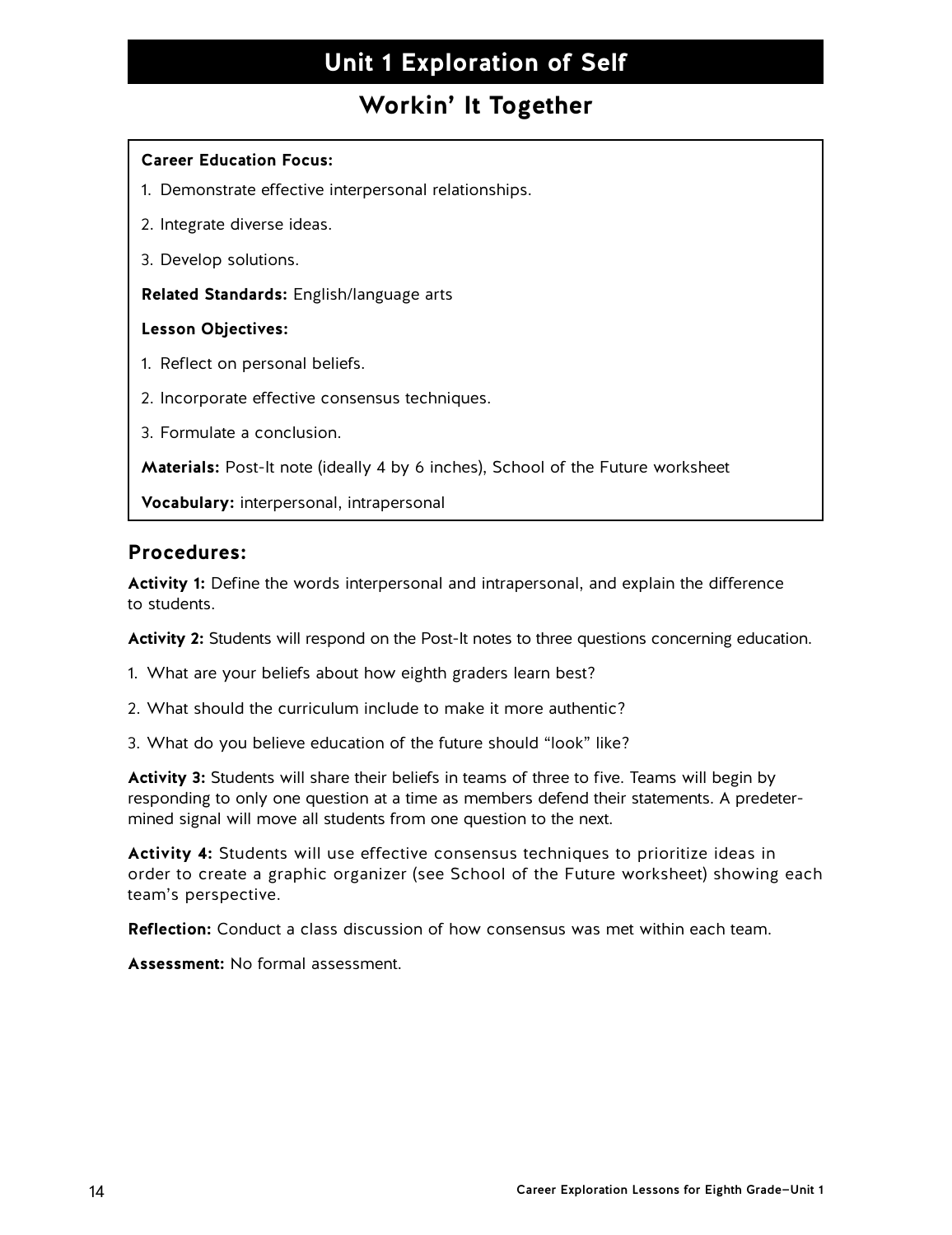## **SCHOOL OF THE FUTURE**

| Learning Techniques |    |               |  |
|---------------------|----|---------------|--|
| 1.                  | 2. | ∍<br><u>.</u> |  |
|                     |    |               |  |
|                     |    |               |  |

| Authenticity |    |    |  |
|--------------|----|----|--|
| ٠.           | 2. | 3. |  |
|              |    |    |  |
|              |    |    |  |

| "Looks" Like |    |          |  |
|--------------|----|----------|--|
| . .          | 2. | ₹<br>. ب |  |
|              |    |          |  |
|              |    |          |  |

| Main Idea |    |  |       |
|-----------|----|--|-------|
| 11.       | 2. |  | ₹<br> |
|           |    |  |       |
|           |    |  |       |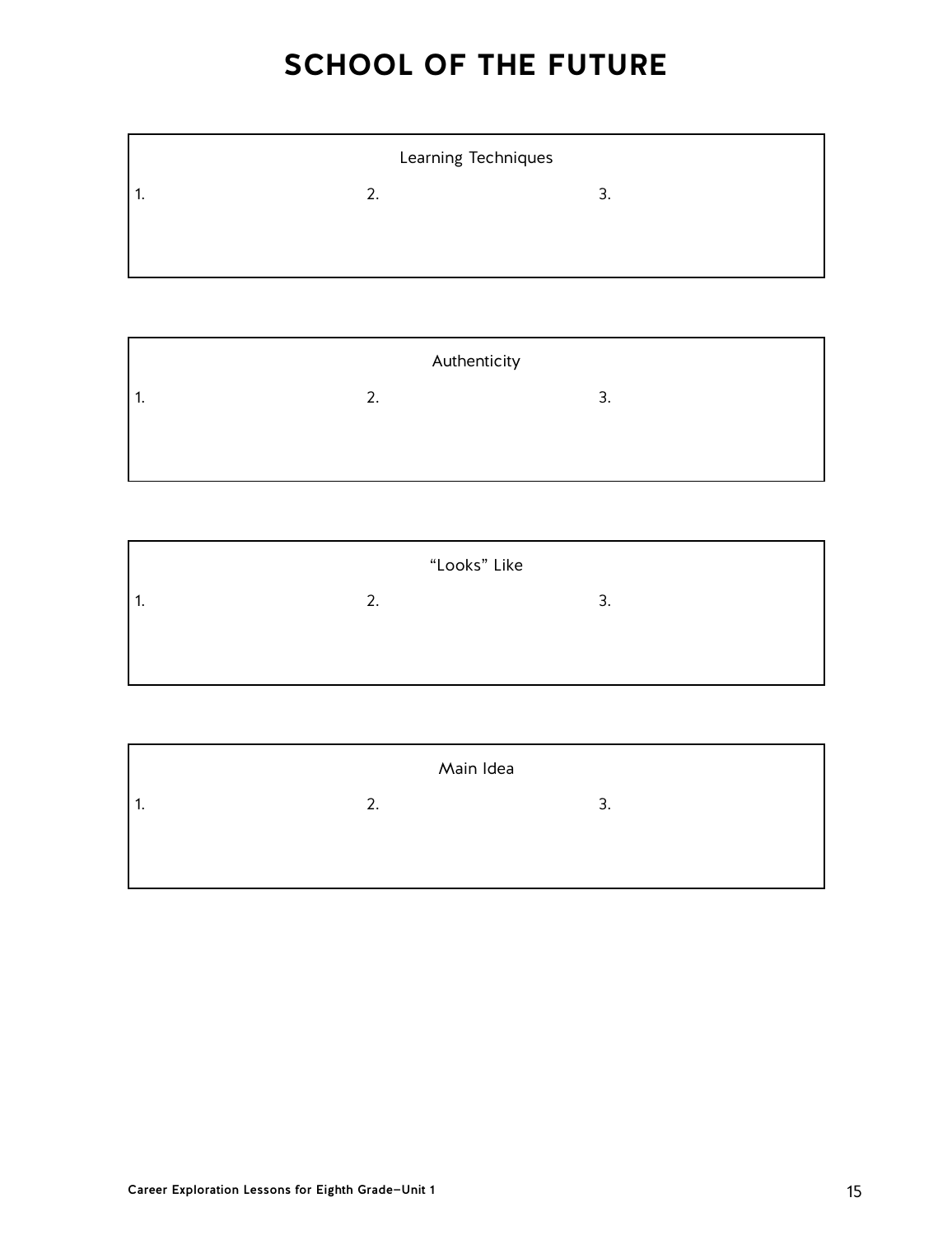## **Brain Briefs**

#### **Career Education Focus:**

- 1. Develop the skills and knowledge that will assist in identifying self-improvement factors and career exploration.
- 2. Identify personal traits.
- 3. Evaluate personal responses to given stimuli, which will help discern personal strengths and weaknesses.
- 4. Appraise self-assessments to explore career opportunities.

#### **Related Standards:** Science

#### **Lesson Objectives:**

- 1. Become aware of brain dominance.
- 2. Distinguish personal brain dominance information through self-assessment.
- 3. Evaluate findings.
- 4. Formulate how new information leads to a more thorough investigation of career possibilities.

**Materials:** One computer per student, PowerPoint presentation, Brain Dominance quiz, and scoring, if not completing quiz online

**Vocabulary:** Intuitive, subjective, analytical, logical, random

## **Procedures:**

There are several options for the students when taking the Brain Dominance quiz. Websites listed in this lesson offer this with free scoring, and immediate results with detailed information. A hard copy of the quiz is included later in the lesson.

**Activity 1:** Start the class discussion by presenting to the class a human brain. Your science department should be able to assist you with this. Give brief information on the functions of each lobe and the brain itself.

**Activity 2:** Review the vocabulary words with your students and give a short explanation of brain dominance. Show the PowerPoint presentation on brain dominance.

**Activity 3:** Have students take the self-assessment, compute their scores, and identify each student's dominant side of the brain. After having become aware of this new information, students will need to review the PowerPoint to answer any questions they may have.

**Reflection:** Class discussion: Evaluate how this new information can help when exploring career opportunities.

**Assessment:** There will be no formal assessment for this lesson.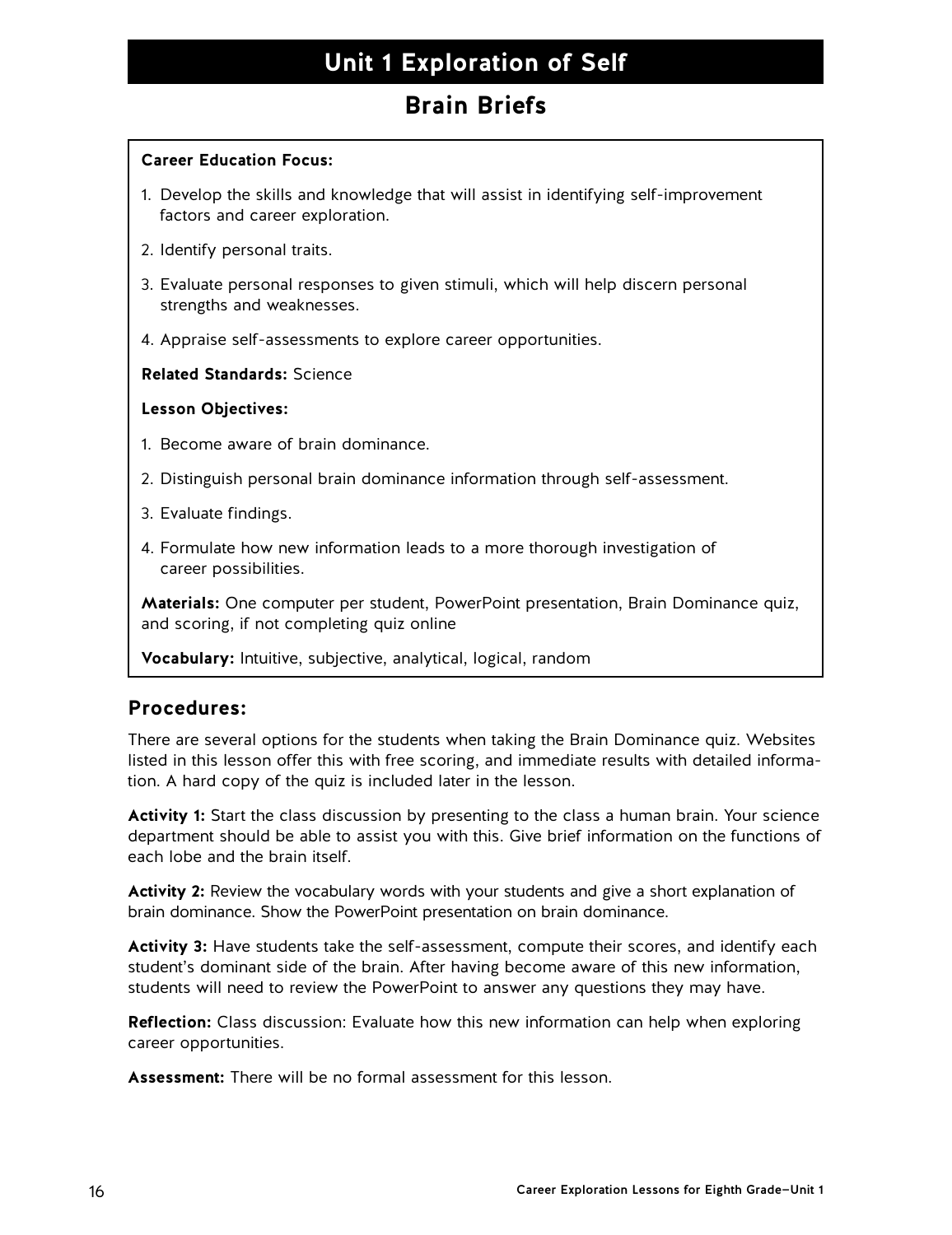This is a free test with immediate scoring.

Website: [www.web-us.com/brain/braindominance.htm](http://www.web-us.com/brain/braindominance.htm)

This is a free, real-time left/right brain analysis test with immediate scoring. If you have limited online access, you can find the same questions on the following pages. A scoring rubric can be found on page 21.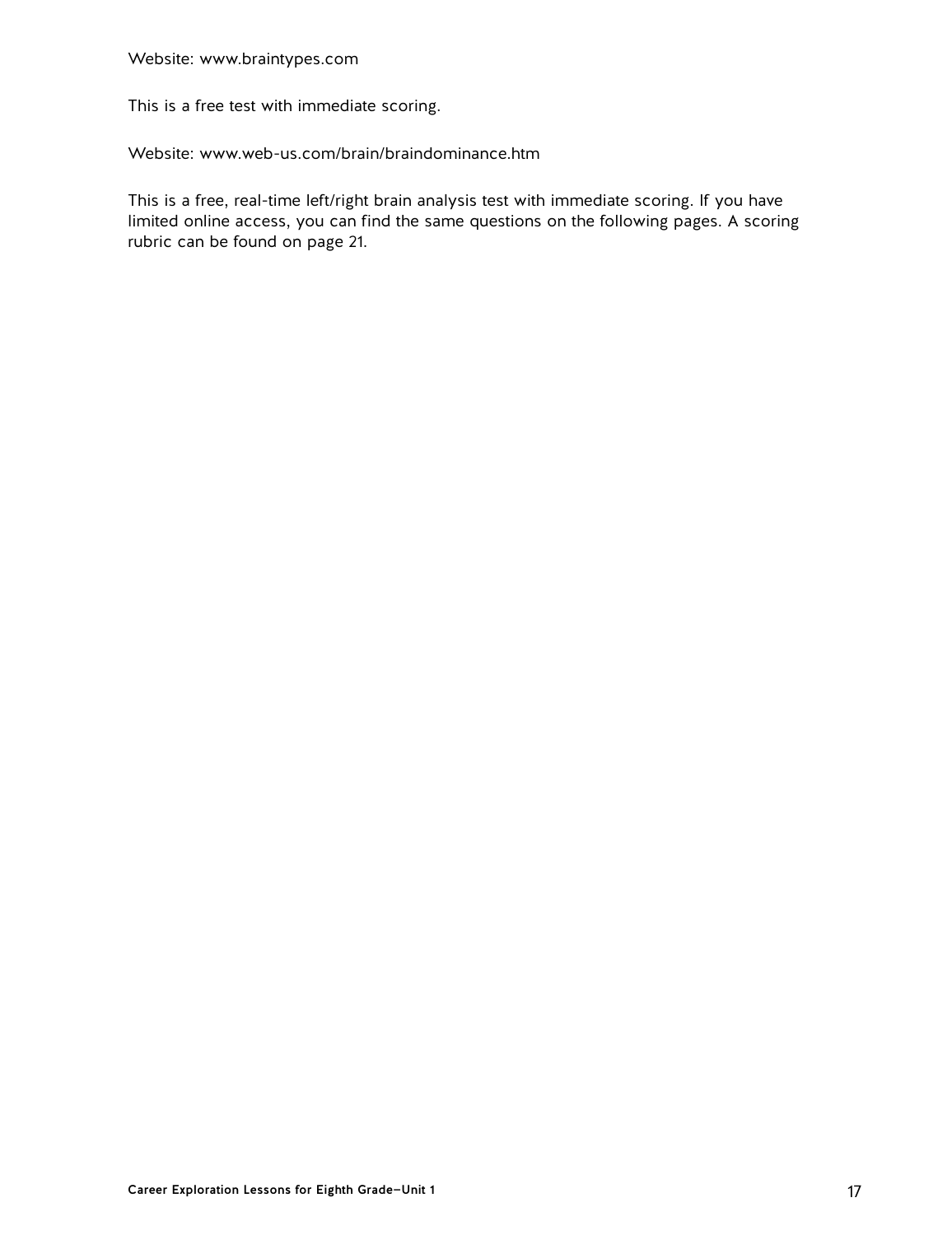## **BRAIN DOMINANCE**

- 1. When you walk into a theatre, classroom, or auditorium (assuming that there are no other influential factors), which side do you prefer?
	- A. Right B. Left
- 2. When taking a test, which style of questions do you prefer?
	- A. Multiple choice or matching B. Discussion
- 3. Do you often have hunches?
	- A. Yes B. No.
- 4. When you have hunches, do you follow them?

A. Yes B. No.

- 5. Do you have a place for everything and keep everything in its place?
	- A. Yes B. No.
- 6. When you are learning a dance step, is it easier for you to
	- A. Learn by imitating the teacher and getting the feel of the music?
	- B. Learn the sequence of movements and talk your way through the steps?
- 7. Do you like to move your furniture several times a year, or do you prefer to keep the same arrangement?
	- A. Keep B. Move
- 8. Can you tell approximately how much time passed without a watch?

A. Yes B. No.

9. Speaking in strictly relative terms, is it easier for you to understand

A. Algebra B. Geometry

- 10. Is it easier for you to remember people's names or to remember people's faces? A. Names B. Faces
- 11. When given the topic "school," would you prefer to express your feelings through drawing or writing?
	- A. Drawing B. Writing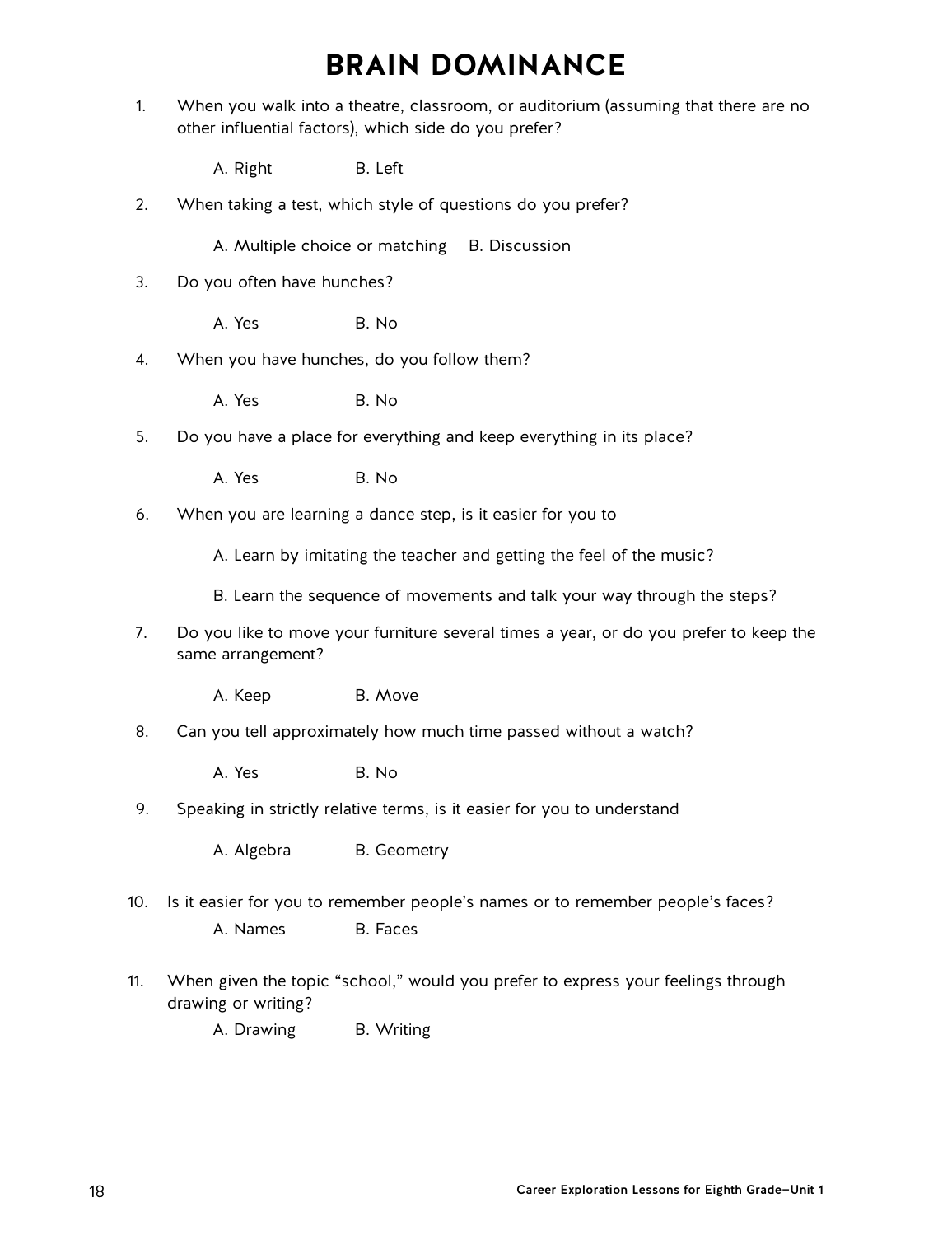- 12. When someone is talking to you, do you respond to the word meaning, or do you respond to the person's pitch and feelings?
	- A. What is said B. How it is said
- 13. When speaking, do you use few gestures, or do you use many gestures, (that is, do you use your hands when you talk)?

A. Few B. Many

14. Your desk or where you work is

A. Neat and organized

- B. Cluttered with stuff that you might need
- 15. Is it easier for you to read for main ideas or to read for specific details?
	- A. Main ideas B. Specific details
- 16. Do you do your best thinking sitting straight or lying down?
	- A. Sitting straight B. Lying down
- 17. Do you feel more comfortable saying/doing humorous things or saying/doing wellresearched things?
	- A. Humorous things B. Well-researched things

#### 18. In math

- A. You can explain how you got the answer.
- B. You can get the answer but cannot explain how.

Questions taken from www.web-us.com through Intelegen Inc.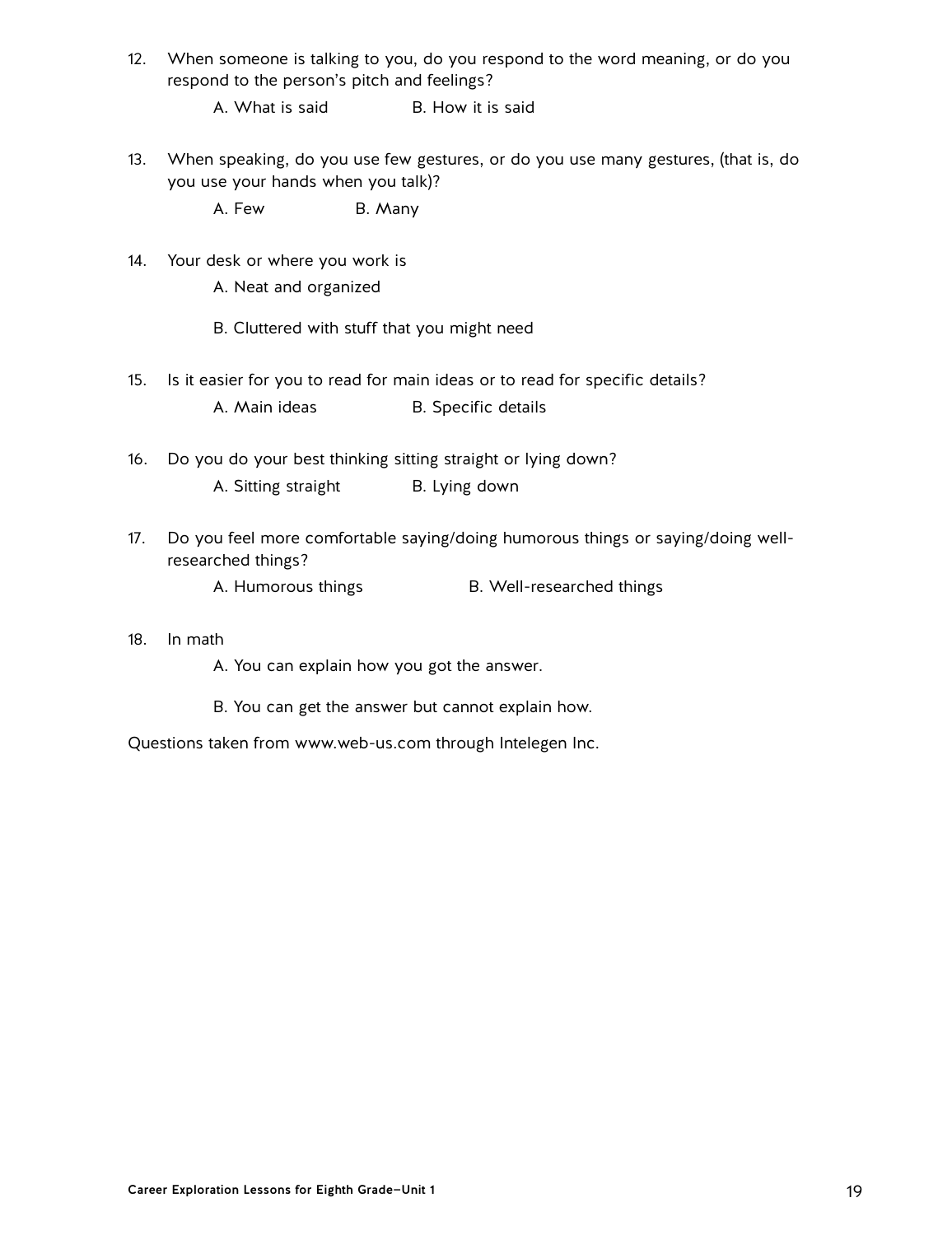## **KEY FOR HEMISPHERIC DOMINANCE TEST**

- 1. When you walk into a theater, classroom, or auditorium (and assuming that there are no other influential factors), which side do you prefer?
	- right =  $R$
	- $\cdot$  left = L
- 2. When taking a test, which style of questions do you prefer?
	- $\cdot$  L = Objective (true/false, multiple choice, matching)
	- R = Subjective (discussion)
- 3. Do you often have hunches?
	- $R = Yes$
	- $\cdot$  L = No
- 4. When you have hunches, do you follow them?
	- $R = Yes$
	- $\cdot$  L = No
- 5. Do you have a place for everything and keep everything in its place?
	- $\cdot$  R = No
	- $\cdot$  L = Yes
- 6. When you are learning a dance step, is it easier for you to
	- $\cdot$  R = Learn by imitating the teacher and getting the feel of the music?
	- $\cdot$  L = Learn the sequence of movements and talk your way through the steps?
- 7. Do you like to move your furniture several times a year, or do you prefer to keep the same arrangement?
	- $\cdot$  L = Keep
	- $R = Move$
- 8. Can you tell approximately how much time passed without a watch?
	- $\cdot$  L = Yes
	- $\cdot$  R = No
- 9. Speaking in strictly relative terms, is it easier for you to understand
	- $\cdot$  L = Algebra?
	- R = Geometry?
- 10. Is it easier for you to remember people's names or to remember people's faces?
	- $\cdot$  L = Names
	- $R = Faces$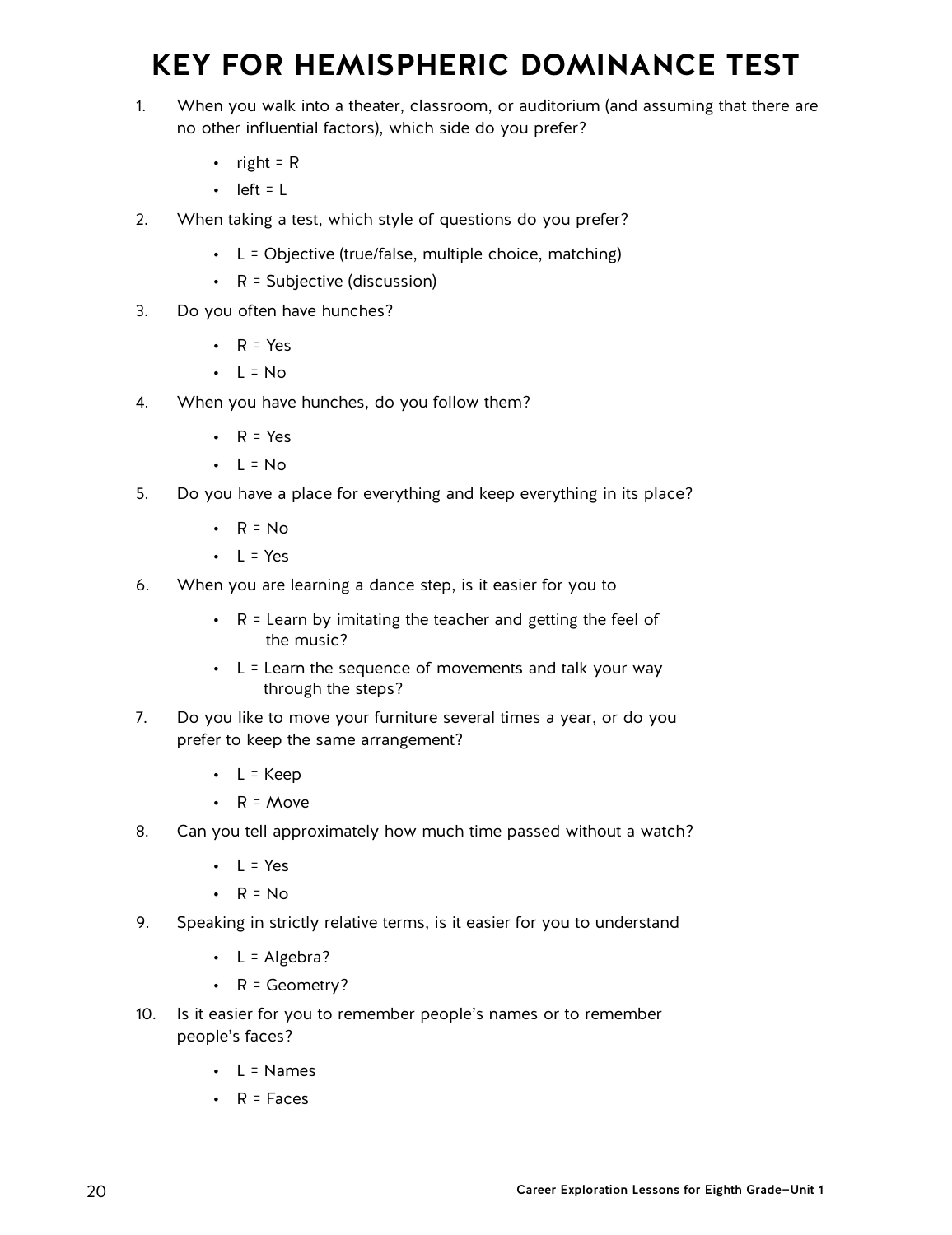- 11. Given the topic "school," would you prefer to express your feelings through drawing or writing?
	- $R = Drawing$
	- $L = Writing$
- 12. When someone is talking to you, do you respond to the word meaning, or do you respond to the person's word pitch and feelings?
	- $L =$  What is said (word meaning)
	- $R = How$  it is said (word pitch and feeling)
- 13. When speaking, do you use few gestures, or do you use many gestures (that is, do you use your hands when you talk)?
	- $\cdot$  L = Few gestures (very seldom use hands when you talk)
	- $R =$  Many gestures (often use hands when you talk)
- 14. Your desk or where you work is
	- $L =$  Neat and organized
	- $\cdot$  R = Cluttered with stuff that you might need
- 15. Is it easier for you to read for main ideas or to read for specific details?
	- $\cdot$  R = Main ideas
	- $\cdot$  L = Specific details
- 16. Do you do your best thinking sitting erect or lying down?
	- $\cdot$  L = Sitting erect
	- $R = L$  ving down
- 17. Do you feel more comfortable saying/doing humorous things or saying/doing wellreasoned things?
	- $\cdot$  R = Humorous things
	- $\cdot$  L = Well-reasoned things
- 18. In math
	- $\cdot$  L = You can explain how you got the answer
	- $\cdot$  R = You can get the answer but cannot explain how

All these questions are somewhat subjective. Total your Rs and then subtract the number from 18. If the remainder is less than nine, you are right-brain dominant. The smaller the remainder the higher, the degree of right-brain dominance. The online test returns a lot more in-depth analysis.

The ultimate situation is not to have one dominant hemisphere but rather a whole brain, a golden balanced brain. People that have a balanced brain might tend to choose both answers.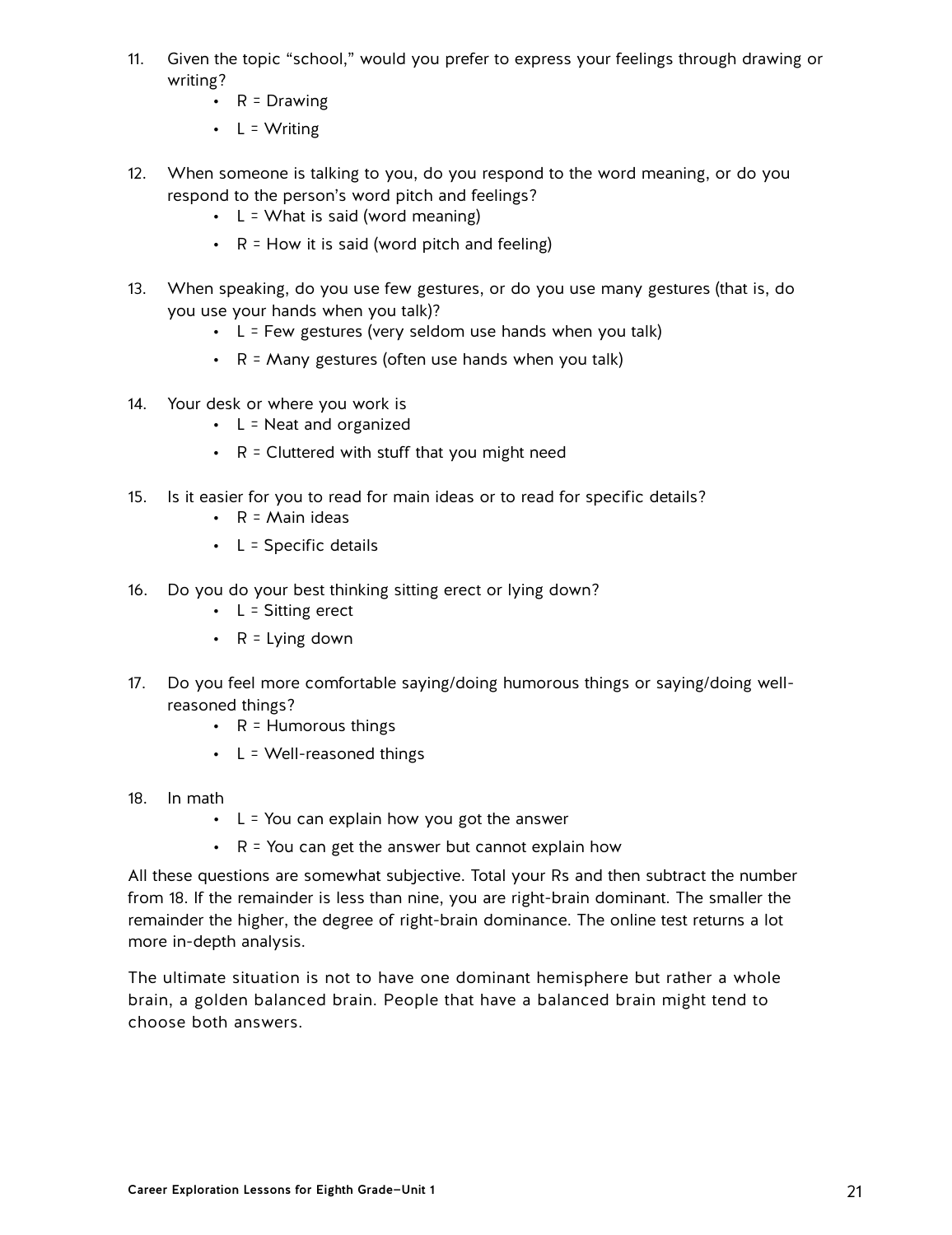## **Learning Styles**

#### **Career Education Focus:**

- 1. Develop the skills and knowledge that will assist in identifying self-improvement factors and career exploration.
- 2. Identify personal traits.
- 3. Evaluate personal responses to given stimuli that will benefit in discerning personal strengths and weaknesses.
- 4. Use self-assessments to explore career opportunities.

#### **Related Standards:** Science

#### **Lesson Objectives:**

- 1. Examine three different styles of learning.
- 2. Discover individual learning styles and information through self-assessment.
- 3. Evaluate findings.
- 4. Assess how new information leads to a more thorough investigation of career possibilities.

**Materials:** Computers with internet access

**Vocabulary:** Kinesthetic

### **Procedures:**

There are several websites that feature the assessment for the three different learning styles covered in this lesson.

- (1) www.usd.edu/trio/tut/ts/stylest.html. This is adapted from Instructor magazine.
- (2) www.educationplanner.org/students/self-assessments/learning-styles.shtml
- (3) www.schoolfamily.com Search "learning styles assessment"
- (4) www.homeworktips.about.com Search "learning styles assessment"

These are scored for free and an explanation is given to the students. This information will later be added to the student's individual portfolio.

**Activity 1:** The teacher should define the vocabulary word, and explain the assessment and how it will help students determine their learning style. The students will take the assessment, have it scored electronically, and gather the information provided.

Activity 2: After discovering their predominant learning style, students will be given more information over each of the three basic styles. The students will only need the information for their identified style. This basic information is included later in the lesson; the teacher will present it in whatever way is deemed best.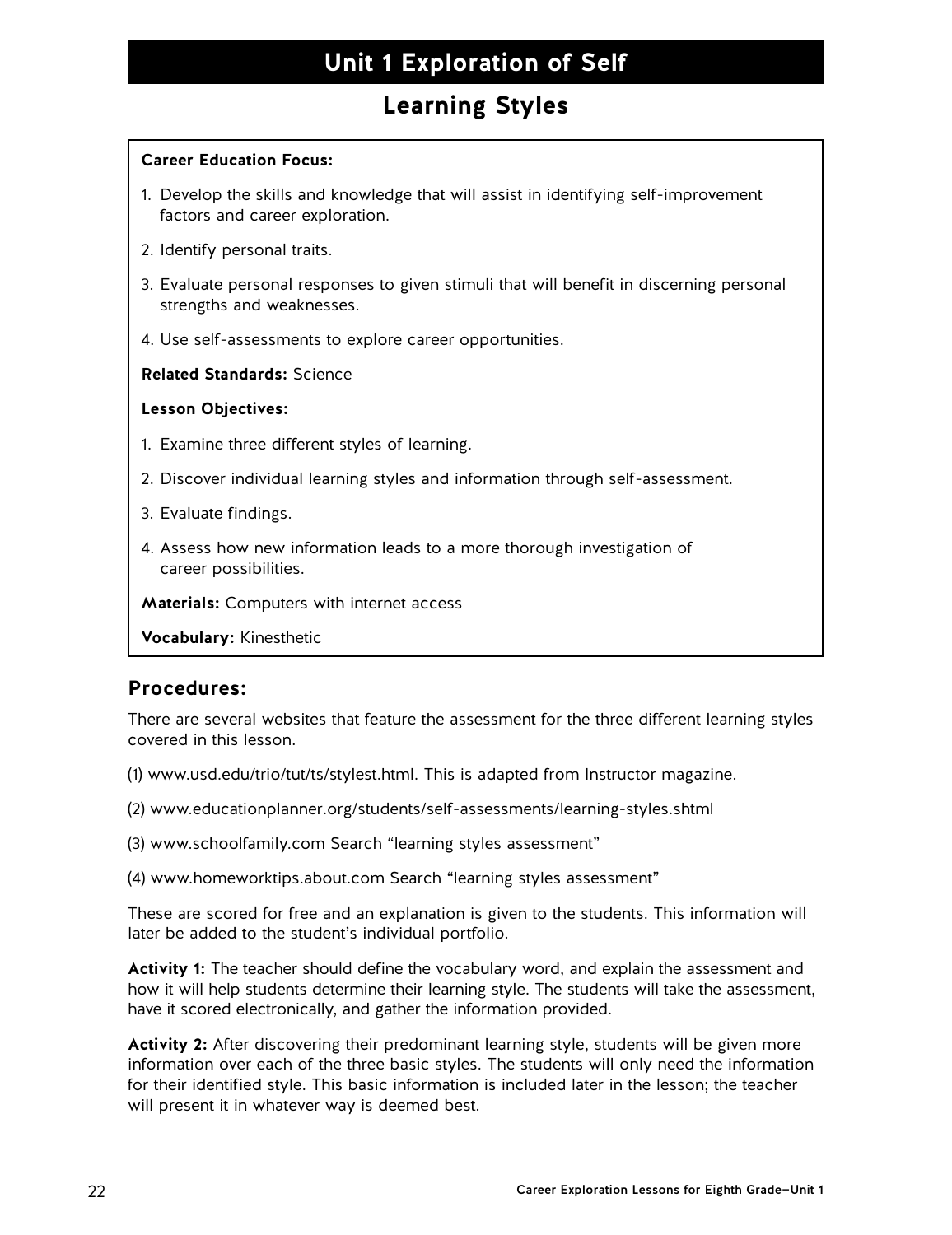**Activity 3:** Each student will create a personalized bookmark using the information gathered in the previous activities. What may be the best piece of information for one auditory learner, may not apply to another. Students should use this information not only in their other classes, but also when studying outside of a classroom setting. This bookmark will allow them to have the information with them. If possible, have the bookmarks laminated. An example follows in the lesson.

**Reflection:** Each of the three learning styles will be given their own area for meeting as a team. In each team meeting, students will discuss the information from their self-assessment and the effect it could have on learning in the future. Can this information help them to become lifelong learners? How can this be beneficial when exploring career choices? Were they surprised at what the results confirmed? What should their study time look like?

**Assessment:** There will be no formal assessment following this lesson.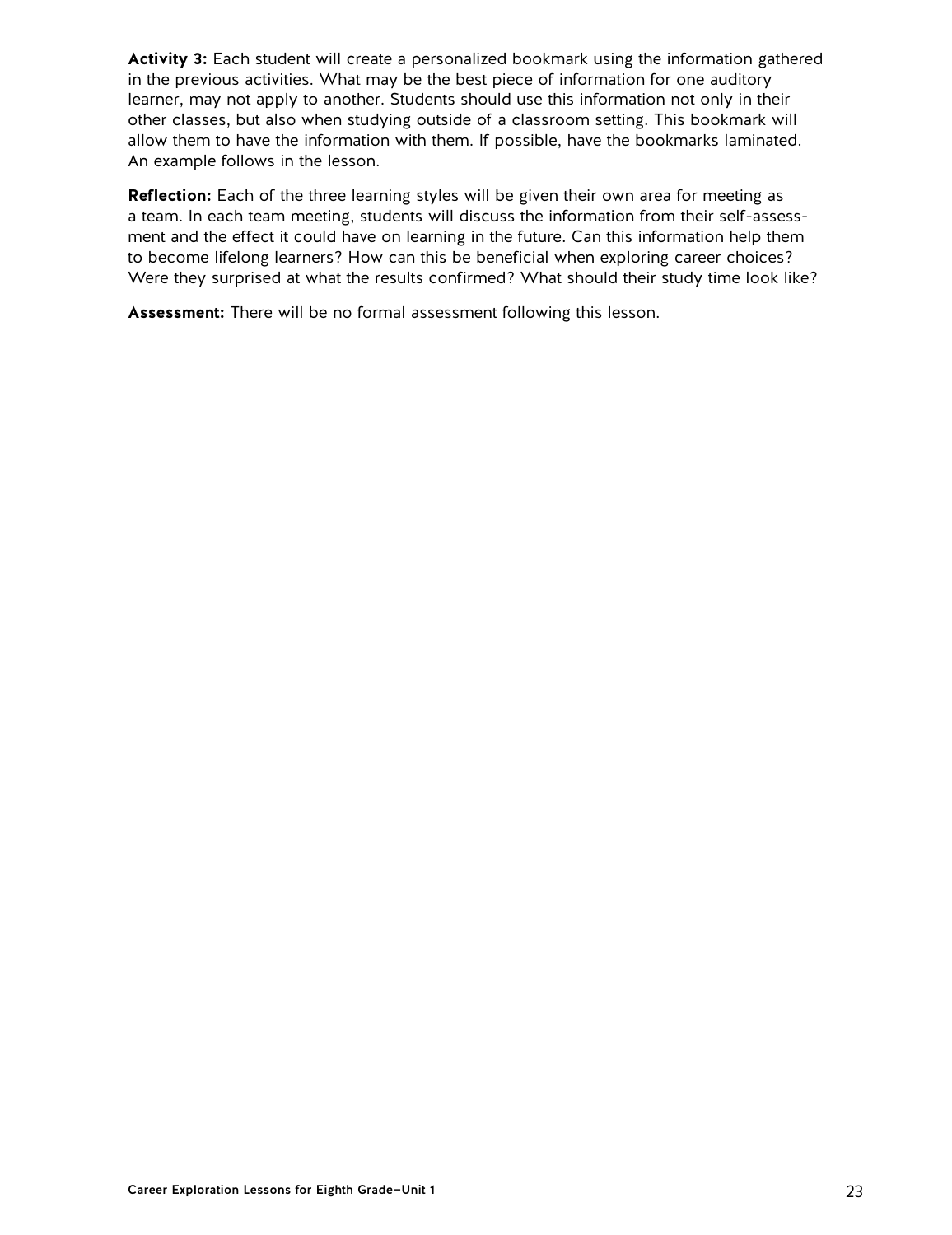## **VISUAL LEARNERS**

40 percent of learners **Characteristics** Vivid imaginations Use color May be avid readers Will be unhappy with a presentation if they are unable to take detailed notes Remember faces, but not names Sensitive to the ways things look or appear Make lists for everything Don't retain what they hear for very long May think in pictures or may think in words Facial expressions show their emotions Information may not exist for them if it is not seen or written down Like written reports better than verbal ones

## Learning Suggestions for Visual Learners

Take notes while listening to lectures.

Use color-coded highlighting.

Seeing or Writing

Use graph paper to create charts and diagrams that demonstrate key points.

Actively review any photographs or diagrams in your textbook.

Use visual metaphors to associate information.

Write down explanations.

Make and use flashcards for studying. The act of writing the cards and viewing them will increase comprehension.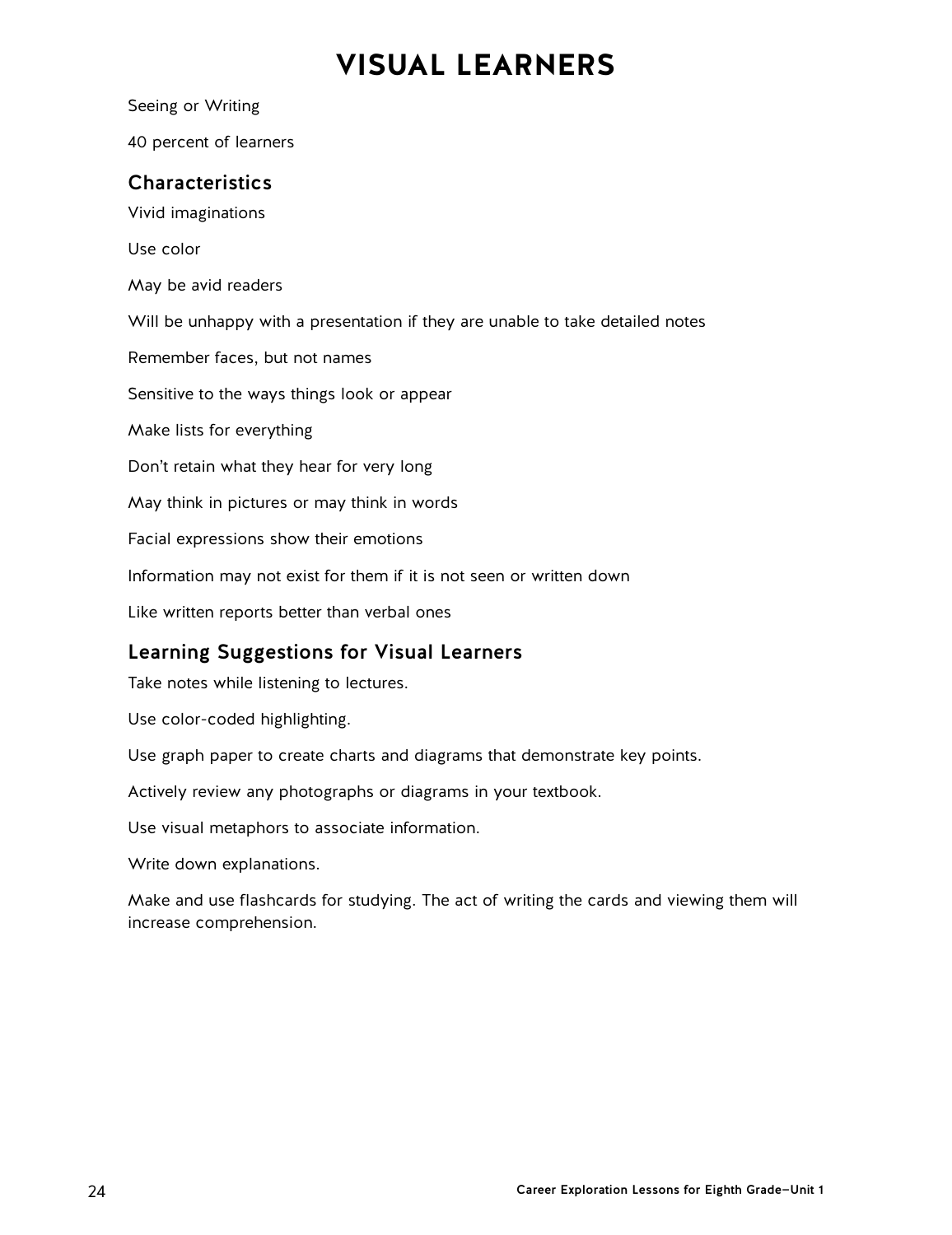Use illustrations to remember content.

Organize your material. The more you organize your notes and study materials, the easier it will be for you to remember content.

Create graphs, tables, charts, and spreadsheets.

Review video specific to the content you are studying.

Use guided imagery.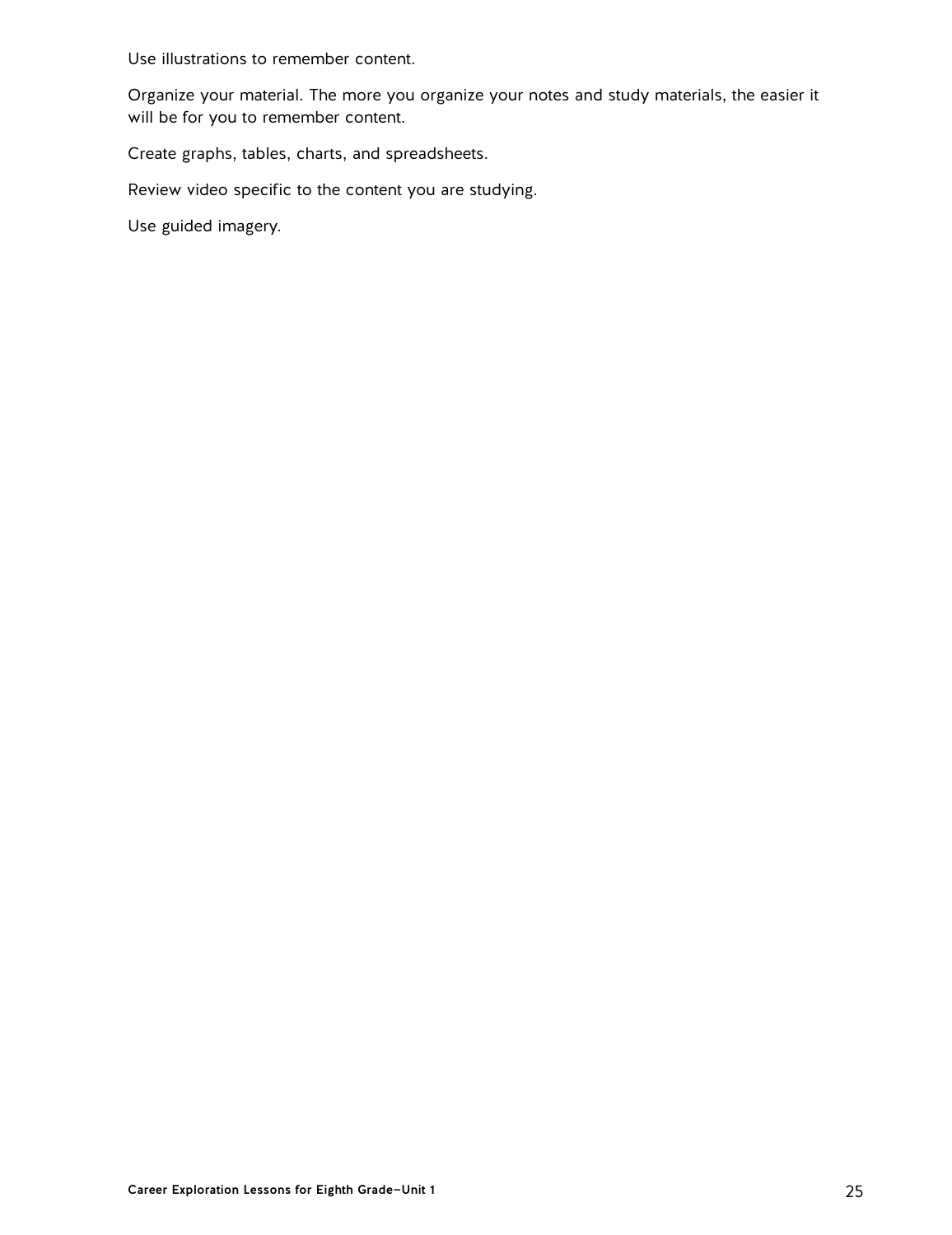## **AUDITORY LEARNERS**

**Hearing** 

30 percent of learners

#### **Characteristics**

Remember what they hear

Talk while they write

Need phonics

May be sophisticated speakers

Remember names, but forget faces

Eyes move down and to your right when they are listening to others

Remember by listening, especially music

Distracted by noise

Games and pictures are annoying and distracting

Write lightly and not always legibly

Often, information written down will have little meaning until it has also been heard

May seem to be listening to something inside themselves, rather than to the person they are communicating with

## Learning Suggestions for Auditory Learners

Explain the material you are trying to learn to a study partner.

Read explanations out loud. Be sure to go over all important facts out loud.

Make up songs to go along with subject matter. The crazier, the better.

Record lectures and review these tapes while you drive.

When learning new information, state the problem out loud. Reason through solutions out loud.

Say words in syllables.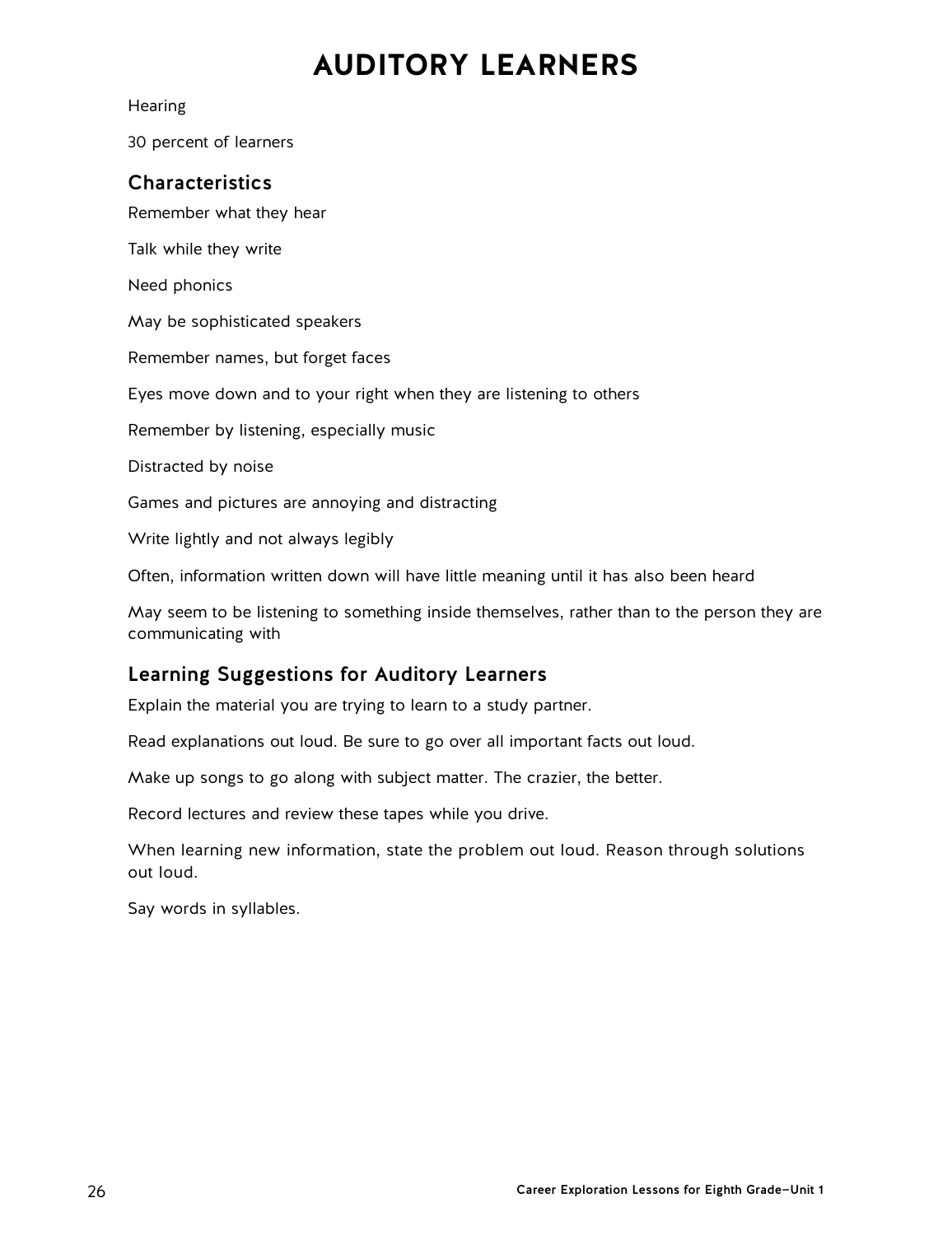Make-up and repeat rhymes to remember facts, dates, names, etc.

Find audio tapes that review the information you are trying to learn.

Join or create a study group, or get a study partner.

To learn a sequence of steps, write them out in sentence form, and then read them out loud.

Use mnemonics and word links.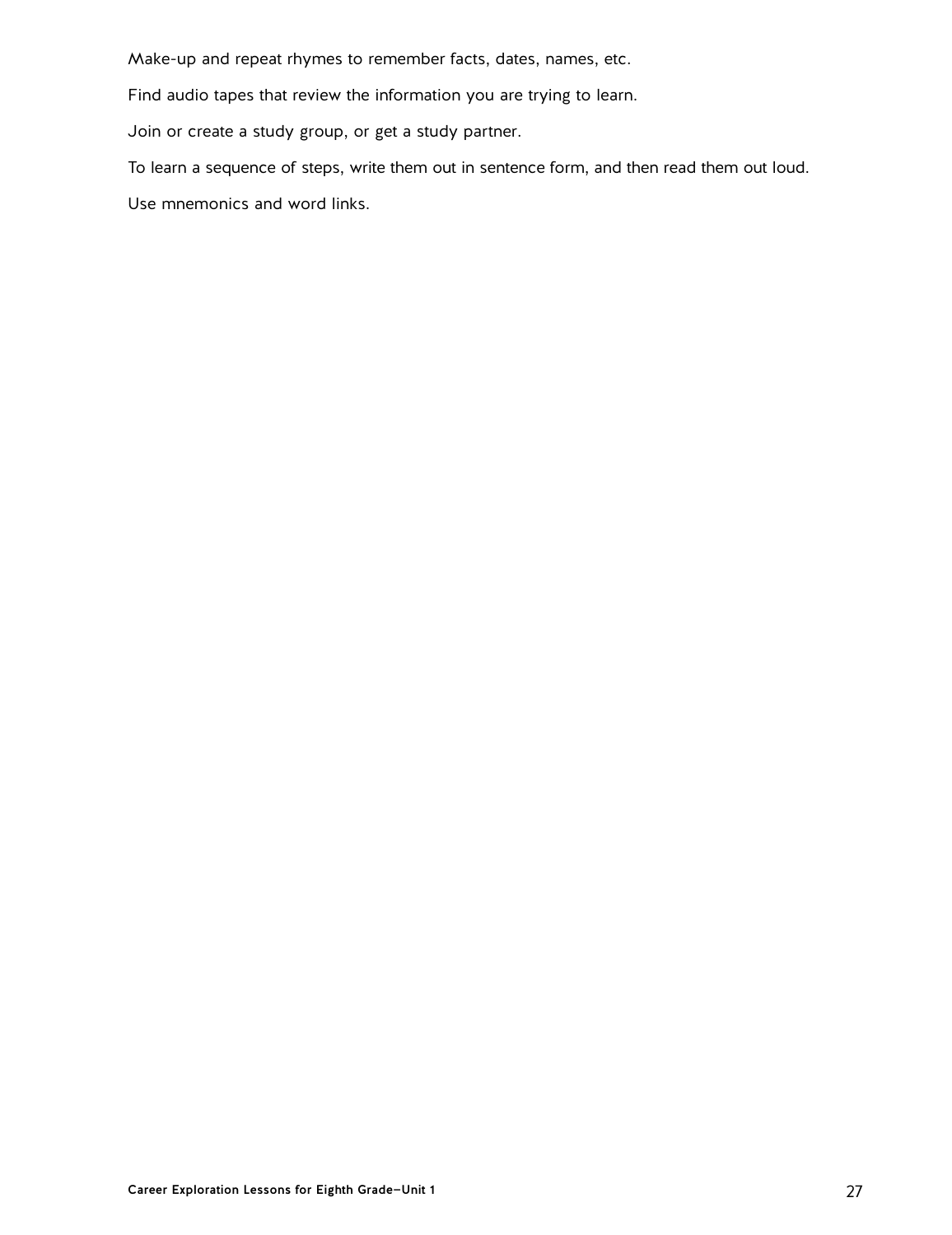## **KINESTHETIC/TACTILE LEARNERS**

Actively doing

30 percent of learners

## Characteristics

Remember what was done, not what was seen or talked about

Don't hear things well

Touch and movement are important

Not avid readers

Attack things physically (fight, hit, pound)

Learn by imitation and practice

Touch things to get a sense of them

Like to talk about feelings

May have had or are having difficulty learning to read

Love games

Impulsive

May appear slow if information is not presented in their style

Like to dress comfortably

May be athletic, like swimming, cooking, running, eating, sailing, dancing, working out, massages

## Learning Suggestions for Kinesthetic/Tactile Learners

Hold the book while reading, as opposed to laying it on a table.

Write while reading or talking.

Sit near the front of the classroom and take notes. This will help with focus.

Spend extra time in any labs offered.

Use a computer to reinforce learning by using the sense of touch.

Practice breathing slowly.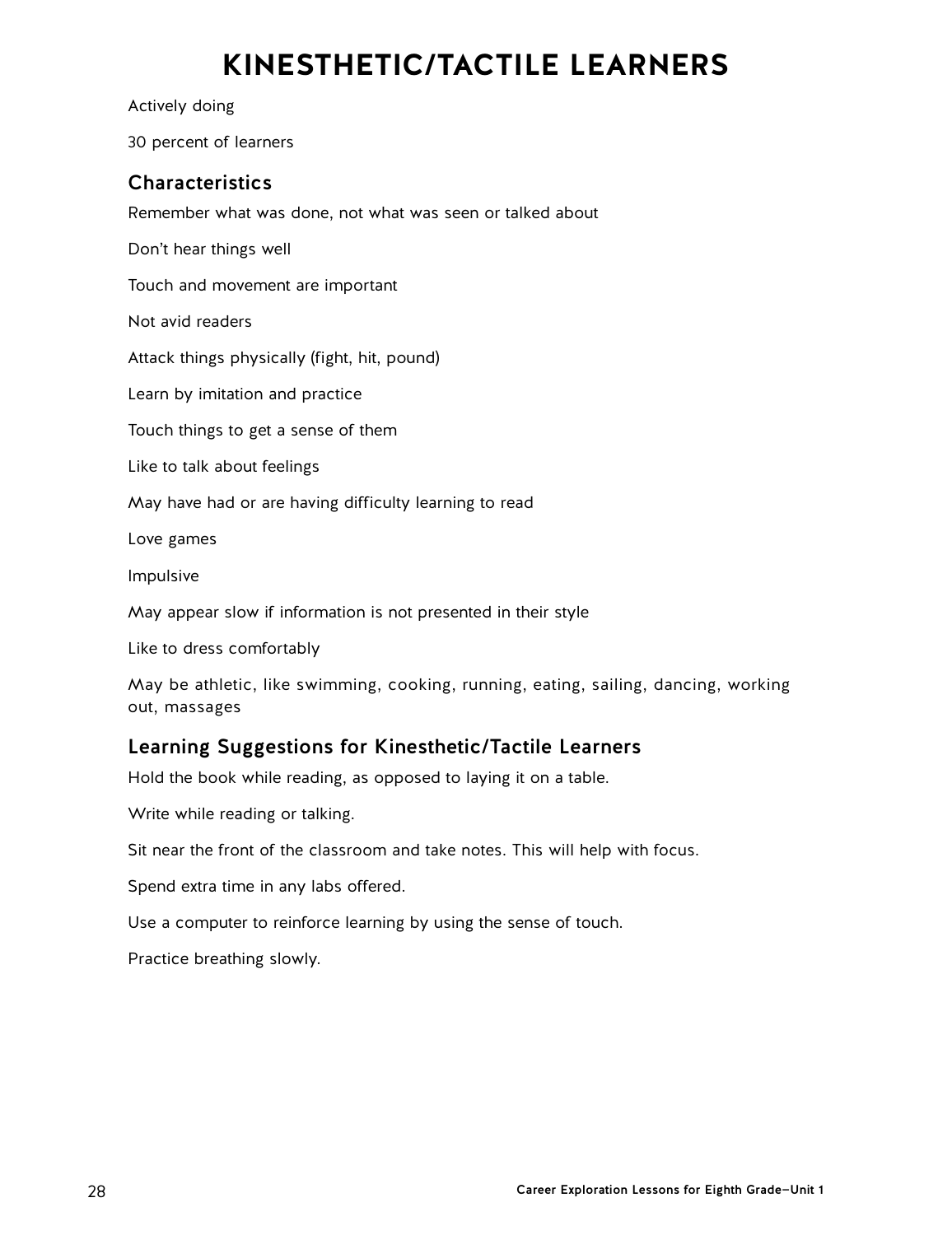Write lists repeatedly.

Exaggerate lip movements in front of a mirror.

Get hands-on experience when possible.

Participate in any field trips offered.

This information was taken from Tutoring and Academic Success Centers. [http://www.trcc.commnet.edu/Div\\_academics/TASC/T](http://www.trcc.commnet.edu/Div_academics/TASC/onlineworkshops/learning_styes.shtml)utorTraining/learningstyles.html. Three Rivers Community College, Norwich, Connecticut. Last updated 07/28/2004.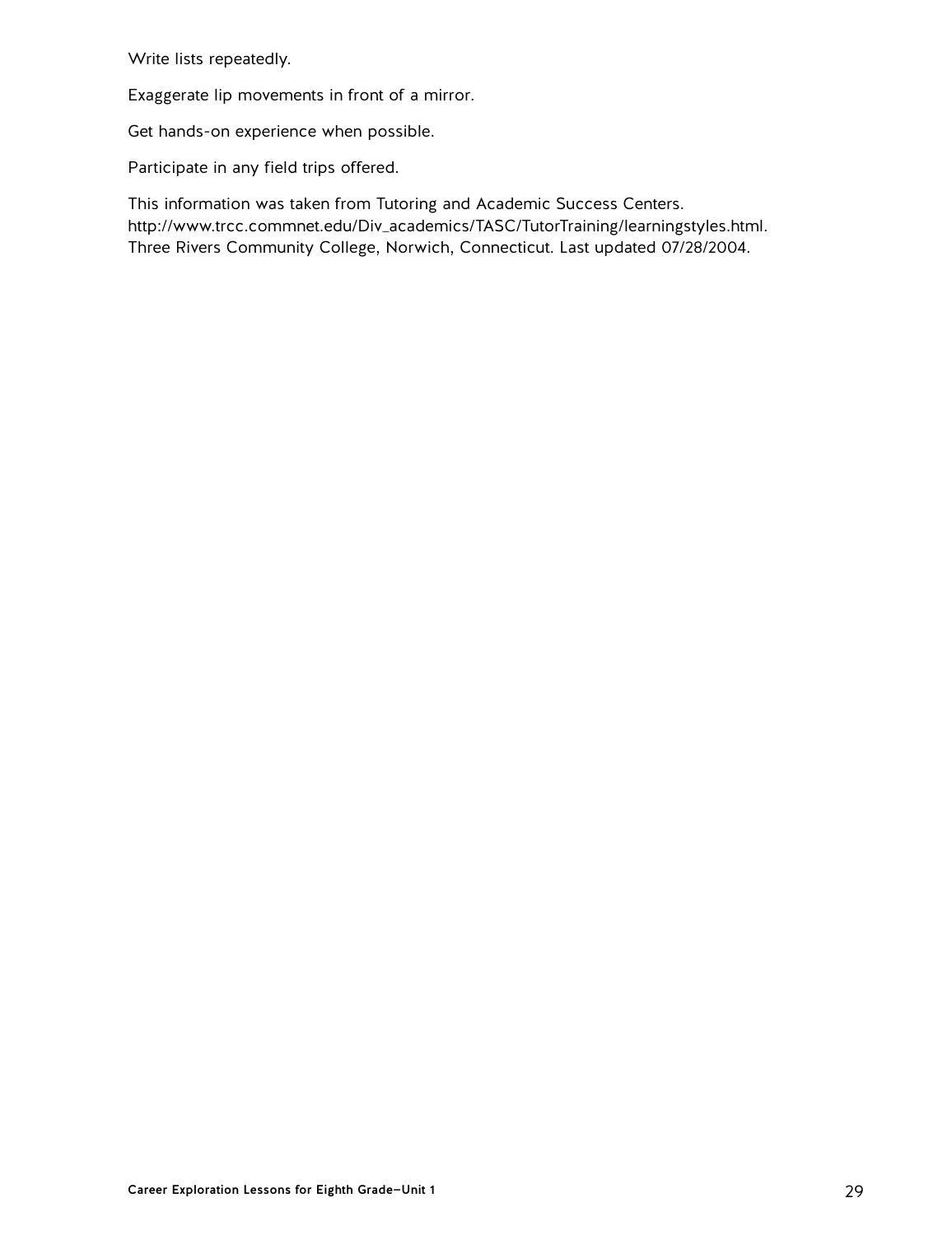## **BOOKMARK EXAMPLE**

# Name Auditory learner Read the directions orally. Lectures Audio tapes Study with a partner. Find a quiet place to study. Say the information out loud. Write it out. Listen! Listen!! Listen!!! Songs for learning? OK!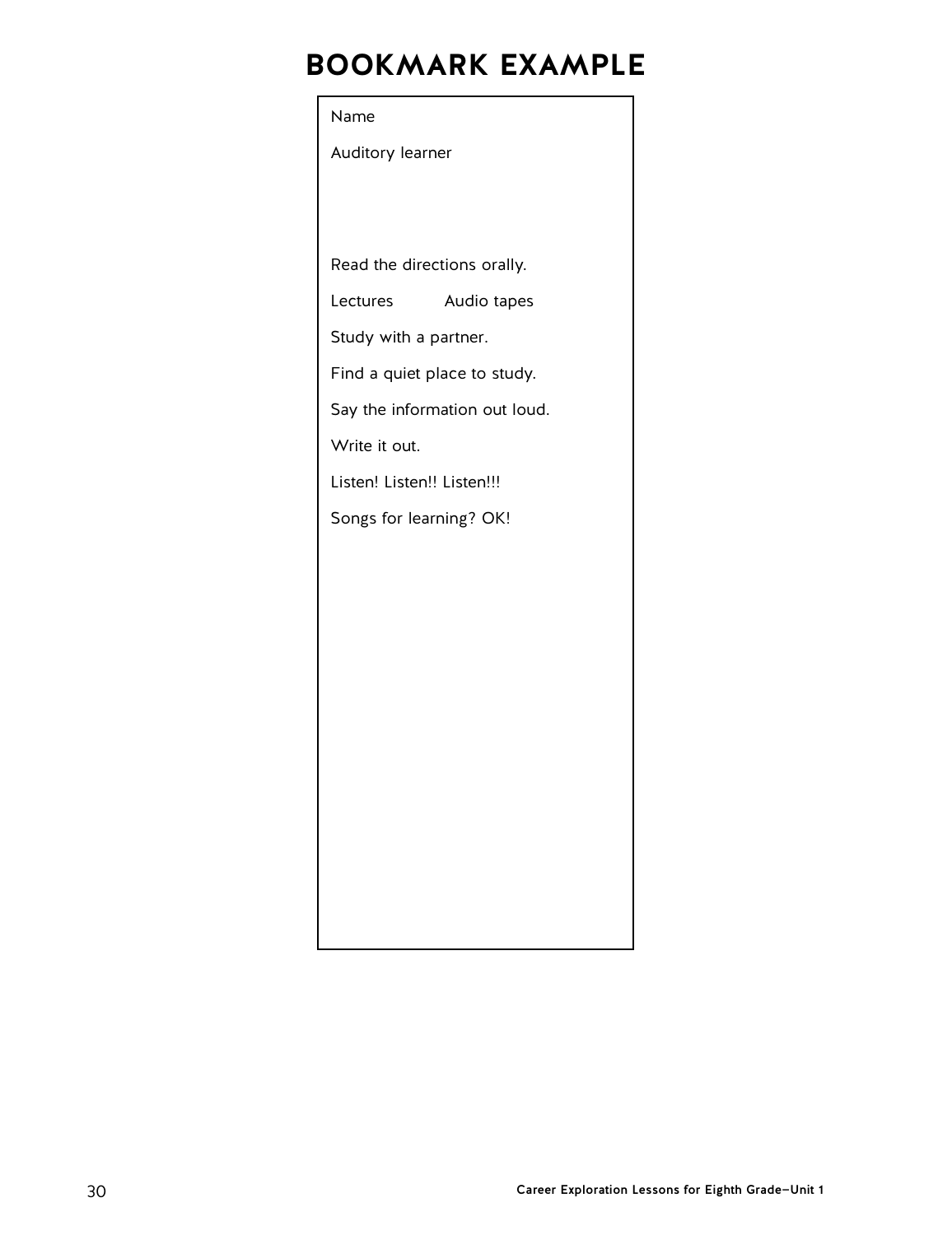## **Personality Plus**

#### **Career Education Focus:**

- 1. Develop the skills and knowledge that will assist in identifying self-improvement factors and career exploration.
- 2. Identify personal traits.
- 3. Evaluate personal responses to given stimuli that will benefit in discerning personal strengths and weaknesses.
- 4. Use self-assessments to explore career opportunities.

#### **Related Standards:** Technology

#### **Lesson Objectives:**

- 1. Examine different types of personalities.
- 2. Discover more about personalities through self-assessment.
- 3. Evaluate findings.
- 4. Conclude how new information leads to a more thorough investigation of career possibilities.

**Materials:** Computer with internet access

**Vocabulary:** Extrovert, introvert

### **Procedures:**

There are many personality assessments that can be found on the internet, as well as extra vocabulary words that the teacher may want to include. Dr. Gary Smalley and Dr. John Trent created a personality assessment using lion, otter, beaver, and golden retriever as outcomes, and it is free online at [http://www3.dbu.edu/jeanhumphreys/SocialPsych/](http://www3.dbu.edu/jeanhumphreys/SocialPsych/smalleytrentpersonality.htm) [smalleytrentpersonality.htm](http://www3.dbu.edu/jeanhumphreys/SocialPsych/smalleytrentpersonality.htm).

**Activity 1:** The teacher should review vocabulary words to help students understand personality jargon.

**Activity 2:** Students will go online to complete personality evaluation. After receiving the results, students should gather the necessary information concerning their traits. This information will later be added to their career profile.

**Reflection:** As a group, students will share their personality information. The teacher should point out how negative traits can be transformed to positives. Also, students will discuss how the information discovered is displayed during a school day. Teachers should emphasize the use of positive feedback.

**Assessment:** There will be no formal assessment for this lesson.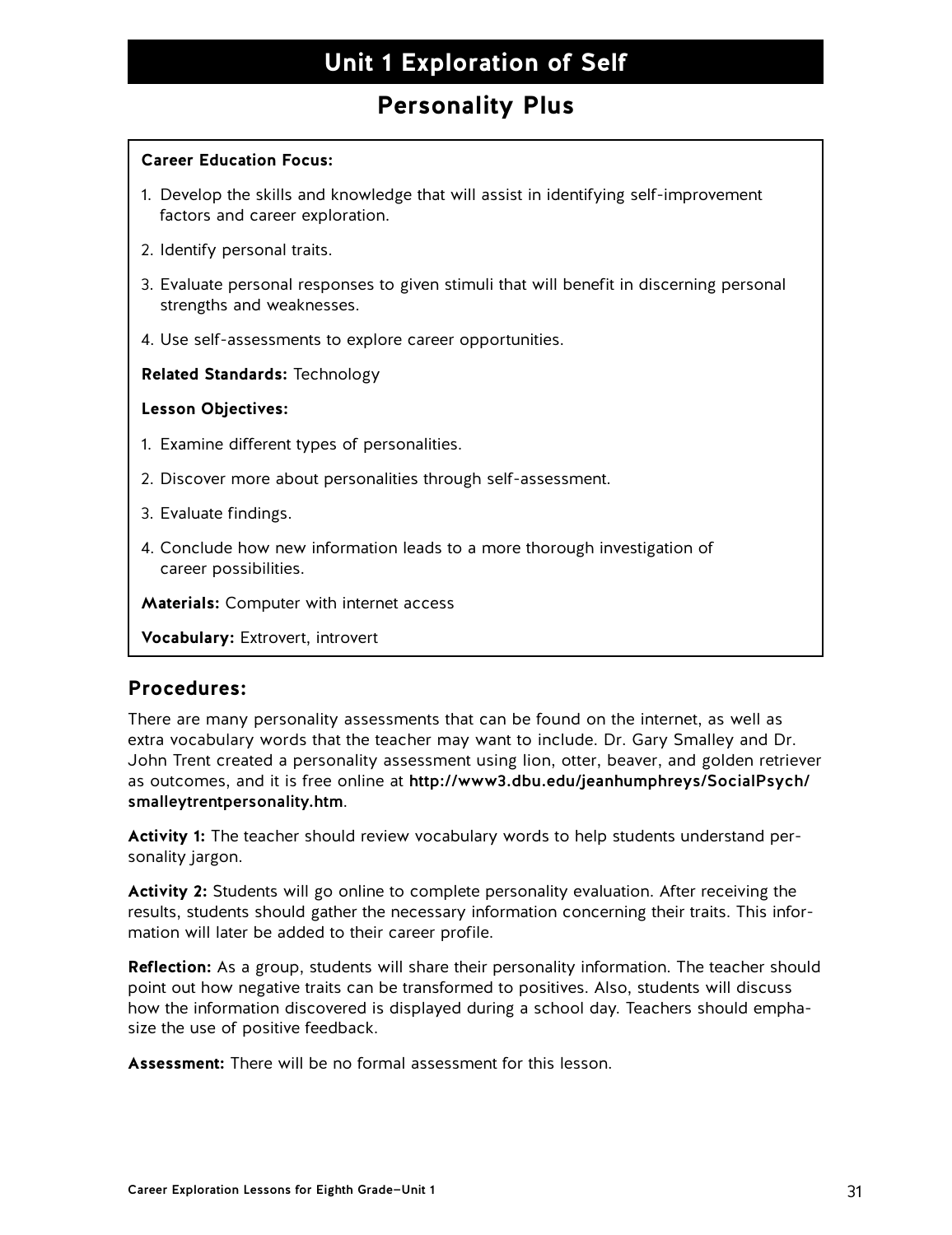## **The Whole Picture**

#### **Career Education Focus:**

- 1. Develop the skills and knowledge that will assist in identifying future career opportunities.
- 2. Assess personal information.
- 3. Evaluate all of the self-assessments previously completed.
- 4. Use self-assessments to explore career opportunities.

**Related Standards:** Science, fine arts

#### **Lesson Objectives:**

- 1. Examine words and terms previously learned.
- 2. Evaluate the "whole picture" using the self-assessments in previous lessons.
- 3. Point out how new information leads to a more thorough investigation of career possibilities.
- 4. Incorporate the new learning.
- **Materials:** Art supplies (crayons, markers, posters, etc.)

#### **Procedures:**

**Activity 1:** As a class, the students will review the vocabulary identified during the selfexploration unit. The students will then evaluate their self-assessments and propose two careers that might be advantageous.

**Activity 2:** Based on the information learned, the students will create a "picture" of themselves showing left/right brain information, their learning style, and personality traits. They will determine how this information will be displayed, and will prepare a brief presentation about their "picture." The emphasis is to use their strengths to generate this information. For example, a visual learner may choose to do this as a colorful poster, where an auditory learner may choose to write a monologue to present. Each student will practice their presentation with a peer before presentation time.

**Activity 3:** The students will present their "pictures" to the class.

**Reflection:** One question that the teacher may pose to each student is, "Based on this information, what jobs do you think would be right for you?"

#### **Assessment:**

1. Was the student able to elaborate on self-assessment information enough to share with peers the "big picture?"

Teacher comment:

2. Did the student emphasize their strengths?

Teacher comment: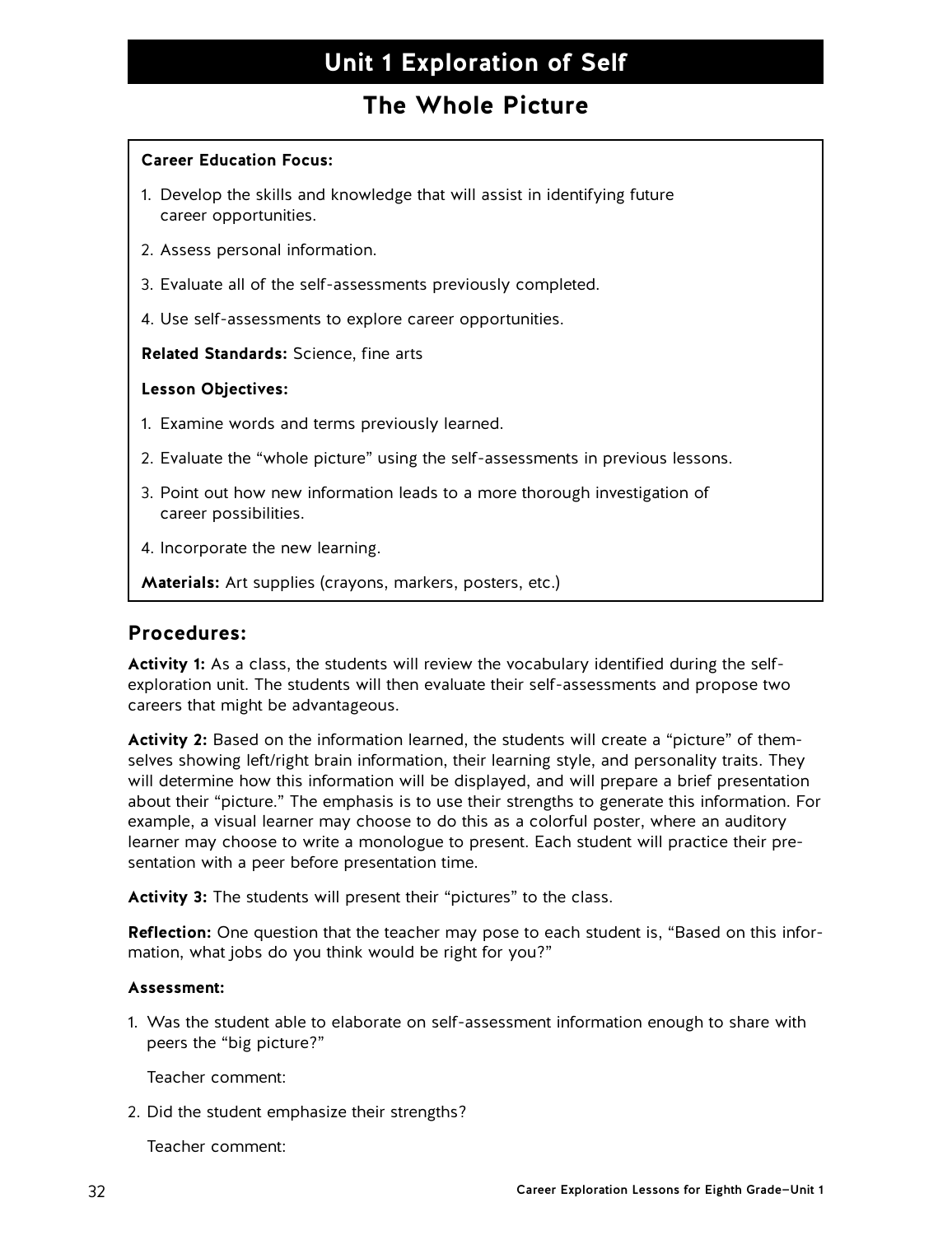3. Did the student show an understanding of the lessons by identifying a job and explaining why this might be an appropriate career?

Teacher comment:

4. Was the presentation material created well?

Teacher comment:

5. Did the student show good presentation skills?

Teacher comment: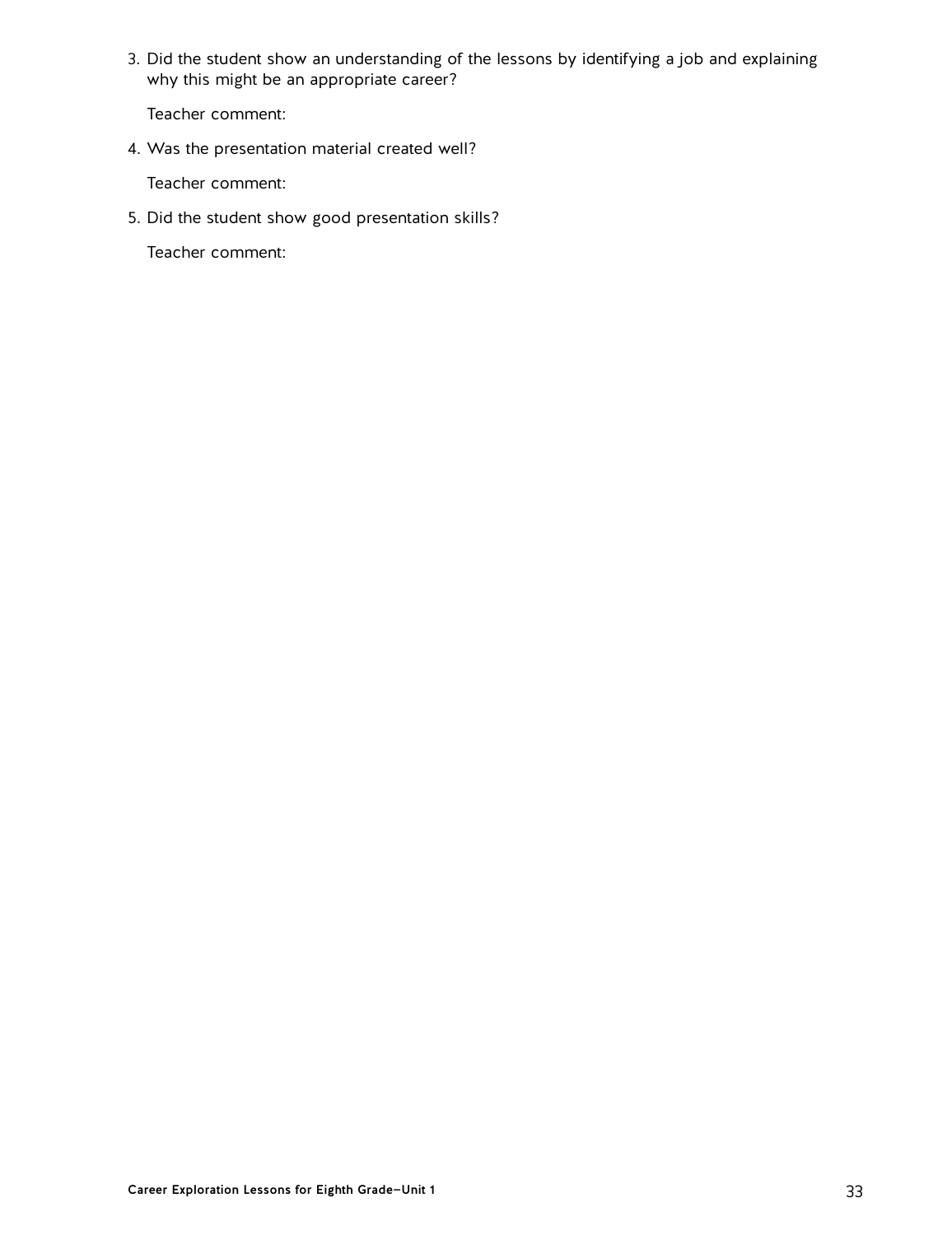## **Community Service**

#### **Career Education Focus:**

- 1. Understand needs within a community, state, and world.
- 2. Acknowledge reasons for community service.
- 3. Experience working with other teens and adults.
- 4. Make connections.
- 5. Gather information about career choice ideas.
- 6. Show appreciation.

**Related Standards:** Social studies, English/language arts

#### **Lesson Objectives:**

- 1. Focus on needs of others in their community and beyond.
- 2. Express how young adults can benefit and give.
- 3. Recognize the many facets of volunteering.
- 4. Encourage others.

**Materials:** Two large sheets of paper for recording student responses, The Giving Tree by Shel Silverstein, "Giving" by Wilfred A. Petersen, "The Art of Giving" by Toni Doswell

**Vocabulary:** Philanthropy

#### **Procedures:**

**Activity 1:** Begin this lesson by reading and discussing with the students one of the three literary pieces on the materials list.

**Activity 2:** Lead a discussion of the benefits of volunteering. Such responses might include learning from others how to show appreciation, boosting self-esteem and self-confidence while identifying personal strengths and weaknesses, being active and healthy, researching and working in an area of a possible career choice.

As a class, brainstorm ways that students can volunteer. Record these suggestions for later use. (Ideas include recycling; contributing to or working at a food bank; assisting with a city clean-up; working at an animal shelter; donating time or resources to children's charities; collecting, cleaning, and donating toys to women's shelters.)

**Activity 3:** Have the students decide on a volunteer program or community service project they can start at their school. Identify one or two students as a project director. They will work together to initiate the class project and will follow it through to completion. Along the way, have the students evaluate their progress and define a path for success.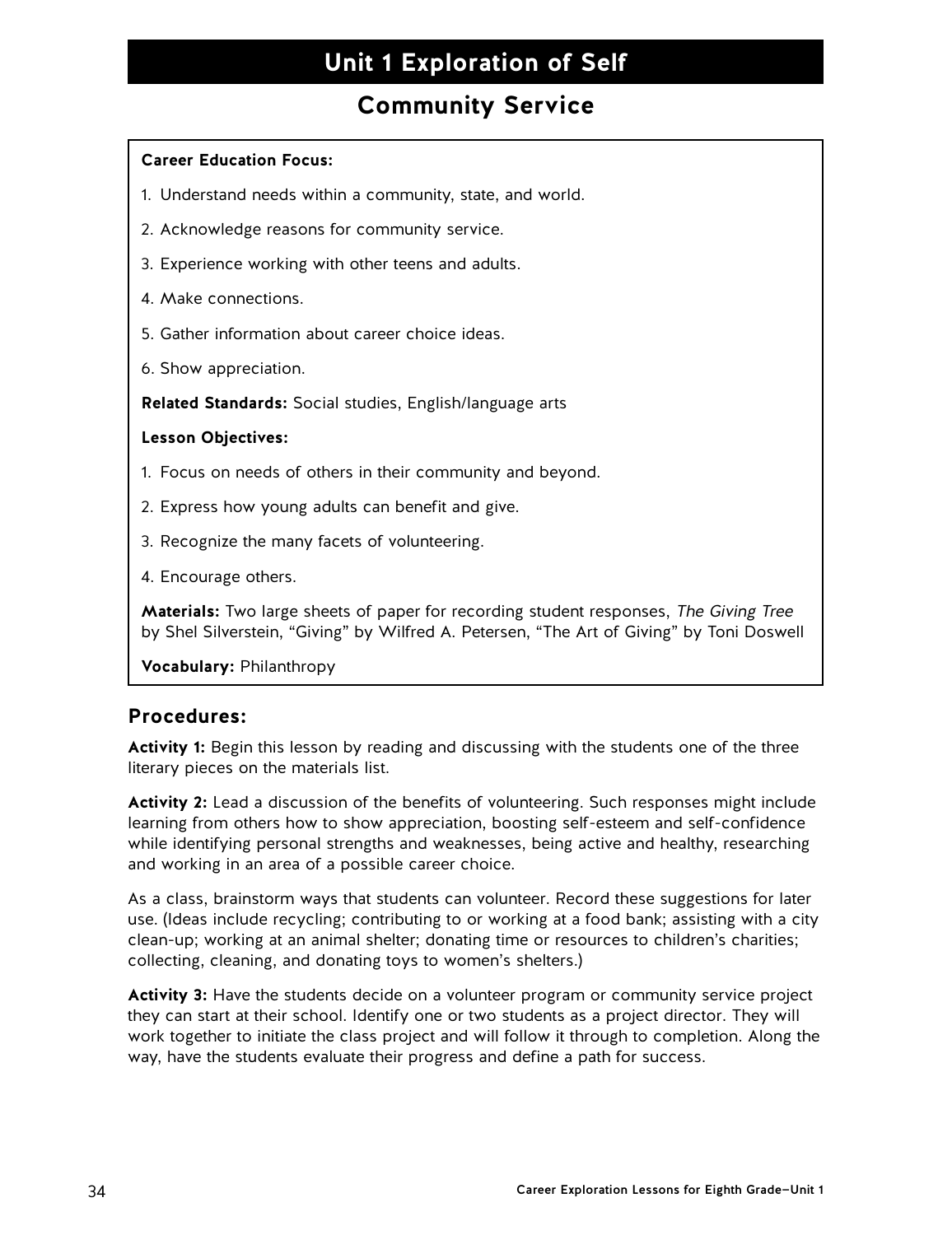**Activity 4:** Have students make posters to display throughout the school advertising the benefits of volunteering. The scope of the posters should include all areas of volunteering.

**Reflection:** As a class, the teacher will lead a discussion answering the following question: Should community service be a requirement for high school graduation?

**Assessment:** There will be no formal assessment for this lesson.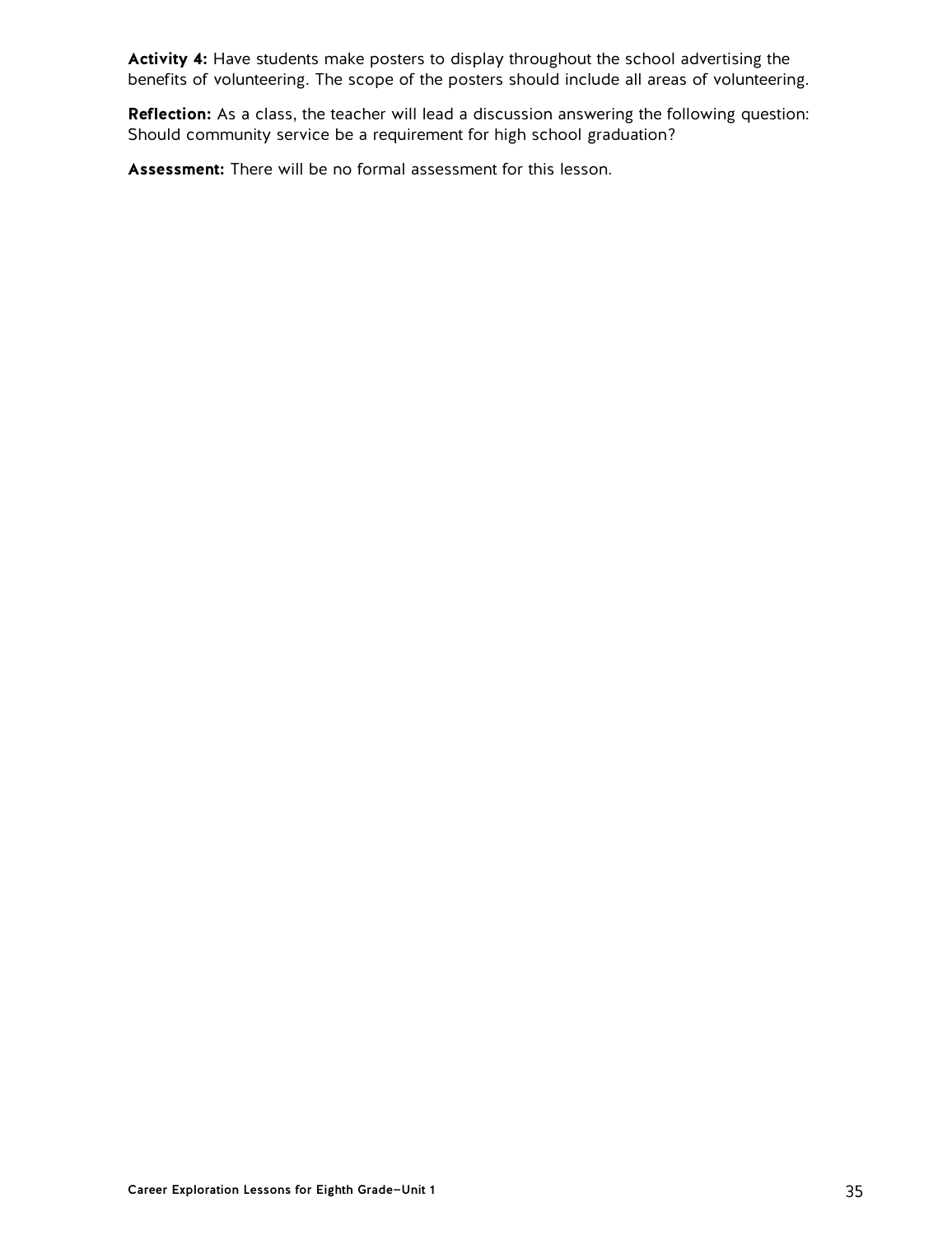## **THE ART OF GIVING**

#### Wilfred A. Peterson

We give of ourselves when we give gifts of the heart: love, kindness, joy, understanding, sympathy, tolerance, forgiveness.

We give of ourselves when we give gifts of the mind: ideas, dreams, purposes, ideals, principles, plans, inventions, projects, poetry.

We give of ourselves when we give gifts of the spirit: prayer, vision, beauty, aspiration, peace, faith.

We give of ourselves when we give the gift of words: encouragement, inspiration, guidance.

Emerson said it well: "Rings and jewels are not gifts, but apologies for gifts. The only true gift is a portion of thyself."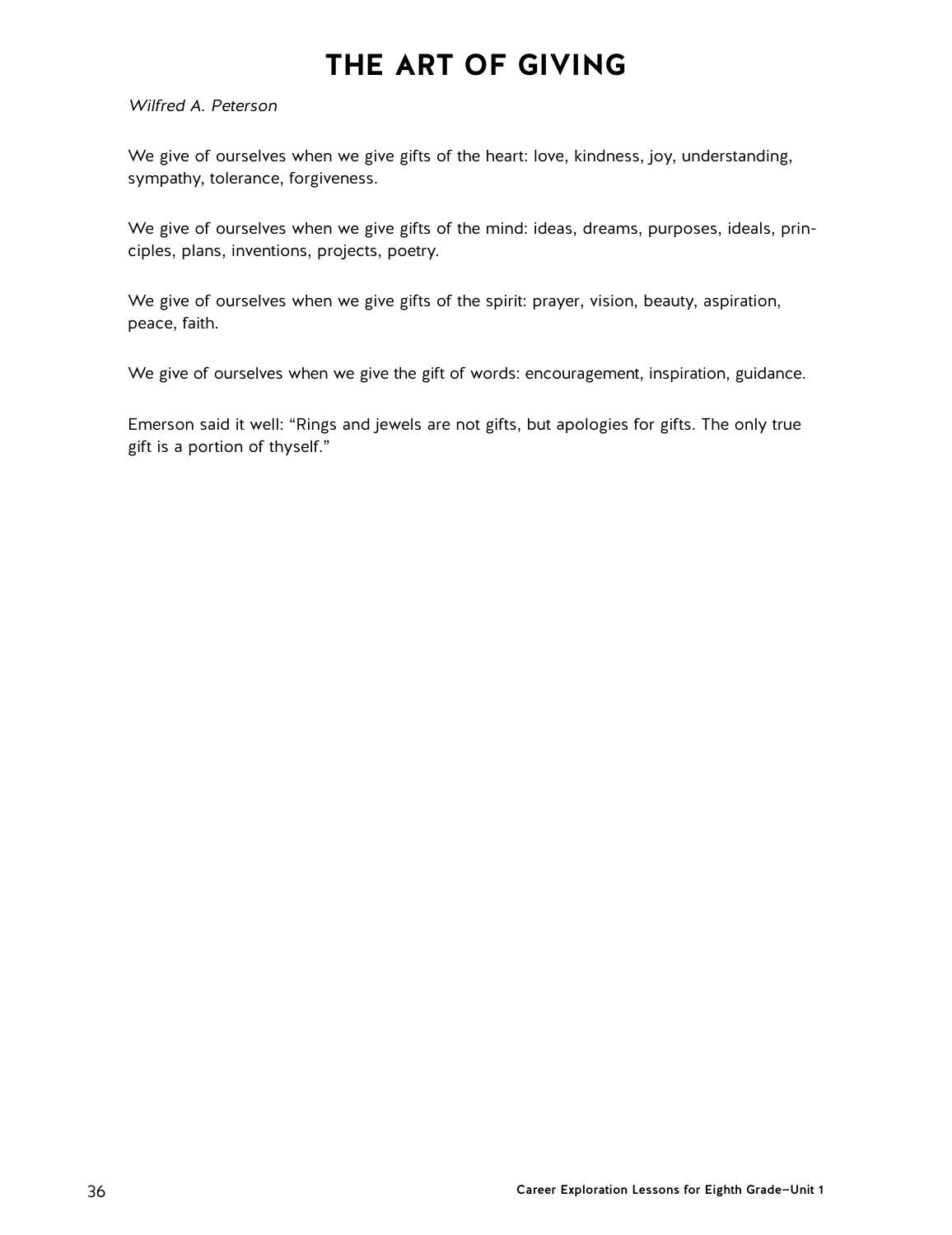## **GIVING**

#### Toni Doswell

Giving from the heart is a part of loving. Giving when the heart is not in it is a lie. Giving out of duty becomes a burden, Abundant giving is something all should try.

When we give, we share what we have with others, It makes life worth living and gives others a smile. It matters not the size or quantity of the gift imparted, It's the loved perceived that makes it all worthwhile.

What would life be without giving? Everything in nature gives to us. The clouds empty their load and showers come refreshing Birds sing, and their choruses to us entrust.

Flowers bloom imparting fragrance The scent gives our noses sweet whiffs Dogs and cats nestle right beside us, Loyal companions to mankind they exist.

Trees in grandeur lend their beauty Pointing towards mountains which paint a scene. Yes, everything in God's natural world ministers to us, Sharing and giving, what joy they bring.

We are made in the Creator's image He richly gives to us all things to enjoy When we give to others are simply letting Him use our hands To bring to others His happiness, blessings, and joy.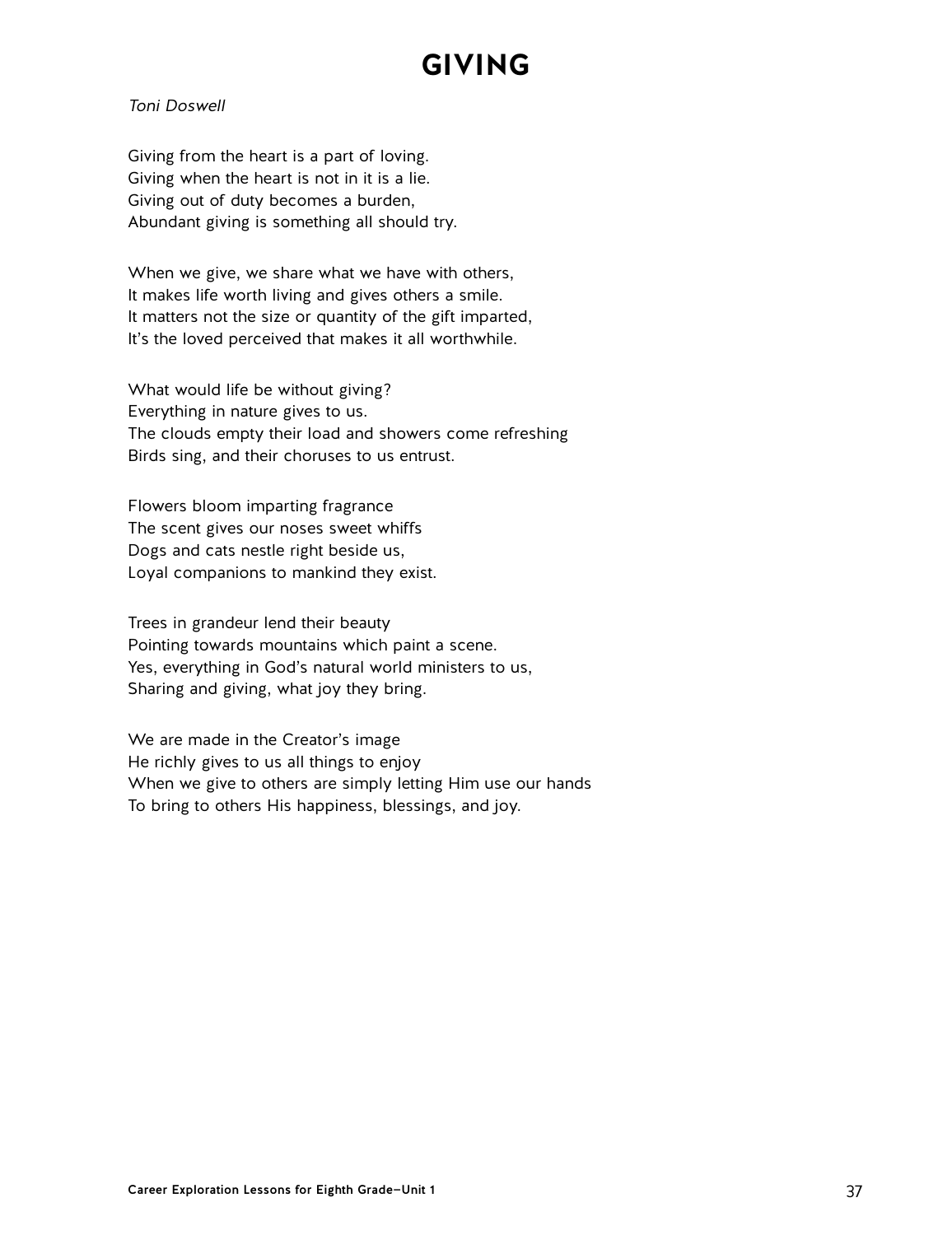**Unit 2**

## **Exploration of Money Concepts**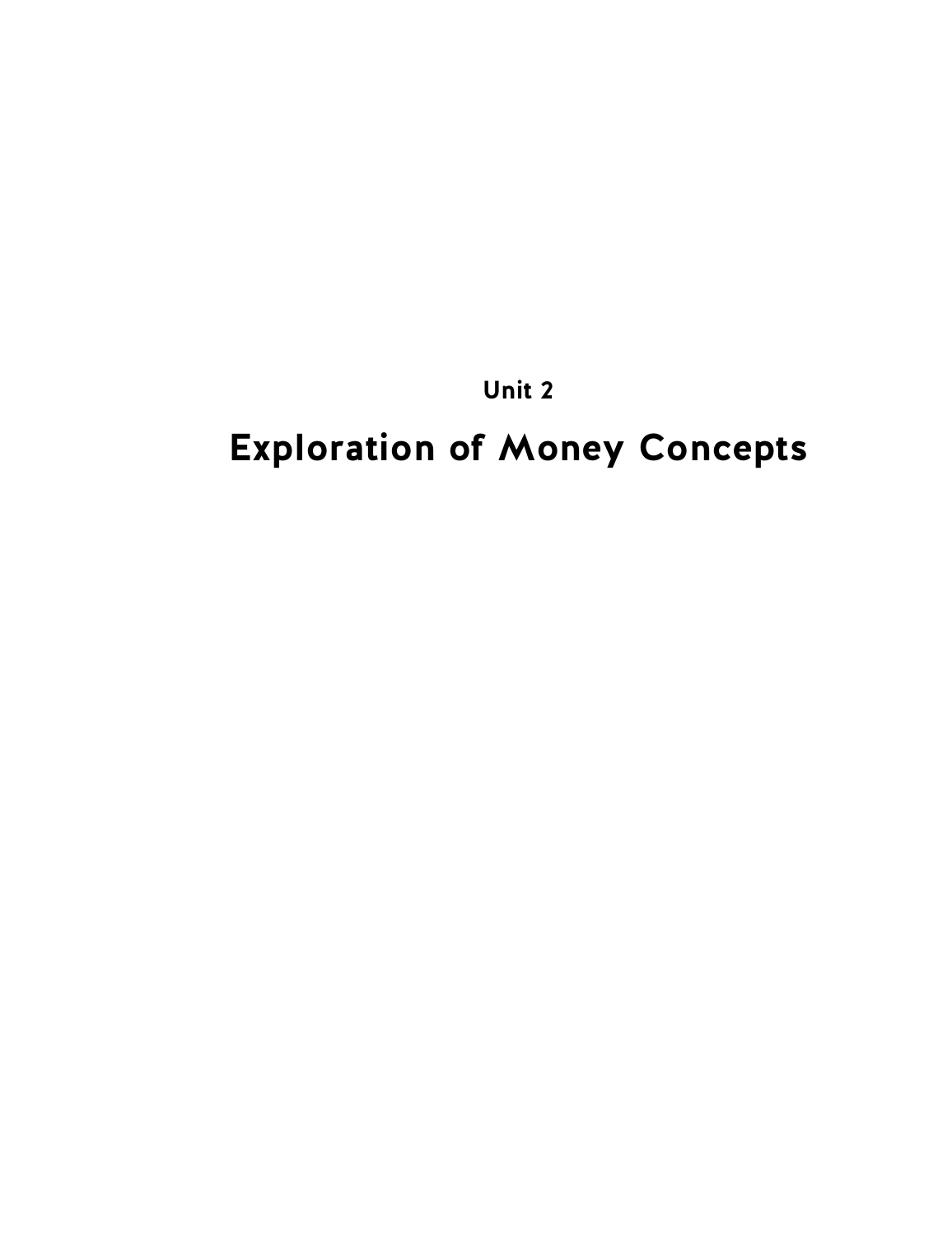### **Millionaire Mania**

#### **Career Education Focus:**

- 1. Identify characteristics of an entrepreneur.
- 2. Analyze work skills and personal traits of a successful businessperson.
- 3. Identify strategies for building successful careers.

**Related Standards:** English/language arts, social studies

#### **Lesson Objectives:**

- 1. Recognize characteristics of entrepreneurship through studying specific people, both past and present.
- 2. Develop note-taking skills.
- 3. Interpret written materials to determine specific information.

**Materials:** 3-by-5-inch note cards or notebook paper cut to this size, list of entrepreneurs, internet or reference books, 12-by-18-inch cardstock for each student

**Vocabulary:** Entrepreneur, innovative, cutting edge

### **Procedures:**

**Activity 1:** Discuss basic information about being an entrepreneur, and identify goals and essential steps in a successful entrepreneurship. You can develop and use a PowerPoint presentation to help with this step. Students should take notes over the information for future assessment at the determination of the teachers.

**Activity 2:** Choose a person to research from the entrepreneur list that follows the lesson. Using at least three different websites or reference sources, print the pages found during research time. Students will read their printed materials carefully and highlight or underline essential words and/or phrases depicting necessary information. Transfer highlighted words or phrases to the note cards. This method is useful in avoiding plagiarism and documentation issues, because students will tend to write the information in their own words.

**Activity 3:** Categorize note cards into four categories: basic information, works, characteristics, and outcomes. Students will transfer the information to a four-square activity as a final product for class presentation. An example of the four-square activity follows. Notice how the three listed under "work" coincide with the three listed under "outcomes."

**Reflection:** Each student will give a presentation over their assigned person.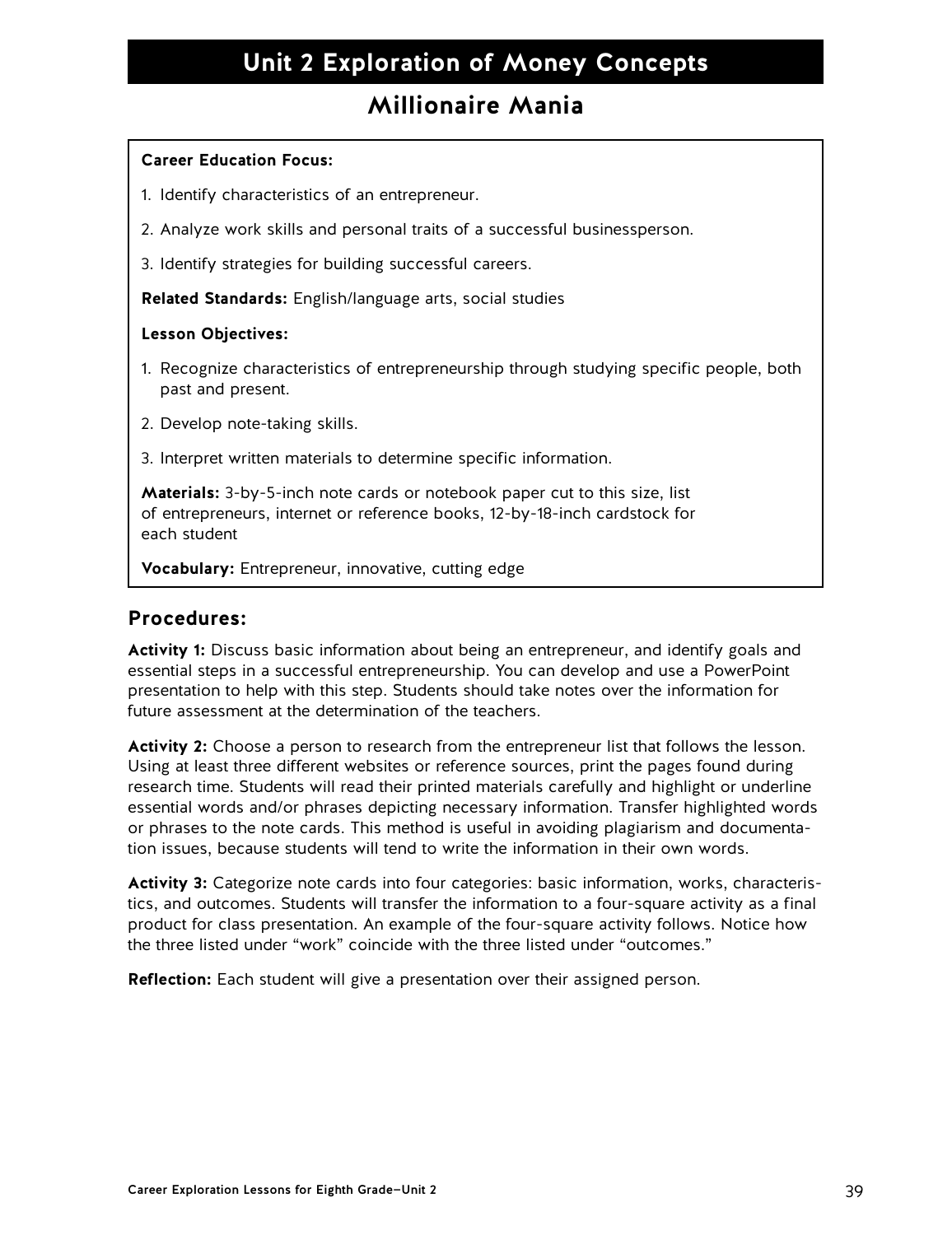#### **Assessment:**

Grading Rubric:

Use of class time (+10)

Information and procedure (+50)

Highlighted information (+10)

Note cards (+10)

Picture (+5)

Quote (+5)

Facts per square (+20)

Quality of work (+10)

Use of class time (+10)

Oral presentation (+20)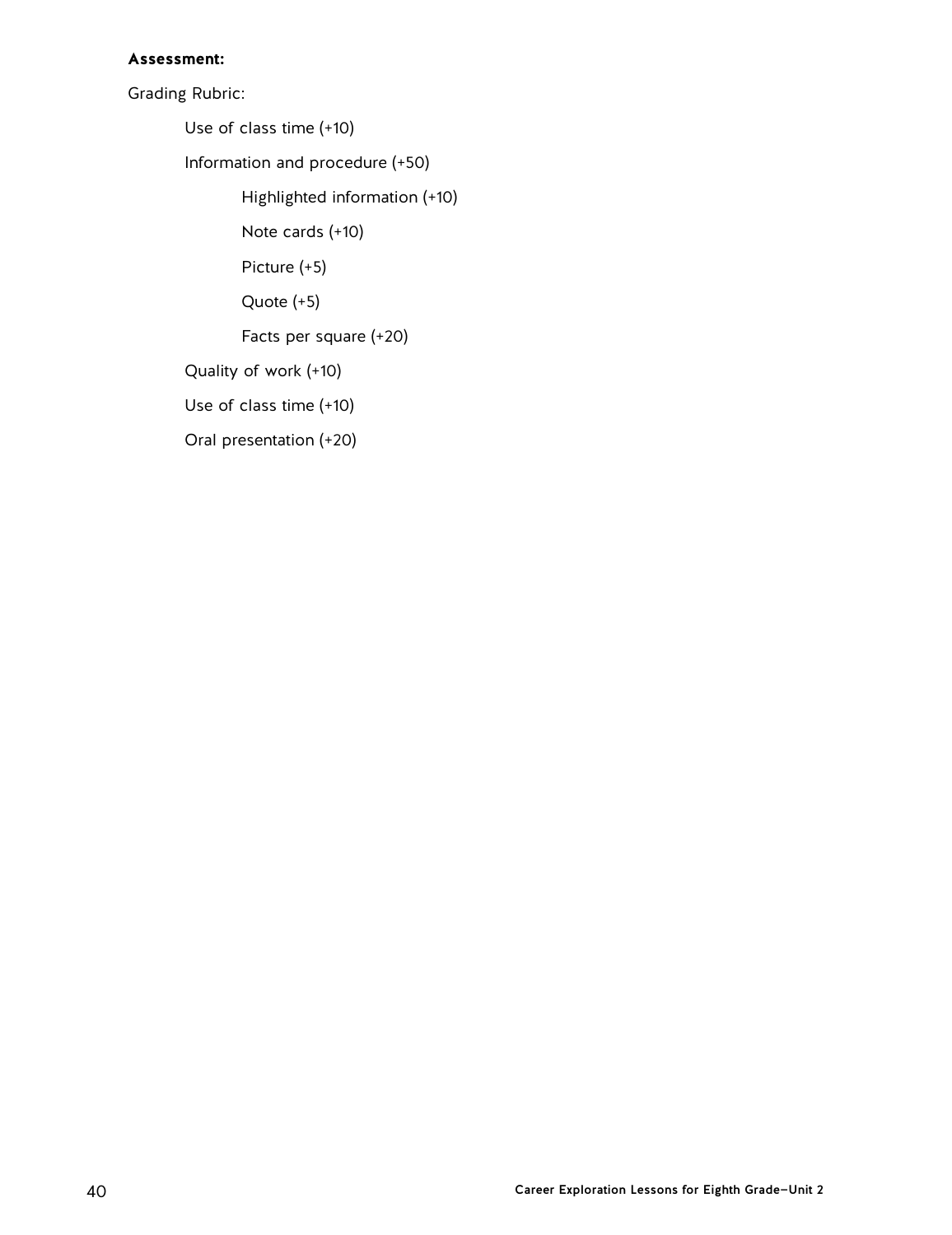## **ENTREPRENEUR LIST**

Mary Kay Ash Cosmetics P. T. Barnum Entertainment Nsombi Bater **National Community** Community Owner and cosmetologist Jeff Bezos Internet (Amazon) Andrew Carnegie **U. S. Steel** Steve Case **Internet** (America Online) Coco Chanel **Fashion** Jim Clark **Internet** (Netscape) Michael Dell **Dell** Dell Dell Walt Disney **Entertainment** Debbi Fields Food Henry Ford **Automobile** Donald and Doris Fisher Clothing (Gap Inc.) Bill Gates Microsoft Leo Goodwin **Insurance** (Geico) William Randolph Hearst Publishing Fernando Hernandez **AT&T** Milton Hersey **Food** Wayne Huizenga **Waste Management** Steve Jobs **Apple** John Johnson Publishing Herb Kelleher **Airlines** Courtney Klein CEO—New Global Citizens Ray Kroc **Fast Food** Louis B. Mayer **Entertainment** Estee Lauder **Cosmetics** Judi Sheppard Missett Fitness Pierre Omidyar **Ebay** William S. Paley Broadcasting (CBS) Howard Schultz **Food and Beverage** Russell Simmons Def Jam Records Dave Thomas Fast Food (Wendy's) Donald Trump **Real Estate/Broadcasting** Madame C. J. Walker Beauty Sam Walton **Retail** Vera Wang **Fashion** Oprah Winfrey Entertainment Jerry Yang Co-founder Yahoo! Inc.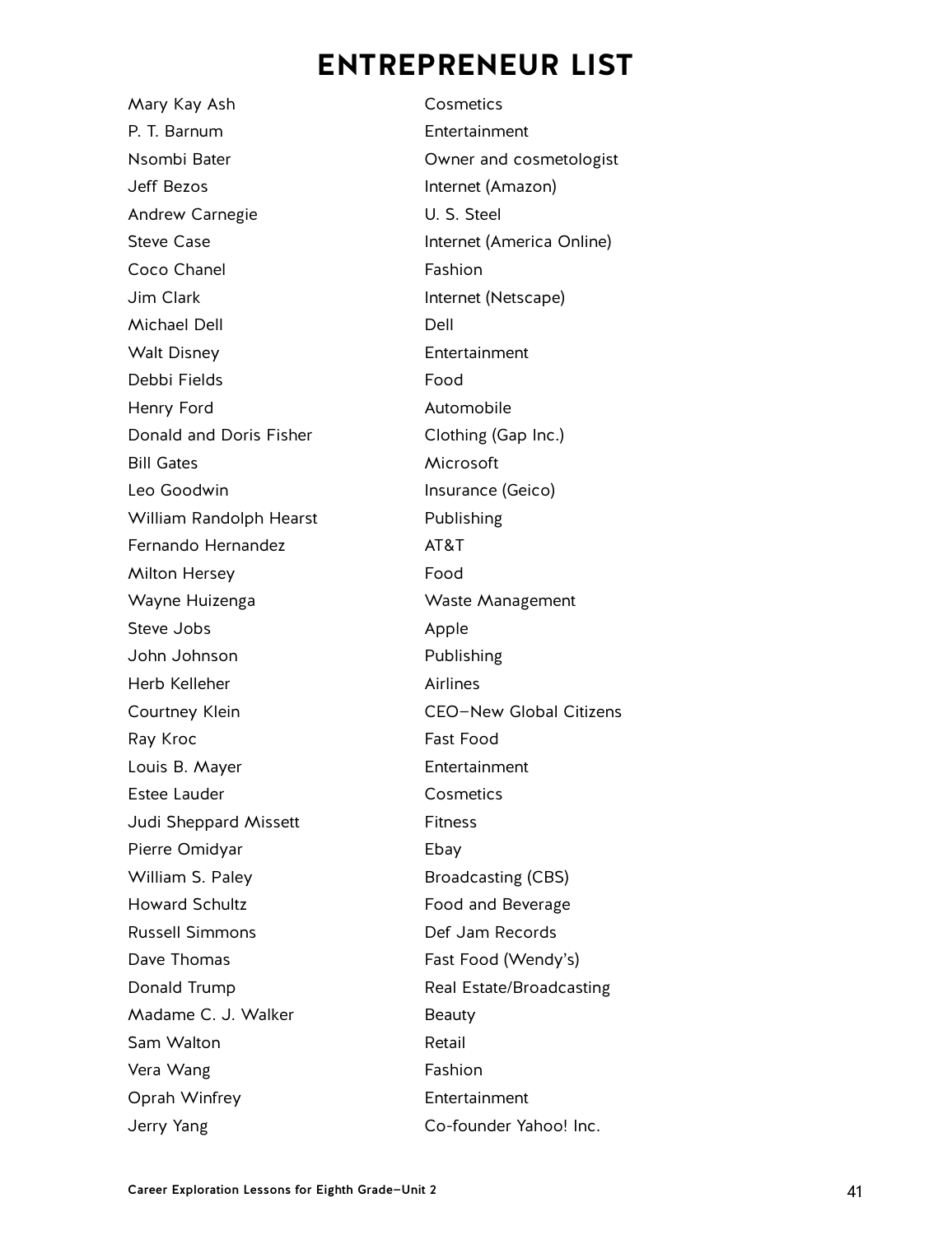## **FOUR-SQUARE ACTIVITY**

Basic Information **II Notifiable** Works

Born 10-24-42

Died 9-10-07

Italian

Started the 1991 World Vision Award

Business woman

Civil Rights Activist

Author

**"To succeed, you have to believe in something with such a passion that it becomes a reality."**

Anita Roddick



Strong sense of moral outrage

Creative thinker

Enthusiastic

Leader

Empathetic

Rebel as a teen

The Body Shop started in 1991 selling natural cosmetics. By 2004, 1,980 stores were serving 77 million people throughout the world.

"Children on the Edge" charitable organization for disadvantaged children

Take It Personally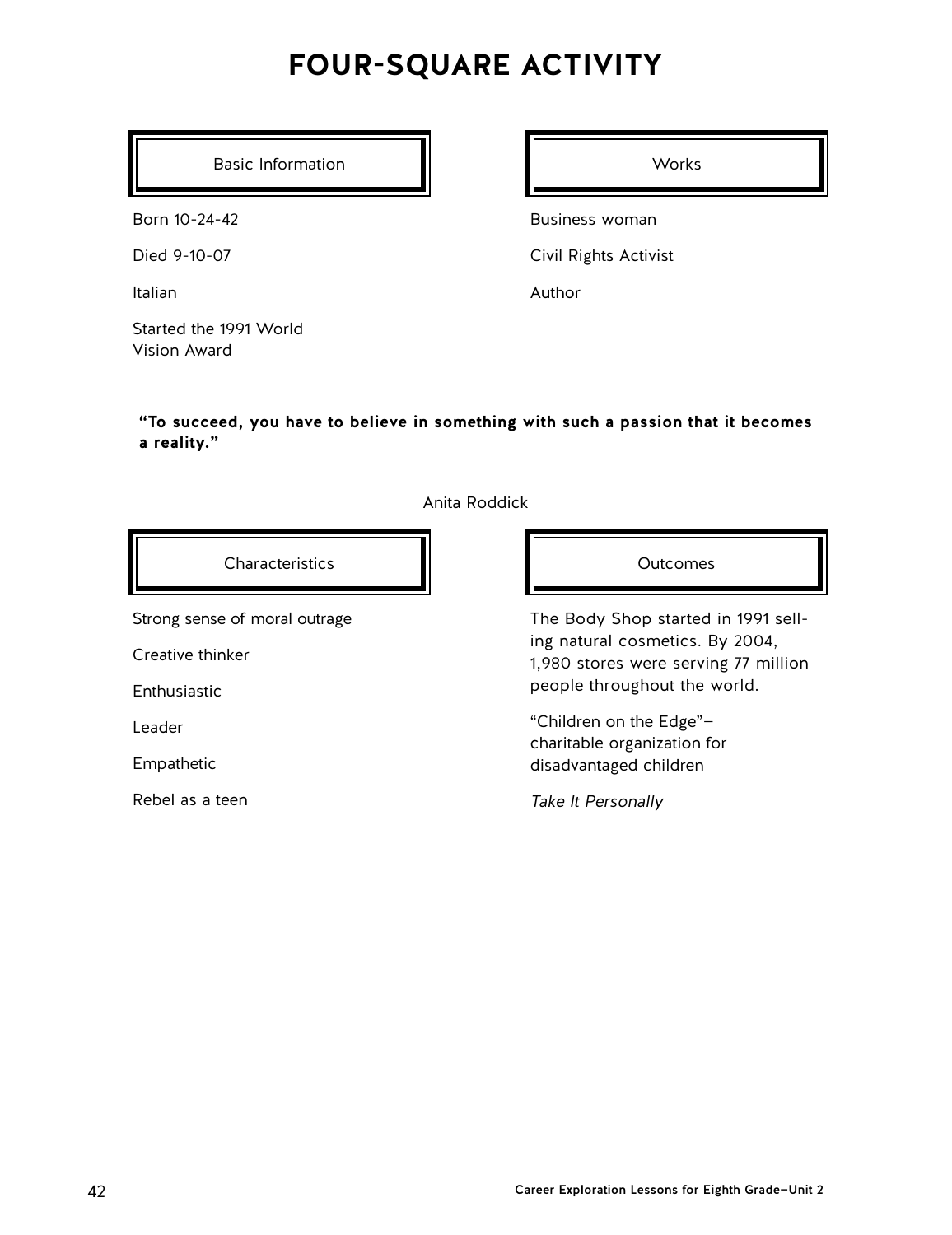### **Making Money**

#### **Career Education Focus:**

- 1. Evaluate monetary earnings.
- 2. Discover new vocabulary connected with monetary earnings.
- 3. Explore the process for determining revenue.

#### **Related Standards:** Math

#### **Lesson Objectives:**

- 1. Apply math skills to calculate income.
- 2. Interpret the concepts of new vocabulary words presented.
- 3. Formulate a connection to real-life outcomes.
- 4. Discover the rudimentary steps in the process of earning money.

#### **Vocabulary:**

Investment: giving money with the expectation of making a profit

Revenue: what you earn

Expenses: what you spend

Net income or net profit: total revenue minus total expenses

Debt: amount owed for funds borrowed

### **Procedures:**

**Activity 1:** Discuss with students why their need or desires will increase as they become teenagers, i.e. car, insurance, dating, technology, etc. Before the beginning of vacation from school, students may want to work to earn extra money. Brainstorm with students various jobs, especially during the summer months, which are appropriate for their age. Keep this list available for further use.

**Activity 2:** Discuss the vocabulary words with your students. Use the following scenario to help students understand and apply the vocabulary words and the math process for determining net income or net profit (these two terms are interchangeable).

Your parents are investing \$500 for you to launch a summer job. You need \$300 (identify the vocabulary term) to buy necessary supplies to get started. At the beginning of your second week at work, you must spend \$75 more to replace supplies. At the end of your first two weeks of working, you bring home \$600 (identify vocabulary word). At this point, you must repay your debt.

Question 1: What was your net profit at the end of two weeks?

Question 2: If you worked two more weeks with the same expenses, would the net profit increase? Do you still have any debt to pay?

Question 3: Predict how long it might take for you to have a net profit of \$1,000.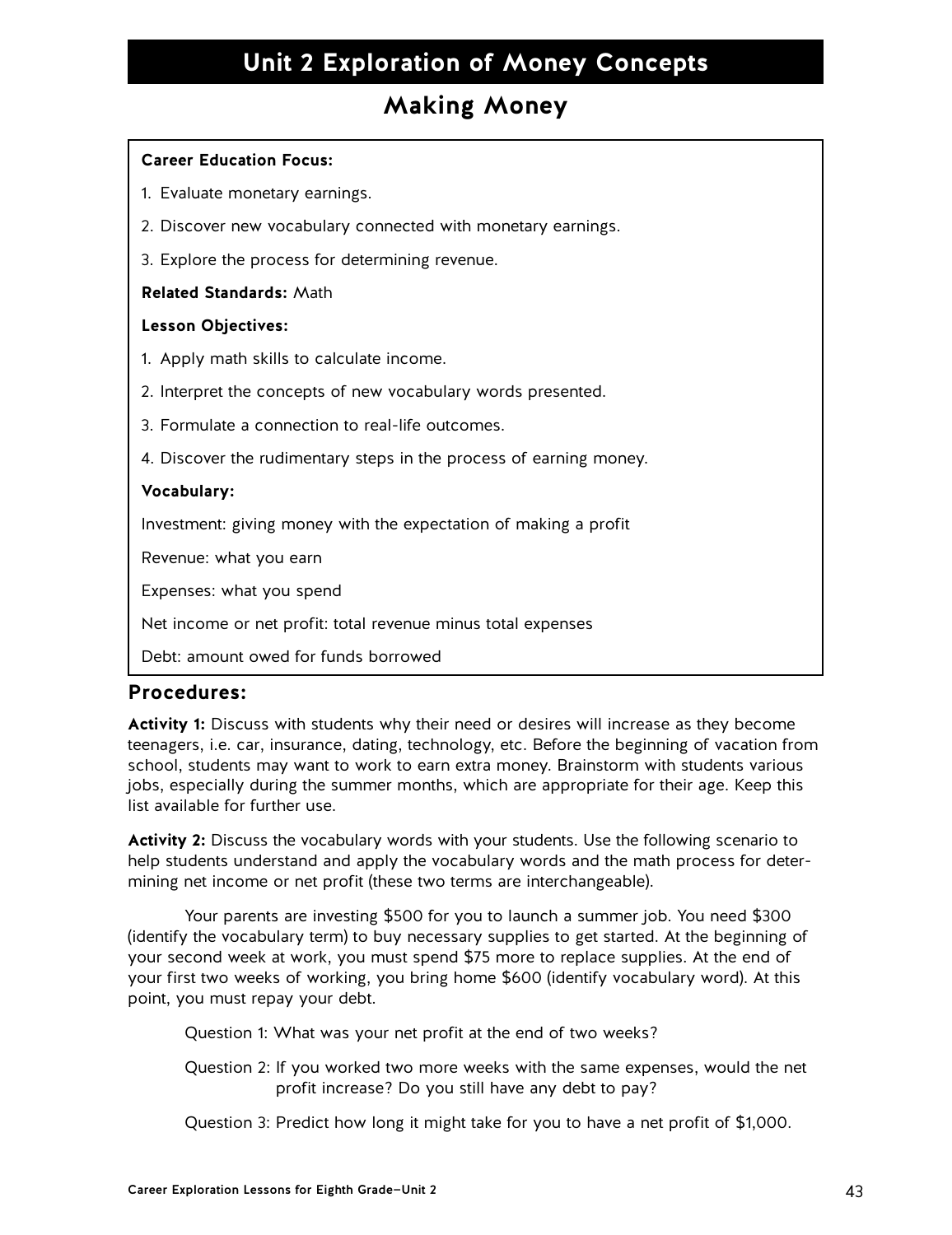**Reflection:** As a class, students will discuss their answers and determine the real-life connection to Activity 2.

**Assessment:** No formal assessment.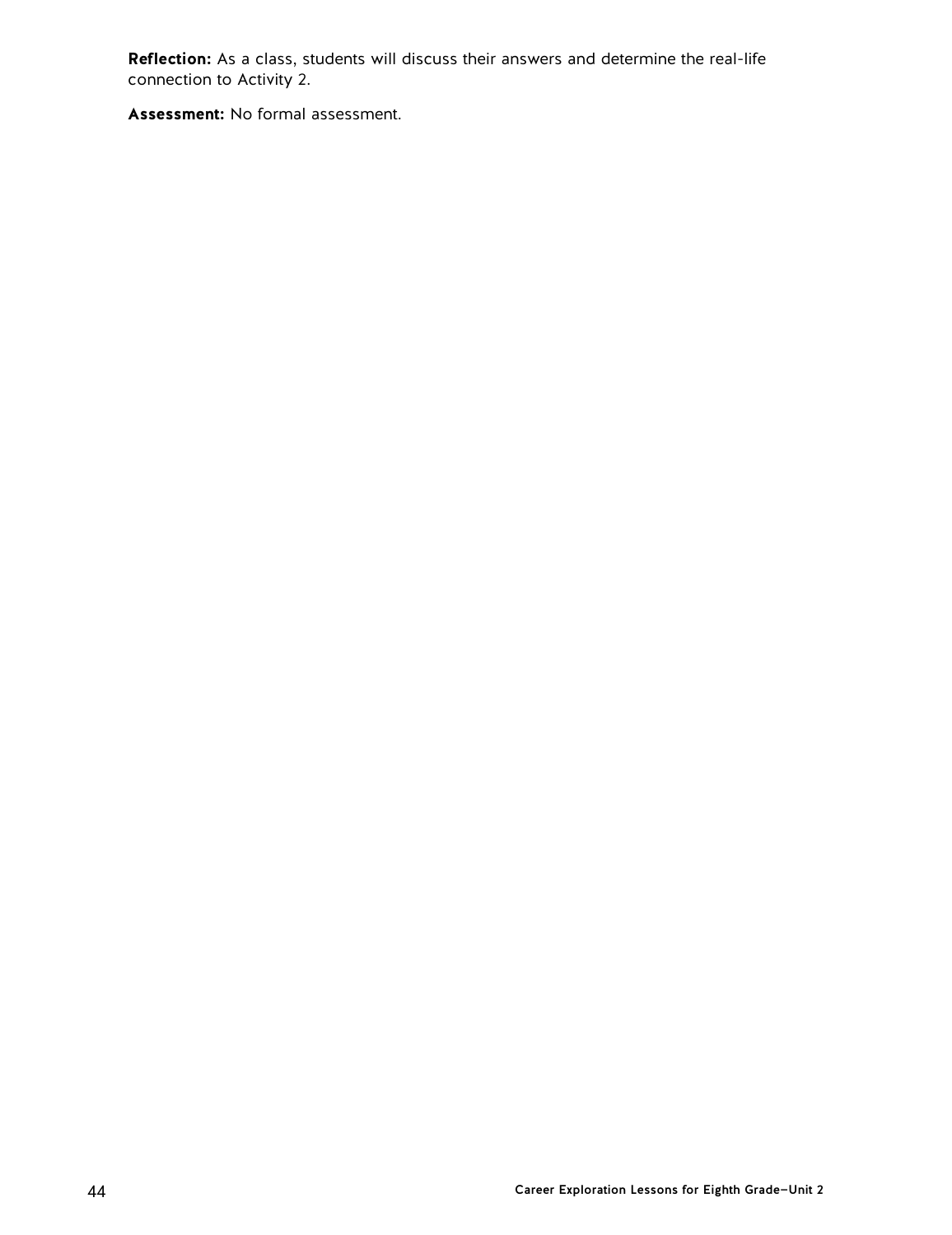### **Others at Work**

### **Career Education Focus:**

- 1. Assess the opportunities taken by peers.
- 2. Critically analyze information.
- 3. Identify positive leadership traits.

**Related Standards:** Reading, social studies (current events), technology

#### **Lesson Objectives:**

- 1. Read various stories about peers who have already established themselves in the business world.
- 2. Recognize positive leadership traits.
- 3. Evaluate how a simple idea/dream/passion can become reality.

**Materials:** Computers with internet access

**Vocabulary:** Archives

### **Procedures:**

Before using this website with students, be sure to navigate through it yourself so students will be led effectively to discover pertinent information.

**Activity 1:** Locate the website www.internetbasedkids.com. Teach the students how to best navigate through this site.

**Activity 2:** Have students read alone or with a partner to discover young adults and the businesses they have created. The teacher may choose to have the students navigate through this website together for more time-on-task efficiency. The students will need to take notes over what they read to use during the class discussion.

**Reflections:** Conduct a class discussion over the materials read. How does the article you read relate to your life? Defend the advantages of volunteering.

**Assessment:** No formal assessment for this lesson.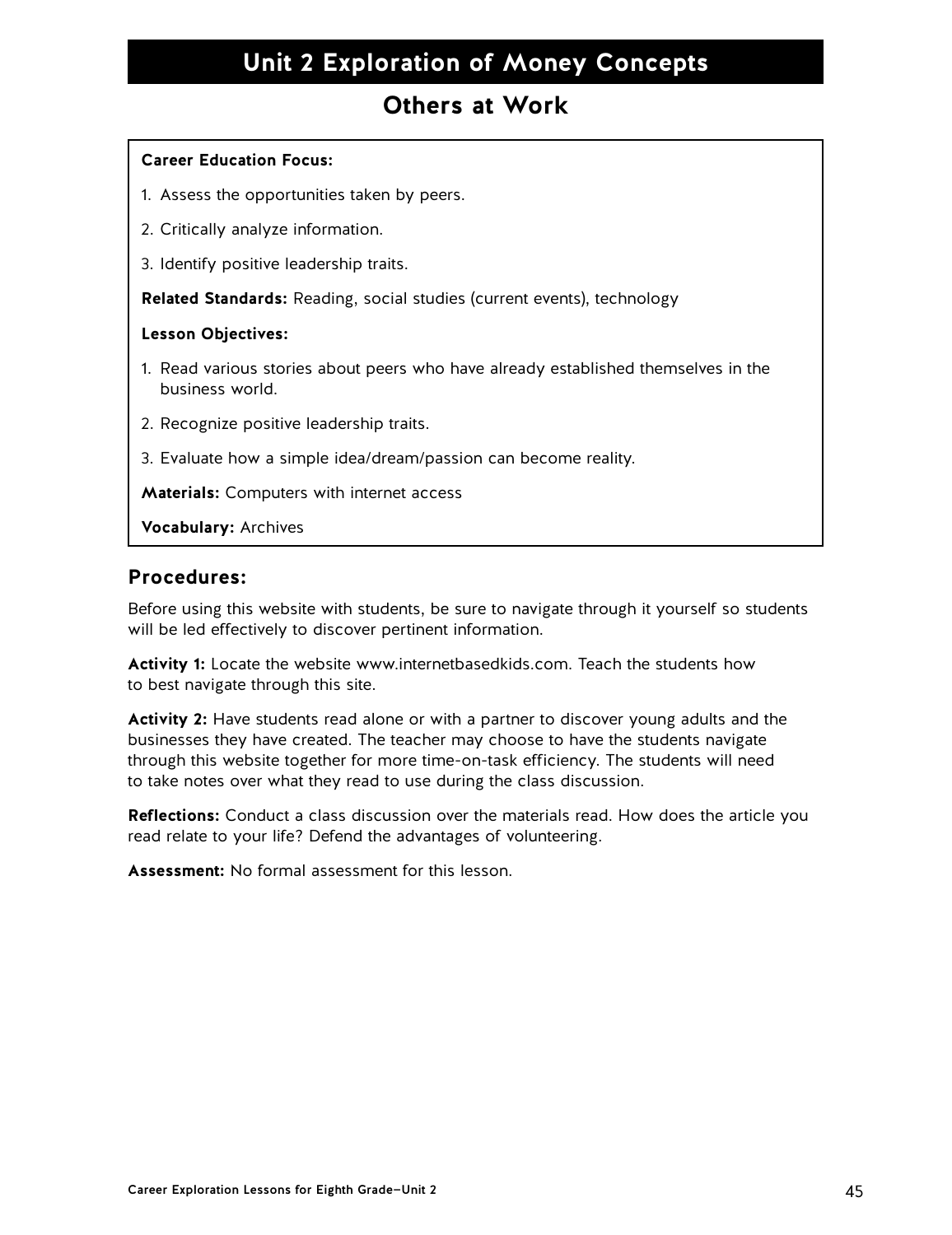### **Making It My Own**

### **Career Education Focus:**

- 1. Set up a plan for a summer job.
- 2. Discover possibilities.
- 3. Investigate opportunities.
- 4. Design an advertising plan.

**Related Standards:** Technology, English/language arts

#### **Lesson Objectives:**

- 1. Brainstorm ideas for summer work particular to their age group.
- 2. Investigate jobs appropriate to the area in which they live.
- 3. Compile data as to the need for the particular job chosen.
- 4. Create a marketing plan for the summer job.

**Materials:** Computer, newspaper

### **Procedures:**

**Activity 1:** The entire class will brainstorm ideas for jobs they could start during the summer months. Then, using the newspaper, search the classified section for jobs that might be appropriate for this age group. Add these to the brainstorming list. Also remind students of the jobs found from the lesson "Others at Work."

**Activity 2:** Take time to discuss with students products that they are familiar with and what the advertisement for that product looks like. For example, the Nike swoosh or the jingle from a TV ad. Discuss how originality and creativity will play into promoting their jobs.

**Activity 3:** Using a computer program, students will create a marketing plan to generate business for their summer employment. Examples would include an advertisement, banner, brochure, business card, flier, etc. The number of required elements for this project will be determined by the teacher. Two examples are included later in the lesson. If computers are not available, the students can do each required piece on art paper.

**Activity 4:** After all requirements for the project have been completed, the students will create a portfolio of their business information. Using their portfolio, have students poll parents, teachers, neighbors, etc. to determine the viability of their chosen job. The primary question to have answered is: Is this a job you would consider hiring someone to do? The responses to this question will be incorporated into the students' presentation.

**Reflection:** Students will reflect on their learning through a class discussion after all presentations have been given. Was there a need for your job? How did your portfolio promote you and your job?

**Assessment:** Rubric.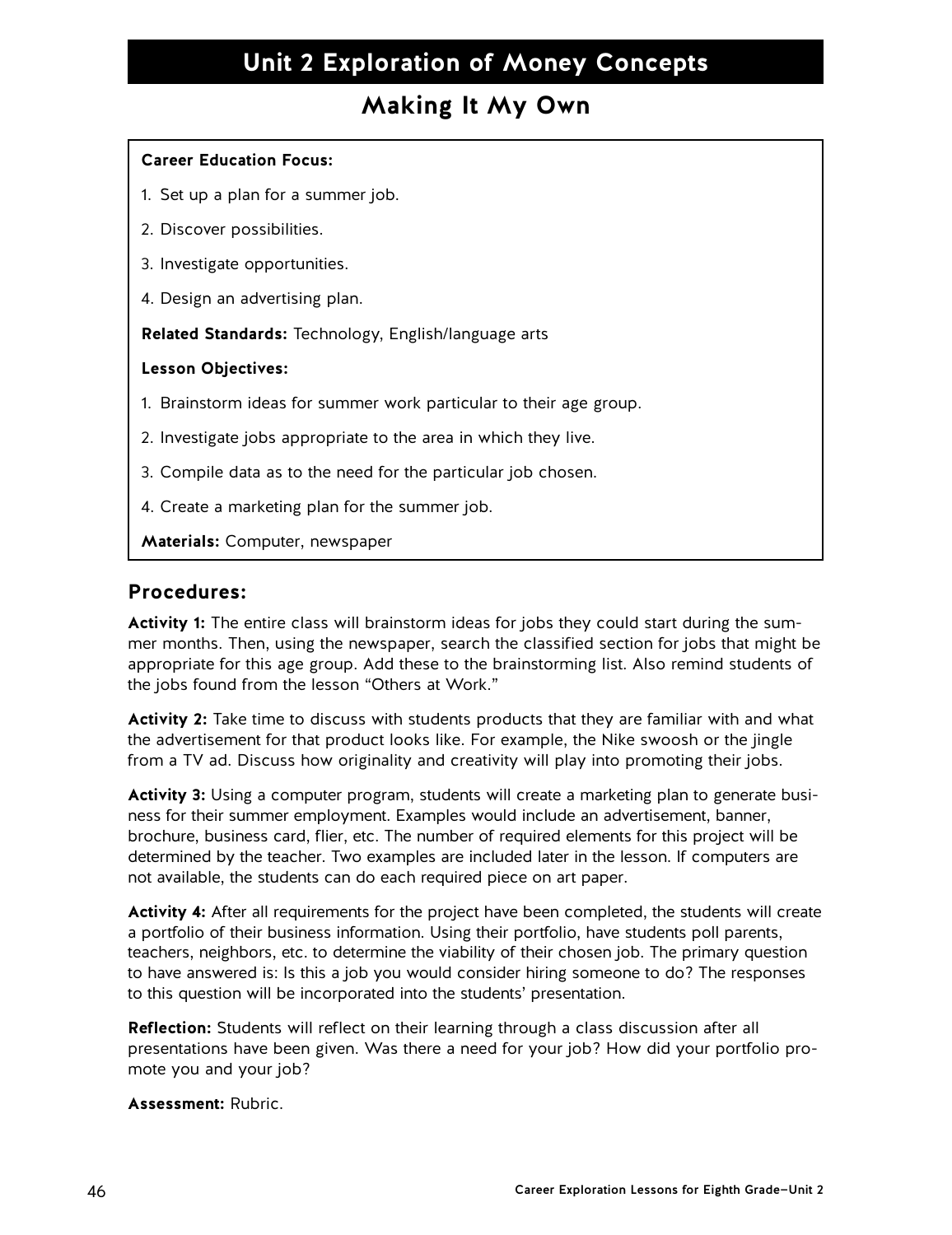| CATEGORY          | Class time                                                                         | Basic idea                                                                                                       | Pieces                                                                  | Quality                                                                    | Presentation                                                                        |
|-------------------|------------------------------------------------------------------------------------|------------------------------------------------------------------------------------------------------------------|-------------------------------------------------------------------------|----------------------------------------------------------------------------|-------------------------------------------------------------------------------------|
|                   | this project.                                                                      |                                                                                                                  |                                                                         |                                                                            |                                                                                     |
| 4                 | was used to complete<br>em<br>E<br>All of the class ti                             | Very creative and original.<br>ere<br>Project pieces w<br>well-addressed.                                        | All pieces assigned by the<br>npleted.<br>teacher were cor              | high quality of work on<br>all pieces.<br>cted a<br>The project refle      | Excellent presentation.                                                             |
| m                 | Some of the class time<br>was used to complete<br>this project.                    | creativity and originality<br>Adequate amount of<br>have been reworked.<br>Some parts could<br>put into project. | Some pieces assigned<br>were completed.<br>by the teacher               | Most of the pieces were<br>of high quality.                                | practices would have<br>Good presentation,<br>but a couple more<br>been beneficial. |
| $\mathbf{\Omega}$ | Little class time was used<br>effectively and time-on-<br>task was virtually none. | Little originality or creativ-<br>ity presented in project.                                                      | pieces were completed.<br>Only one or two of the                        | Little time and effort was<br>seen through the quality<br>of this project. | Somewhat prepared.                                                                  |
|                   | never used, even<br>after reminders.<br>Class time was                             | project were incomplete<br>Individual parts of the<br>or not attempted.                                          | project were incomplete<br>Individual parts of the<br>or not attempted. | Lack of quality shown<br>on the pieces.                                    | present project materials.<br>The student chose not to                              |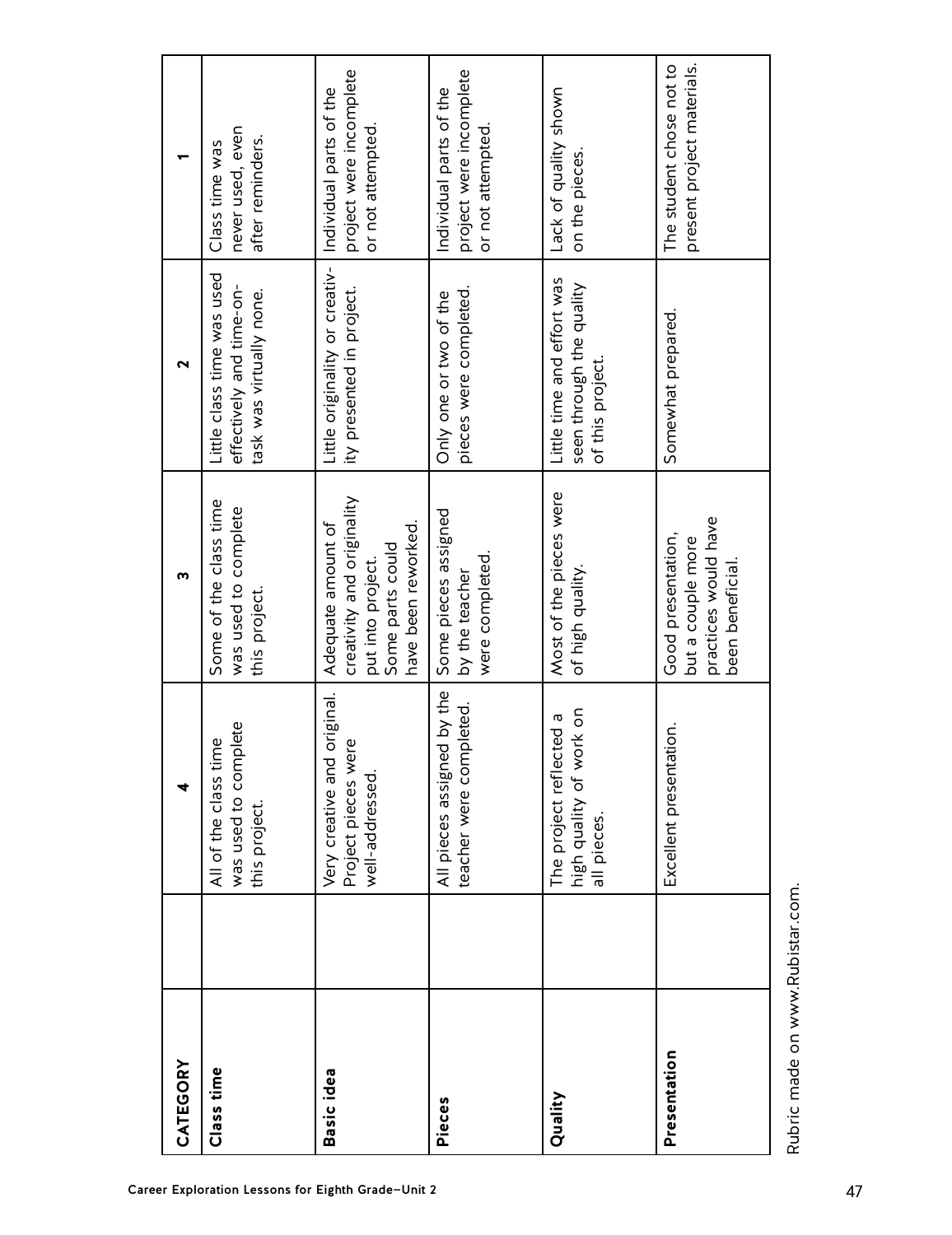## **PROJECT EXAMPLE**

### **Business Card**

To make your life easier **Paula Price**

### Bountiful Berries Picker

Call 555-555-5555 Monday through Saturday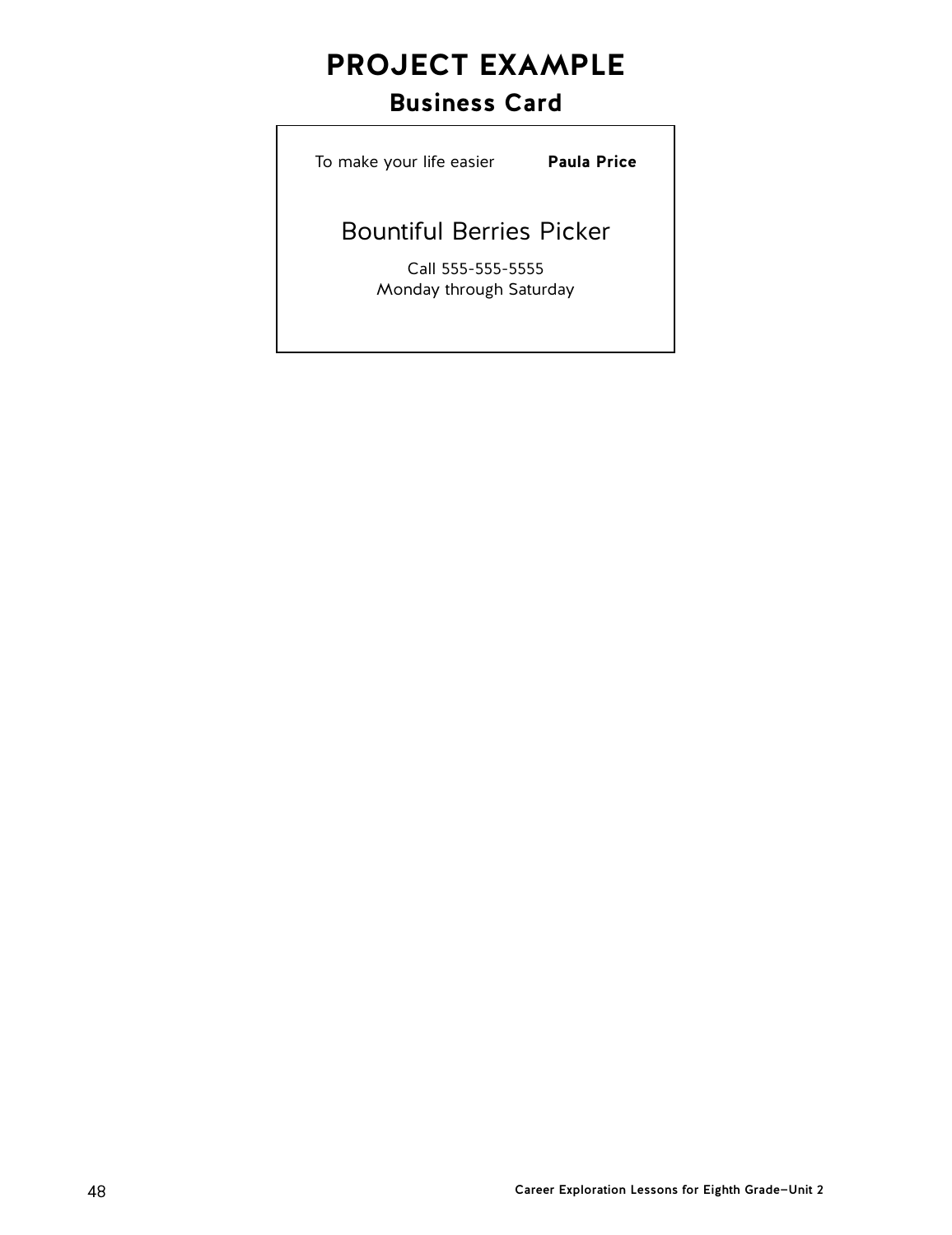### **Evaluating Your Business Ideas**

#### **Career Education Focus:**

- 1. Evaluate the business created in the previous lesson.
- 2. Predict the success of the business.
- 3. Revise areas of concern.
- 4. Decide if this is a "workable" business idea.

#### **Related Standards:** Math

#### **Lesson Objectives:**

- 1. Evaluate a list of 10 questions referring to the effectiveness of their summer job proposal.
- 2. Create a simple projected financial statement.
- 3. Revise areas of concern.
- 4. Hypothesize the success rate of the considered business.

**Materials:** Evaluating Your Business worksheet

**Vocabulary:** Contingency

### **Procedures:**

This is in conjunction with the lesson "Making It My Own." Students must evaluate their proposed business in order to seek improvements. When reflecting, allow for adequate response time to forego worries of "having the wrong answer."

**Activity 1:** Discuss the vocabulary word and how it fits into this particular lesson. Have students answer the Evaluating Your Business worksheet.

**Activity 2:** As questions and concerns arise from students as they complete the worksheet, be ready to lead in a class discussion.

**Reflection:** The best room configuration is with all students sitting in a large circle. The teacher will ask each student only two questions: Does this job idea work? Why or why not?

**Assessment:** No formal assessment for this lesson.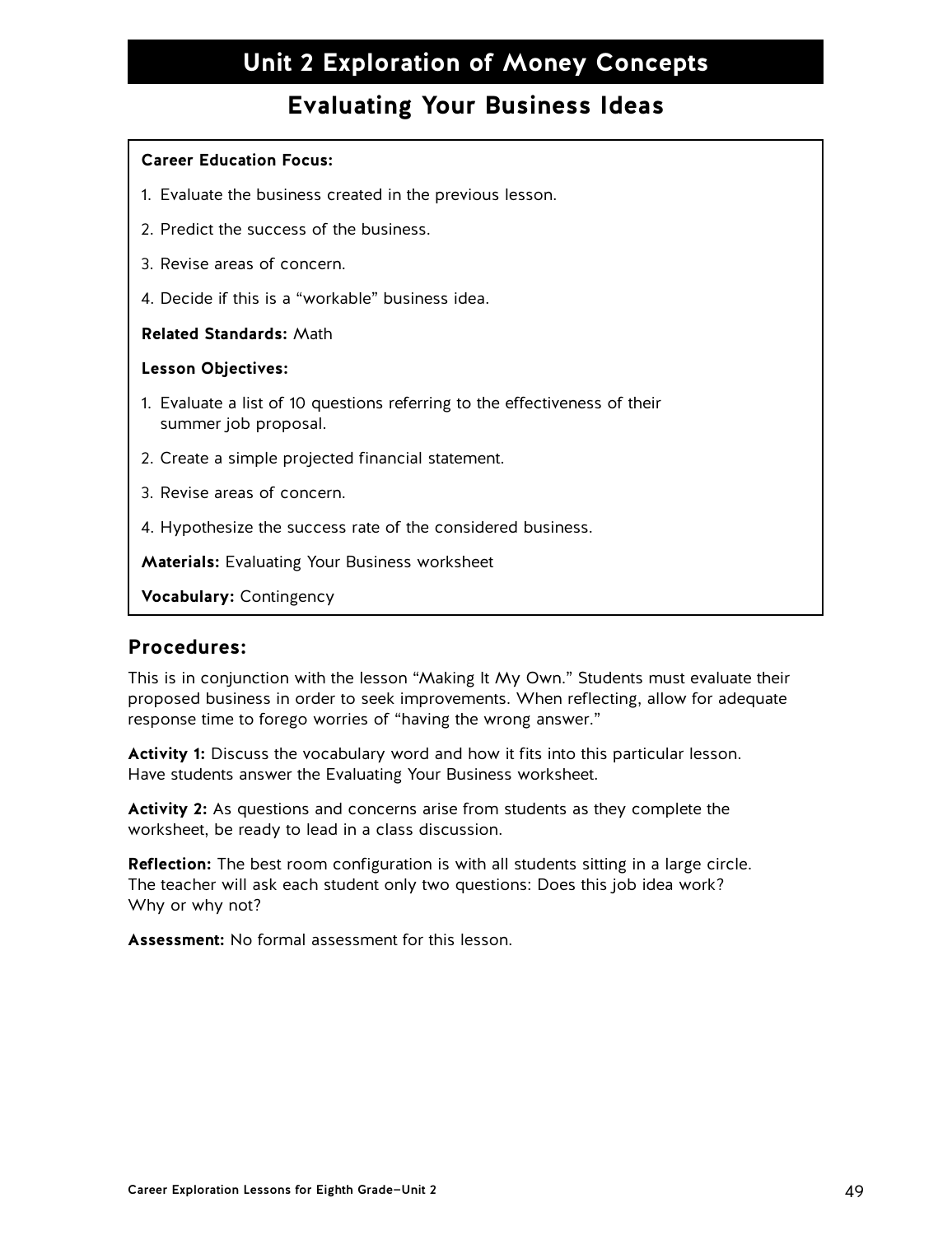## **EVALUATING YOUR BUSINESS**

- 1. Does your business help someone else?
- 2. Can someone else pay for it?
- 3. If not, then who will pay for it?
- 4. If answer to question two was "no," and question three was "I don't know," then STOP right now. There is a problem that must be discussed.
- 5. Do you have the capacity to do what you're proposing to do?
- 6. Do you know how to promote your business?
- 7. Did you create a projected financial statement? Estimate the projected net profit (projected revenue minus the projected expenses).
- 8. Think about things that might go wrong. Create a contingency plan.
- 9. What three words immediately create an image of your business?
- 10. Suppose you place 50 fliers in mailboxes throughout your neighborhood. What is your follow-up to these 50 fliers?

Questions created from "Evaluating Your Business Ideas" on Chrisbrogan.com, August 26, 2009.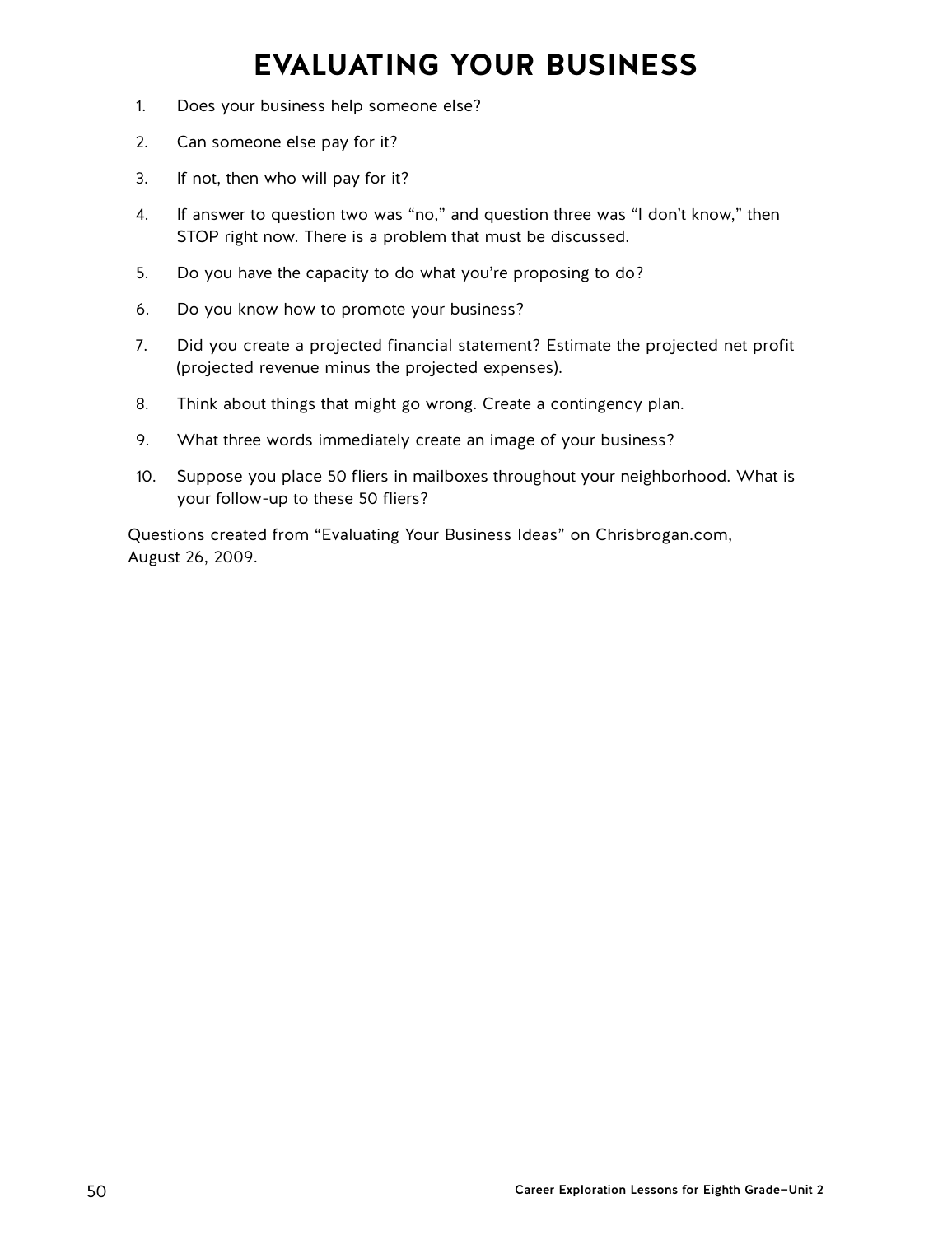### **Moving to Millionaire Mountain**

#### **Career Education Focus:**

- 1. Recognize positive and negative work situations.
- 2. Recognize that life affects work.
- 3. Simulate real-life circumstances that affect the work environment.
- 4. Invent a board game.

**Related Standards:** Reading/language arts

#### **Lesson Objectives:**

- 1. Create an original game based on real-life possibilities.
- 2. Understand the concept of cause and effect.
- 3. Discover how to work well in a team environment.
- 4. Incorporate consensus techniques when in disagreement.

**Materials:** Poster board or heavy art paper (teacher decides the size), art supplies, construction paper. As an activity to lead into this lesson, the game Life can be played.

**Vocabulary:** Simulate, realism

### **Procedures:**

With this lesson, it is important that students understand the time restraint. Teachers will need to set very specific dates for completion.

**Activity 1:** Discuss the concept of cause and effect, and have students give examples of how that concept plays out in their daily life. Lead a class discussion of how daily events can affect long-term outcomes. One way this can be accomplished is by using the consequences cards in a board game such as Monopoly or Life, or even by personal examples.

**Activity 2:** Divide the class into teams of three or four. Discuss with the class wise decision-making policies and review consensus techniques. Explain that each team is going to design a game called "Moving to Millionaire Mountain." In this game, players will encounter both positive and negative circumstances that affect their reaching Millionaire Mountain. The game's goal: to be the first to arrive at Millionaire Mountain.

**Project Requirements:** Set of written rules, consequence cards, spinner or dice, disks to be used by the players, creativity. The game will be graded in six areas: accuracy, attractiveness (maximum four graphics and contrasting colors used), rules (clearly written and easy to follow), creativity (interesting and fun to play), cooperative work (work well together and share the responsibilities), and knowledge of information. Check the rubric for specifics under each category.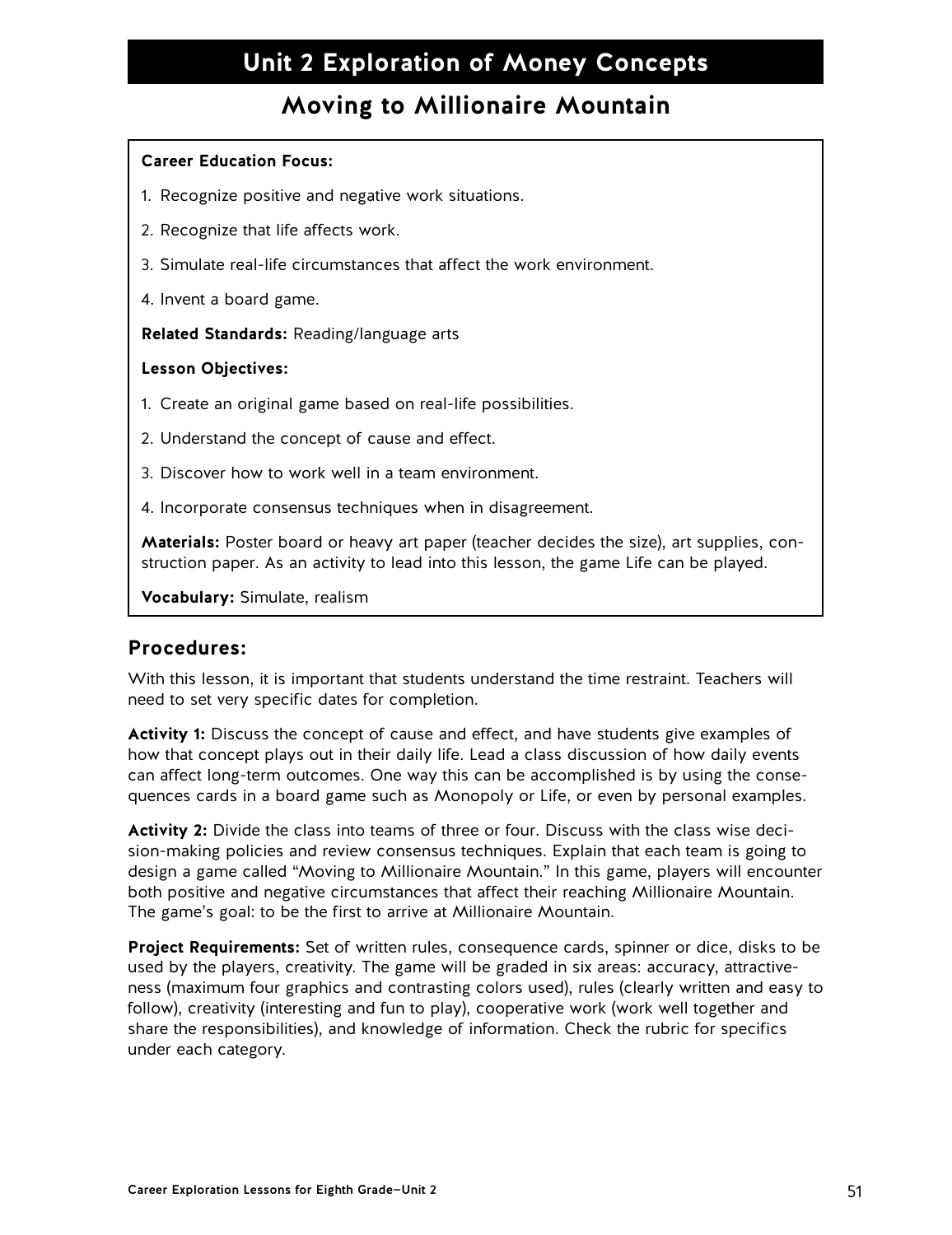**Reflection:** Let the games begin! As the games are being played, the players will complete a group evaluation.

**Assessment:** Rubric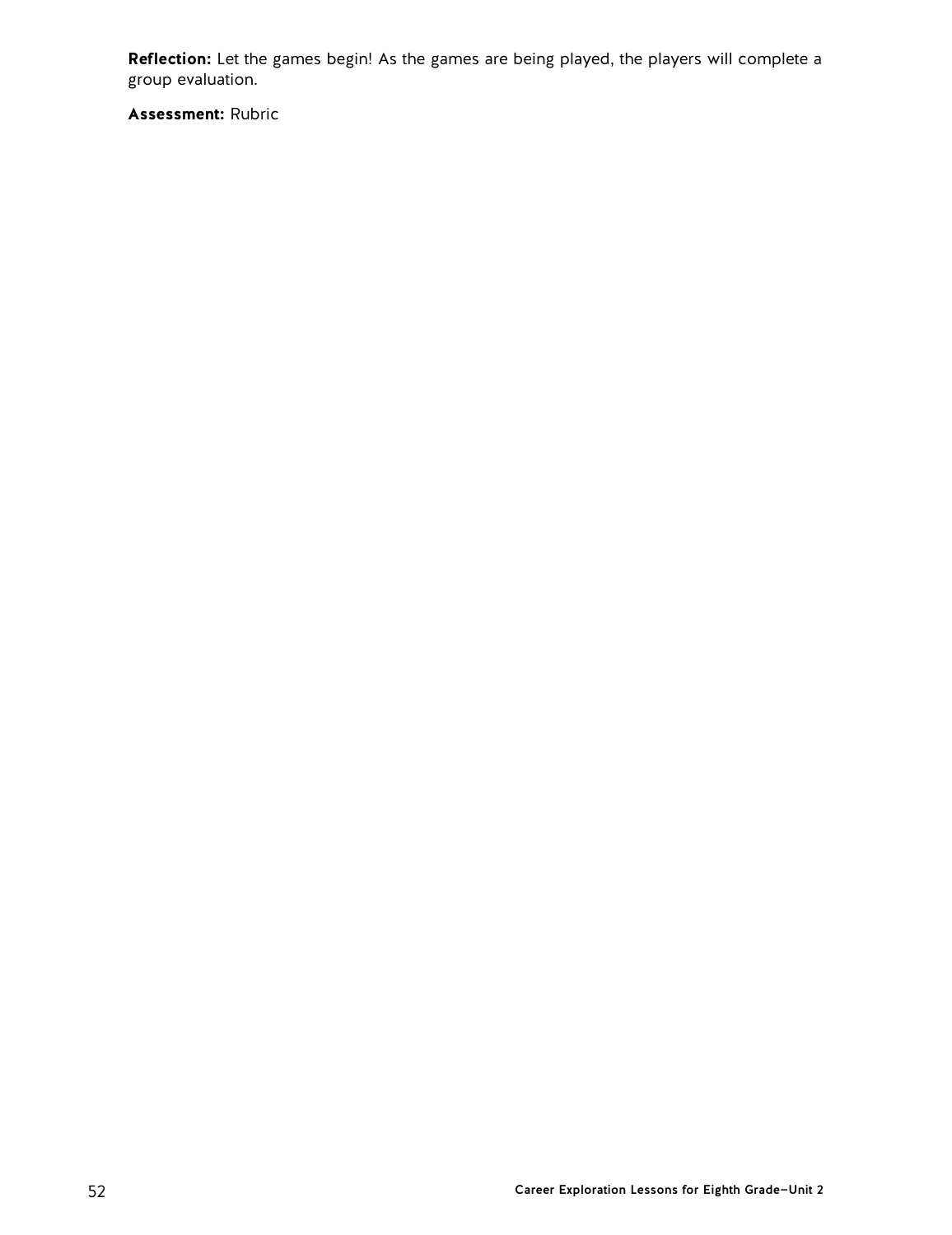## **GROUP EVALUATION**

Whose game were you evaluating? \_\_\_\_\_\_\_\_\_\_\_\_\_\_\_\_\_\_\_\_\_\_\_\_\_\_\_\_\_\_\_\_\_\_\_\_\_\_\_\_\_\_\_\_\_\_\_\_\_\_\_\_\_\_\_\_\_\_\_\_\_\_\_\_\_\_\_\_

### **Questions Comments**

Were the rules well-written and easy to follow?

Were the consequence cards authentic (real-life)?

Was the game interesting and fun to play?

Were all needed parts found?

Give one positive improvement for this game.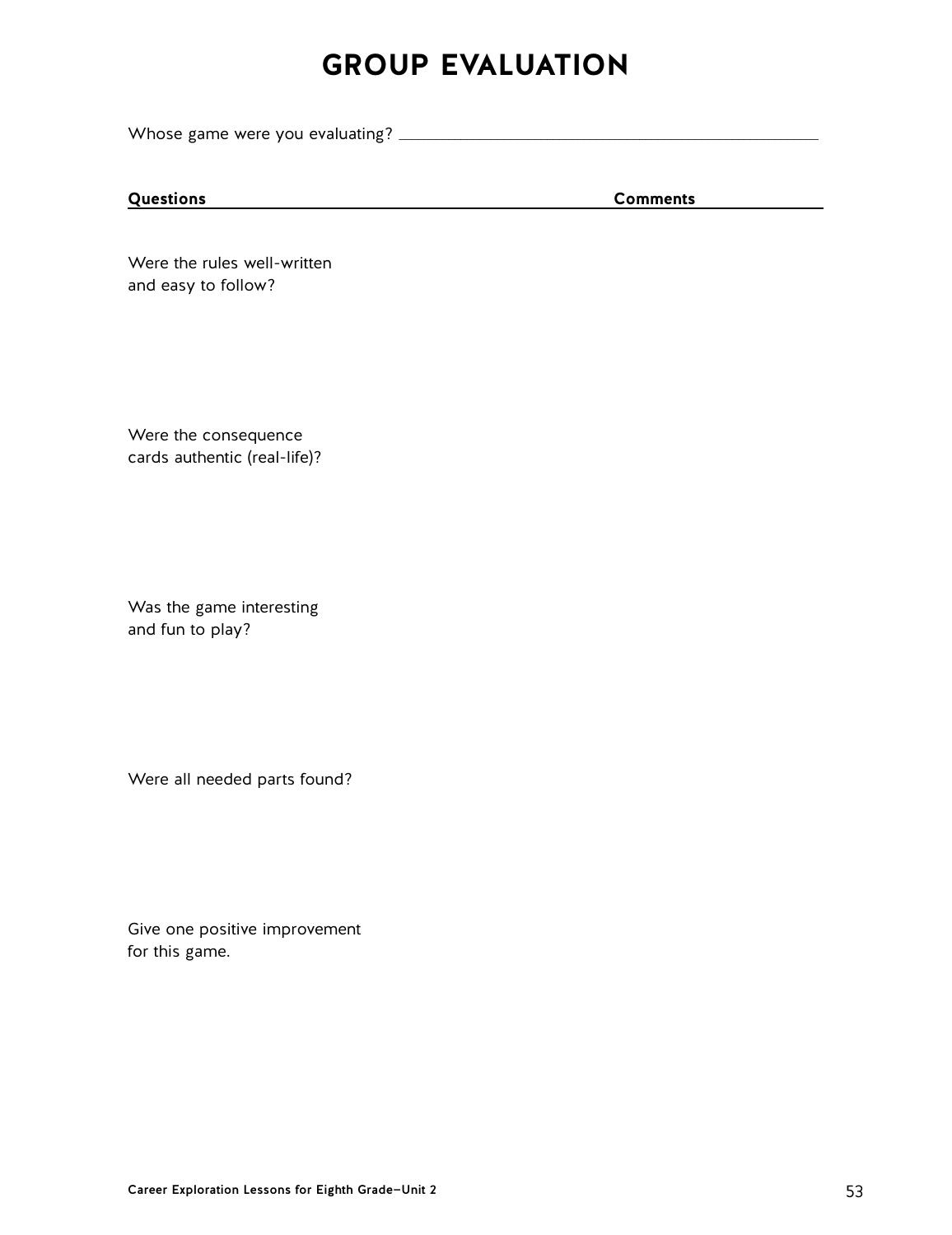| Little or no color, or fewer<br>The rules were not written.<br>game are not accurate.<br>Several information<br>cards made for the<br>than three graphics,<br>were included.<br>ple had some difficulty figur-<br>Contrasting colors and "bor-<br>Rules were written, but peo-<br>All but two of the informa-<br>MAKING A GAME:<br>TO MILLIONAIRE MOUNTAIN<br>rowed" graphics were used<br>to give the cards and game<br>tion cards made for the<br>board visual appeal.<br>game are correct.<br>ing out the game.<br>$\mathbf{\Omega}$<br>Student's name<br>All but one of the informa-<br>Rules were written, but one<br>slightly more explanation.<br>part of the game needed<br>give the cards and game<br>tion cards made for the<br>Contrasting colors and<br>graphic were used to<br>board visual appeal.<br>at least one original<br>game are correct.<br>m<br><b>ONINOX</b><br>₹ | Teacher's name | CATEGORY | Accuracy of<br>content                                  | Attractiveness                                                                                                                | Rules                                                                      |
|-------------------------------------------------------------------------------------------------------------------------------------------------------------------------------------------------------------------------------------------------------------------------------------------------------------------------------------------------------------------------------------------------------------------------------------------------------------------------------------------------------------------------------------------------------------------------------------------------------------------------------------------------------------------------------------------------------------------------------------------------------------------------------------------------------------------------------------------------------------------------------------------|----------------|----------|---------------------------------------------------------|-------------------------------------------------------------------------------------------------------------------------------|----------------------------------------------------------------------------|
|                                                                                                                                                                                                                                                                                                                                                                                                                                                                                                                                                                                                                                                                                                                                                                                                                                                                                           |                |          | All information cards made<br>for the game are correct. | game board visual appeal.<br>Contrasting colors and<br>to give the cards and<br>at least three original<br>graphics were used | Rules were written clearly<br>enough that all could<br>easily participate. |
|                                                                                                                                                                                                                                                                                                                                                                                                                                                                                                                                                                                                                                                                                                                                                                                                                                                                                           |                |          |                                                         |                                                                                                                               |                                                                            |
|                                                                                                                                                                                                                                                                                                                                                                                                                                                                                                                                                                                                                                                                                                                                                                                                                                                                                           |                |          |                                                         |                                                                                                                               |                                                                            |
|                                                                                                                                                                                                                                                                                                                                                                                                                                                                                                                                                                                                                                                                                                                                                                                                                                                                                           |                |          |                                                         |                                                                                                                               |                                                                            |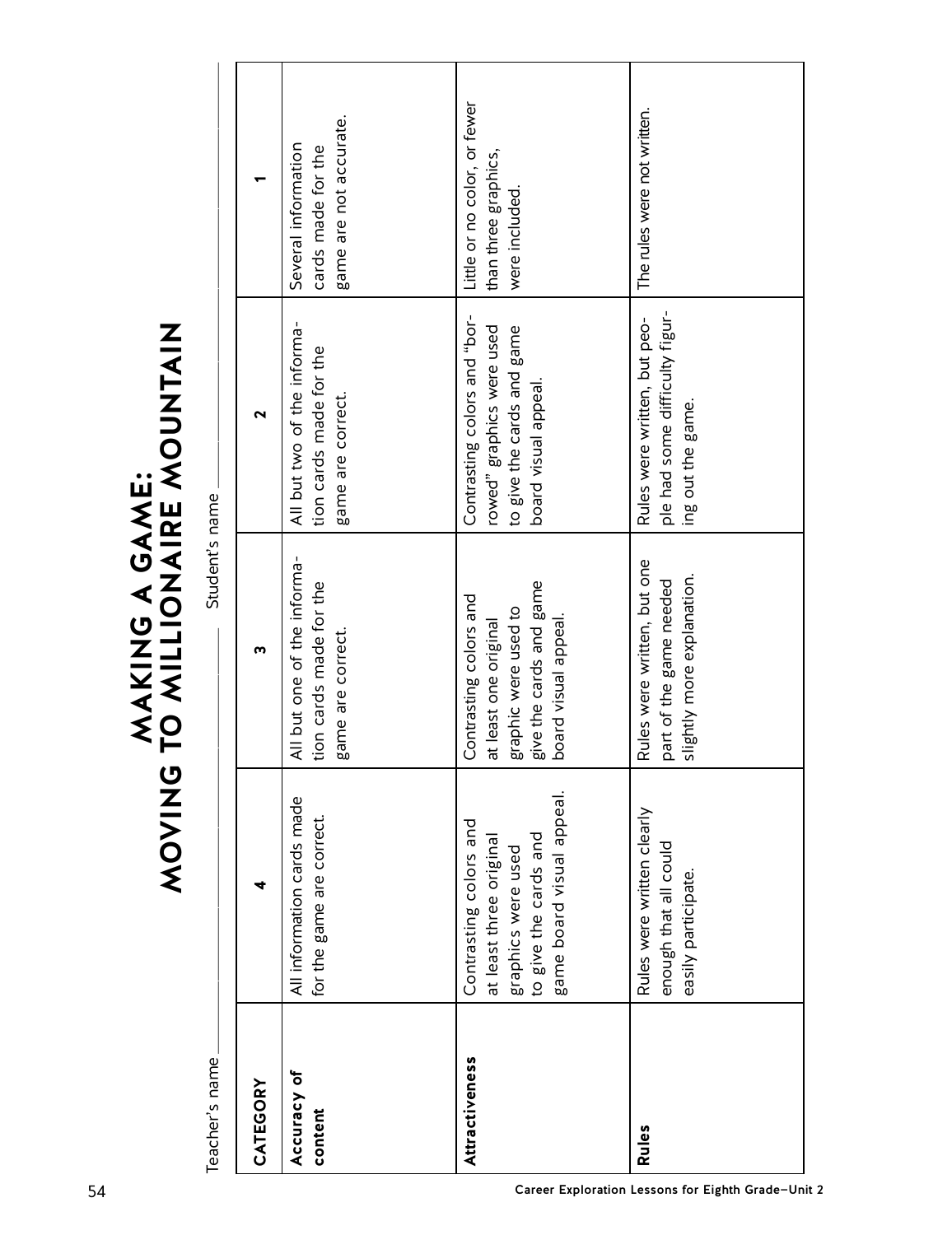| Cooperative work<br>Career Exploration Lessons for Eighth Grade-Unit 2                                                                | Creativity                                                                                                                                                         | Knowledge Gained                                                                                                                                        |
|---------------------------------------------------------------------------------------------------------------------------------------|--------------------------------------------------------------------------------------------------------------------------------------------------------------------|---------------------------------------------------------------------------------------------------------------------------------------------------------|
| bers contributing significant<br>amounts of quality work.<br>together, with all mem-<br>The group worked well                         | thought into making the game<br>interesting and fun to play, as<br>shown by creative questions,<br>game pieces, and/or the<br>The group put a lot of<br>game board | topic used for the game with-<br>state several facts about the<br>could easily and correctly<br>All students in the group<br>out looking at the game.   |
| worked well together, with<br>all members contributing<br>The group generally<br>some quality work.                                   | The group put some thought<br>and/or interesting characters.<br>using textures, fancy writing,<br>into making the game inter-<br>esting and fun to play by         | without looking at the game.<br>state one or two facts about<br>the topic used for the game<br>could easily and correctly<br>All students in the group  |
| The group worked fairly well<br>together, with all members<br>contributing some work.                                                 | game interesting and fun, but<br>The group tried to make the<br>harder to understand/enjoy<br>some of the things made it<br>the game.                              | without looking at the game.<br>state one to two facts about<br>the topic used for the game<br>Most students in the group<br>could easily and correctly |
| The group often did not work<br>appeared to be the work of<br>only one to two students in<br>well together and the game<br>the group. | into making the game<br>Little thought was put<br>interesting or fun.                                                                                              | facts about the topic used for<br>Several students in the group<br>could NOT correctly state<br>the game without looking<br>at the game.                |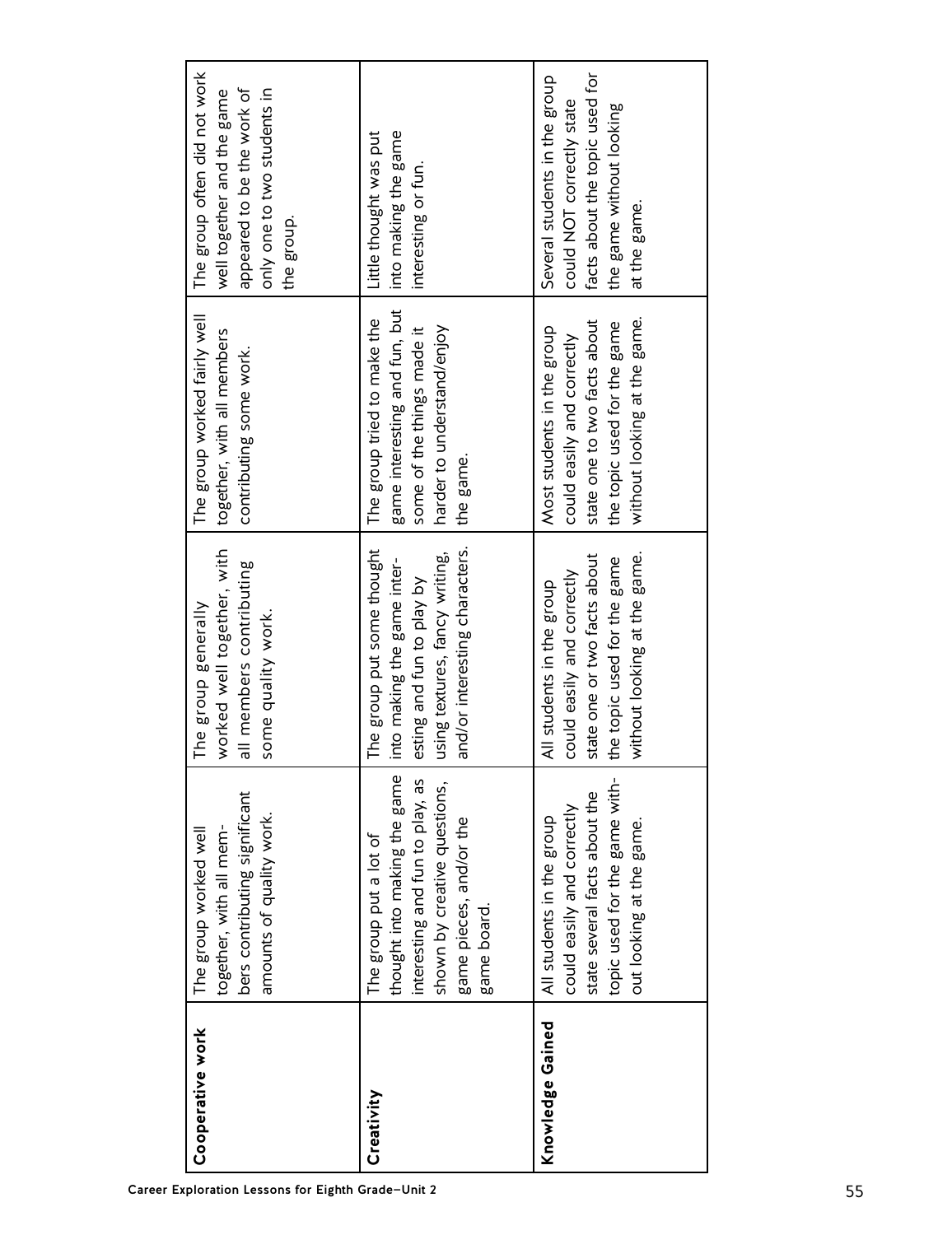### **Financial Fitness**

#### **Career Education Focus:**

- 1. Extend previous knowledge of the banking system.
- 2. Demonstrate a basic understanding of the borrowing and lending concepts.
- 3. Focus on vocabulary necessary for understanding the banking process.
- 4. Calculate word problems to show understanding of consumer borrowing.

#### **Related Standards:** Math

#### **Lesson Objectives:**

- 1. Understand vocabulary necessary for banking needs.
- 2. Read an article explaining concept of borrowing money from a bank.
- 3. Demonstrate understanding of banking concepts.
- 4. Calculate word problems to determine how interest is accrued.

**Materials:** Computers with internet access for each student, Financial Fitness worksheet

**Vocabulary:** Found on Financial Fitness worksheet

### **Procedures:**

The entirety of this lesson is based on an interactive website that teaches students about banking and the process of borrowing money. This is a site that students will thoroughly enjoy, as well as learn many concepts. It is important that the teacher peruse this website and be aware of how to navigate efficiently before starting this lesson.

**Activity 1:** Help the students find the site and show them the main areas: home, bios, lessons, comics, glossary, and activities. Give each student a worksheet and review the expectations for this assignment.

**Activity 2:** Tell the students the amount of time allowed to complete this assignment. This deadline is important for the students to understand so they remain on task. At this point, the students are ready to begin their exploration.

**Reflection:** Lead a class discussion about the process of borrowing money, how interest rates affect the money owed, the repercussions of failing to pay, and the effect on credit ratings. Anticipate a time when you would want to borrow money. Defend the value of a good credit rating. Evaluate the importance of a lower interest rate.

**Assessment:** The assessment for this lesson will be the score of the worksheet.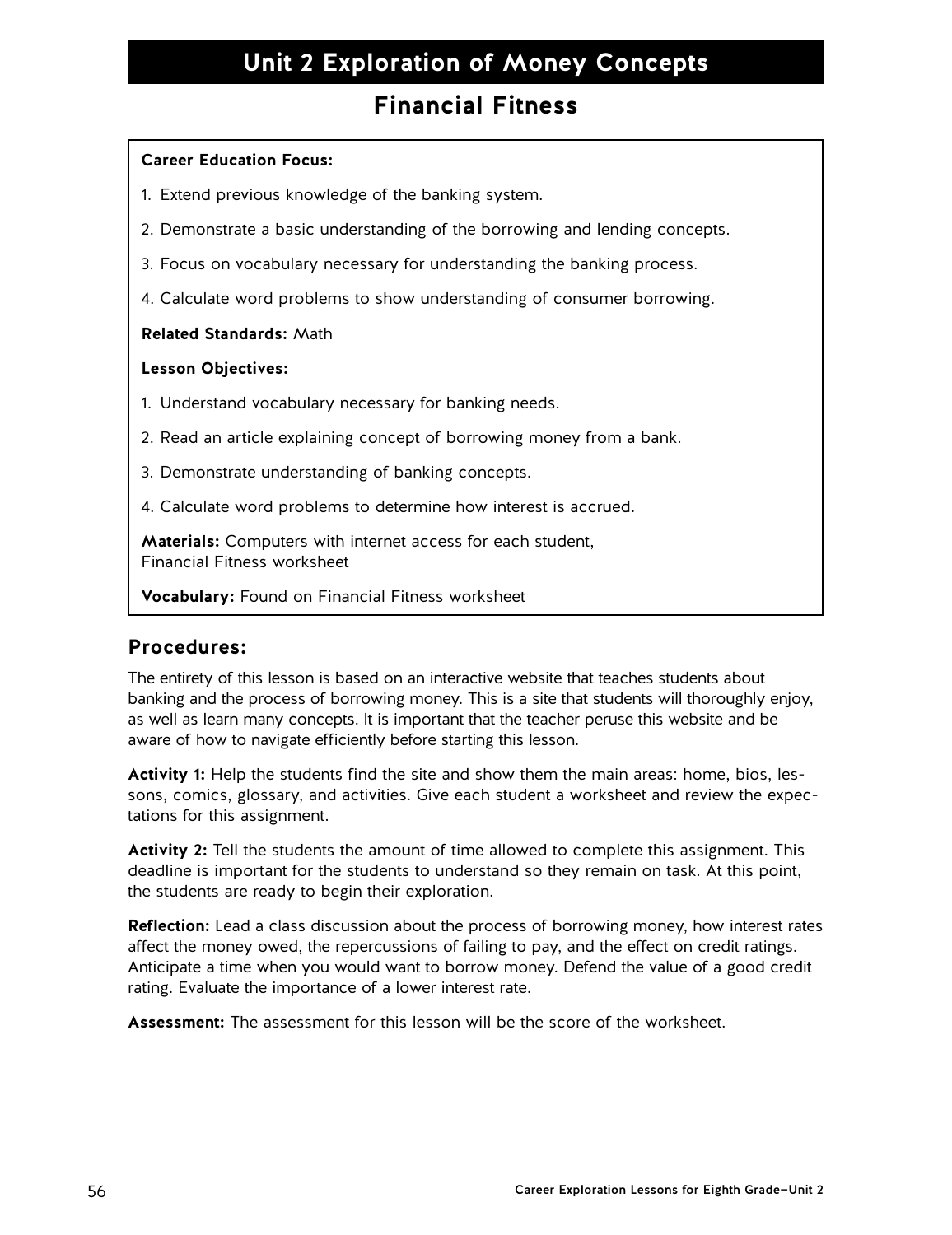## **FINANCIAL FITNESS**

Directions: Use the information found on the website www.centsables.com. Read carefully to answer the following questions. Use your time in class wisely.

I. Vocabulary: On a sheet of paper, define the following terms.

| 1. asset      | 6. mortgage  |
|---------------|--------------|
| 2. budget     | 7. principal |
| 3. collateral | 8. profit    |

- 4. interest 9. Social Security
	- 5. investing 10. stock
- II. Bios. Read through the bio information of the characters found on this website. List one important trait for each superhero. There are both villains and heroes.

Example: Ursa Major—protects kids who may be tricked out of their money.

- III. Under the lesson tab, read "Growing Your Money." On your notebook paper, answer these questions:
	- 1. Explain the concept of interest.
	- 2. Evaluate how time affects total interest paid.
	- 3. When opening a savings account, what three questions should you ask?
	- 4. Explain PRT.
	- 5. Compare and contrast your checking account and your savings account.
	- 6. Describe the purpose of a check register?
	- 7. In banking, what is a deadbeat?
- IV. In the comic section, find issue No. 1. On the last page of this issue, find the quiz. Use your math skills to answer the two questions on the quiz. Write the answers on your notebook paper.
- V. Activities section. Choose any two activities and have fun!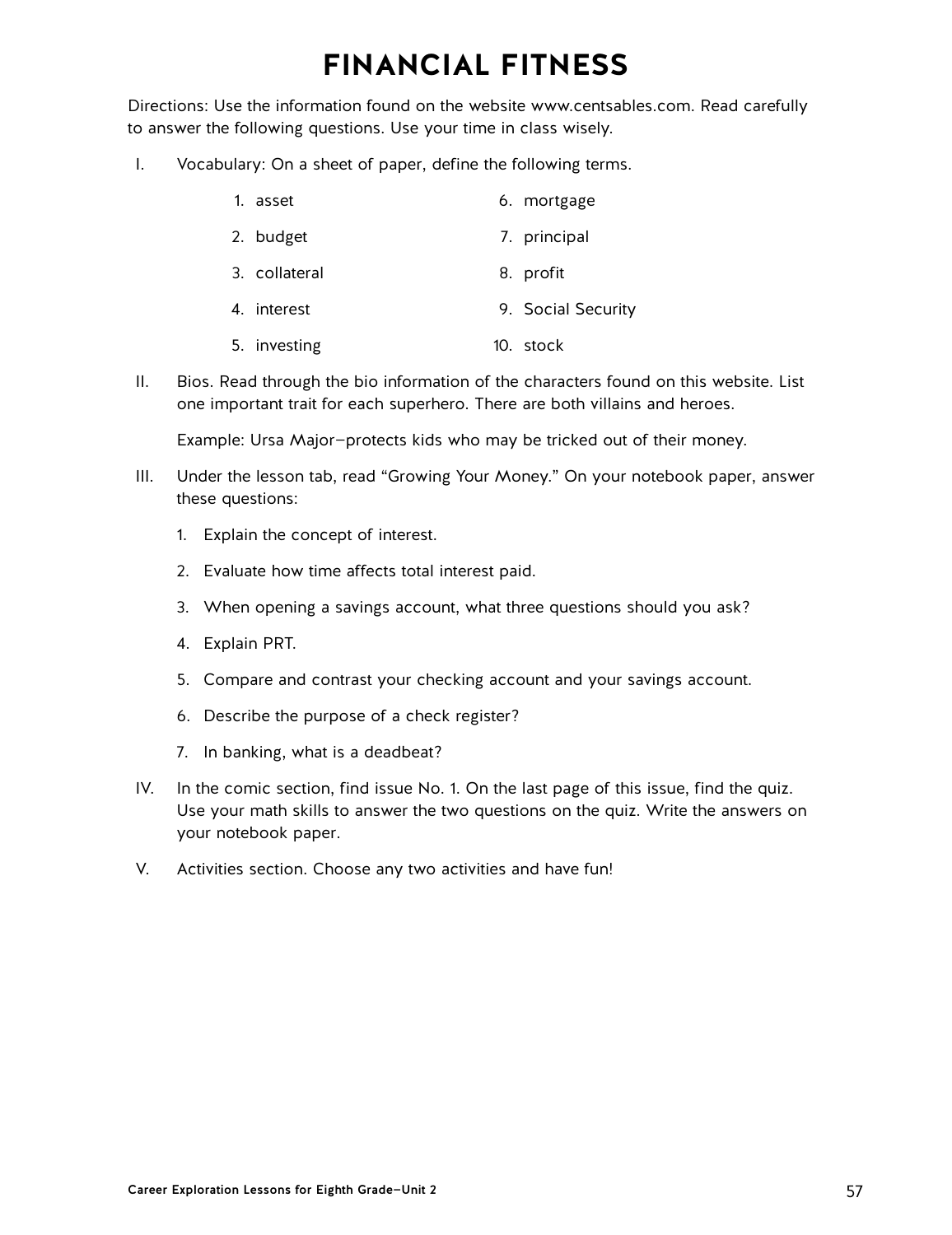### **Exploring the Net**

### **Career Education Focus:**

- 1. Learn about FAFSA and types of financial aid.
- 2. Reinforce previous learning.
- 3. Appreciate lifelong learning skills.
- 4. Use research process.
- 5. Demonstrate appropriate speaking skills.
- 6. Use technology to enhance learning.

**Related Standards:** English/language arts, technology

#### **Lesson Objectives:**

- 1. Effectively research areas of career education.
- 2. Reinforce previous learning.
- 3. Identify various means of financial aid.
- 4. Incorporate technology.

**Materials:** Computer per student with internet access, 3-by-5-inch index cards, Give One Get One worksheet

### **Procedures:**

This is a student research lesson that focuses on prior learning, as well as new topics in the exploration of career education. Under each topic heading, there will be several internet sites that the students may use, but they should not be confined to these. Give them a chance to surf the internet and find information on the topics of choice.

If computers are not available, the teacher may choose to find hard copies of informational articles on these topics. With the hard copies, the research can be done in learning centers, with students rotating from article to article.

**Directions for research project:** The students will research two of the topics from the given list. As they read through each site, they should take notes over the information. Notes should be single words or phrases, unless using a direct quotation, and one fact should be written on one note card. After the students are done taking notes, they will decide which topic will be used for further completion of this lesson. Using the note cards, the students will create a PowerPoint presentation over only one of the two topics researched.

**Directions for PowerPoint presentation:** The students will now teach what they have learned through their research. This will be accomplished through a presentation using the slides as a teaching aid. The PowerPoint should contain a minimum of six slides, but no more than 10. The final slide should be a modified works cited page, giving credit to the appropriate authors. Students should research the correct form for a works cited.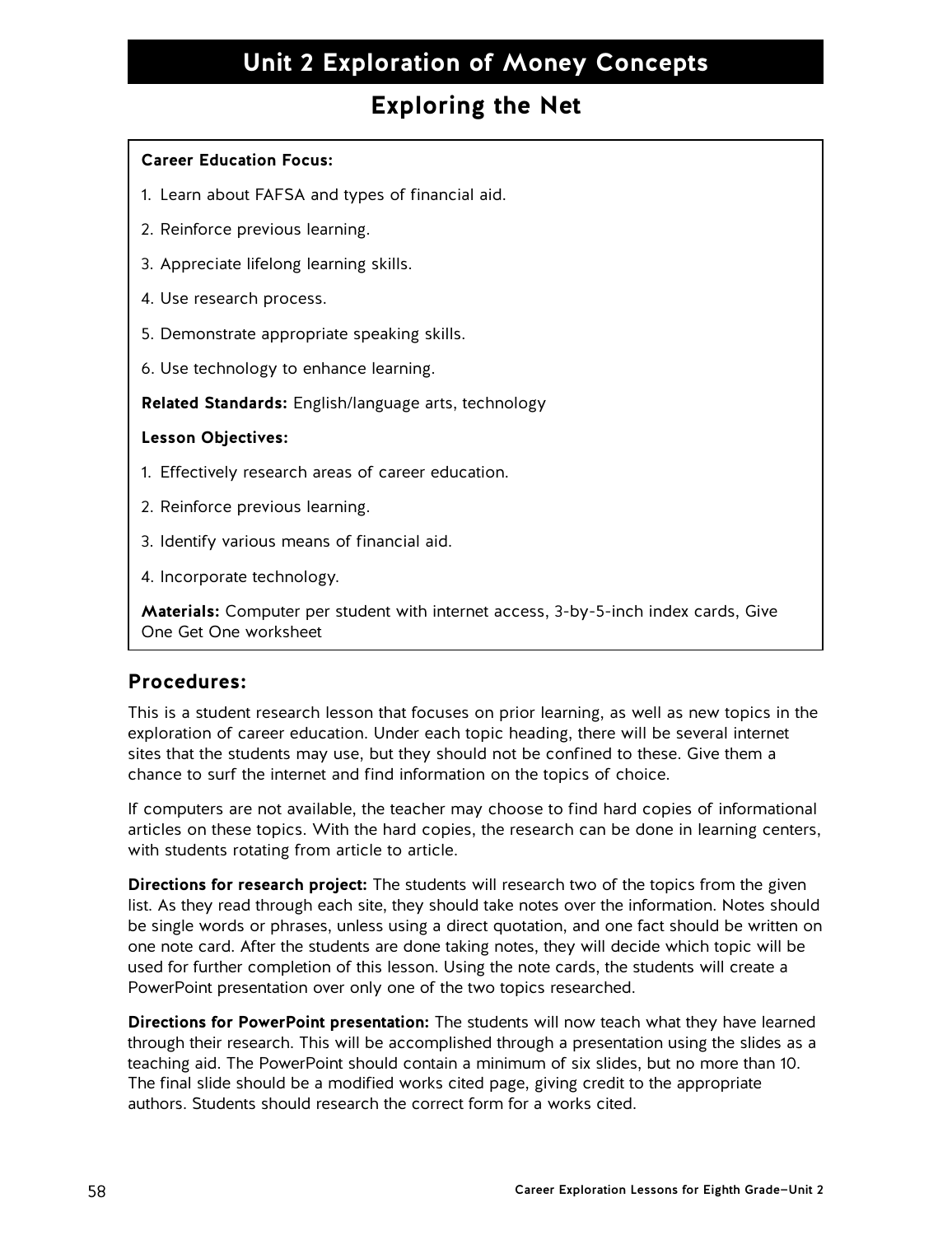**Activity 1:** Review with students good note-taking skills. Pass out or have the students copy the areas of choice for research. After decisions have been made, the students will begin searching the web and taking notes on the information presented in the articles. One fact should be written per note card. Unless using a direct quote, the facts should be written in the students' own words. This helps in eliminating the students' tendency to plagiarize. Remind the students of the lesson directions.

**Activity 2:** Hand out the Give One Get One worksheet. Using their notes, students will share information that has been researched. They will find students who have done similar research, give them one piece of information, and get another piece of information from that student. This will double a student's information.

**Activity 3:** Using the research information just gathered, each student will create a PowerPoint presentation teaching one of the topics to their classmates. Each student will present their findings with the accompanying slides.

**Reflection:** After all presentations have been given, the class will have an open discussion over each topic to exchange viewpoints.

**Assessment:** The lesson has several areas that can be assessed: students could receive a time-on-task grade when doing their research, the note card completion could be a grade, and the PowerPoint presentation could be a separate grade or it could be included as part of the presentation grade. The rubric is for the final presentation only.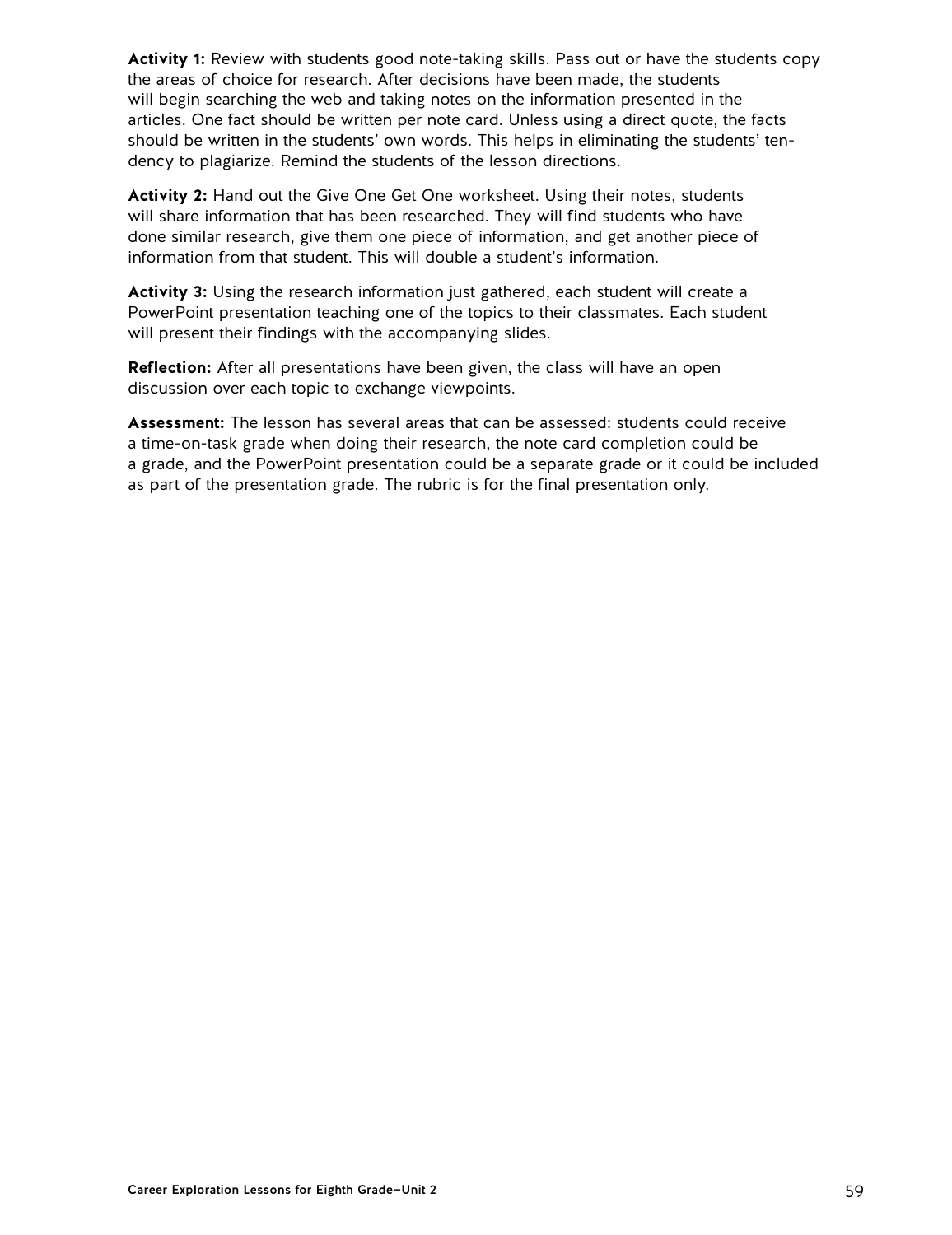## **TOPICS TO CHOOSE FROM**

### You do not have to choose from the following list, but you must have teacher approval on your own choice.

**1. Goal setting.** Use one or more of the sites to find information about goal setting. The search phrase will be "goal setting for kids."

Suite101.com

Googolpower.com (not Google)

YouTube.com—Does Setting Work: Can you achieve your dreams? Day 51 The commentary for this video is done by Ryan Celestain.

**2. Leadership qualities**. Use one or more of the sites to find information about leadership qualities.

Enotalone.com "The Seven Keys to Unlocking Leadership Potential"

Leadership-tools.com "Leadership Skills for Kids"

**3. Work values**. Use one or more of the sites to find information about work values. The search phrase will be "values for kids."

About.com "Teaching Positive Morals and Values

Best-career-match.com

Essortment.com "Teaching Human Values to Children"

**4. Financial aid**. Use one or more of the sites to find information about financial aid.

Fafsa.ed.gov

Studentaid.ed.gov

Ed.gov Repaying your loans

Usnewsandworldreport.com –education –paying for college

**5. Lifelong learning.** Use one or more of the sites to find information about lifelong learning.

Wikipedia.org

Lifehack.org "Fifteen Steps to Cultivate Lifelong Learning"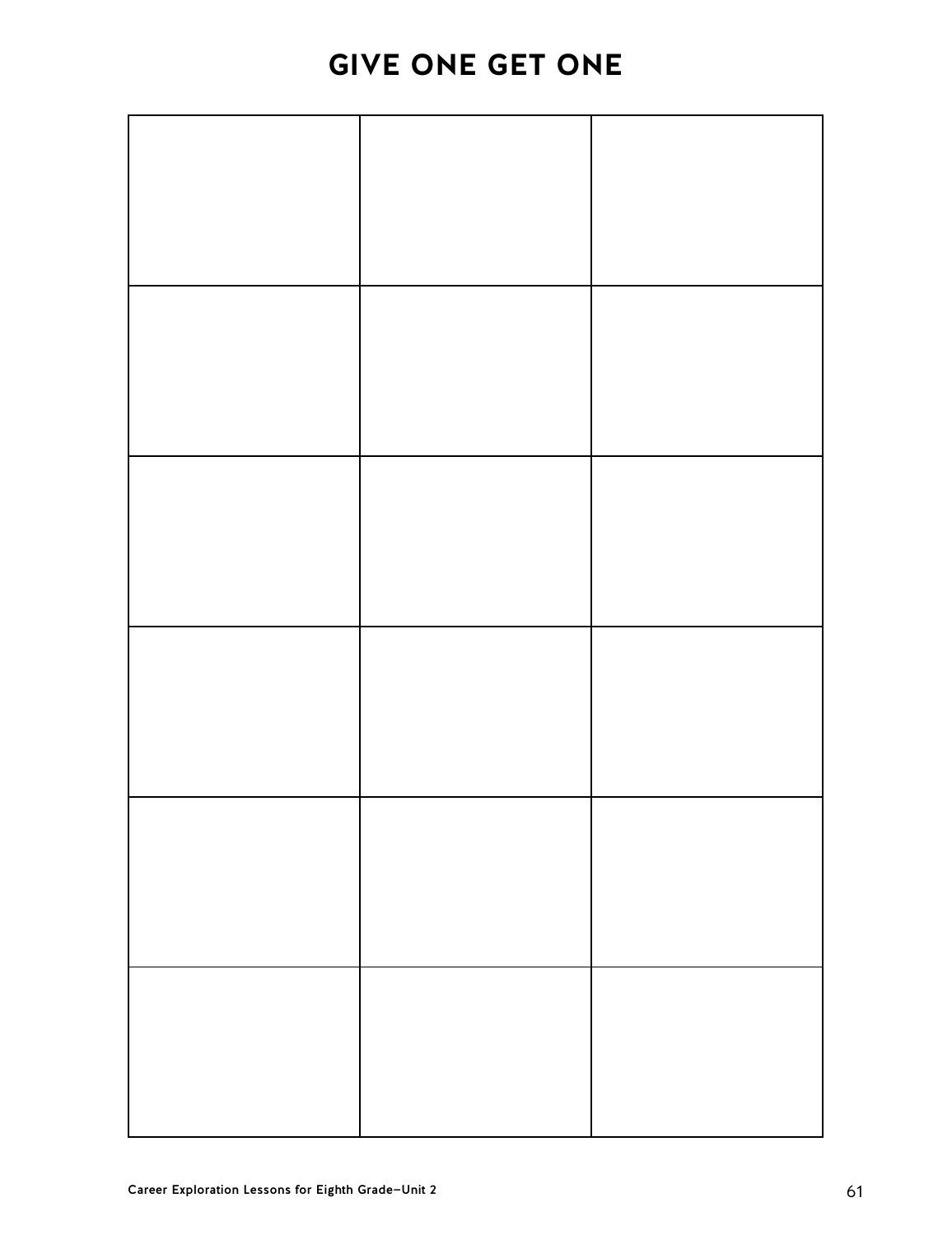## **RESEARCH INFORMATION**

## **Presentation Rubric**

| <b>COMPONENTS</b>                                                                               | <b>VALUE</b> | <b>EARNED</b> |
|-------------------------------------------------------------------------------------------------|--------------|---------------|
| <b>Information presented</b>                                                                    | 30           |               |
| Useful, thought provoking, applicable,<br>important to know                                     |              |               |
| Comments:                                                                                       |              |               |
| <b>PowerPoint</b>                                                                               | 30           |               |
| Six to 10 slides, readable,<br>creative, effective                                              |              |               |
| Comments:                                                                                       |              |               |
| <b>Presentation skills</b>                                                                      | 20           |               |
| Did not read off of slides, practice<br>evident, voice, eye contact, held<br>audience attention |              |               |
| Comments:                                                                                       |              |               |
| Use of class time                                                                               | 10           |               |
| Comments:                                                                                       |              |               |
| Overall learning evident                                                                        | 10           |               |
| Comments:                                                                                       |              |               |
|                                                                                                 |              | Grade         |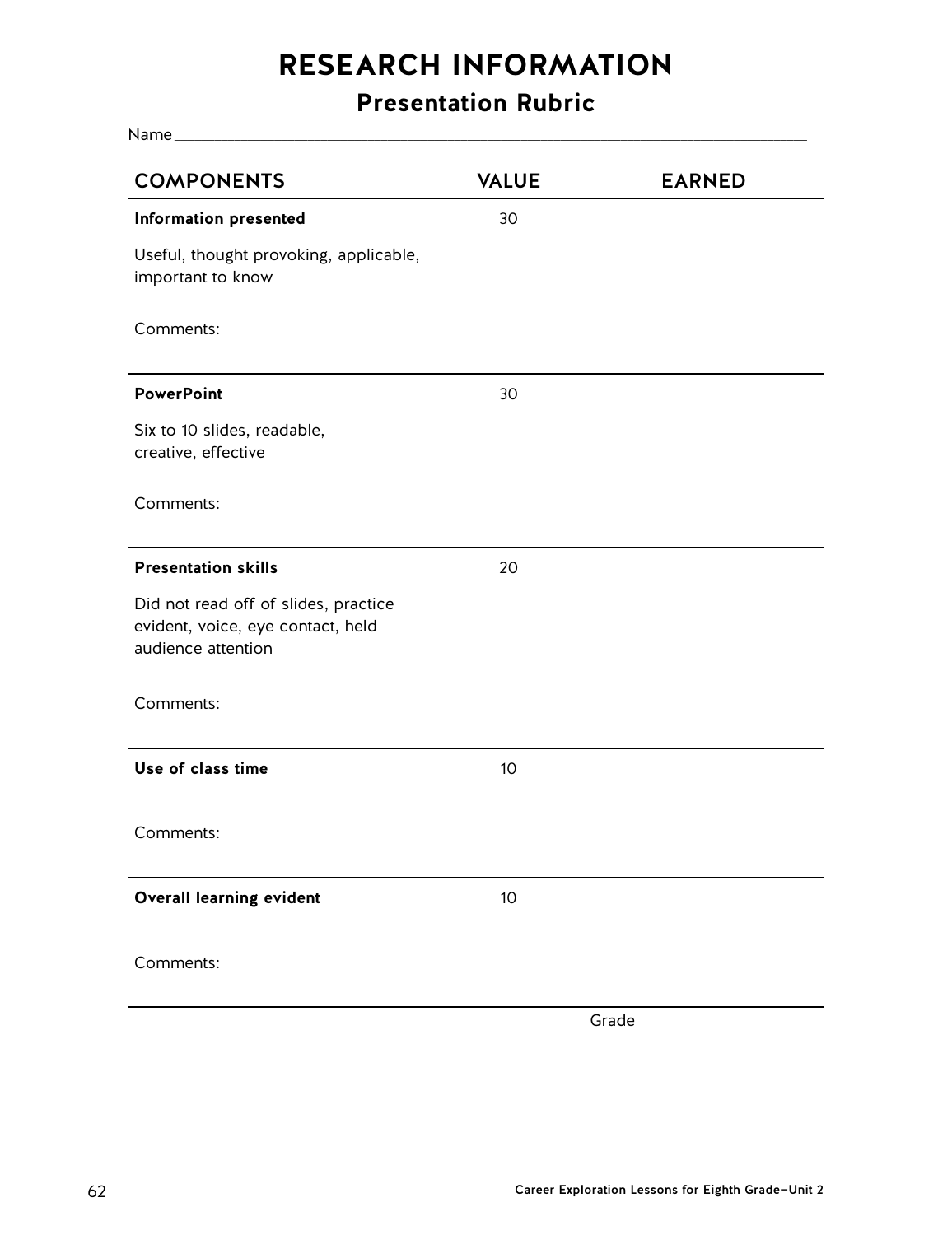### **Keep It Current—Your Checkbook**

#### **Career Education Focus:**

- 1. Understand the importance of having your own checking account.
- 2. Analyze the parts of a check.
- 3. Predict outcomes.
- 4. Manipulate a check register.
- 5. Rectify a statement.

**Related Standards:** Math, speech

#### **Lesson Objectives:**

- 1. Evaluate tips and guidelines for managing a checking account.
- 2. Identify parts of a check.
- 3. Maintain a check register.
- 4. Calculate deposits and withdrawals.
- 5. Rectify a bank statement.

**Materials:** Parts of a Check worksheet, Balancing a Checkbook worksheet, Where Did I Go Wrong worksheet

**Vocabulary:** Rectify, NSF, outstanding checks, overdraft protection

### **Procedures:**

**Activity 1:** The beginning of this lesson should be introduced with a review of the materials from the Financial Fitness lesson. Then, discuss the definition of each vocabulary word.

**Activity 2:** Write each of the following guidelines on a strip of paper. Randomly hand out the strips to students. Each student receiving a strip will have a few minutes to converse with a partner or team. One at a time, each student will explain the validity of the tip or guideline.

> Always use the register Keep up with transactions Verify all deposits Apply for overdraft protection Save, save, save Pay off your debt Make and keep a budget Create a "receipt box" Balance your records with those monthly statements from the bank Use cash instead of debit or credit cards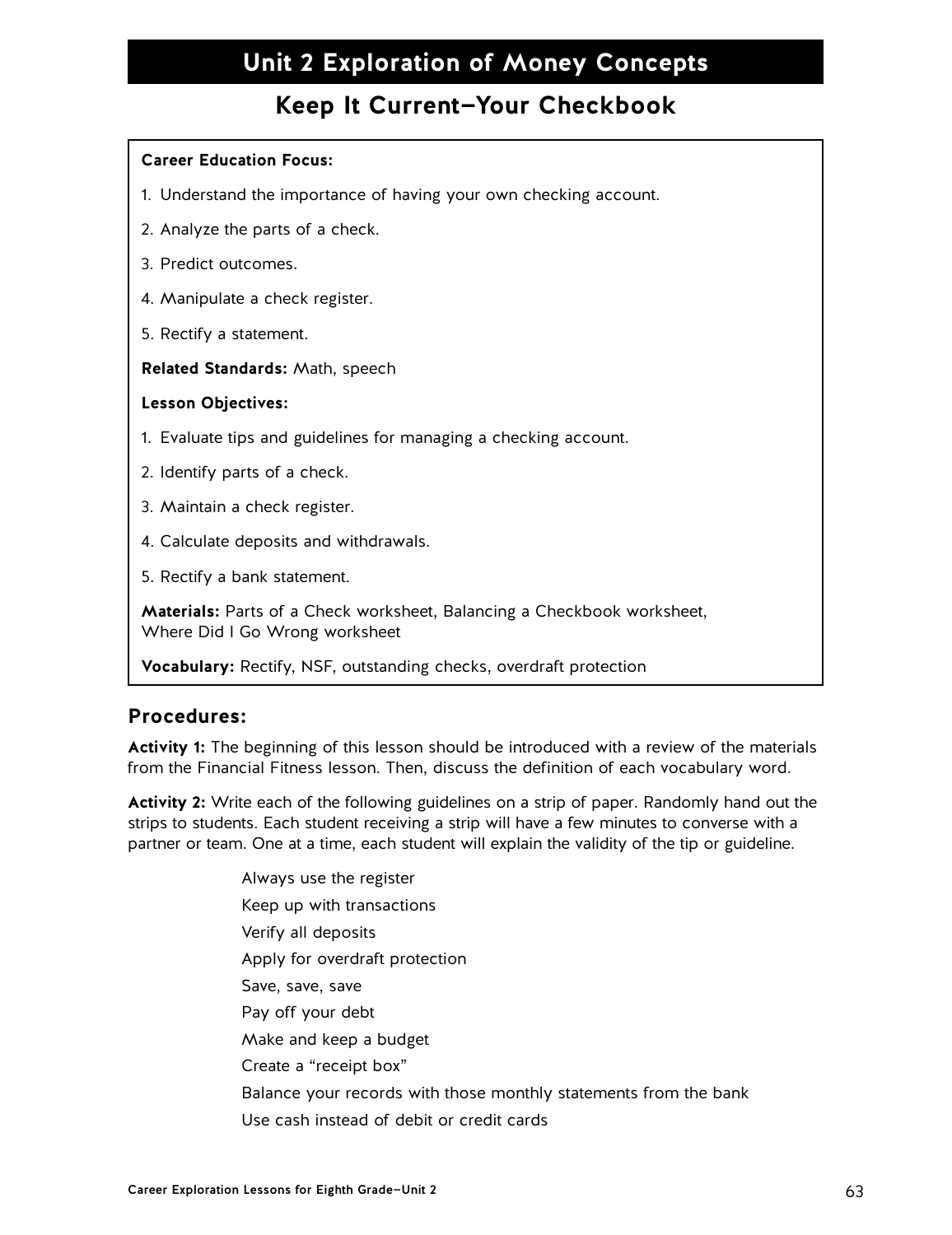**Activity 3:** Students will identify parts of a check with the Parts of a Check worksheet. Using the Balancing a Checkbook worksheet, the students will use a check register to calculate the amount of money in a checking account. Students will also have to locate the error(s) in the given check register, rectify the error, and calculate the new amount in the account.

**Reflection:** Reflection for this lesson will be handled through class discussion. Develop a plan for saving. Defend the importance of keeping current with your bank statement.

**Assessment:** The assessment for this lesson may be done in several ways: the three activities could be separate grades, the three could be averaged for only one grade, or the student could choose the best two out of three grades to record.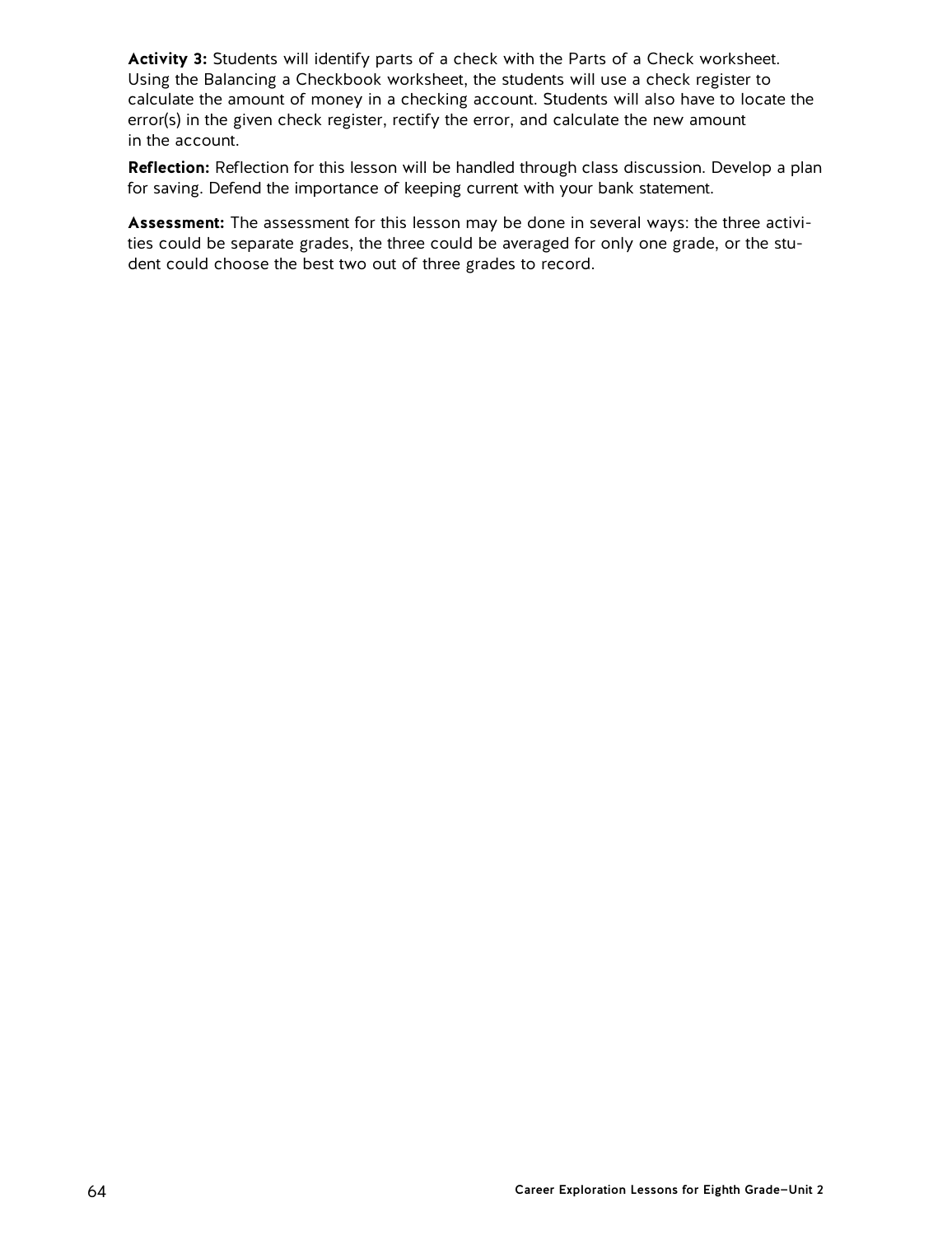## **PARTS OF A CHECK**

Student name

Directions: The parts of a check are listed below. Match the part to its correct position using the bold numbers only.

|                                                    | 9-5678/1234 | 1377           |
|----------------------------------------------------|-------------|----------------|
|                                                    |             | Date $\_$      |
| Pay to the                                         |             |                |
|                                                    |             | <b>Dollars</b> |
| <b>Your Financial Institution</b><br>Anywhere, USA |             |                |
| For                                                |             |                |
| 1: 12345678 123 □□□ 456 □□□ 7                      | 0301        |                |

- 1. Bank ID No. for electronic processing 2. Payee
- 3. Signature of person writing the check 4. Check number
- 5. Bank from which money is drawn **6.** Amount in words
- 
- 9. Amount of check for electronic process 10. Amount in figures
- 
- 
- 
- 
- 7. Reason 8. Bank ID No.
	-
- 11. Date 12. Customer ID No.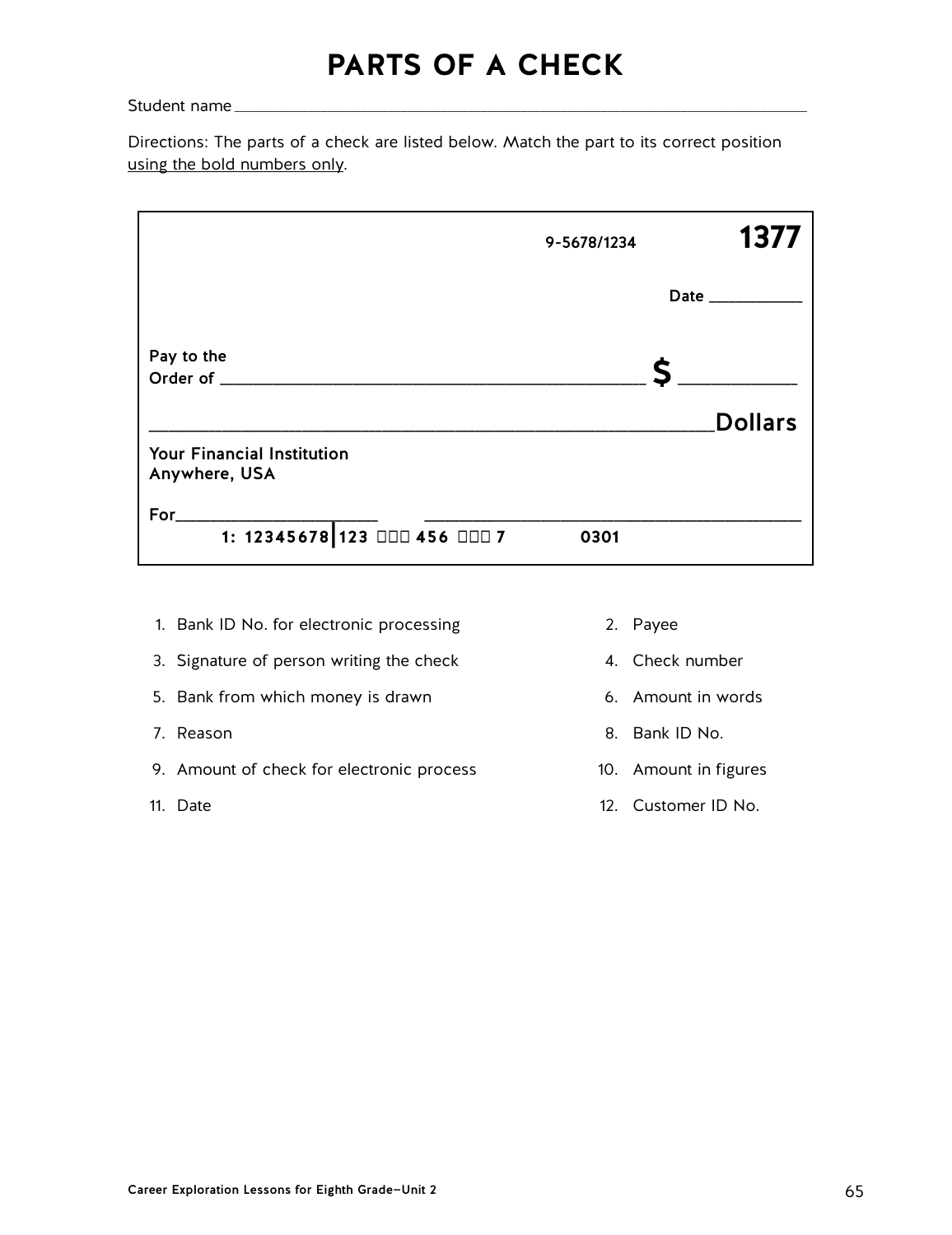## **BALANCING A CHECKBOOK**

Student name

**Directions:** Using the check register page below, read the information given and balance Mike's checkbook. He may be overdrawn!

| Check<br>Number | Date | Transaction | Amount | $\checkmark$ | Deposit | <b>Balance</b> |
|-----------------|------|-------------|--------|--------------|---------|----------------|
|                 |      |             |        |              |         | \$100.00       |
|                 |      |             |        |              |         |                |
|                 |      |             |        |              |         |                |
|                 |      |             |        |              |         |                |
|                 |      |             |        |              |         |                |
|                 |      |             |        |              |         |                |
|                 |      |             |        |              |         |                |
|                 |      |             |        |              |         |                |
|                 |      |             |        |              |         |                |
|                 |      |             |        |              |         |                |
|                 |      |             |        |              |         |                |
|                 |      |             |        |              |         |                |
|                 |      |             |        |              |         |                |
|                 |      |             |        |              |         |                |
|                 |      |             |        |              |         |                |
|                 |      |             |        |              |         |                |
|                 |      |             |        |              |         |                |
|                 |      |             |        |              |         |                |
|                 |      |             |        |              |         |                |
|                 |      |             |        |              |         |                |
|                 |      |             |        |              |         |                |
|                 |      |             |        |              |         |                |

Beginning balance \$100

February 2—Shoveled six driveways at \$10 each

February 5—Purchased a new CD for \$14.99

February 10—Needed \$20 cash for the arcade

February 13—Worked five hours at \$6 an hour for his dad

February 17—Referee at five soccer games at \$15 each

February 21—Ordered new checks for \$10

February 22—ATM cash withdrawal of \$50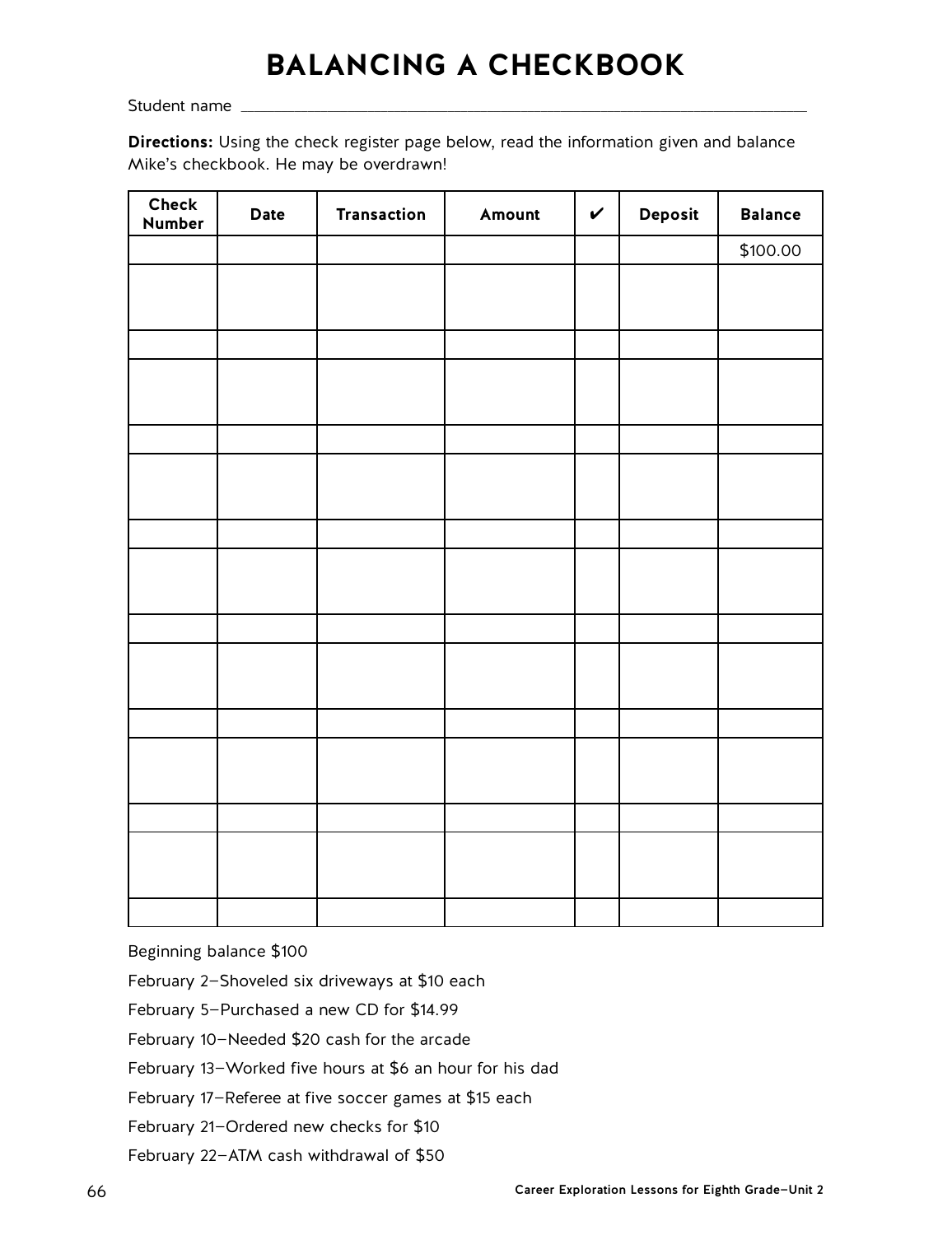## **WHERE DID I GO WRONG???**

Student name **\_\_\_\_\_\_\_\_\_\_\_\_\_\_\_\_\_\_\_\_\_\_\_\_\_\_\_\_\_\_\_\_\_\_\_\_\_\_\_\_\_\_\_\_\_\_\_\_\_\_\_\_\_\_\_\_\_\_\_\_\_\_\_\_\_\_\_\_\_\_\_\_\_\_\_\_\_\_\_\_\_\_\_\_**

**Directions:** Look carefully at the following checkbook register. The most current bank statement indicated an amount of \$2,565.42 in this account. According to the register, that is not the correct amount. There may be more than one mistake. Help me!

| <b>Check</b><br><b>Number</b> | <b>Date</b> | <b>Transaction</b>     | Amount | $\boldsymbol{\nu}$ | <b>Deposit</b> | <b>Balance</b> |  |  |
|-------------------------------|-------------|------------------------|--------|--------------------|----------------|----------------|--|--|
|                               |             |                        |        |                    |                | 100.00         |  |  |
|                               | 12/4        | Deposit                |        |                    | 2315.45        | 2815.45        |  |  |
|                               |             |                        |        |                    |                |                |  |  |
| 1141                          | 12/8        | <b>Fashion First</b>   | 210.10 |                    |                | 2605.35        |  |  |
|                               |             | Christmas gifts        |        |                    |                |                |  |  |
| 1142                          | 12/10       | Central Market         | 64.93  |                    |                | 2540.52        |  |  |
|                               |             | Party food             |        |                    |                |                |  |  |
|                               | 12/12       | Rebate check           |        |                    | 75.00          | 2615.52        |  |  |
|                               |             |                        |        |                    |                |                |  |  |
| 1143                          | 12/15       | The Christmas<br>Store | 150.00 |                    |                | 2465.52        |  |  |
|                               |             |                        |        |                    |                |                |  |  |
| 1144                          | 12/15       | Food Bank              |        |                    | 100.00         | 2565.52        |  |  |
|                               |             | donation               |        |                    |                |                |  |  |
|                               | 12/20       | Transfer<br>to savings |        |                    | 200.00         | 2765.52        |  |  |
|                               |             |                        |        |                    |                |                |  |  |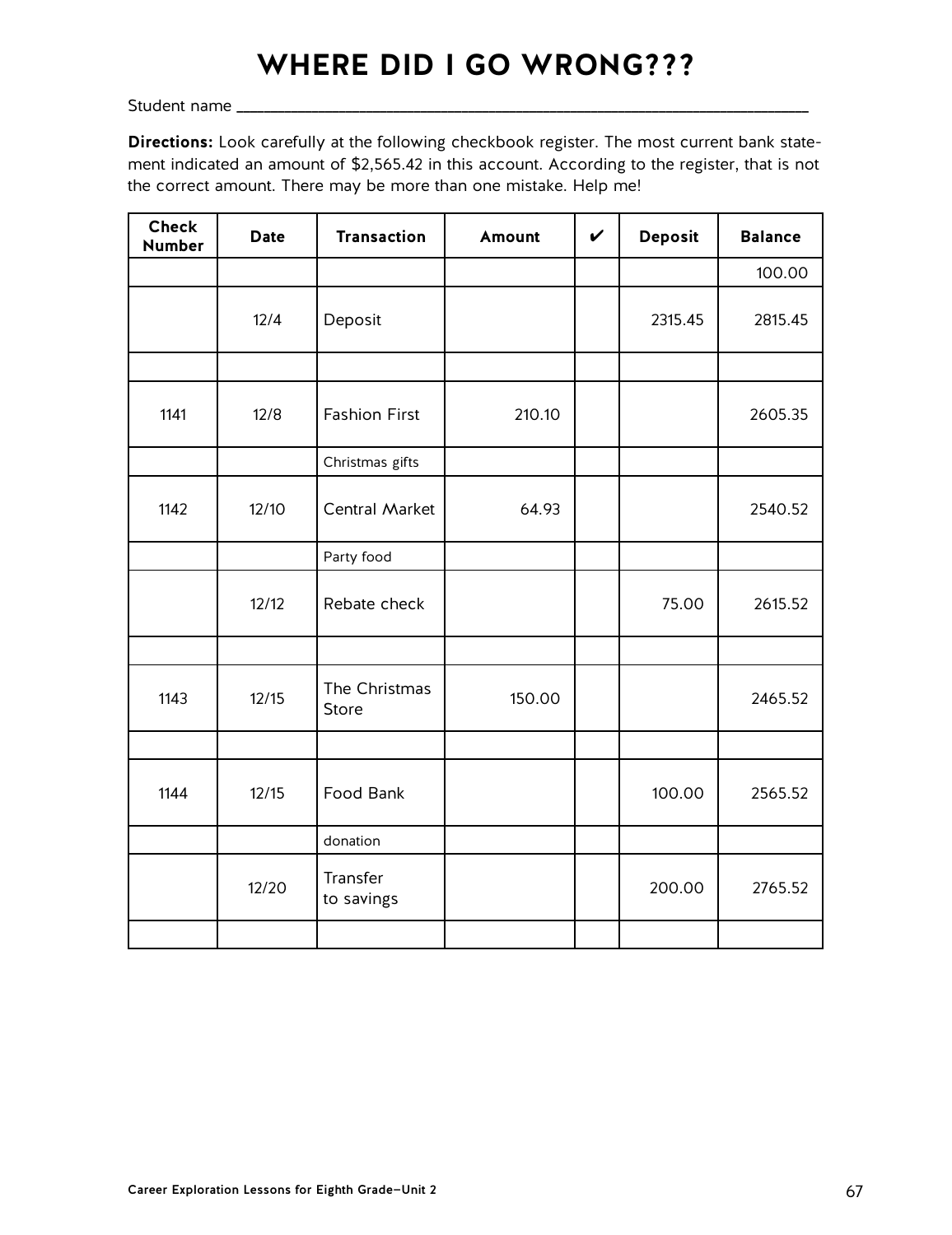### **It All Adds Up**

#### **Career Education Focus:**

- 1. Comprehend output and input of finances.
- 2. Realize the effects of financial status on career decisions.
- 3. Build math skills.
- 4. Understand the repercussions of overspending.
- 5. Recognize the realistic effects of earning and spending money.

**Related Standards:** Math, consumer education

#### **Lesson Objectives:**

- 1. Deduce the effect of spent money.
- 2. Understand that personal resources are limited and must be used wisely.
- 3. Defend the value of financial planning that begins early.
- 4. Strengthen math skills.
- 5. Defend the importance of creating and following a budget.

**Materials:** Guest speaker, such as a financial planner, to enlighten students on what they can do now in order to learn and practice money management; computers with internet access

### **Procedures:**

The teacher will need to preview the website, It All Adds Up (www.italladdsup.org) and the interactive game, Budget Odyssey.

**Activity 1:** Review with students the three R's of money management. Have the students discuss the three R techniques:

**Reality**—You have limited amounts of money.

**Responsibility**—You must manage what you have.

**Restraint**—You must be accountable for what you spend. Save for a future goal.

**Activity 2:** Guest speaker, then follow-up with a question/answer period.

**Activity 3:** Have students play the interactive game "Budget Odyssey" from the It All Adds Up website (www.italladdsup.org).

**Reflection:** Have each student share one personal statement of what they learned in the lesson.

**Assessment:** There is no formal assessment for this lesson.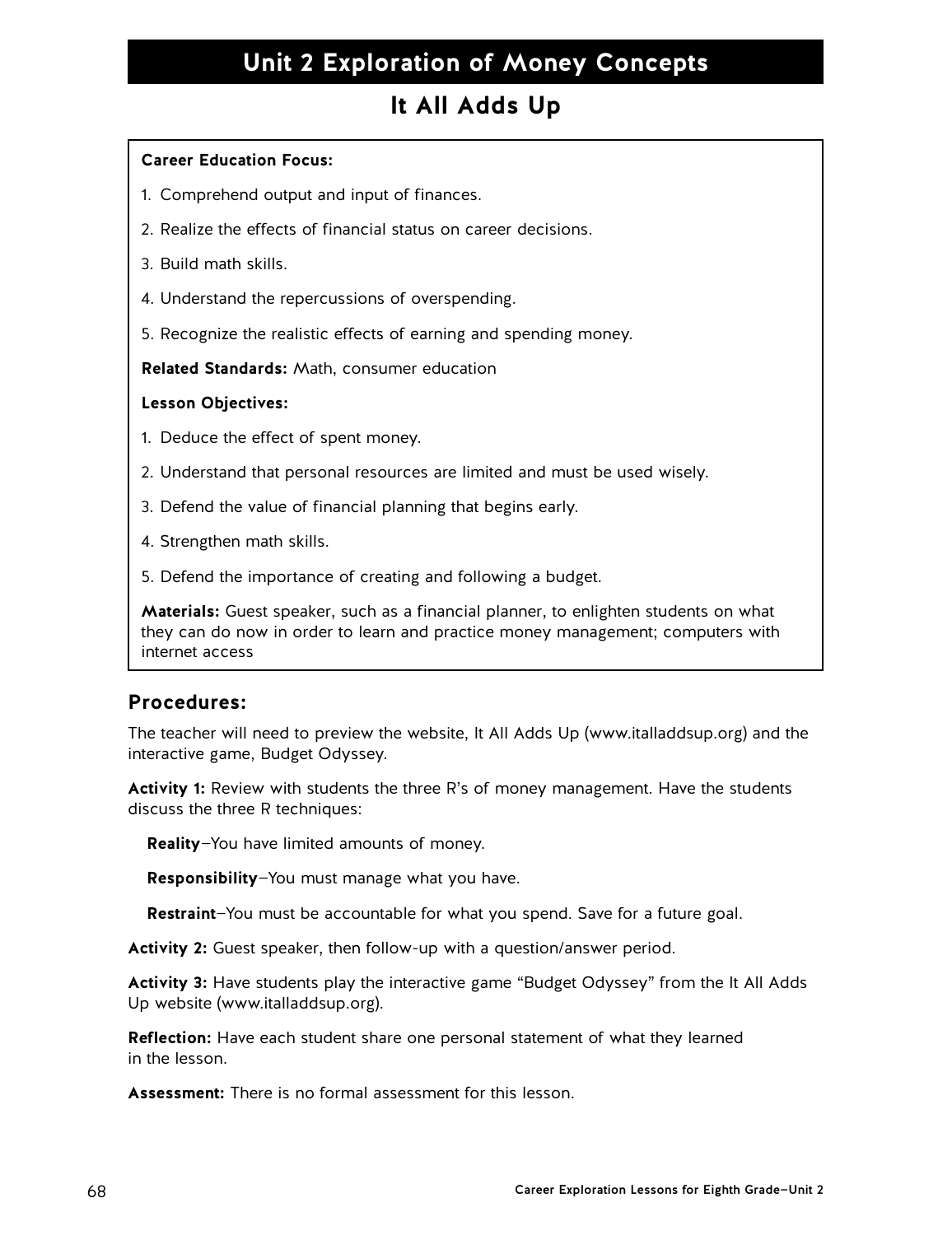**Unit 3**

# **Exploration of Time Usage**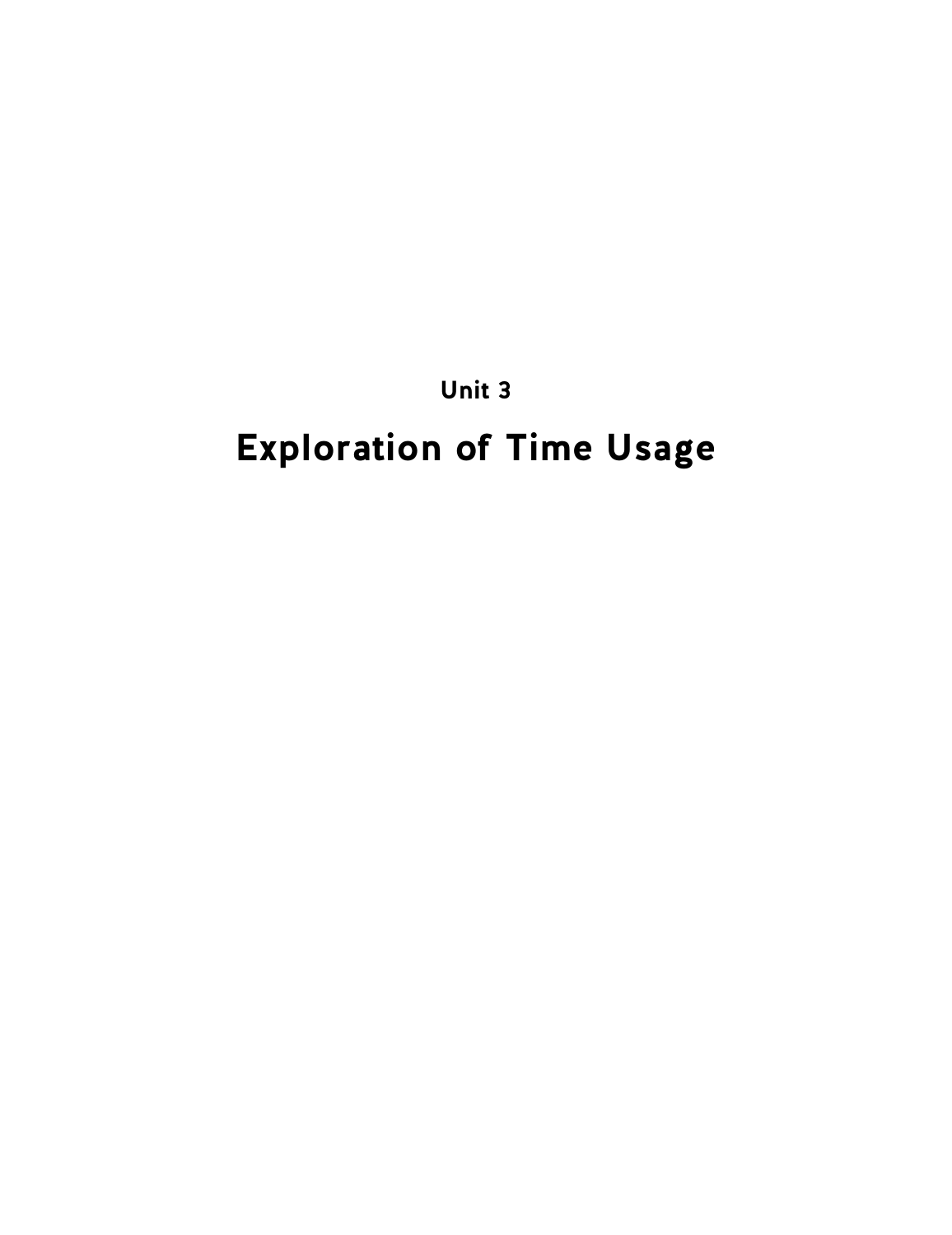### **Unit 3 Exploration of Time Usage**

### **Time Takers**

### **Career Education Focus:**

- 1. Realize that time is a resource.
- 2. Evaluate time usage.
- 3. Analyze the importance of time management.
- 4. Manage time more efficiently.

#### **Related Standards:** Math

#### **Lesson Objectives:**

- 1. Communicate the effects of procrastination.
- 2. Develop reasons for effective time management.
- 3. Chart a 24-hour time period for personal analysis.
- 4. Evaluate the use of time management during the charted 24-hour period.
- 5. Compare and contrast peers' time charts.

**Materials:** Daily Schedule worksheet, Time Takers worksheet

**Vocabulary:** Procrastination

### **Procedures:**

The focal point of this lesson is to redirect students to the way their time is used versus what needs to be accomplished. With each activity, lead the students in a way to help them understand that their choices ultimately affect their success.

**Activity 1:** The students are going to be shown a chart of Student X's schedule for any given day. Lead the students in a discussion of the Daily Schedule worksheet and how it might compare to one of their days. Discuss with the student behaviors that could help change the way this day looks. The discussion should focus on (1) setting priorities, (2) being organized, (3) meeting daily goals, (4) referring back to short-term and long-term goals, and (5) establishing effective time management skills.

**Activity 2:** Have the students complete their own 24-hour daily schedule. With a partner, the students will exchange their time charts for evaluation. Following the same questions, the students will determine the effectiveness of time management. Suggestions for improvement may be given.

**Reflection:** Teacher Tube (www.teachertube.com) has a video entitled "How to Stop Procrastination," which may be used as a reflection piece.

**Assessment:** Students should complete the crossword puzzle using time management terms.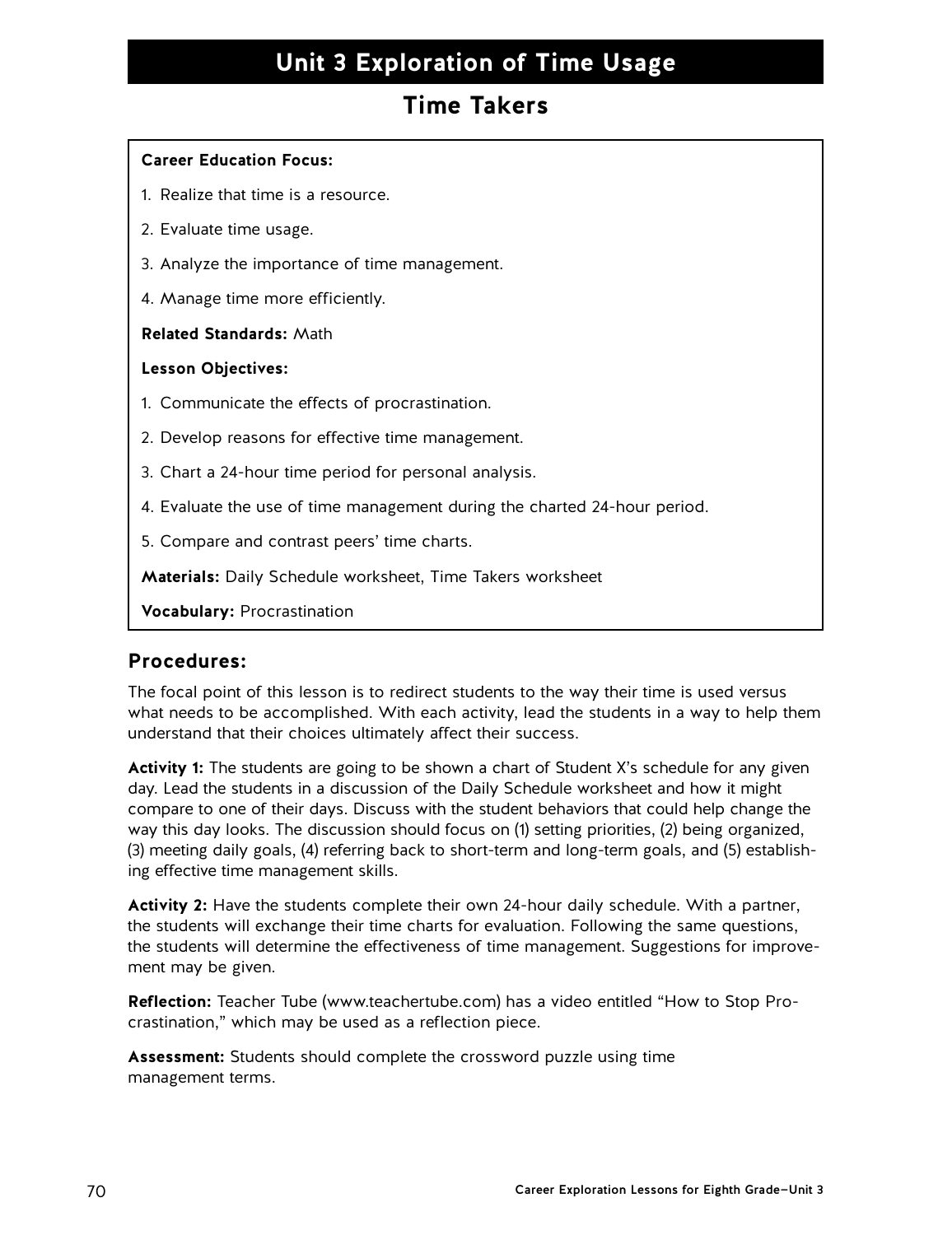## **DAILY SCHEDULE**

Goal 1: study for math test

Goal 2: work on history project due next week

Goal 3: soccer game

| <b>Time</b>     | <b>Activity</b>                      | <b>Time</b>      | <b>Comment</b>                                                           |
|-----------------|--------------------------------------|------------------|--------------------------------------------------------------------------|
| $6:30 - 7:30$   | Wake up, breakfast, dress            | 1 hour           | Overslept, no time to eat                                                |
| $7:30 - 8:10$   | Sit at school and talk<br>to friends | 40 min.          |                                                                          |
| $8:10 - 3:15$   | School                               | 7 hours          | <b>Boring</b>                                                            |
| $3:15 - 4:00$   | Home, snack                          | 45 min.          | Fell asleep, used TV time                                                |
| $4:00 - 5:00$   | Television time                      | 1 hour           |                                                                          |
| $5:00 - 7:15$   | Soccer game                          | 2 hours, 15 min. | Another win                                                              |
| $7:15 - 8:00$   | Dinner                               | 45 min.          |                                                                          |
| $8:00 - 10:00$  | Texting, phone, etc.                 | 2 hours, 15 min. | Good gossip, but I should<br>have studied for the math<br>test. Oh well. |
| $10:00 - 10:30$ | Homework                             | 30 min.          | I'm so tired. I think                                                    |
| 10:30           | <b>Bedtime</b>                       | 8 hours          |                                                                          |

Is this realistic?

Does Monday through Friday look like this for you? Is every minute filled?

Were the goals for the day accomplished?

Do you have any chores to do?

Does it look as if priorities have been set?

What was omitted? For example, practicing instrument or community involvement.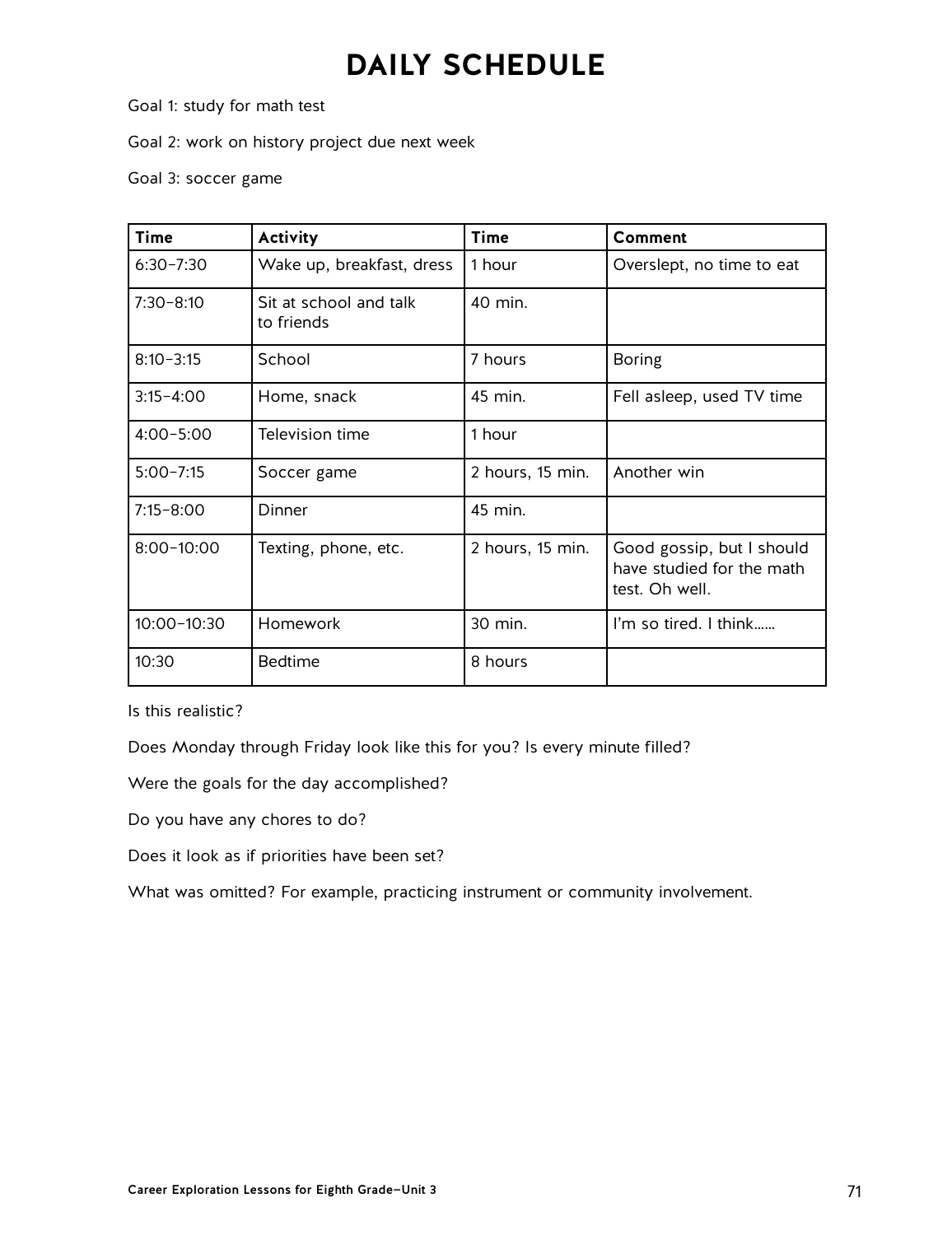### **Time Takers**

|             |             |                |    |    |            |                 |                 |  | $\vert$ 1 |                |             |             |
|-------------|-------------|----------------|----|----|------------|-----------------|-----------------|--|-----------|----------------|-------------|-------------|
|             |             | $\overline{2}$ |    |    |            | $\sqrt{3}$      |                 |  |           |                |             |             |
|             | $\sqrt{4}$  |                |    |    | $\sqrt{5}$ |                 |                 |  |           |                |             |             |
|             |             |                |    |    |            |                 |                 |  |           | $\overline{6}$ |             |             |
|             | 7           |                |    |    |            |                 |                 |  |           |                |             |             |
|             |             |                |    |    |            |                 |                 |  |           |                |             |             |
|             |             |                |    |    |            |                 |                 |  |           |                |             |             |
|             |             |                |    | 8  |            | p               |                 |  |           |                |             |             |
|             |             |                |    |    |            |                 |                 |  |           |                |             |             |
|             |             |                |    |    |            |                 | 10              |  |           |                |             | $\sqrt{11}$ |
|             |             |                | 12 |    |            |                 |                 |  |           |                | 13          |             |
|             |             |                |    |    |            |                 |                 |  |           |                |             |             |
|             | 14          |                |    |    |            |                 | 15              |  |           |                |             |             |
|             |             |                |    |    |            |                 | $\overline{16}$ |  |           |                | $\sqrt{17}$ |             |
|             |             |                |    |    |            |                 |                 |  |           |                |             |             |
|             | $\sqrt{18}$ |                |    | 19 |            |                 |                 |  |           |                |             |             |
| $\sqrt{20}$ |             |                |    |    |            |                 |                 |  |           |                |             |             |
|             |             |                |    |    |            | $\overline{21}$ |                 |  |           |                |             |             |
|             |             |                |    |    |            |                 |                 |  |           |                |             |             |
|             |             |                |    |    |            |                 |                 |  |           |                |             |             |

### **Across**

- 4. An idiom for wasting time
- 7. What you are working towards
- 9. Where you should be and when
- 10. What you must do at home to help out
- 12. Learn to say this when asked to make another commitment
- 13. An important period of history or time
- 14. Adolescents need more of this than adults
- 16. Based on fact; no daydreaming
- 19. Choices that eat away at time
- 20. Do this to have enough time to take care of your commitments
- 21. Give up

### **Down**

- 1. The extras associated with school, like band or choir
- 2. Ranking the things you have to do in order of importance
- 3. Put off until tomorrow what should be done today
- 5. Scheduling too much in too little time
- 6. Talk, talk, talk
- 8. The way your homework looks when time is wasted
- 11. The knot in your stomach before a test that you didn't study for
- 15. Put everything in its proper place
- 17. Sound the clock makes as time flies by
- 18. Examples: Rolex, Timex, Guess

72 Career Exploration Lessons for Eighth Grade—Unit 3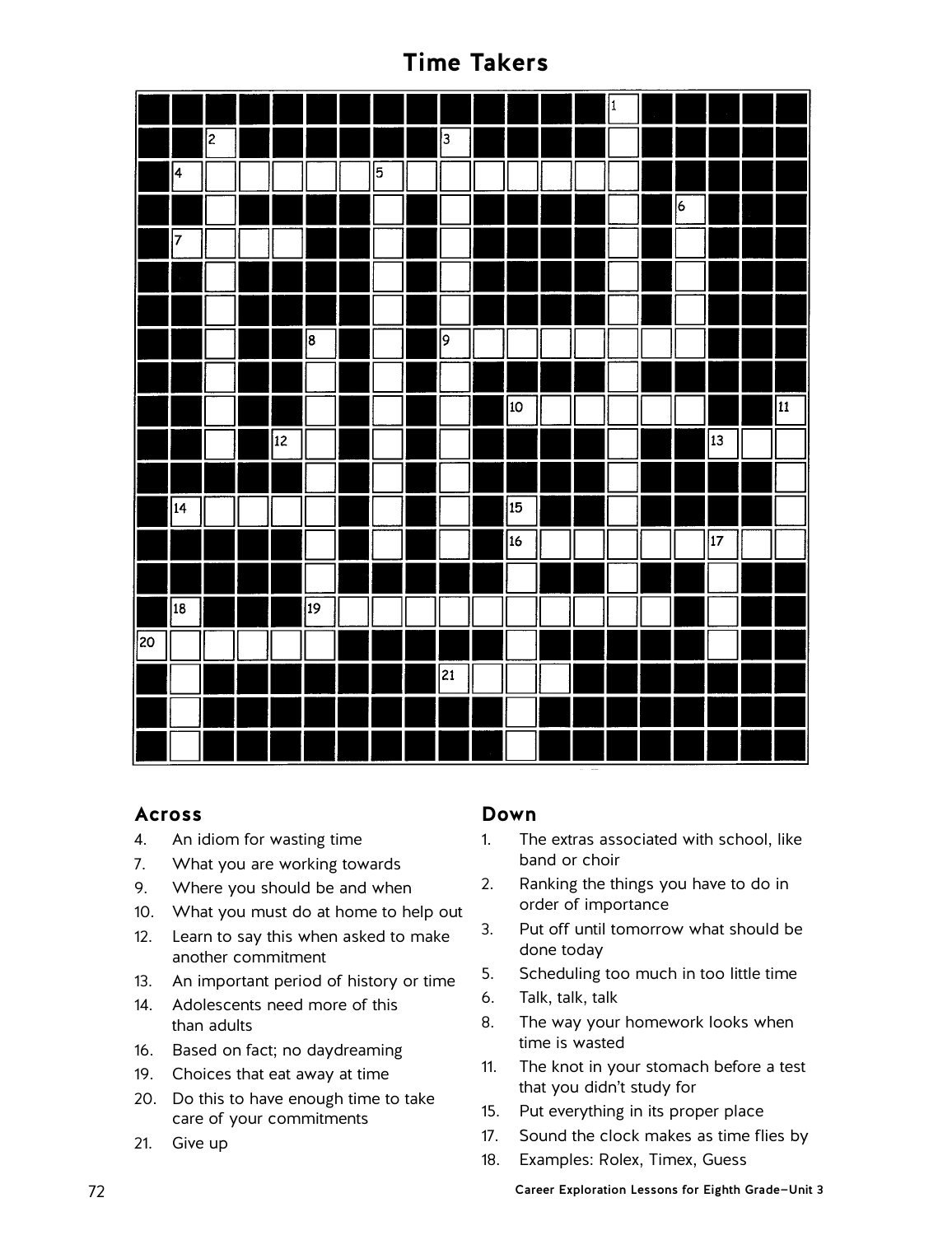### **Answers**

|                                |                         |             |                |            |                         |   |                           |   |                                                                   |                    |                         |    |            | 1 E                       |    |             |                         |   |                    |
|--------------------------------|-------------------------|-------------|----------------|------------|-------------------------|---|---------------------------|---|-------------------------------------------------------------------|--------------------|-------------------------|----|------------|---------------------------|----|-------------|-------------------------|---|--------------------|
|                                |                         | z P         |                |            |                         |   |                           |   | 3P                                                                |                    |                         |    |            | $\boldsymbol{\mathrm{X}}$ |    |             |                         |   |                    |
|                                | 4 D                     | R           | A              | G          |                         | Y | $\ $ 5 O $\ $ U           |   | R                                                                 |                    | F                       | E  | E          | $\vert T \vert$           |    |             |                         |   |                    |
|                                |                         | I           |                |            |                         |   | $\overline{\mathsf{V}}$   |   | $\overline{\text{O}}$                                             |                    |                         |    |            | $\overline{\mathsf{R}}$   |    | 6 P         |                         |   |                    |
|                                | 7 G                     | O           | $\overline{A}$ | L          |                         |   | E                         |   | $ {\rm C}$                                                        |                    |                         |    |            | $\boldsymbol{\mathsf{A}}$ |    | ļΗ          |                         |   |                    |
|                                |                         | R           |                |            |                         |   | $ \mathrm{R} $            |   | R                                                                 |                    |                         |    |            |                           |    | 0           |                         |   |                    |
|                                |                         | I           |                |            |                         |   | E                         |   | A                                                                 |                    |                         |    |            | $ {\rm C}$                |    | $\mathbb N$ |                         |   |                    |
|                                |                         | T           |                |            | 8                       |   | $\boldsymbol{\mathrm{X}}$ |   | 9S                                                                | $\overline{\rm C}$ | ΙH                      | ΙE | $ {\rm D}$ | U                         | IL | ΙE          |                         |   |                    |
|                                |                         | I           |                |            | $ {\rm N}$              |   | İΤ                        |   | İΤ                                                                |                    |                         |    |            | $ \mathrm{R} $            |    |             |                         |   |                    |
|                                |                         | Z           |                |            | $\overline{C}$          |   | E                         |   | $\vert$ I                                                         |                    | 10 C                    | H  | <b> О</b>  | R                         | E  | S           |                         |   | 11 P               |
|                                |                         | E           |                | $ 12 N $ O |                         |   | N                         |   | $\mathbf N$                                                       |                    |                         |    |            | I                         |    |             | $\ $ 13 E $\ $ R        |   | A                  |
|                                |                         |             |                |            | $\overline{\mathbf{M}}$ |   | D                         |   | A                                                                 |                    |                         |    |            | $\overline{\rm C}$        |    |             |                         |   | $\mathsf N$        |
|                                | 14 S                    | $ _{\rm L}$ | E              | E          | $ {\rm P} $             |   | E                         |   | $ \mathrm{T}%   \leq C\left( \left[ T_{1}\right] ,T_{2}\right)  $ |                    | 15 O                    |    |            | U                         |    |             |                         |   | I                  |
|                                |                         |             |                |            | L                       |   | $\mathbb D$               |   | İΕ                                                                |                    | 16 R  E                 |    | A          | $\prod_{\tau}$            | II | S           | 17T                     | I | $\overline{\rm C}$ |
|                                |                         |             |                |            | E                       |   |                           |   |                                                                   |                    | G                       |    |            | $\overline{A}$            |    |             | $\vert \mathrm{I}$      |   |                    |
|                                | $\left 18\right $ W     |             |                |            | $\ 19\ $                |   | $\parallel$ M             | E |                                                                   | T                  | A                       | K  | E          | R                         | S  |             | $\overline{\mathsf{C}}$ |   |                    |
| $\parallel$ 20 M $\parallel$ A |                         | N           | ļΑ             | G          | E                       |   |                           |   |                                                                   |                    | N                       |    |            |                           |    |             | K                       |   |                    |
|                                | T                       |             |                |            |                         |   |                           |   | 21 Q  U                                                           |                    | I                       | T  |            |                           |    |             |                         |   |                    |
|                                | $\overline{C}$          |             |                |            |                         |   |                           |   |                                                                   |                    | Z                       |    |            |                           |    |             |                         |   |                    |
|                                | $\overline{\mathrm{H}}$ |             |                |            |                         |   |                           |   |                                                                   |                    | $\overline{\mathrm{E}}$ |    |            |                           |    |             |                         |   |                    |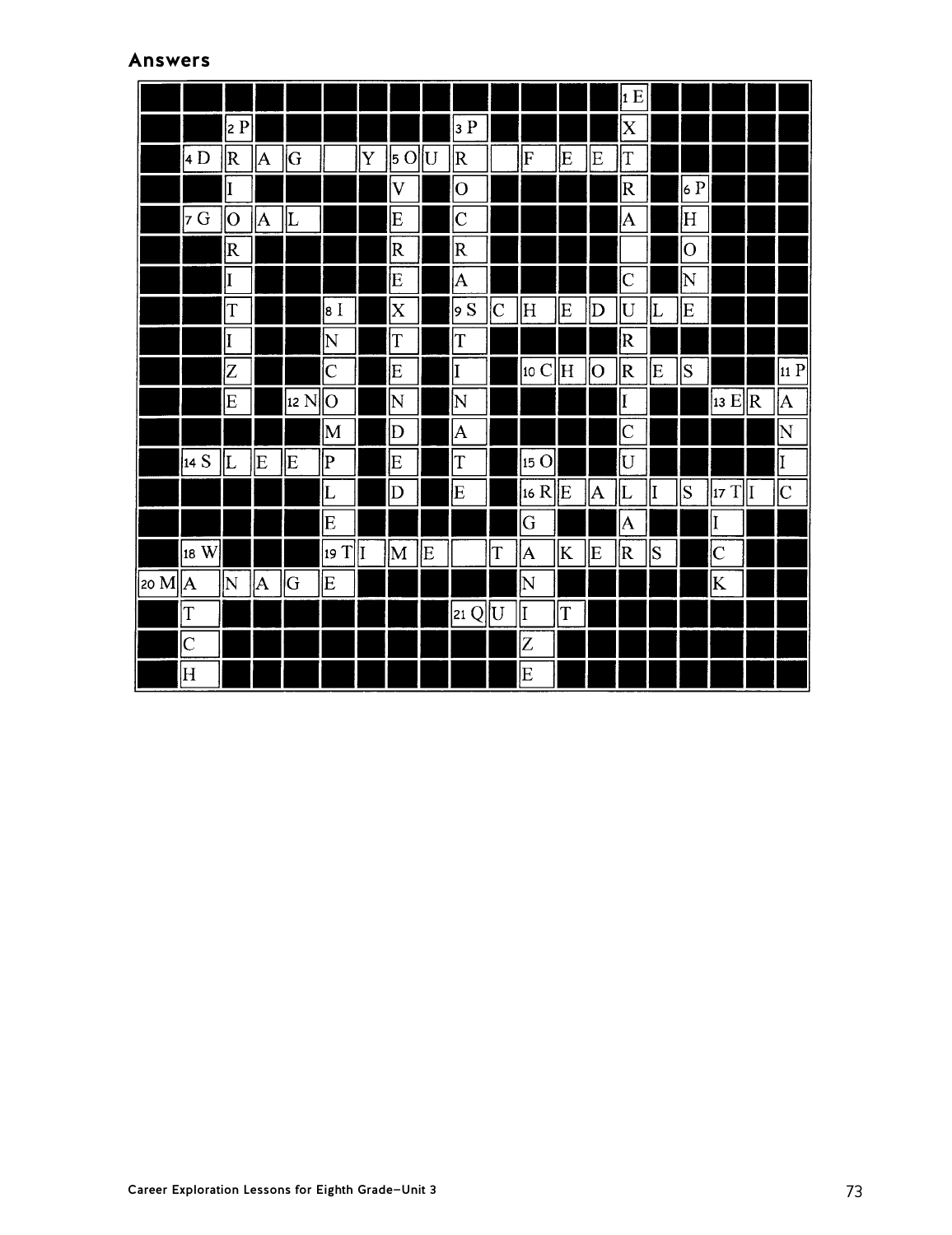# **Unit 3 Exploration of Time Usage**

### **Time Tips**

### **Career Education Focus:**

- 1. Become more aware of time and its use.
- 2. Recognize that time is a resource.
- 3. Evaluate time usage.
- 4. Explore the idea of change in time management.
- 5. Become personally responsible for own decisions.

**Related Standards:** English/language arts, math, social studies

### **Lesson Objectives:**

- 1. Evaluate time management techniques.
- 2. Examine time wasters.
- 3. Learn to prioritize.
- 4. Conclude how time management affects goals.
- 5. Work smarter, not harder.

**Materials:** Video recorder, cardstock (8-by-10-inch) for every student, laminator, My To-Do List worksheet

### **Procedures:**

**Activity 1:** The basic information for this lesson is in the video presentation from the previous lesson. If there is access to computers, have the students take notes individually with class follow-up time, rather than having a discussion as a large group.

**Activity 2:** Using the cardstock, each person will create their own to-do list using the My To-Do List worksheet. For durability, laminate these.

**Activity 3:** Divide the class into groups of five or six. The teams should now be ready to write, direct, and produce a four- to six-minute infomercial for the educational station TIME based on the information presented in this lesson. The goal is to encourage the adolescent viewer to rethink time management and give tips on strategies to improve.

- Step 1: Team involvement. Write, edit, and revise the script. Don't forget the title!
- Step 2: Select presenters, producer (in charge of filming and editing), director, and set designer.
- Step 3: Practice, practice, practice.
- Step 4: Dress rehearsal.
- Step 5: Filming.
- Step 6: Viewing.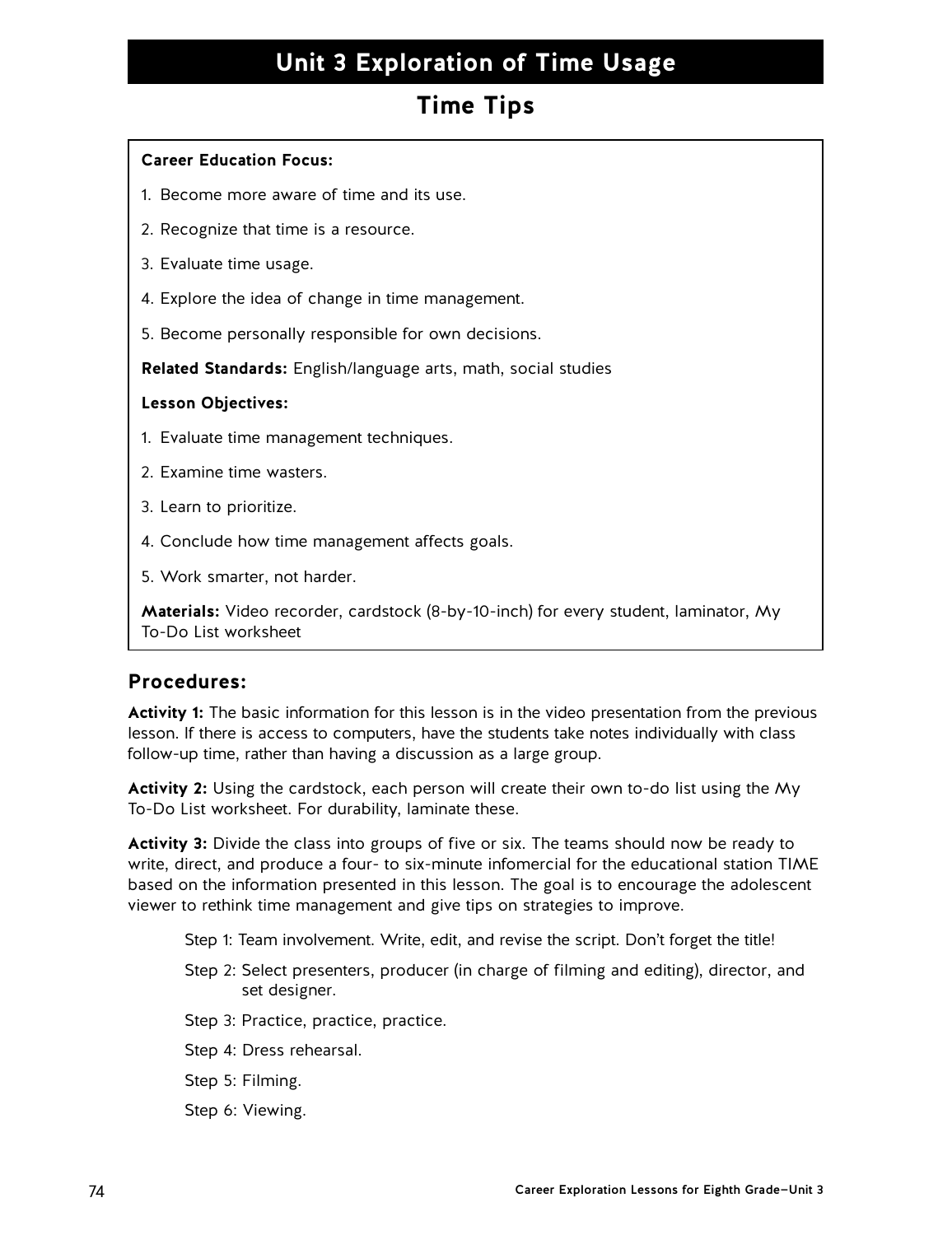**Reflection:** Debrief the class and review the basics from the lesson. Encourage students to use their to-do lists.

**Assessment:** For the infomercial, give awards for best actor, best actress, best producer, best writers, and best director.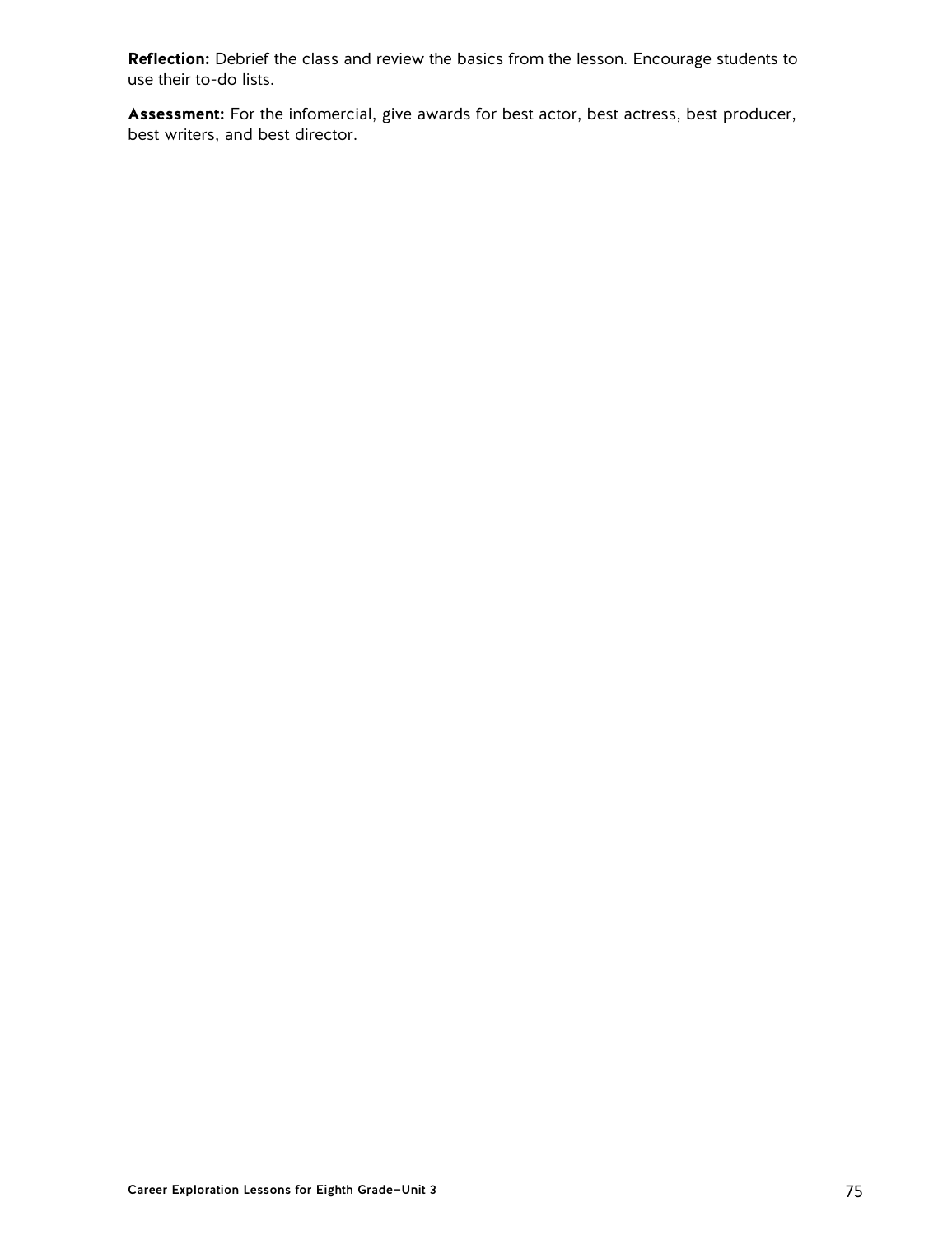# **MY TO-DO LIST**

| <b>Task</b> | Rating<br>$(A-F)$ | <b>Comments</b> |
|-------------|-------------------|-----------------|
|             |                   |                 |
|             |                   |                 |
|             |                   |                 |
|             |                   |                 |
|             |                   |                 |
|             |                   |                 |
|             |                   |                 |
|             |                   |                 |
|             |                   |                 |
|             |                   |                 |
|             |                   |                 |
|             |                   |                 |
|             |                   |                 |
|             |                   |                 |
|             |                   |                 |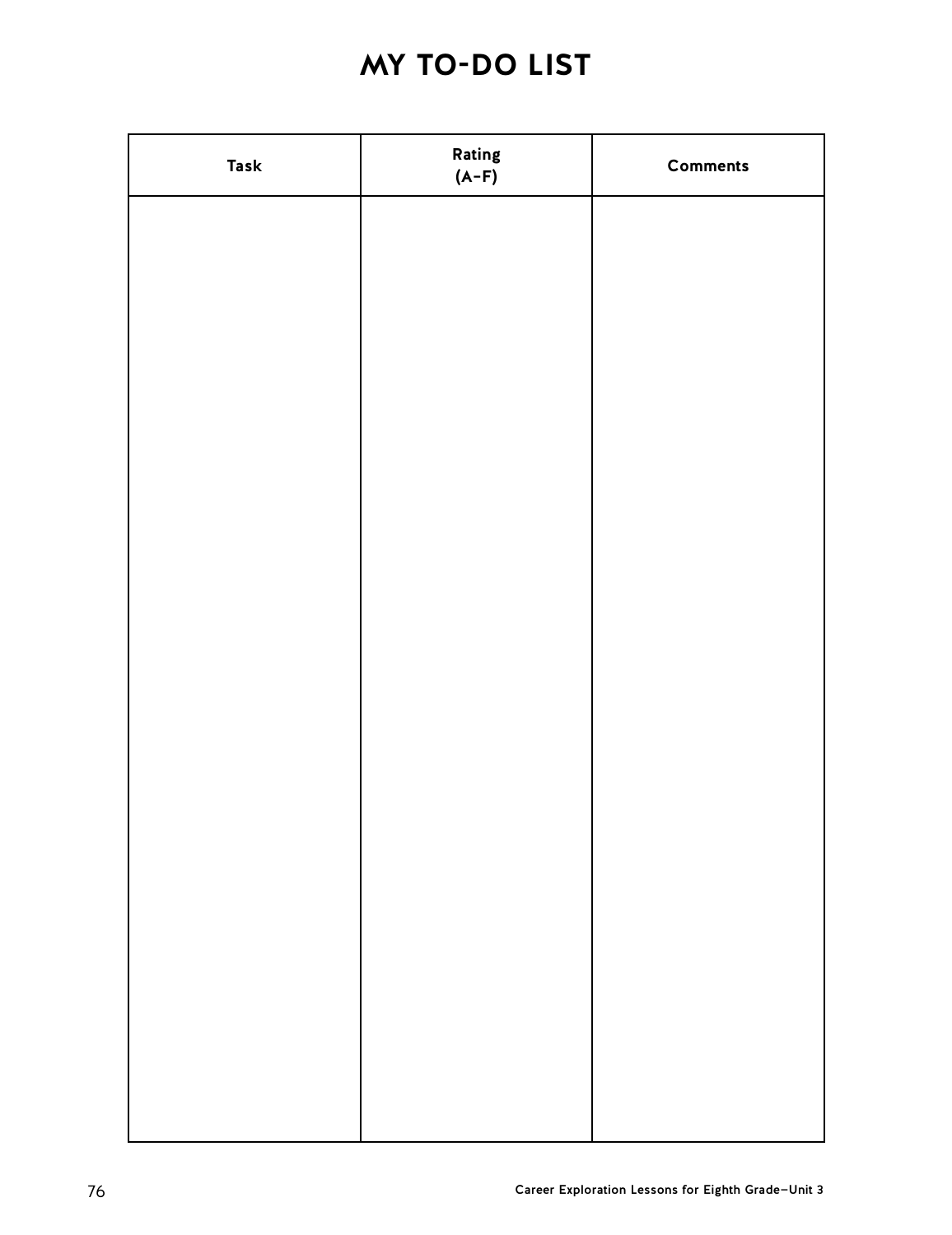# **Unit 3 Exploration of Time Usage**

### **Timely Terminology**

### **Career Education Focus:**

- 1. Reflect on prior learning.
- 2. Add specialized vocabulary words to career exploration toolbox.
- 3. Understand the need for specialized vocabulary.
- 4. Realize that career exploration is a continuous process.
- 5. Respect others.

**Related Standards:** Any subject area that has necessary vocabulary words to know

### **Lesson Objectives:**

- 1. Examine previously-learned vocabulary particular to career exploration.
- 2. Infer the value of content-specific vocabulary.
- 3. Include other vocabulary words.
- 4. Work well with others.

**Materials:** Bingo cards (one per student), poker chips, prizes

**Vocabulary:** Annual leave, time-in-lieu, overtime, public holiday, full-time work

### **Procedures:**

**Activity 1:** Review previously-taught vocabulary with the class. Then lead the students in a discussion of how these words might be categorized and let them divide the words according to the chosen categories. Discuss the importance of these words in each content area, along with how they might change if shifted to another category. Add new words.

**Activity 2:** Pass out the Bingo cards, one per student. Have the students write one vocabulary word in each square. Provide a definition and the student will cover the term matching that definition.

**Reflections:** Prior to being proclaimed the winner, the student must give the definition of the words that are covered.

**Assessment:** Vocabulary test.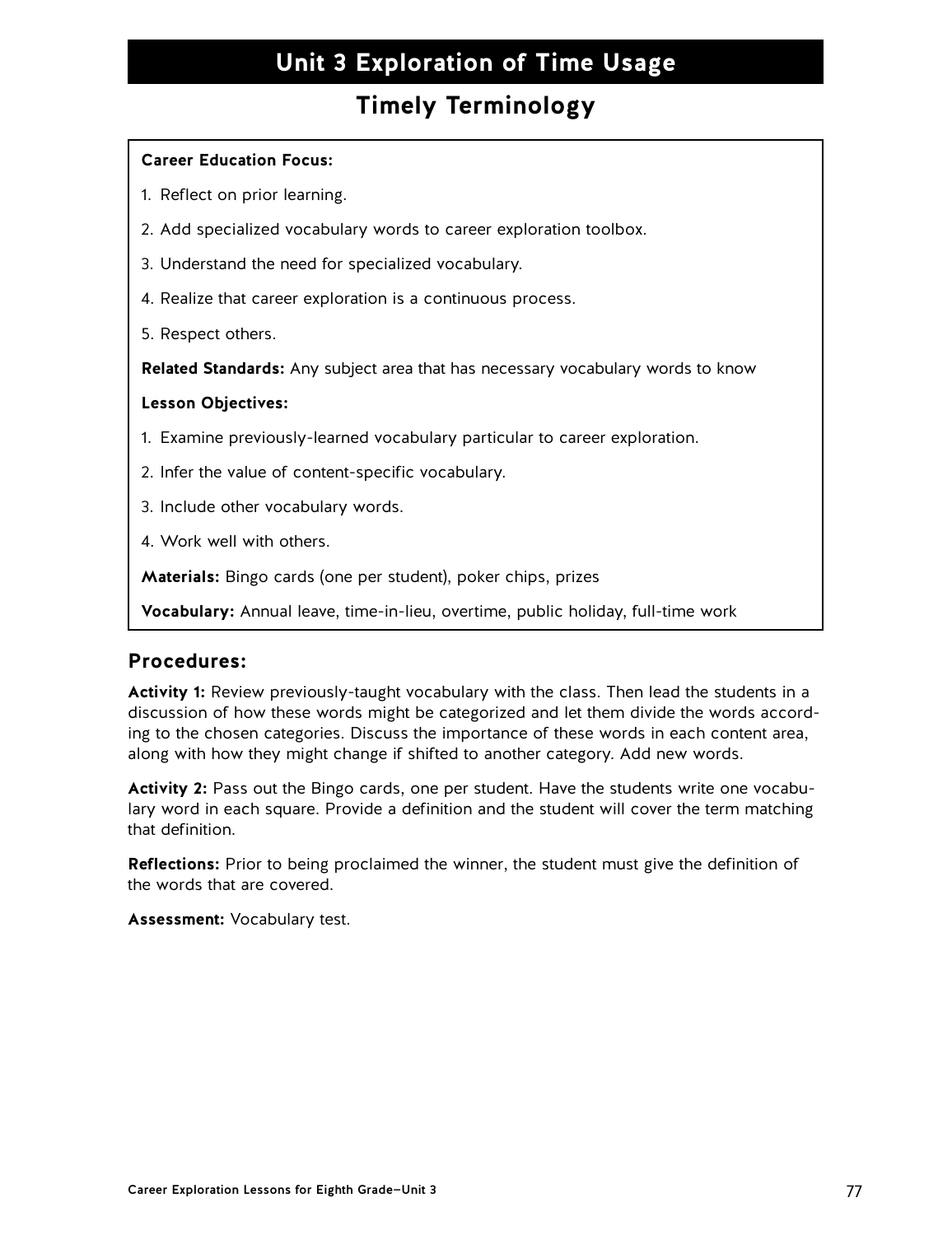# **BINGO**

| $\pmb{\mathsf{B}}$ | $\blacksquare$ | N           | G | $\overline{O}$ |
|--------------------|----------------|-------------|---|----------------|
|                    |                |             |   |                |
|                    |                |             |   |                |
|                    |                |             |   |                |
|                    |                |             |   |                |
|                    |                |             |   |                |
|                    |                | <b>FREE</b> |   |                |
|                    |                |             |   |                |
|                    |                |             |   |                |
|                    |                |             |   |                |
|                    |                |             |   |                |
|                    |                |             |   |                |
|                    |                |             |   |                |
|                    |                |             |   |                |
|                    |                |             |   |                |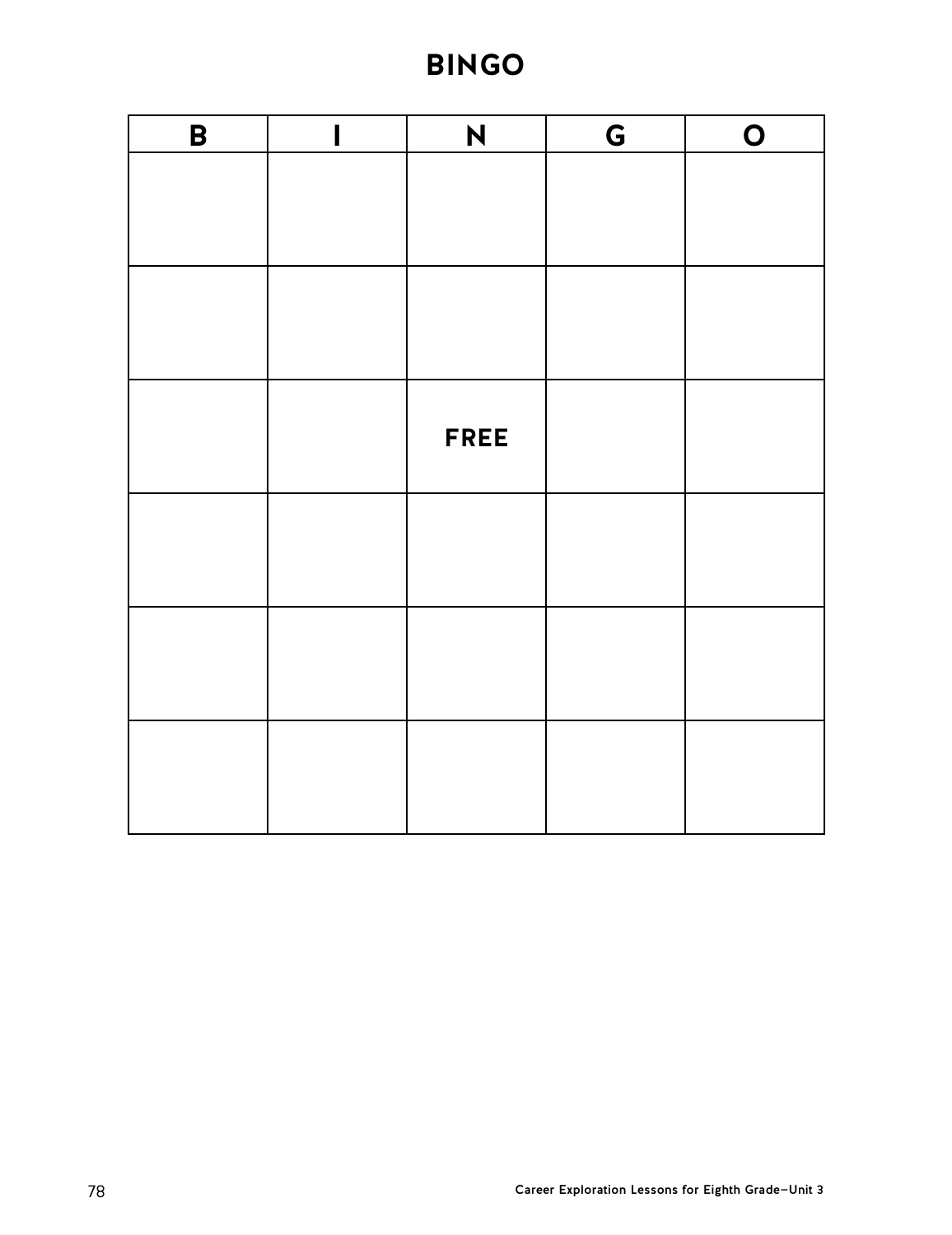**Unit 4**

# **Exploration of College**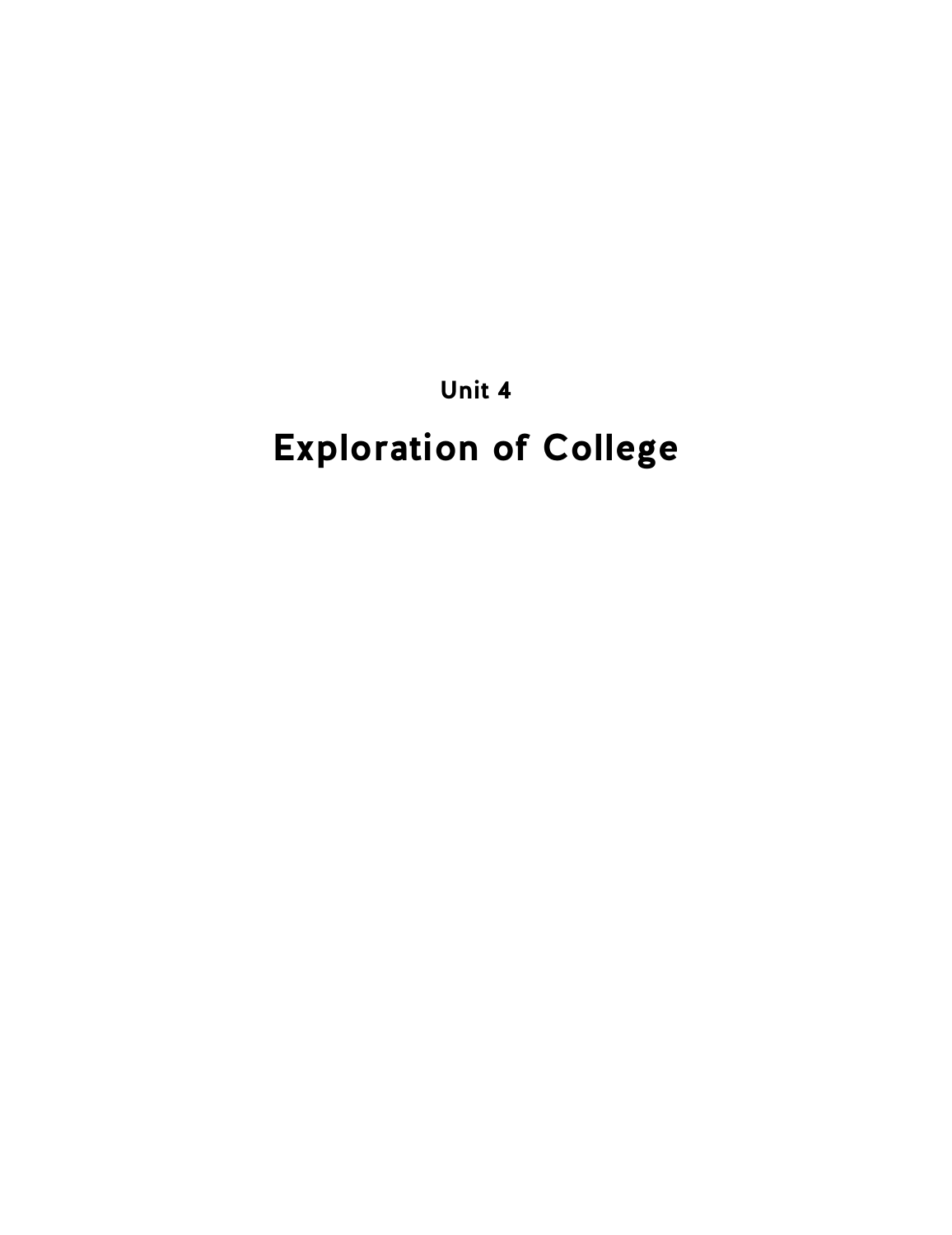# **Unit 4 Exploration of College**

### **College Bound**

### **Career Education Focus:**

- 1. Become aware of post-secondary education application skills.
- 2. Become aware of terminology necessary for post-high school education.
- 3. Learn the educational process after high school.
- 4. Be able to identify personal habits and skills.
- 5. Be able to recognize the value of lifelong learning.

**Related Standards:** English/language arts, social studies, career education, technology

### **Lesson Objectives:**

- 1. Simulate the process of applying for college.
- 2. Evaluate personal liabilities.
- 3. Generate improvements to identified liabilities.
- 4. Use technology skills.
- 5. Research admissions testing.

**Materials:** Computer with internet access, Post-Secondary Preparation worksheet, Self-Assessment worksheet, Post-Secondary Education flow chart

### **Procedures:**

**Activity 1:** The students will discuss the concepts and terminology needed to understand the process of post-high school education and college admissions, using the Post-Secondary Preparation worksheet.

**Activity 2:** Have students take the self-assessment for getting ready for college (Self-Assessment worksheet) and then articulate possible improvements from now until college admissions time.

**Activity 3:** The teacher and students will navigate through a college website, focusing on basic information such as tuition, criteria for admissions, admissions test, etc. The students will follow the teacher through one site, and then will be able to browse individually from one of the five choices on the Post-Secondary Preparation worksheet or a teacherapproved choice.

**Reflection:** Conduct a discussion about the steps that students can take now to prepare for post-secondary education. Invite discussion of students' understanding about these steps. How are you preparing today for life after high school? What are your career interests? Is a four-year degree required for your career?

**Assessment:** No formal assessment for this lesson.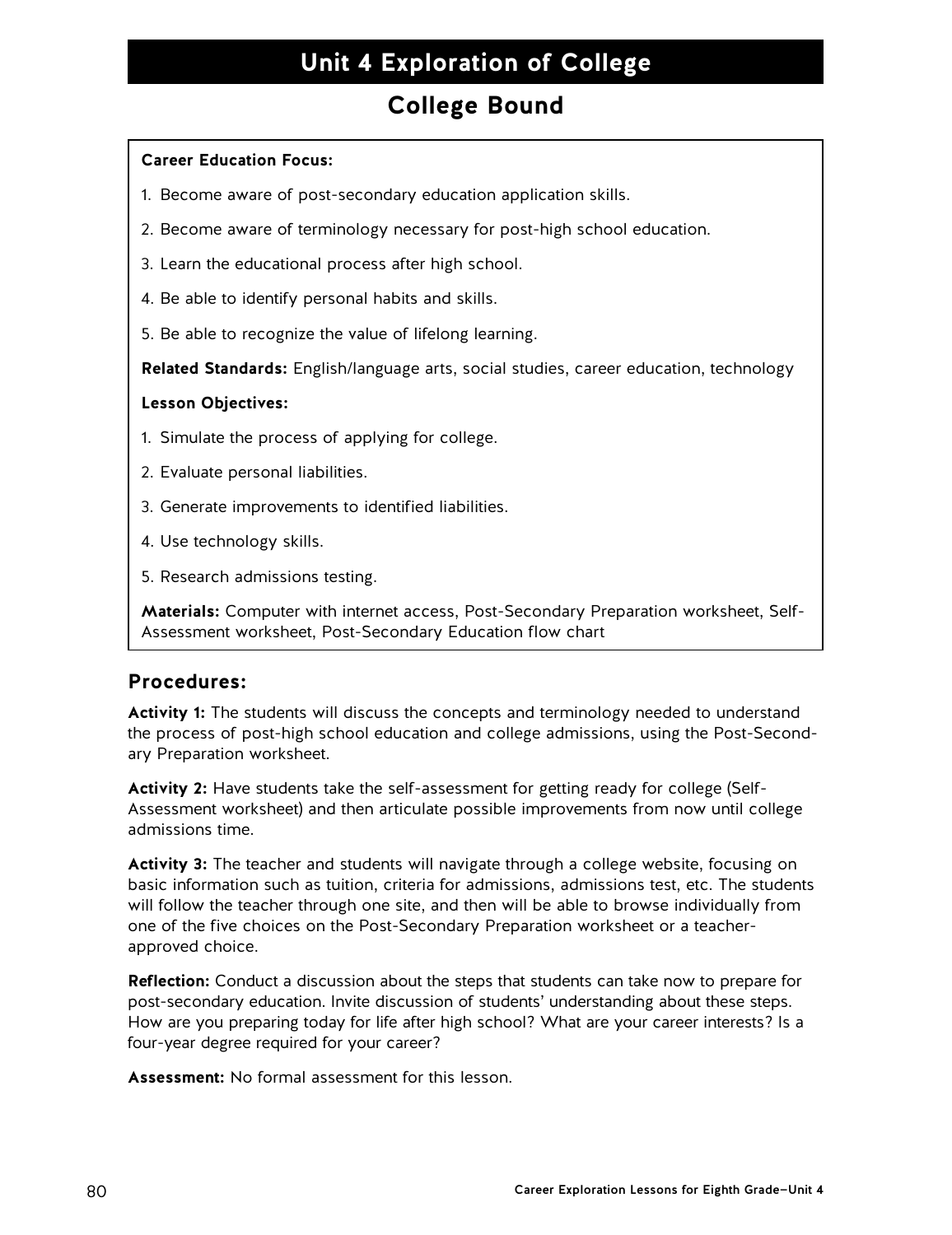# **POST-SECONDARY PREPARATION**

### **Terminology**

**ACT:** Assesses high school students' general educational development and their ability to complete college-level work. The multiple-choice test covers four skill areas: English, mathematics, reading, and science. The writing test, which is optional, measures a student's skills in planning and writing a short essay.

**Admissions test:** A standardized test, typically the SAT or ACT, used to predict the likelihood of a student's success in college.

**Application fee:** Money paid when applying to attend.

**Criteria for admissions:** Information needed to apply for admissions. Example: final high school transcript, shot record, Social Security number, proof of residency.

**Post-secondary institution:** College, university, trade, or vocational school beyond high school.

**Program of study:** Area to be studied, such as foreign language, education, pre-law, etc.

**SAT:** Globally-recognized college admissions test that covers math, writing, and reading.

**Technical school:** A post-secondary school that trains people in a variety of skills, including manual trades, health care, computer technology, etc.

**Tuition:** The cost to attend the school.

**Vocational or trade school:** Offers instruction and practical introductory experience, such as mechanics, carpentry, plumbing, and construction.

### **What steps can you take now to prepare?**

Possible responses:

Participate in school service organizations, such as student government

Participate in school clubs, community associations, and church activities

Improve grade point average

Read books and periodicals

Develop talents and skills, such as musical talent, computer skills, and technical skills

Maintain an excellent citizenship record

Improve basic skills in reading, writing, and mathematics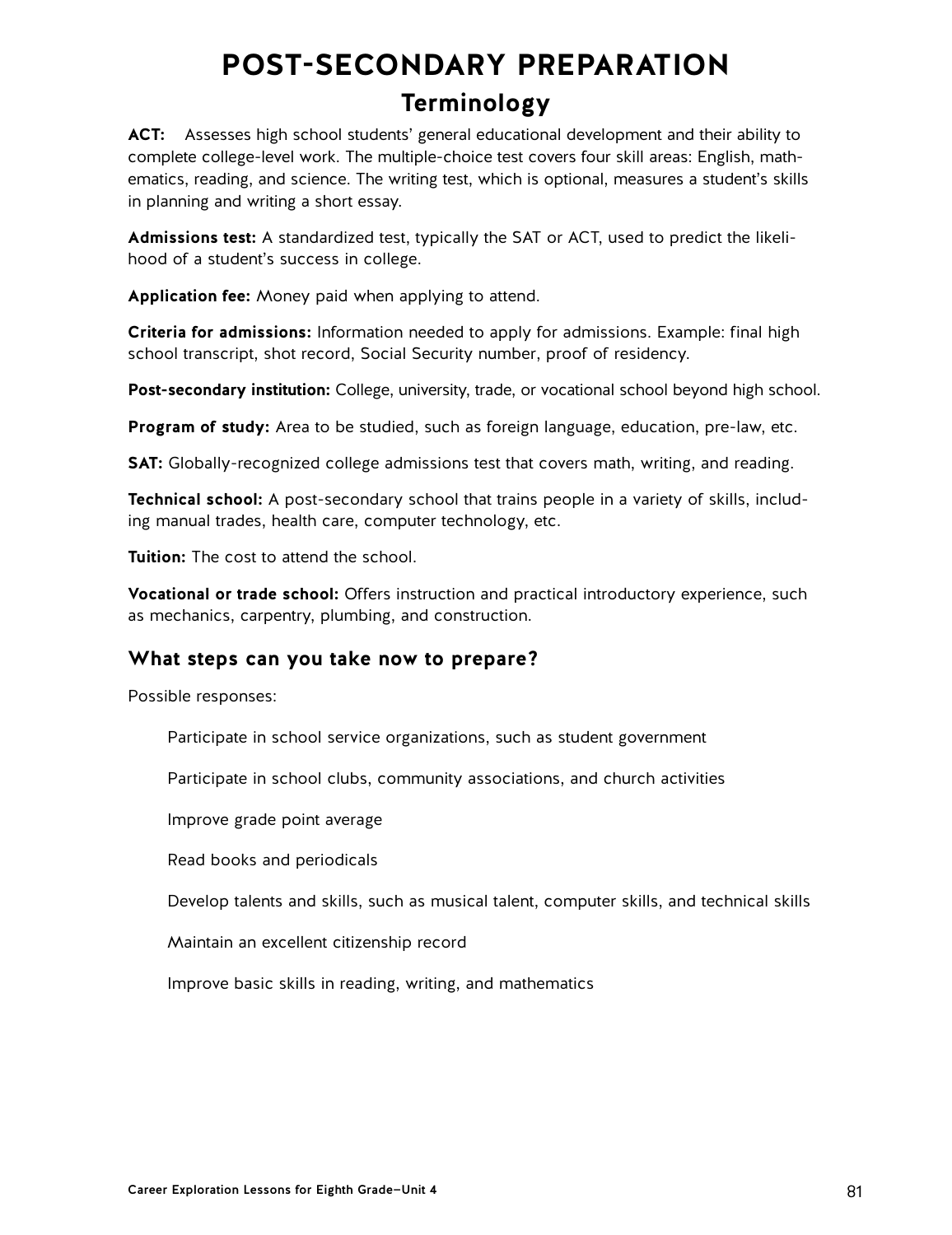# **Websites for college exploration time:**

Broward.edu (Florida)

nd.edu (Indiana)

Pepperdine.edu (California)

Hamptonu.edu (Virginia)

utexas.edu (Texas)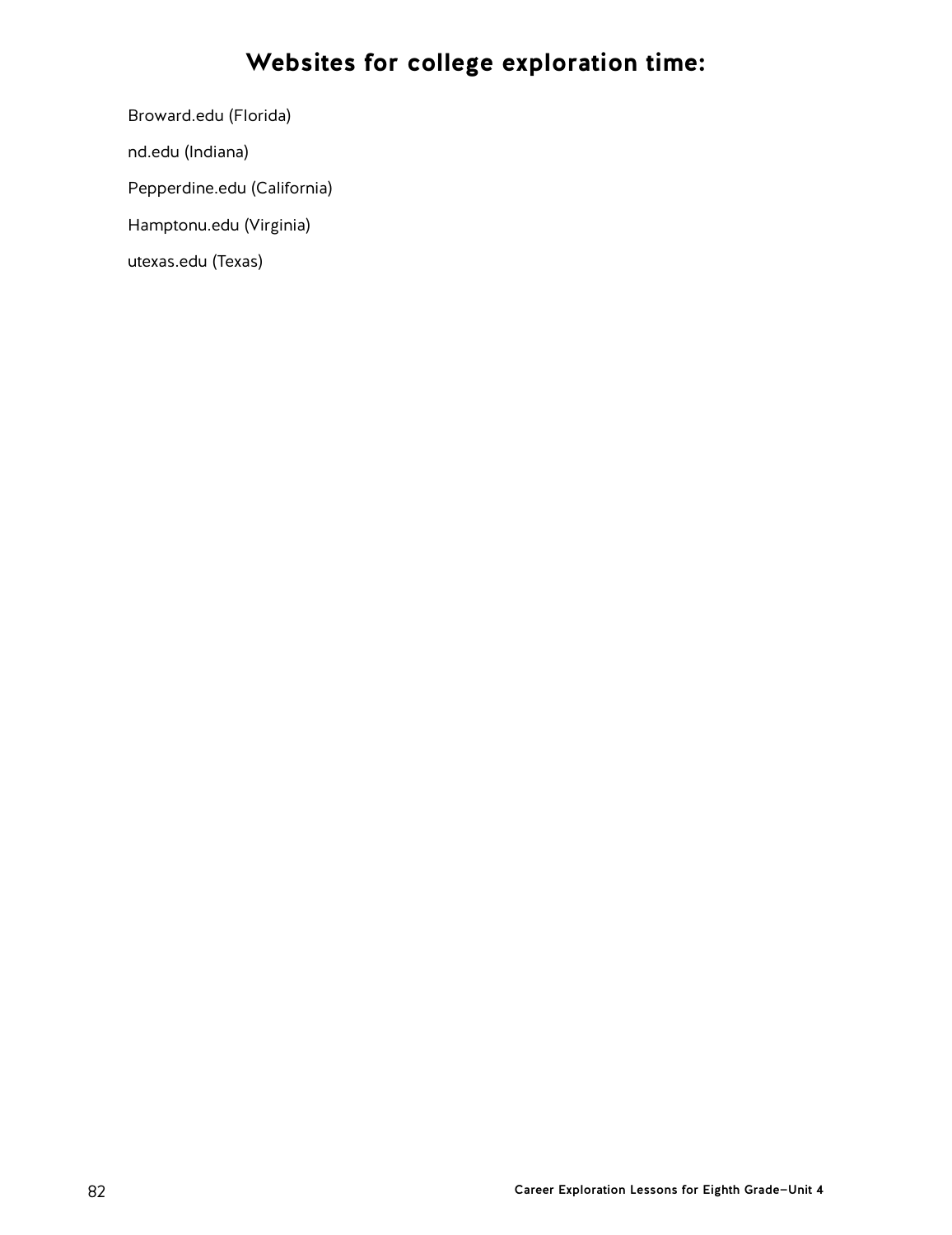# **SELF-ASSESSMENT**

|     | <b>Target Area</b>                                                    | Where I Am Now | Where I Would<br>Like to Be |
|-----|-----------------------------------------------------------------------|----------------|-----------------------------|
| 1.  | Skills, natural abilities                                             |                |                             |
|     | 2. Grades in school                                                   |                |                             |
| 3.  | Extracurricular activi-<br>ties; school-related                       |                |                             |
|     | 4. Extracurricular activi-<br>ties; outside of school                 |                |                             |
| 5.  | Citizenship record                                                    |                |                             |
|     | 6. Performance on stan-<br>dardized tests                             |                |                             |
| 7.  | Reading materials:<br>number and kinds of<br>books, periodicals, etc. |                |                             |
|     | 8. Possible area for<br>study/possible pro-<br>gram of study          |                |                             |
| 9.  | Participation in com-<br>munity service projects                      |                |                             |
| 10. | Other personal interests                                              |                |                             |
| 11. | Accomplishments,<br>awards, achievements                              |                |                             |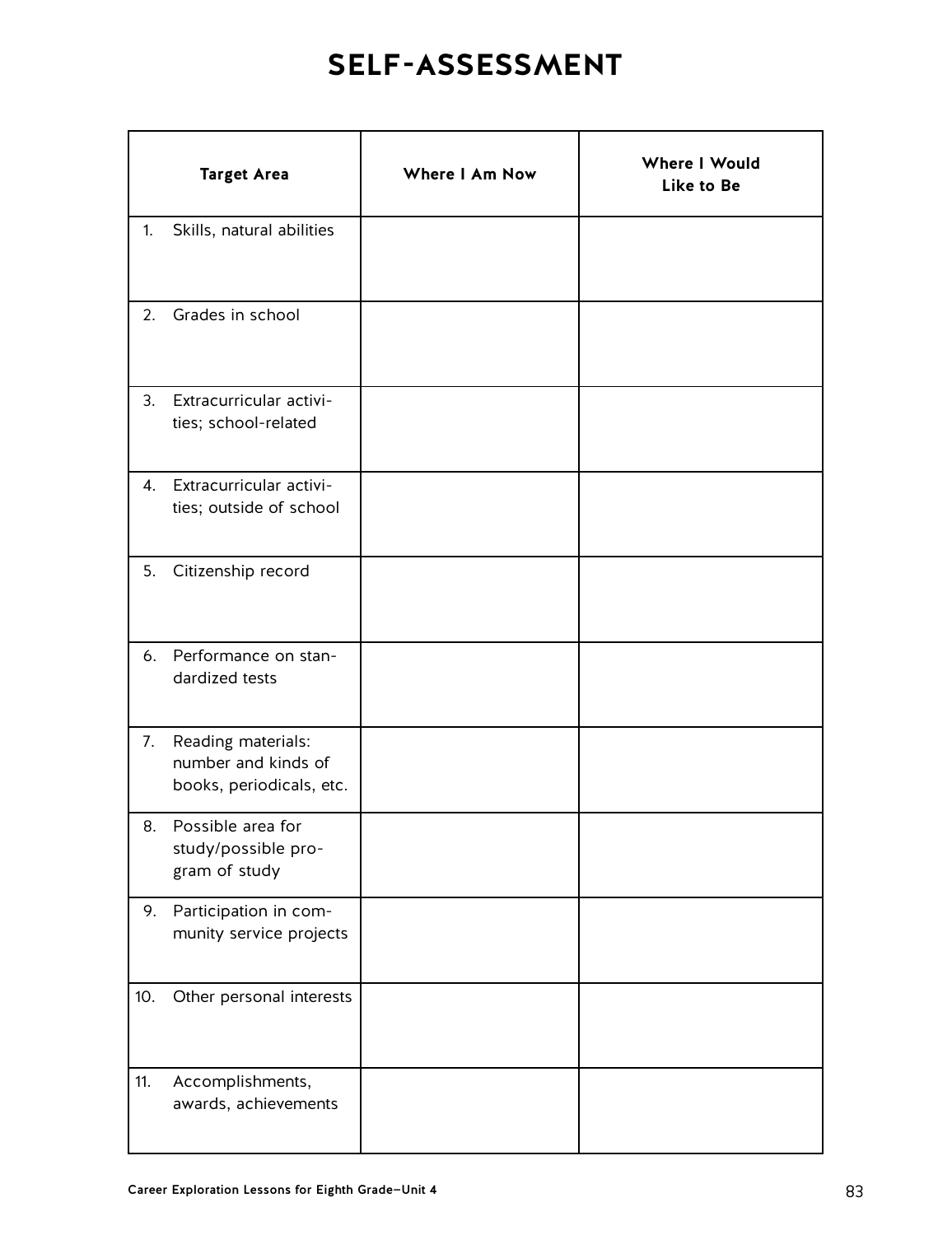



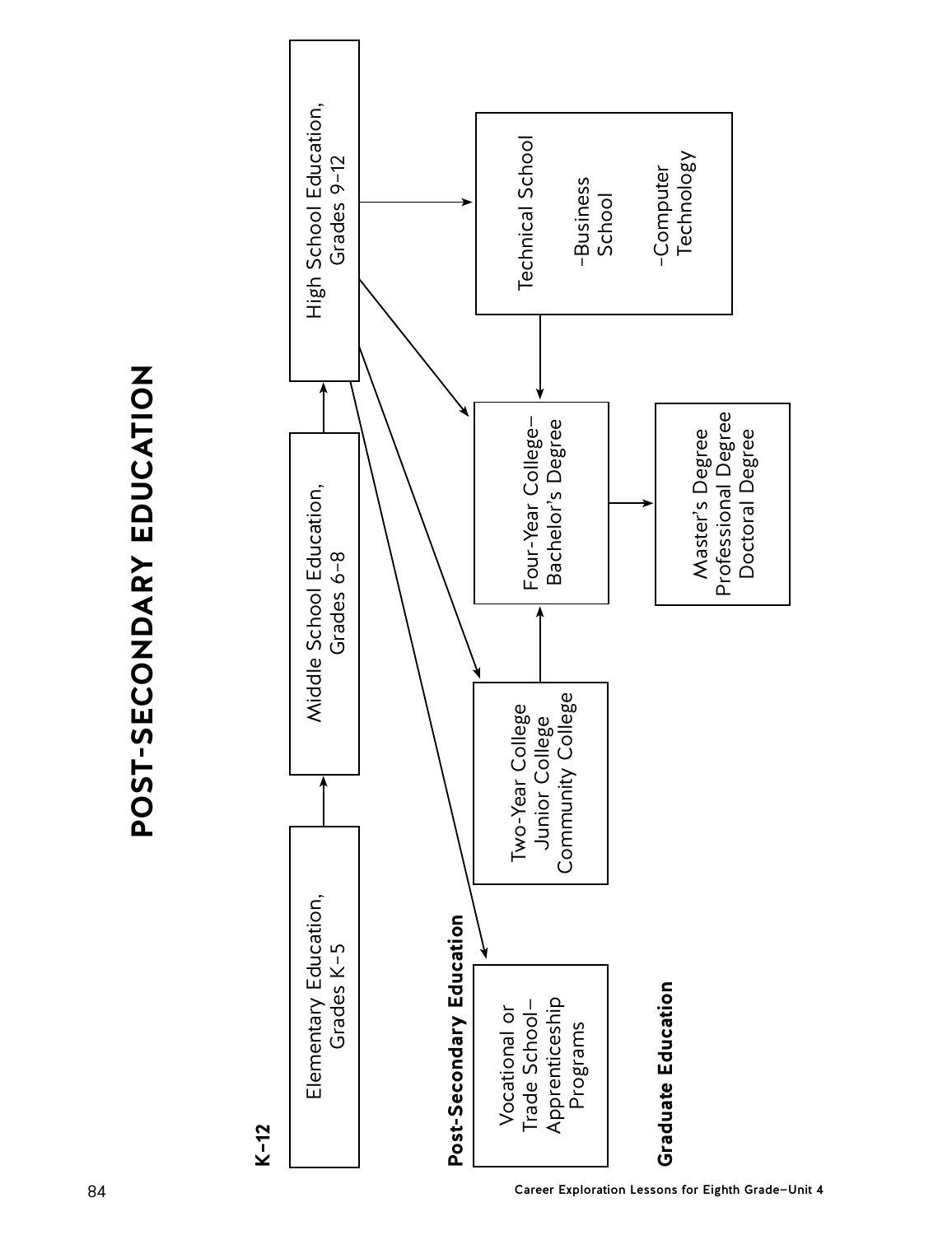**Unit 5**

# **Exploration of the Work Place**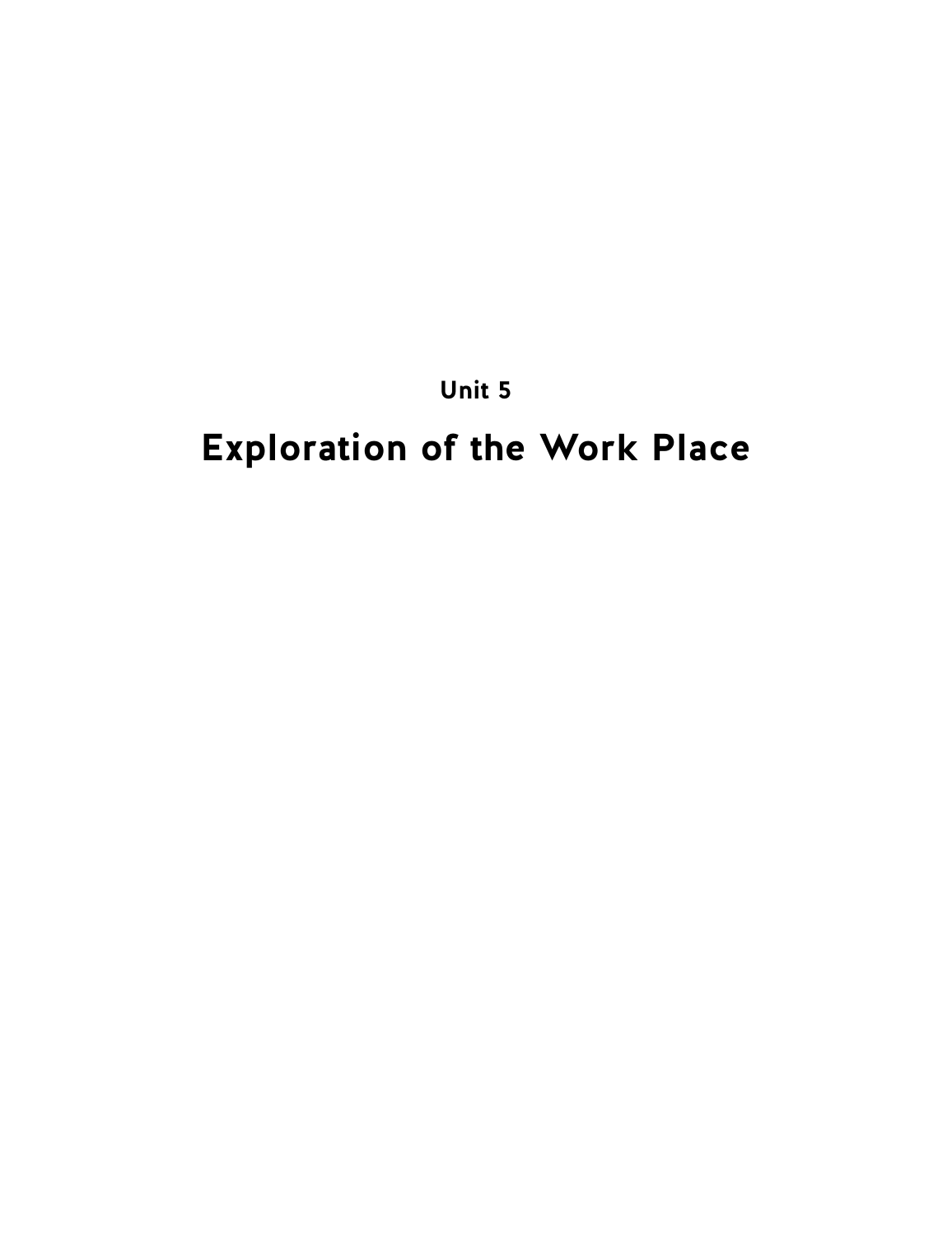# **Unit 5 Exploration of the Work Place**

### **Deconstruct**

### **Career Education Focus:**

- 1. Interpret facts.
- 2. Deconstruct parts of a job advertisement.
- 3. Produce a job advertisement.

### **Related Standards:** Writing

### **Lesson Objectives:**

- 1. Recognize various information found in a job advertisement.
- 2. Research any unfamiliar words.
- 3. Adapt given information into a useable product.
- 4. Create a bulletin board.

**Materials:** Job advertisements, information for creating a job ad, Deconstructing a Job Application worksheet, Creating a Job Advertisement worksheet, Advertisements worksheet

### **Procedures:**

**Activity 1:** Each student will be given a job advertisement. They are to deconstruct this ad into specific information as requested in the Deconstructing a Job Advertisement worksheet. Then place the students into groups according to similar advertisements. They will discuss the information found in the ad and work together to make sure everyone located the correct information.

**Activity 2:** The students will be given the Advertisements page with information about jobs that are available for assignment. They should use this information and the Creating a Job Advertisement worksheet to create a publishable ad announcing the position.

**Activity 3:** The students will work together to create a bulletin board announcing job vacancies. This should be published so other students can view the work.

**Reflection:** In small groups or as a class, the students will critique the new advertisements for accuracy.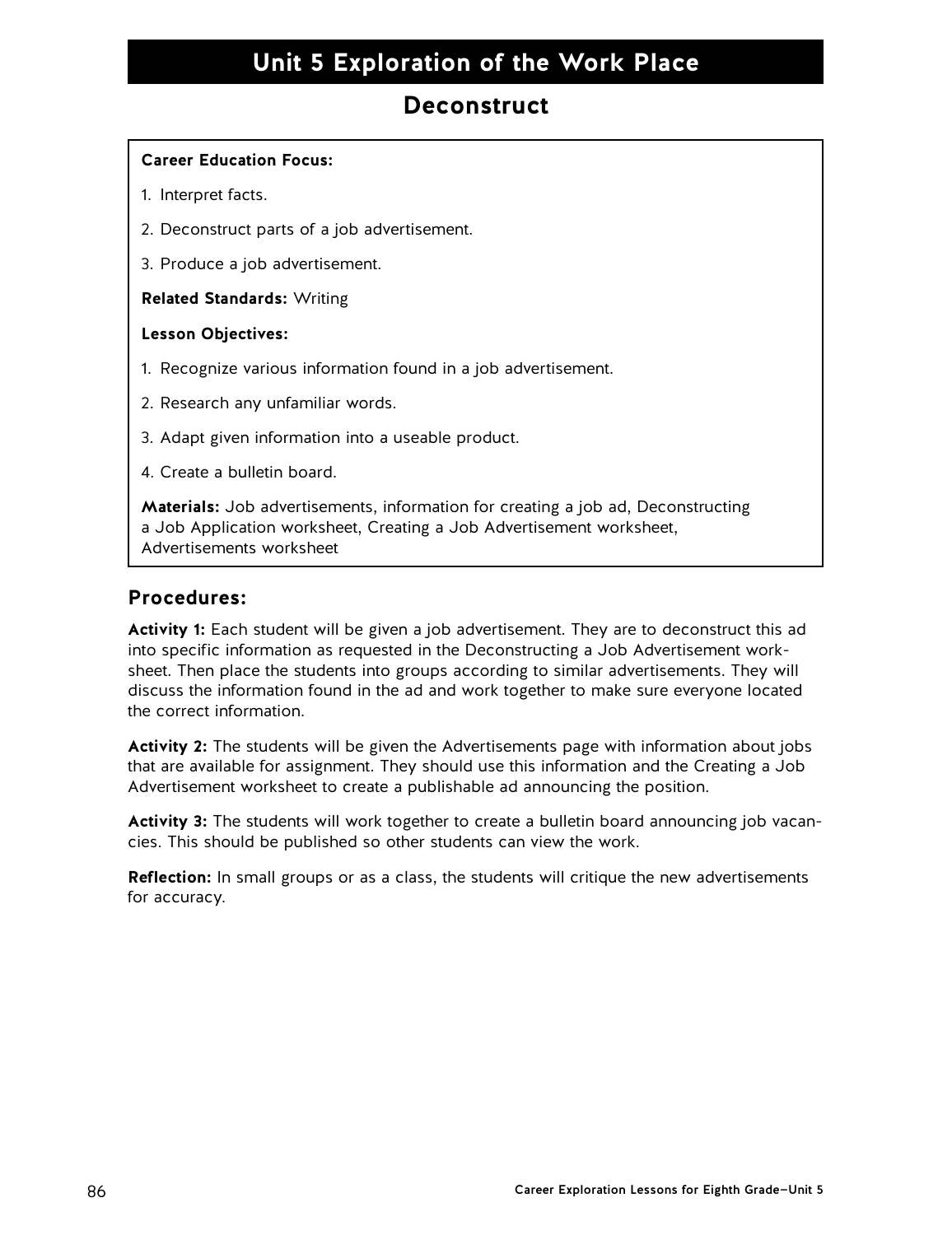# **ADVERTISEMENTS**

### **South Korea Private Language School Instructor**

Start Dates: Spring, Summer, and Fall 2012

Teach communication and conversation classes to elementary, middle, and high school students. Instructors often teach test preparation classes, business English classes, and/or writing classes. Experience the enthusiasm of the students, the lifestyle afforded by the salary and work hours (on average instructors work from approximately 4 p.m. to 10 p.m. at night), and the chance to work among a diverse group of instructors from all over the English-speaking world. Our primary client is one of the largest, most professional, and prestigious private language institutes in South Korea.

- Lucrative salaries (\$26,000–\$45,000+ DOE)
- Housing assistance
- Reimbursed airfare (for Korea)
- Short work-weeks, offering ample time to explore and enjoy the culture
- Medical insurance assistance
- Contract completion bonus (for some employers)
- Contribution into national pension (North Americans can collect this after departure)
- Curriculum and teaching resources provided
- Comprehensive training
- Co-applicants are encouraged to apply. Must hold a bachelor's degree from an accredited university or college
- Be eligible for a work visa
- Be a native English speaker (first language is English). Hold a valid passport from USA, Canada, UK, Ireland, Australia, New Zealand, or South Africa
- Be able to commit to a one-year contract
- No criminal record
- Two years minimum teaching experience (for China only)

### **Student Services Coordinator**

The education field is growing! We are currently seeking an online student services coordinator to ensure the promotion of retention through positive student services, maintain and update student records, track attendance, and request high school or GED transcripts. This position also maintains and updates student database and academic files, coordinates new student orientations, and prepares class schedules, weekly attendance sheets, and grade sheets.

### **Responsibilities**

Serve as an advisor for new and continuing students. Take and make calls to new and continuing students. Ensure that students are assisted expeditiously and that all issues are resolved completely. Provide students with information related to program procedures, policies, goals and objectives, technical guidance, and problem resolution. Coordinate and administer student support to new and continuing students, including course registration, graduation processing, petitioning, withdrawals, program documentation, and computer accounts. Maintain student records in student database; create and provide reports. Serve as contact point for students. Assist with monitoring and tracking student attendance and log-in policies and procedures. Reach out to students that are not active in their classes.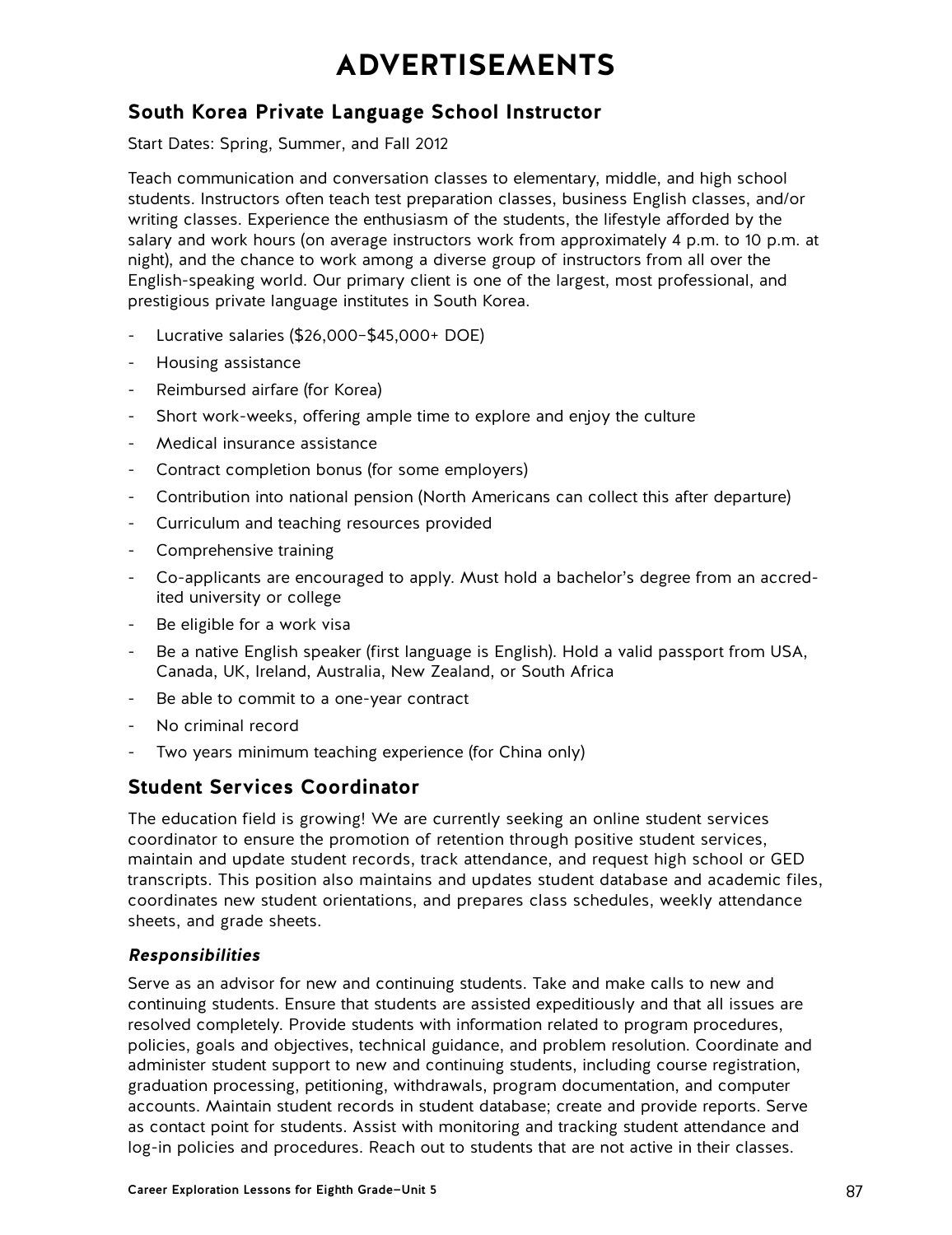Meet with, advise, follow-up, and document students on re-entry criteria, including remediation, attendance, scheduling issues, probation, and academic success plans. Identify student withdrawal, cancel and term patterns, such as identification of specific courses or faculty that have high drop rates, or additional problematic or challenging areas in order to assist the organization in student retention. Implement student recruitment initiatives and participate in the evaluation of these initiatives. Initiate, develop, and sustain strong positive relations with program and departmental leadership to ensure achievement of the mission and goals of the school. Assist with the development of goals and objectives for the student support unit. Assist in the collaboration with other areas to ensure a coordinated approach to student retention activities. Assist with general administrative preparations as needed.

### **Requirements**

Bachelor's degree or equivalent combination of education and experience. Previous customer service experience, preferably in call center, academic, or hospitality industries. Minimum one year inside sales experience. Prior outbound phone experience preferred. Prefer prior experience directly related to the duties and responsibilities listed. Specifically seeking experience in student services, student recruitment, and/or student advising. Hardworking and flexible. Excellent communication skills.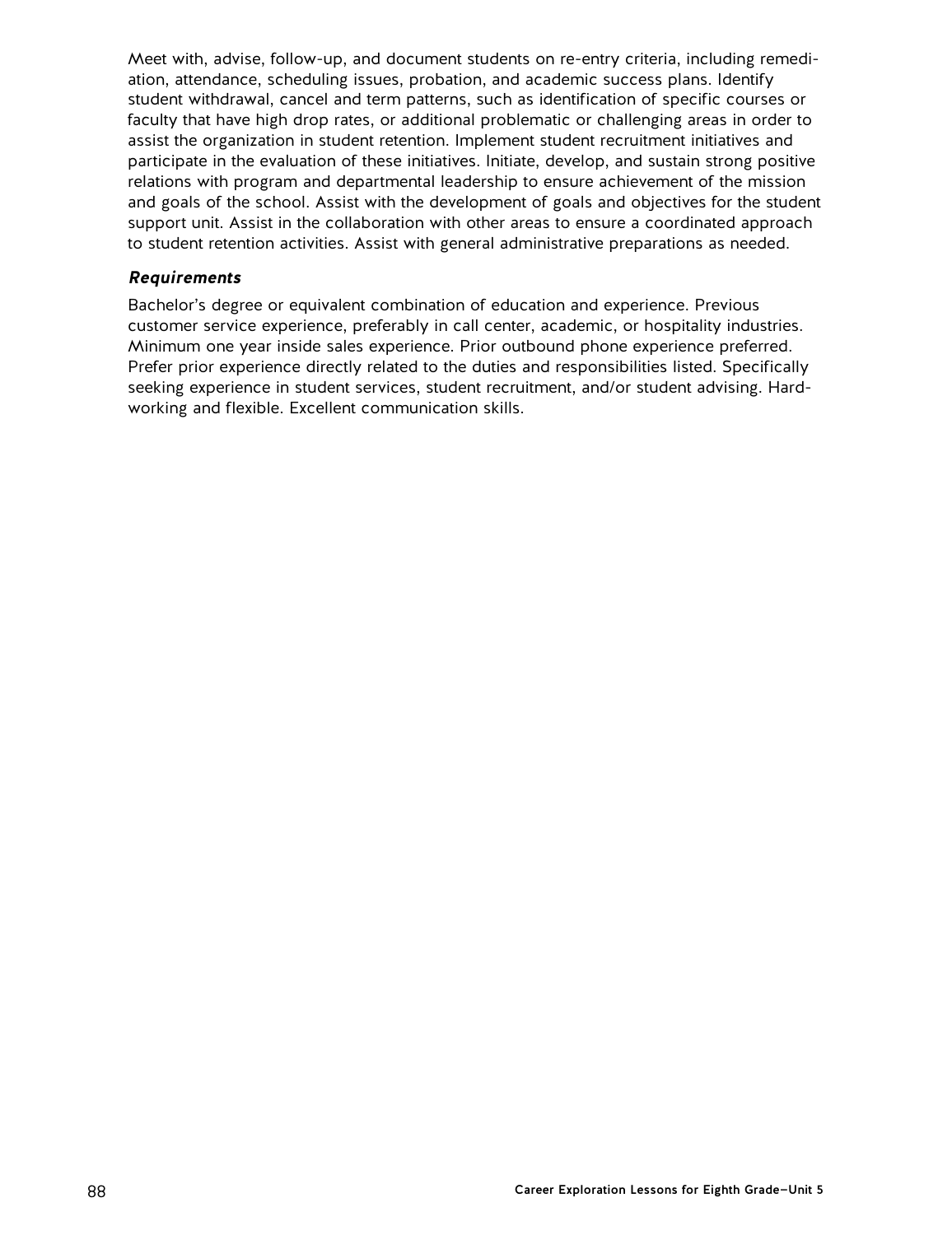# **ONCE IN A LIFETIME OPPORTUNITY**

Experienced Life Agents Only

We Provide:

23 pre-screened clients w/ LIQUIDITY

Pre-set appointments

Classroom/field training

Single premium life

Incentives/stock

You Must:

Run two to three appointments/day

Work Tues–Friday

Have integrity and work ethic.

### **1-800-888-8888**

www.puritanicallife.ccc

# **FRANCHISE, DISTRIBUTORSHIP**

BBQ rest. The Research Pranchise DT The Dallas \$410K Sales \$120K \$10W 45hr/wk 8 yr lease (214) 000-0000 xyz@yahoo

# **FREE CANDY Just Kidding**

Earn \$500-\$1200 per wk with expanding company. Management and Sales positions avail. Career oppty.

Training provided.

Call Billy Bob (756) 000-0000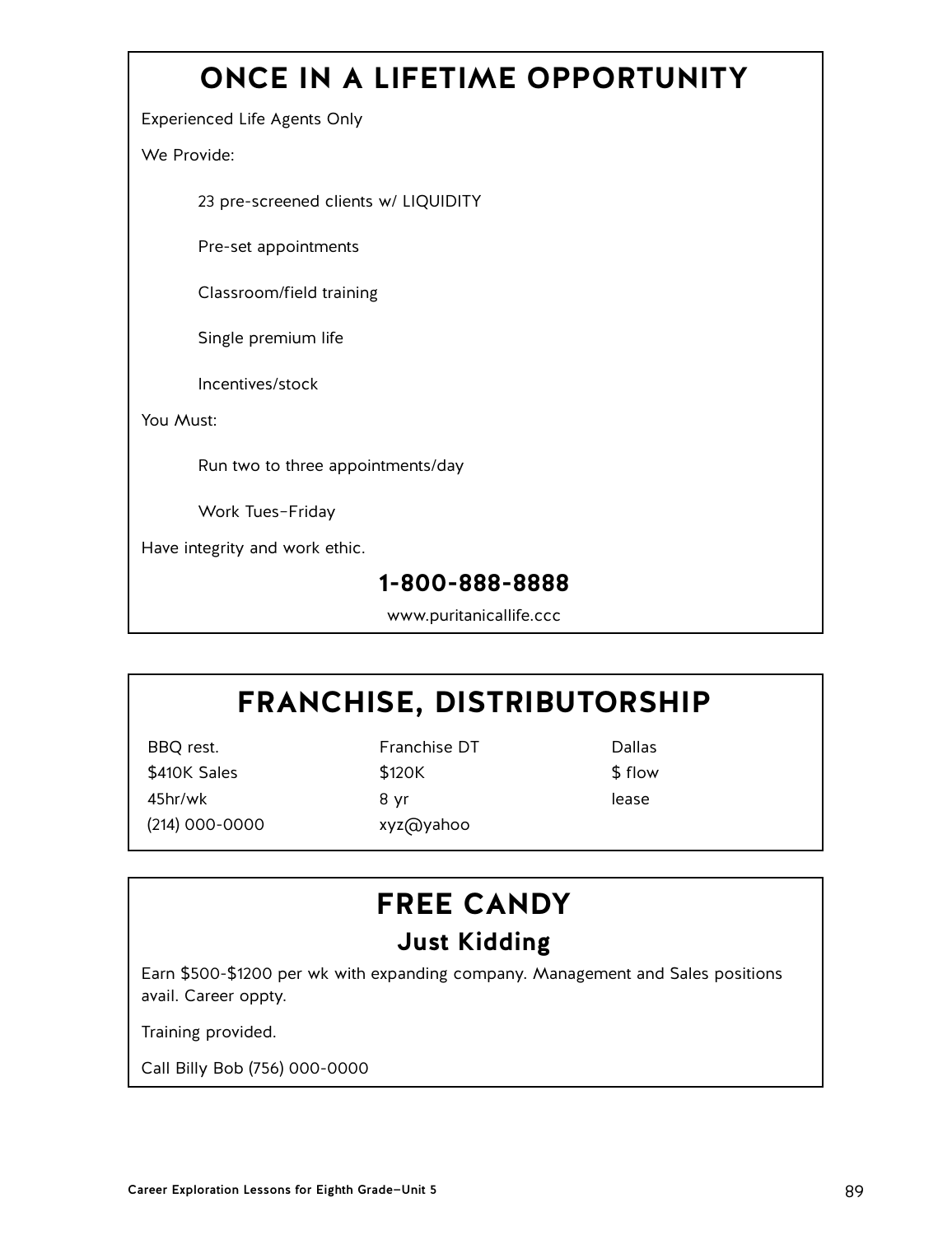# **SALES MANAGER**

Pascagoula printing firm seeking experienced Sales Manager.

Candidate must have prior sales management experience in the printing and finishing field, as well as proven ability to motivate, organize, and direct the efforts of a sales team.

Send resume and salary requirement to:

95 Million Pascagoula Way

|    | DECONSTRUCTING A JOB ADVERTISEMENT                                         |  |  |  |  |  |  |  |
|----|----------------------------------------------------------------------------|--|--|--|--|--|--|--|
|    | Locate the following facts in the advertisement you have been given.       |  |  |  |  |  |  |  |
| 1. |                                                                            |  |  |  |  |  |  |  |
| 2. |                                                                            |  |  |  |  |  |  |  |
|    |                                                                            |  |  |  |  |  |  |  |
| 3. |                                                                            |  |  |  |  |  |  |  |
| 4. | Is a title associated with this job? Yes<br>No                             |  |  |  |  |  |  |  |
| 5. |                                                                            |  |  |  |  |  |  |  |
| 6. | Is an information packet available? Yes<br><b>No</b>                       |  |  |  |  |  |  |  |
| 7. | Is there a closing date for an application to be sent?<br>Yes<br><b>No</b> |  |  |  |  |  |  |  |
| 8. | Is there a number to call or an address for further inquiry?               |  |  |  |  |  |  |  |
|    |                                                                            |  |  |  |  |  |  |  |
| 9. | As a team, evaluate one ad and list suggestions below for improvement.     |  |  |  |  |  |  |  |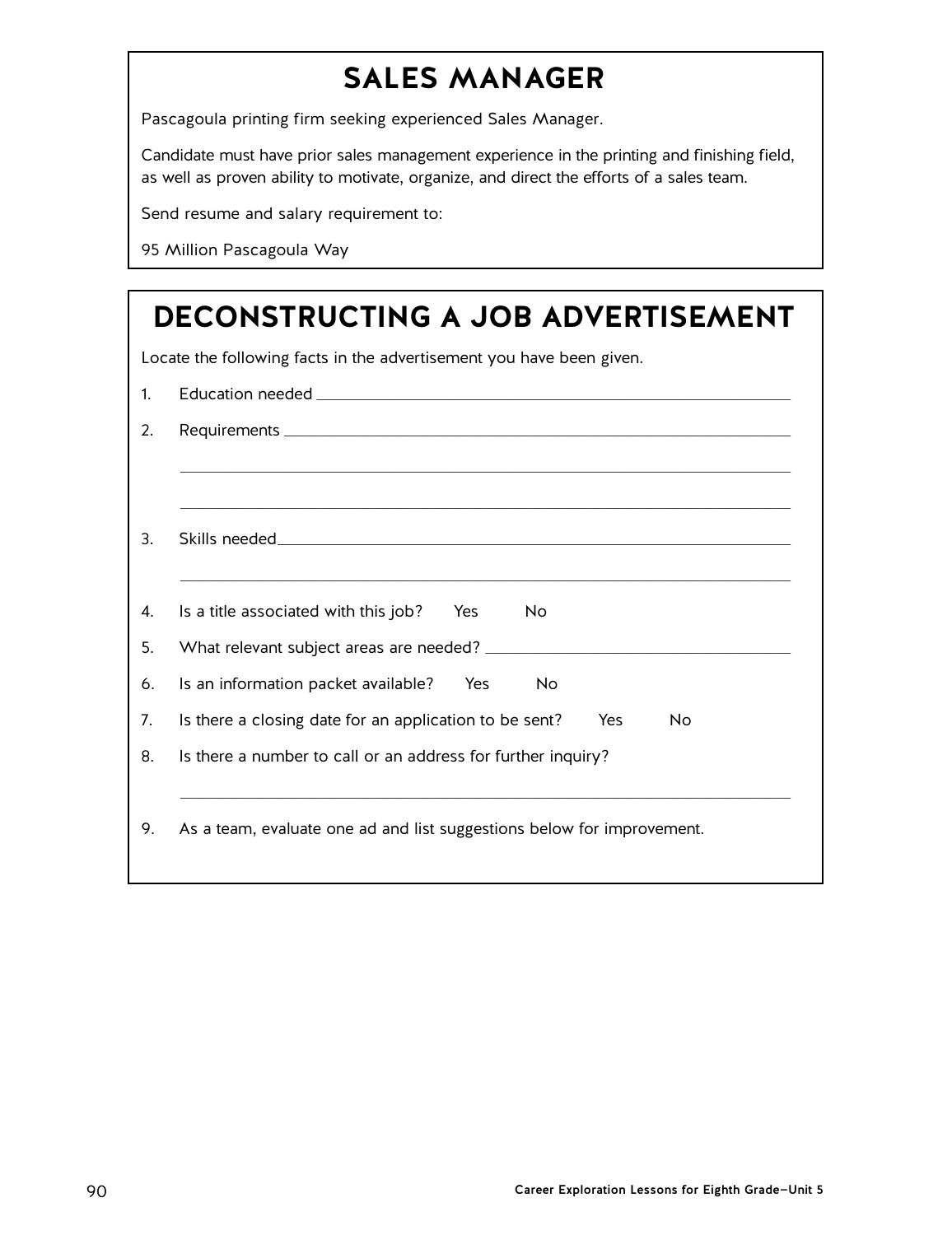# **CREATING A JOB ADVERTISEMENT**

Your assignment is to create a job advertisement suitable for any print media. The small group may choose the job or you may choose one yourself. Make it easy to read with accurate information. Remember the criticisms from the ads in Activity Two, and avoid those. Use your time wisely.

| <b>WANTED:</b> |  |  |
|----------------|--|--|
|                |  |  |
|                |  |  |
|                |  |  |
|                |  |  |
|                |  |  |
|                |  |  |
|                |  |  |
|                |  |  |
|                |  |  |
|                |  |  |
|                |  |  |
|                |  |  |
|                |  |  |
|                |  |  |
|                |  |  |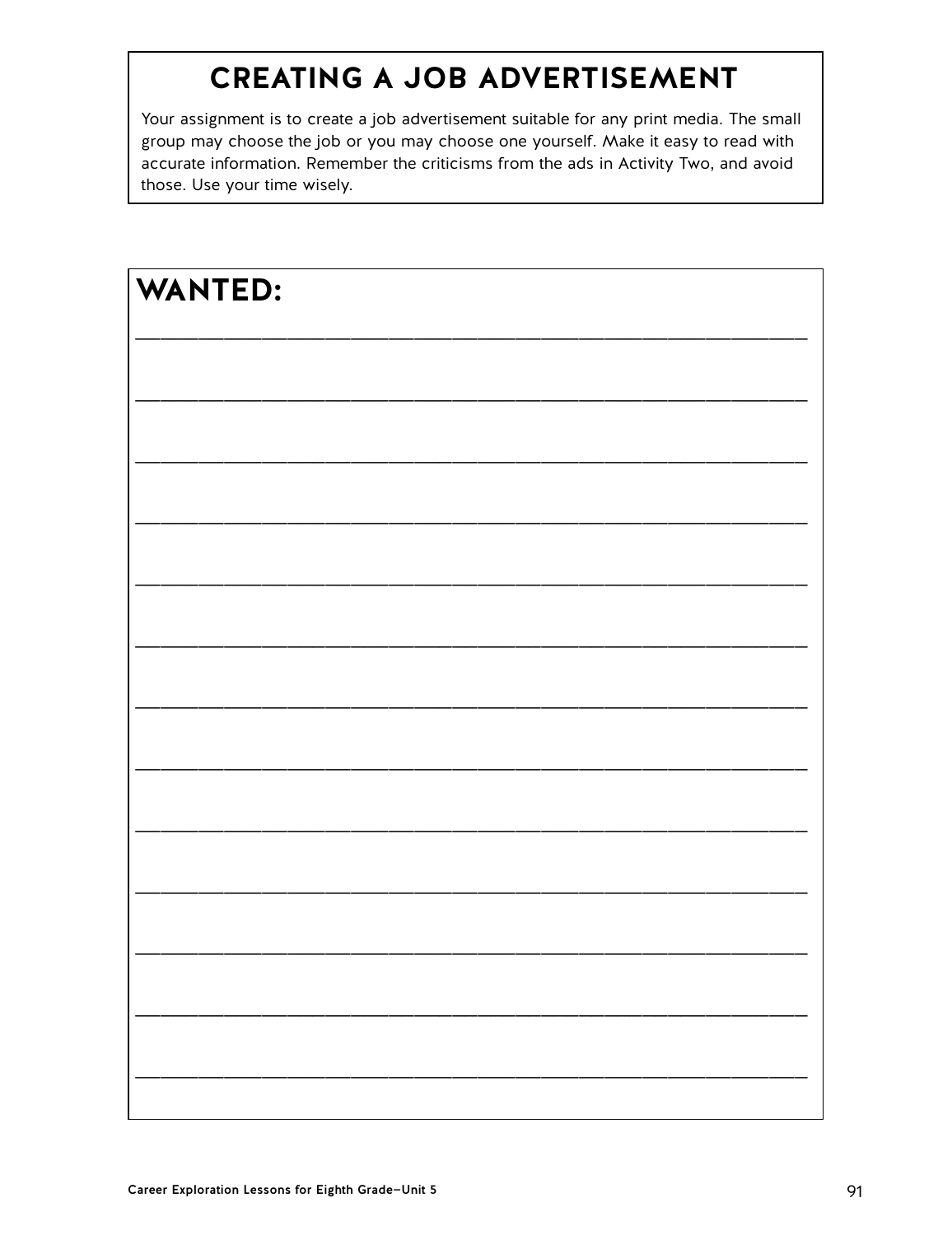# **Unit 5 Exploration of the Work Place**

### **Welcome to the Workplace**

### **Career Education Focus:**

- 1. Understand corporate culture.
- 2. Examine the workings of the Equal Employment Opportunity Commission.
- 3. Discuss the "equal pay for equal work" belief.
- 4. Examine the changes in workplace trends in the last 50 years.

**Related Standards:** Character education

### **Lesson Objectives:**

- 1. Formulate the term corporate culture.
- 2. Distinguish the primary function of the EEOC.
- 3. Debate the idea of equal pay for equal work.
- 4. Examine the idea of how the workplace has changed and will continue to change.

**Vocabulary:** Corporate culture

### **Procedures:**

**Activity 1:** Discuss the definition of a corporate culture, along with the areas of diversity, discrimination, equity, and communication.

**Activity 2:** Ask the students specific questions about their workplace. Responses will be written and will be followed with a class discussion. After the discussion, have students compare/contrast their workplace to their parents' workplace. Have them reach a conclusion about the two.

**Reflection:** Have students respond to the key traits of equity, discrimination, and diversity in the workplace. What is meant by equity in the workplace? Give an example of discrimination in a work setting.

**Assessment:** There is no formal assessment for this lesson.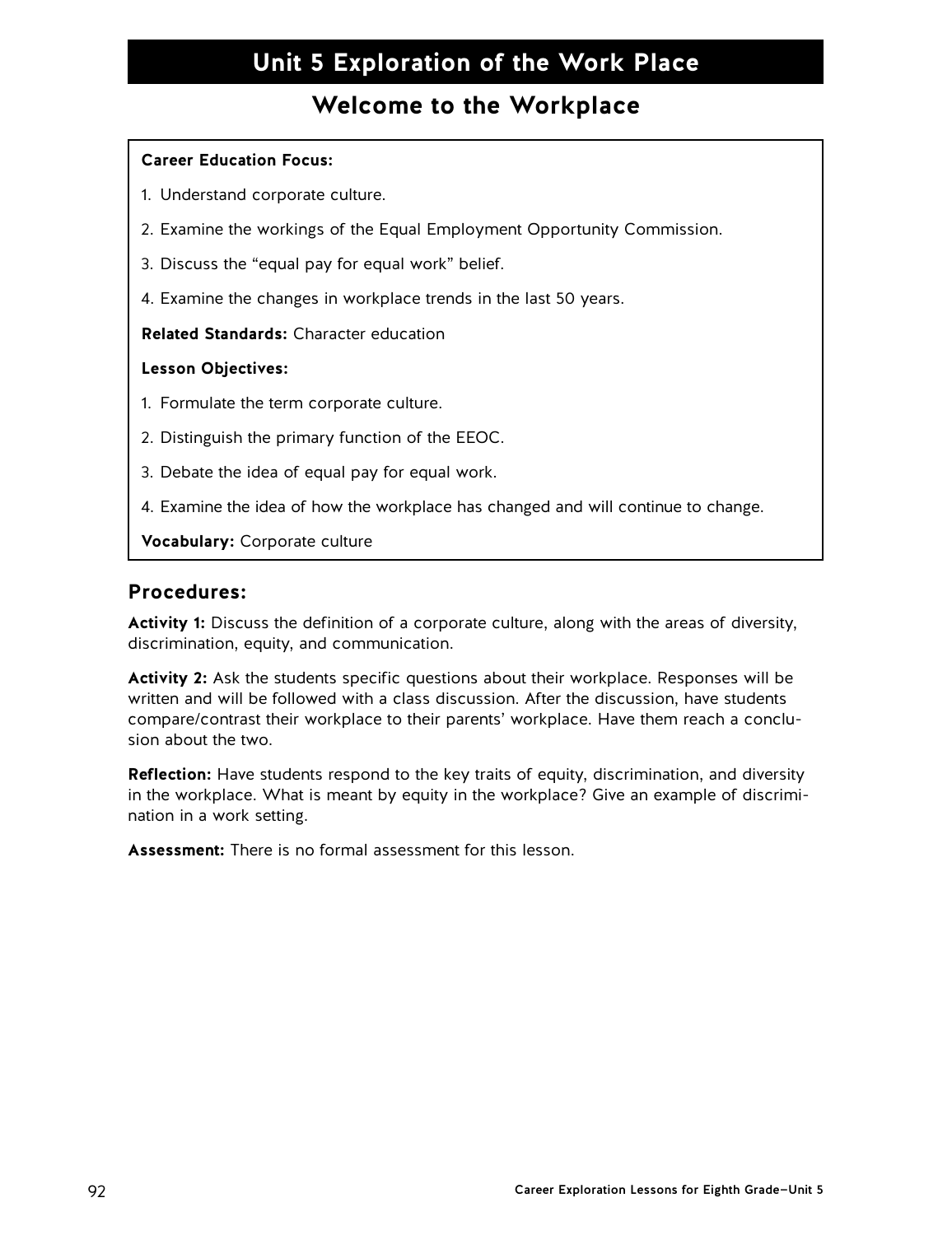# **Unit 5 Exploration of the Work Place**

### **Mentoring Magic**

### **Career Education Focus:**

- 1. Discuss what a productive workplace would look like.
- 2. Evaluate the validity of a mentor program through written information and personal experiences.
- 3. Gain experience in a mentoring situation.
- 4. Show respect for other's experiences.

#### **Lesson Objectives:**

- 1. Discuss workplace atmospheres and the positive and negative effects it can have.
- 2. Define and discuss mentoring.
- 3. Create questions to determine the value of a mentoring program.
- 4. Become a mentor for a younger student.

#### **Materials:**

Guest speaker, Anticipation Guide worksheet, Mentoring worksheet, collected pictures

### **Procedures:**

**Activity 1:** Begin this lesson by having students complete the Anticipation Guide worksheet. They will be referring back to this as the lesson progresses. Follow with a discussion of student responses to the worksheet. Explain to the students how some of the statements are opposites, such as number 1 and number 7, number 3 and number 8, number 2 and number 9, and number 4 and number 10.

**Activity 2:** Present basic information about mentoring with the Mentoring worksheet and answer any questions that may arise. Then introduce the guest speaker. This person may be another teacher, a community member, or an invited guest from a business. It must, however, be a person with experience as either a mentor or a mentee or both. The main focus of this speaker is to reinforce the way mentoring would look in progress, and the positive and negative effects it can have.

**Activity 3:** Have the student discuss ideas of the process for mentoring a younger student. Students could first be identified as reading mentors, with the prospect of furthering the relationship to include issues at school, such as study skills or making better grades. After a factfinding mission, organize the information and then invite the principal of the school to visit. During the visit, have students present the issue of being allowed to leave campus occasionally to mentor an elementary school student.

**Reflection:** Lead a class discussion on how mentors helped the students when they were younger, and what they hope to teach their mentees now or in the future.

**Assessment:** There is no formal assessment for this lesson.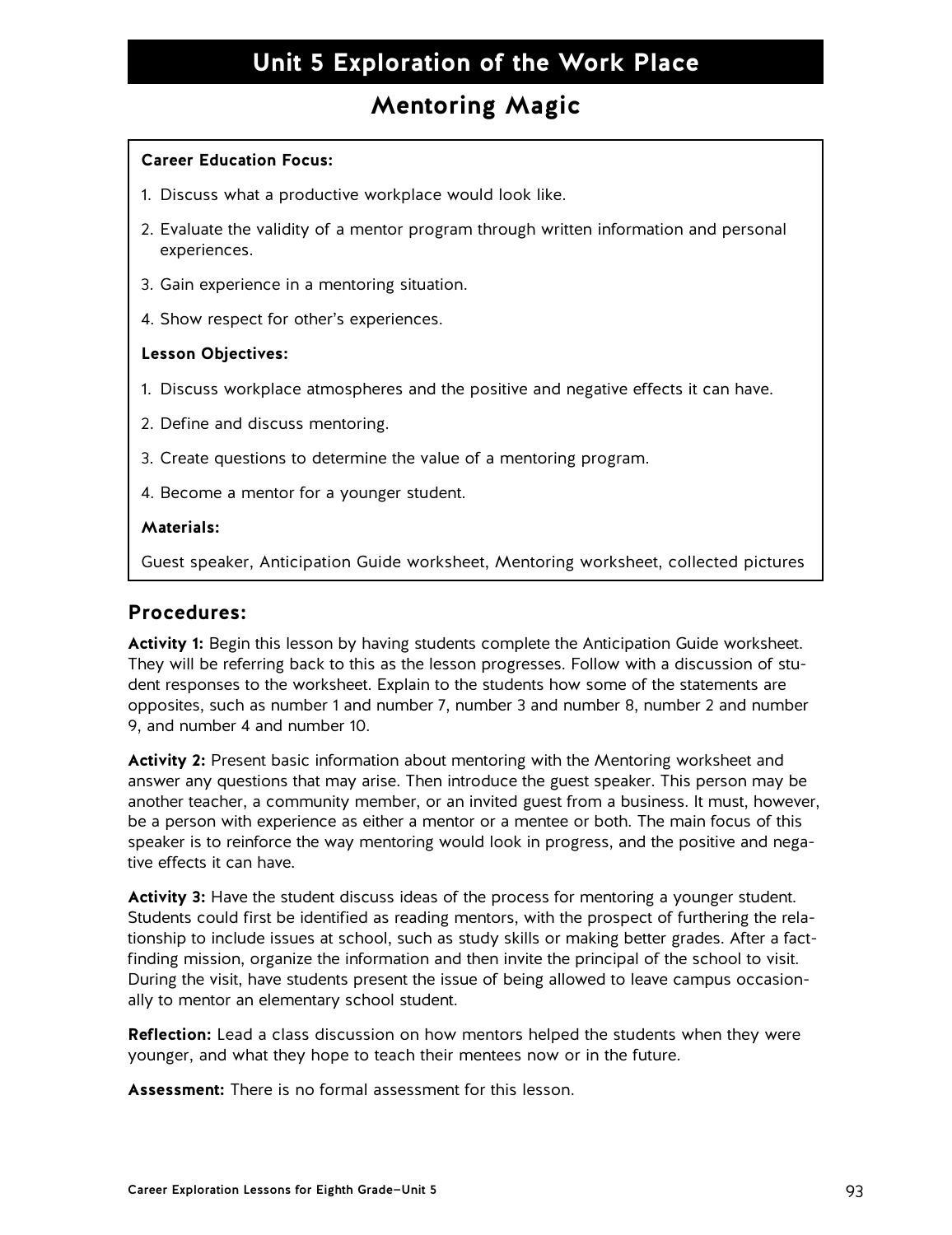# **ANTICIPATION GUIDE**

Answer each question yes or no.

- 1. I like to be challenged. Yes No
- 2. I believe it is important for employees of any rank to continue learning.

Yes No

3. Everyone needs to have a little fun.

Yes No

4. I can open up and talk with anyone.

Yes No

5. It is a better workplace if people respect and trust their co-workers.

Yes No

6. When I have a career, I will do just enough to not get fired.

Yes No

7. Lifelong learning is not necessary once you have a job.

Yes No

8. The workplace is no place for laughing and enjoying life.

Yes No

9. I just want to do enough to get by.

Yes No

10. I get nervous around people I do not know and tend to keep to myself.

Yes No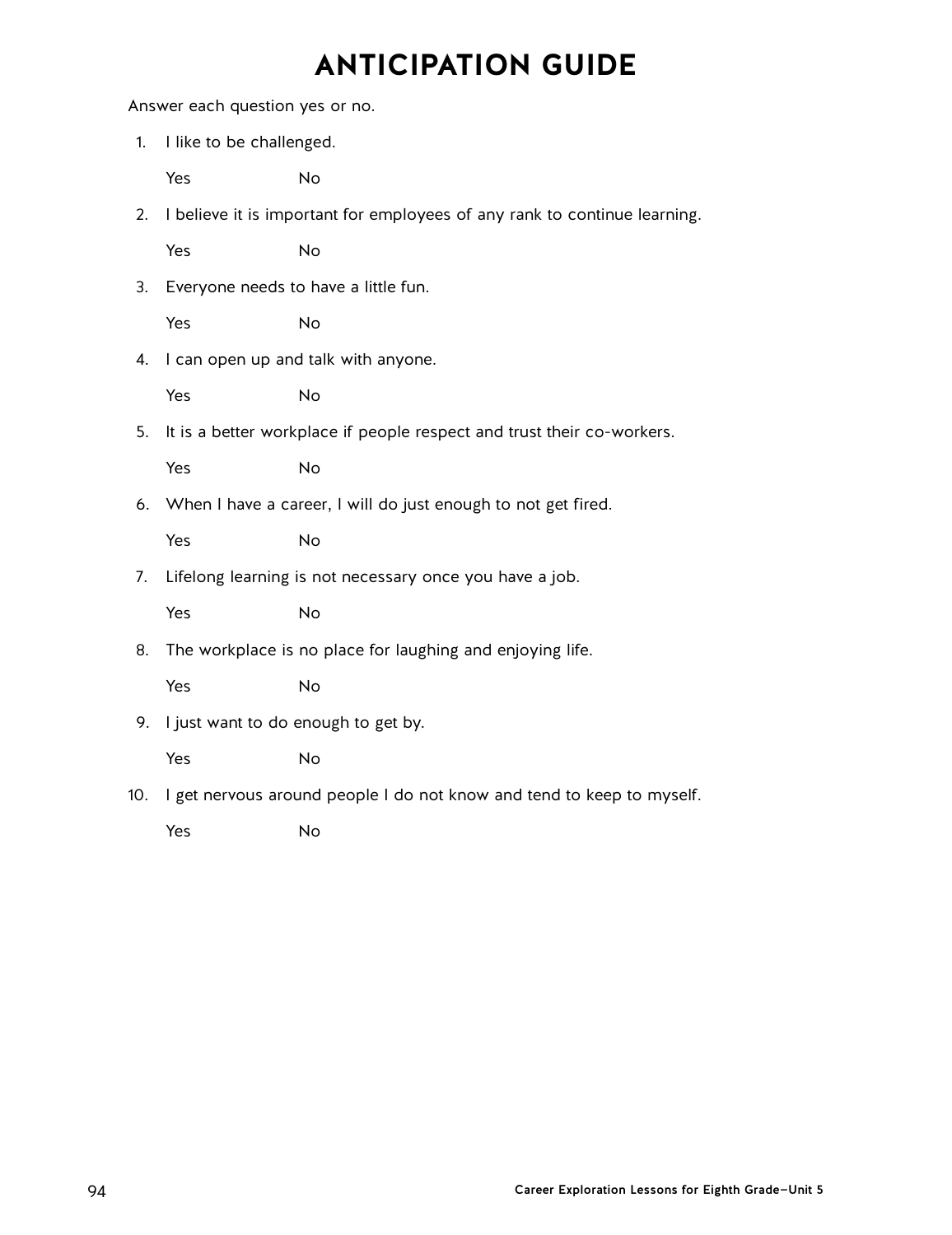# **MENTORING**

### **A Tool For Empowering Employees**

**Definition**—A professional relationship in which an experienced person (mentor) assists in developing the knowledge, skills, and abilities of a less-experienced employee (mentee) for the purpose of professional growth and development.

**A mentor**—teaches, counsels, challenges, creates, focuses, and facilitates.

### **How could these verbs translate into the functions of a mentor?**

Teaches, as in a specific skill—A nurse mentor teaches her mentee how to chart medications according to specific hospital guidelines.

Counsels, as in gives direction—A mentor in a business environment counsels the mentee on proper business etiquette when conducting a videoconference.

The students should do the other four verbs as a class.

#### **Why would a mentoring program be useful?**

| Workplace demographics   | Technology advances  |
|--------------------------|----------------------|
| Retain employees         | Growth opportunities |
| Professional development | Improve morale       |
| Develop leaders          | Promote collegiality |
| Group dynamics           |                      |

### **Benefits for the mentor:**

| Re-energize                     | Fresh ideas                                |
|---------------------------------|--------------------------------------------|
| Set standards                   | Hone their own personal skills             |
| Improve interpersonal skills    | Develop trust in the organization          |
| Get a fresh perspective         | Sharpen listening skills                   |
| Improve leadership skills       | Learn something new from mentee            |
| <b>Benefits for the mentee:</b> |                                            |
| Receive critical feedback       | Networking                                 |
| Inspiration                     | Learn specific skills for the organization |
| Increase productivity           | Gain knowledge of the organization         |
| Has a sounding board            |                                            |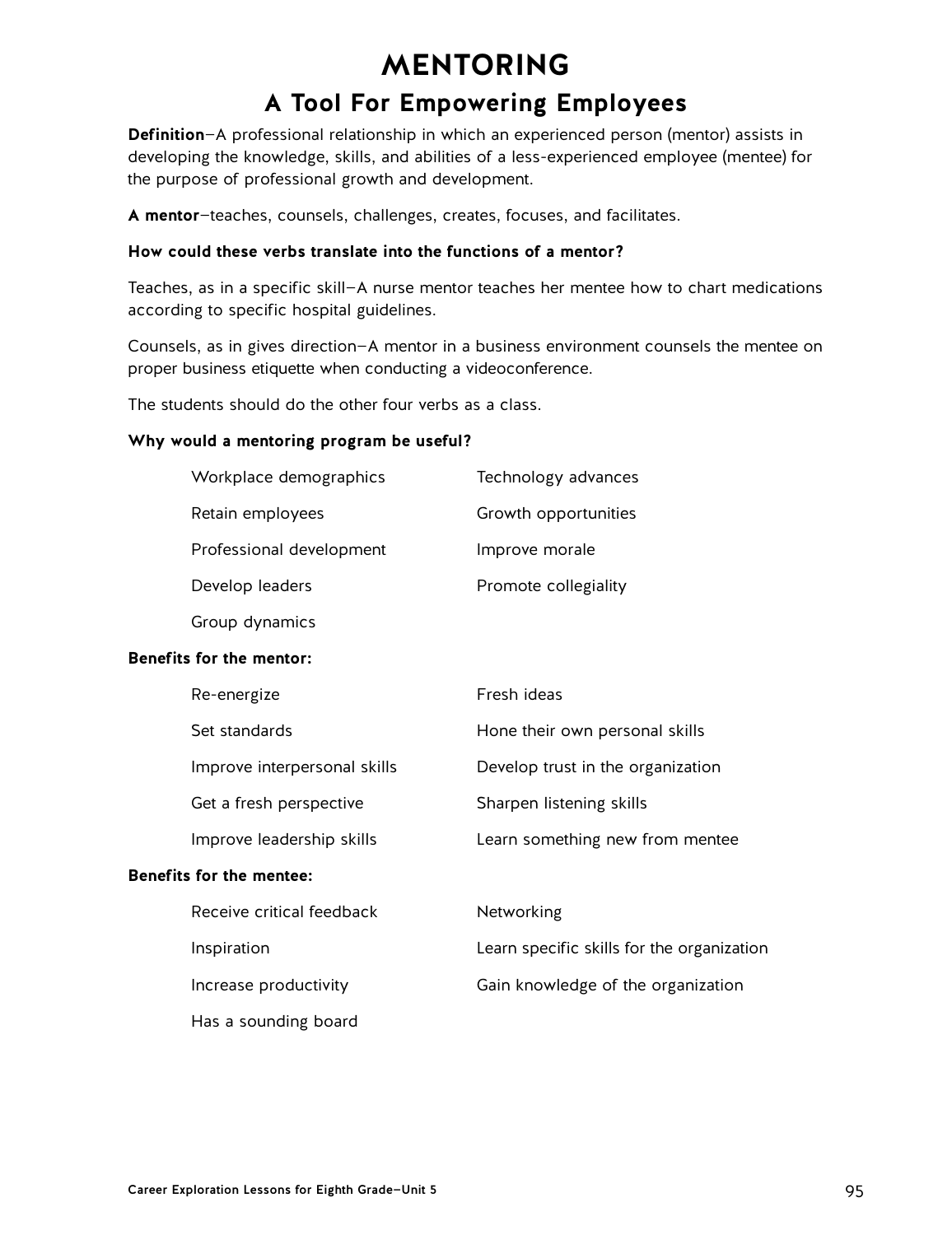# **Unit 5 Exploration of the Work Place**

## **Challenging Circumstances**

### **Career Education Focus:**

- 1. Evaluate behaviors in the workplace.
- 2. Propose acceptable behaviors.
- 3. Understand that mistakes happen.
- 4. Rectify negative words and behaviors.

### **Related Standards:** Theatre/drama

### **Lesson Objectives:**

- 1. Evaluate behaviors.
- 2. Argue alternative reactions.
- 3. Model proper behaviors.
- 4. Incorporate previous learning.
- **Materials:** Disasters at Work worksheet

### **Procedures:**

**Activity 1:** Students will be partnered for a role-playing activity. Each pair will choose one role-playing scenario from the Disasters at Work worksheet, and will work together to create and present a dramatization of the scene.

**Activity 2:** Following each presentation, the class will discuss the scenario and the solution to decide if the most effective resolution was presented.

**Reflection:** The reflection for this lesson will occur after each presentation through a teacher-led discussion.

**Assessment:** There will be no formal assessment for this lesson.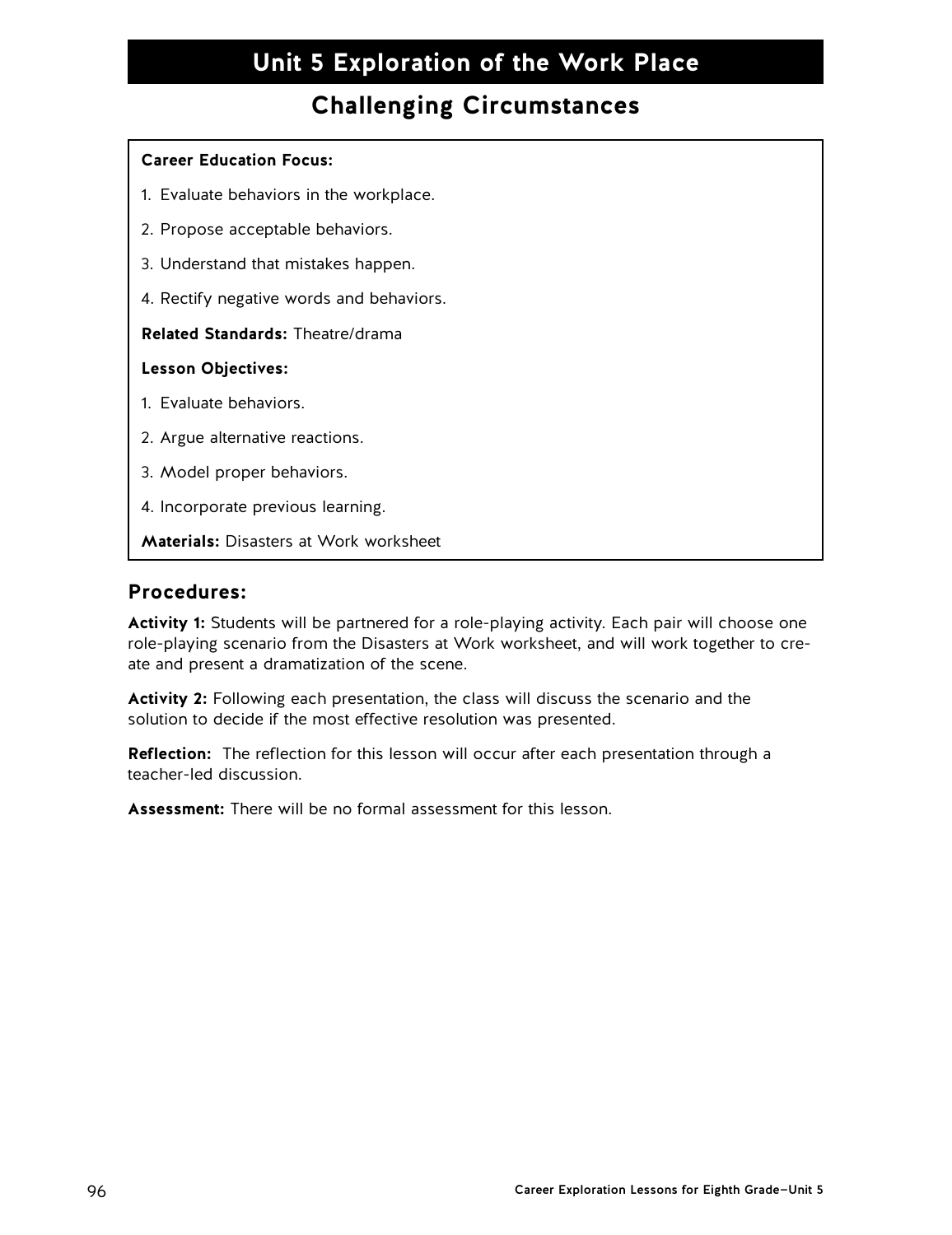# **DISASTERS AT WORK Role-Play Scenarios**

You and another employee get into a heated argument over who should represent the company at an all-expenses-paid yearly convention in Hawaii. Things turn nasty, but must be resolved before the boss returns.

You know for a fact that a co-worker is cheating your employer by padding their expense account. You must discuss it with this employee or take other measures that may end in felony charges.

You receive an Outstanding Employee award and must make a few remarks. Your boss has requested the remarks be about professionalism in the work place. It's your time to speak.

You left private information displayed on your computer when you abruptly left for the weekend. Your supervisor found it Monday morning before you arrived and has called a private meeting.

You are working a full-time job while you go to college. You lost your uniform and have no idea where it is. It costs \$75 to replace, but you don't have the money. You are afraid you'll be fired and you really need this job. Time to face the boss.

An employee under your supervision is regularly late for work. You must develop an improvement plan and meet with them to discuss it. You anticipate a heated rebuttal to the charge and must be ready. You meet with the employee today.

A bag of pretzels that you really want is stuck in the vending machine after you paid for them. You are already having a bad morning and you just lose it. Your boss is afraid you have anger management issues and has scheduled a meeting for 2 p.m.

Your boss sees you perusing job boards in your building. The response of "I'm looking for a friend," is not going to work. You are called into the boss's office and are scared of being fired. What happens now?

You work at an upscale retail shop where the motto is that the customer is never wrong. Now you have a customer very loudly accusing you of waiting on other customers before her because she is a minority. Nothing you say to her is making things better. Here comes your boss.

Your after-school job is at a candy store. Many youngsters visit daily with their mother or babysitter. You see a little boy putting candy in his pocket and, wouldn't you know it, he is your principal's son. What will you do? Do you want to pay for it yourself?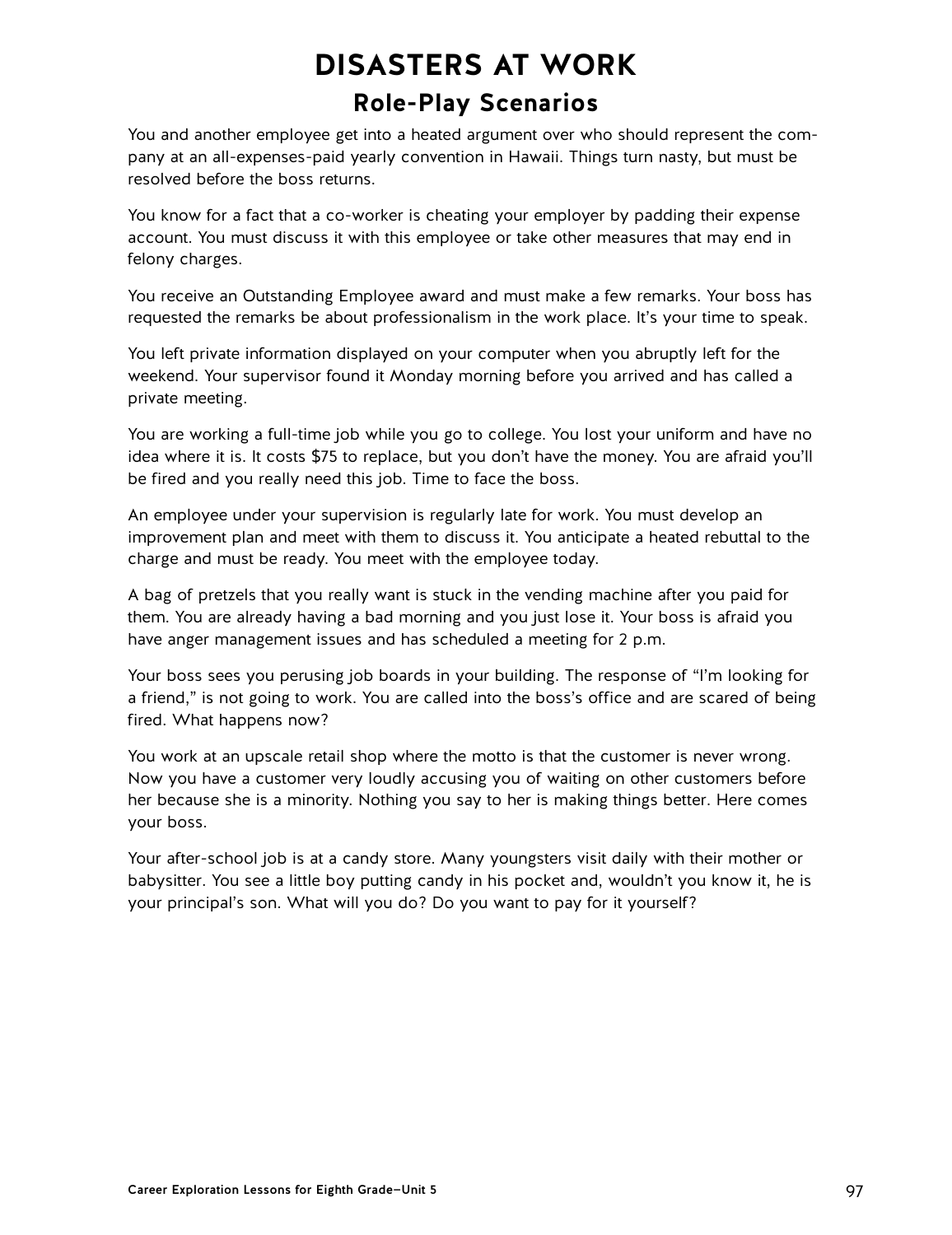**Unit 6**

# **Exploration of Careers**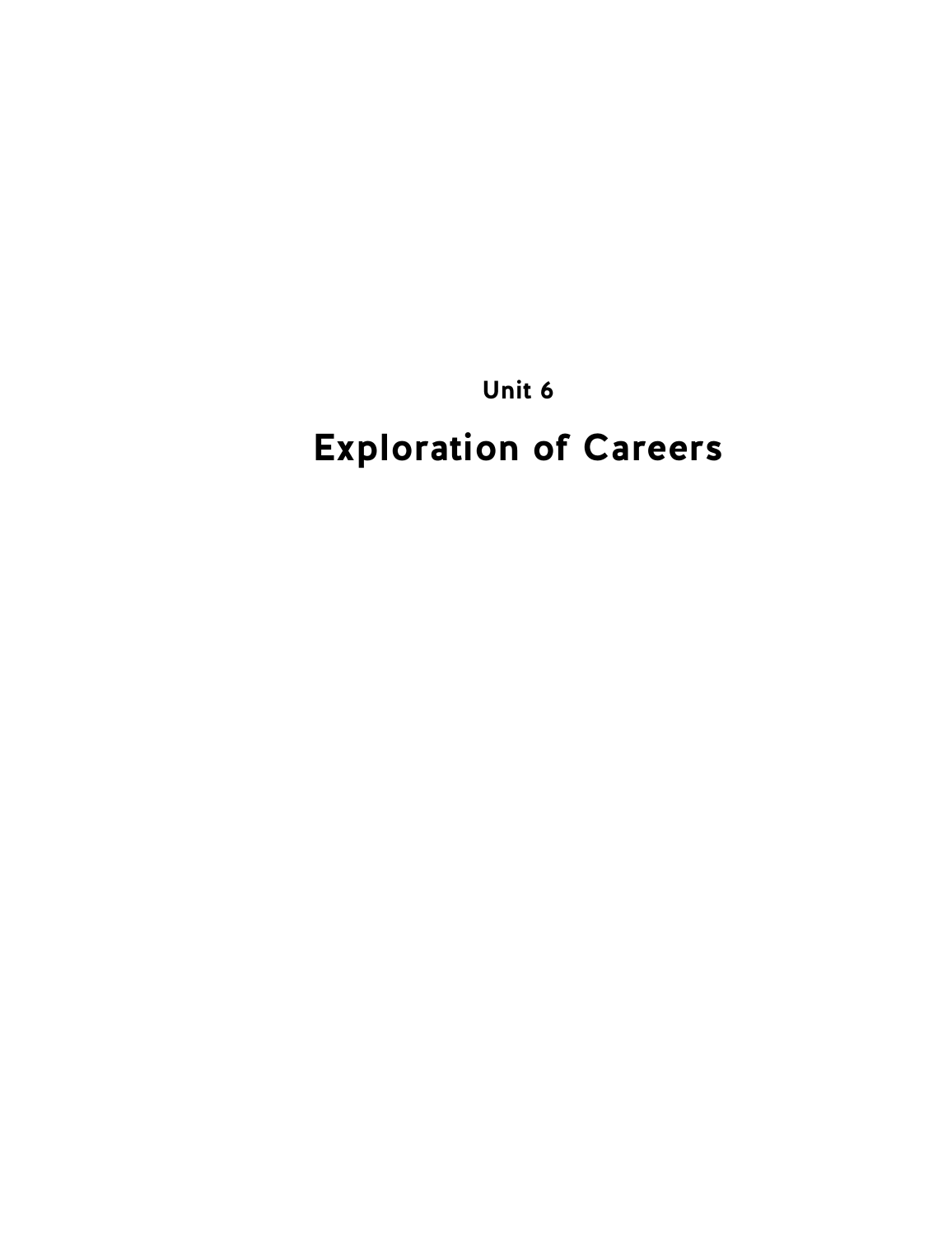### **It's All a Guess Job**

### **Career Education Focus:**

- 1. Formulate career ideas.
- 2. Analyze personal interests, abilities, and skills.
- 3. Explain reasoning orally.
- 4. Make predictions.

**Related Standards:** Speech, English/language arts

#### **Lesson Objectives:**

- 1. Generalize personal ideas on career opportunities.
- 2. Express interests, abilities, and skills.
- 3. Devise a "map" of future plans.
- 4. Use reasoning skills.

**Materials:** Paper lunch bags for each student, index cards, art supplies, It's All a Guess worksheet

### **Procedures:**

**Activity 1:** The ID Guessing Game, "Two Truths and a Lie," is a good, simple, get-to-knowyou game. Pass out an index card and a pen to each student and have them write two things they have done and one they haven't on the card. The more unique and interesting the better, but the object is to make it hard for the others to guess that it is your card. Then the cards are collected, and the group votes on who they think the card represents and which item they haven't done.

**Activity 2:** Use the guessing game as an introduction into the lesson by focusing on the word "guess." They are going to be making guesses throughout their life, and specifically their career in the future. Each student should complete the It's All a Guess worksheet.

**Activity 3:** After completing the work from Activity 2, the students will organize a presentation based on their written work. The object of the lesson is to see what each student predicts about the future. To take the lesson a step further, the presentation must include a minimum of five objects related to what is being said. For instance, if the student is planning to become a teacher, they may pull a red apple out of their bag. Remind students to keep all work, as it will be used in later lessons.

**Reflections:** Reflection should occur after each student's presentation. The teacher's response should be in accordance with, "What I heard you say is …" Give the students time to reflect and respond to each presentation.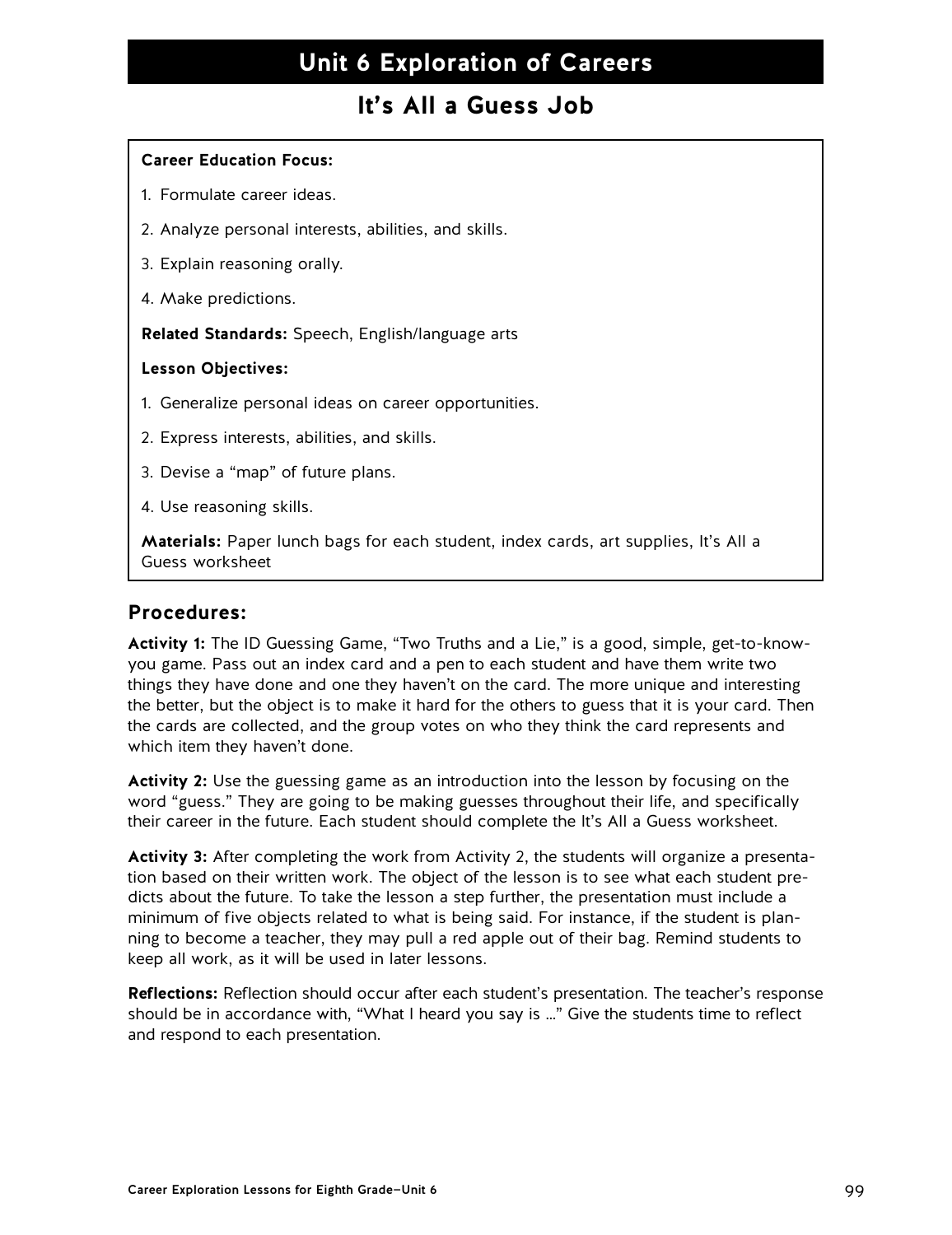### **Assessment:**

| Criteria                 | Value        | <b>Score</b> |  |  |  |  |  |
|--------------------------|--------------|--------------|--|--|--|--|--|
| Completed activity sheet | 20 points    |              |  |  |  |  |  |
| Information              | 15 points    |              |  |  |  |  |  |
| Minimum five objects     | 10 points    |              |  |  |  |  |  |
| Creative bag             | 5 points     |              |  |  |  |  |  |
|                          | <b>Total</b> |              |  |  |  |  |  |
|                          | x2           |              |  |  |  |  |  |
|                          | Grade        |              |  |  |  |  |  |
| Comments:                |              |              |  |  |  |  |  |
|                          |              |              |  |  |  |  |  |
|                          |              |              |  |  |  |  |  |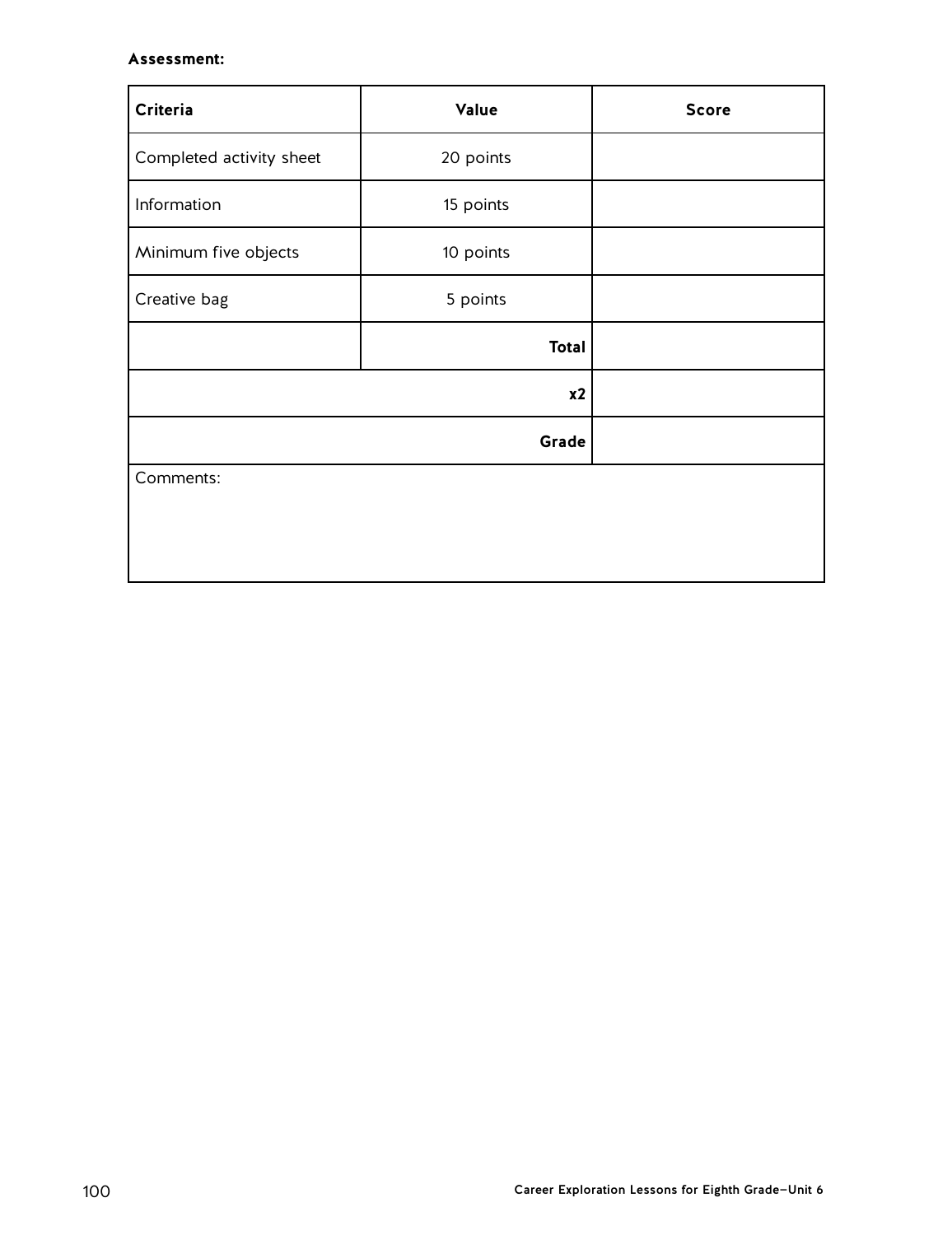# **IT'S ALL A GUESS**

Directions: Complete each area of information. Remember, it's all a guess!

Write one career goal: In the future, I would like to **with the contract one career and the vertex**.

I believe the requirements for this selection should include

My current skills and interests are

The skills I believe I will need to perfect are

Post high-school education will include

Ten to 15 years from now, I see myself

I am (unsure, confident, very confident) that my guesses are accurate.

The one area of this career that I feel most uncertain about is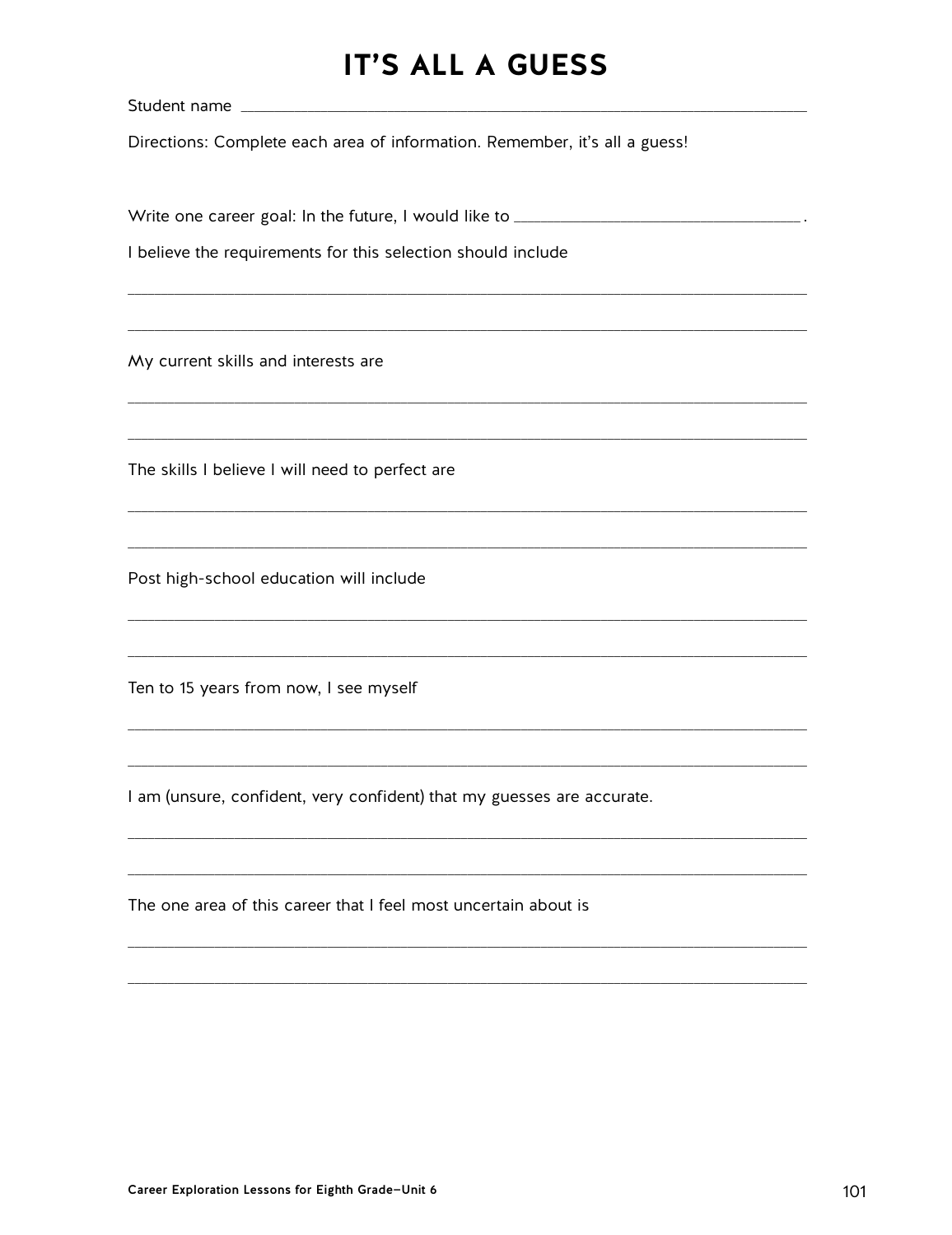### **Bag It**

### **Career Education Focus:**

- 1. Discernment among career choices.
- 2. Awareness that career exploration is a continuous process.
- 3. Understanding the importance of academic and occupational skills.
- 4. Increased knowledge base.
- 5. Evaluation of information.

**Related Standards:** English, language arts literacy, character education

### **Lesson Objectives:**

- 1. Continue exploration of different career options.
- 2. Research academic and occupational skills needed for desired career.
- 3. Present learned information from book study.
- 4. Choose appropriate information from book to present in oral discussion.

**Materials:** Library books in career exploration fields (at least one per student), printed information, one paper sack per student

### **Procedures:**

Peruse the career exploration books available in the media center. You may need to make extra books available from other sources. A list of books for ordering are suggested at the end of this lesson. These are easy-to-read books, but they have good information. This lesson emphasizes independent reading, independence in learning, preparation of an extended project, writing skills, and quality of work.

**Activity 1:** Have each student locate a teacher-approved book for both in-class and outside reading. Give the students a copy of the assessment rubric along with the presentation information before they begin reading.

### **Activity 2:** Read! Read! Read!

### **Assignment Criteria:**

- 1. Read the chosen book in its entirety.
- 2. The student must choose the information they deem important to this career, but should include information such as salary, post-high school education, personal skills and abilities needed, work environment, growth potential in this area, etc.
- 3. Students will compose a two-paragraph report containing information they learned. The two paragraphs must be well-organized and clear to the reader. All work must be written in complete sentences. Typed paragraphs: Times New Roman font, size 12, double-spaced.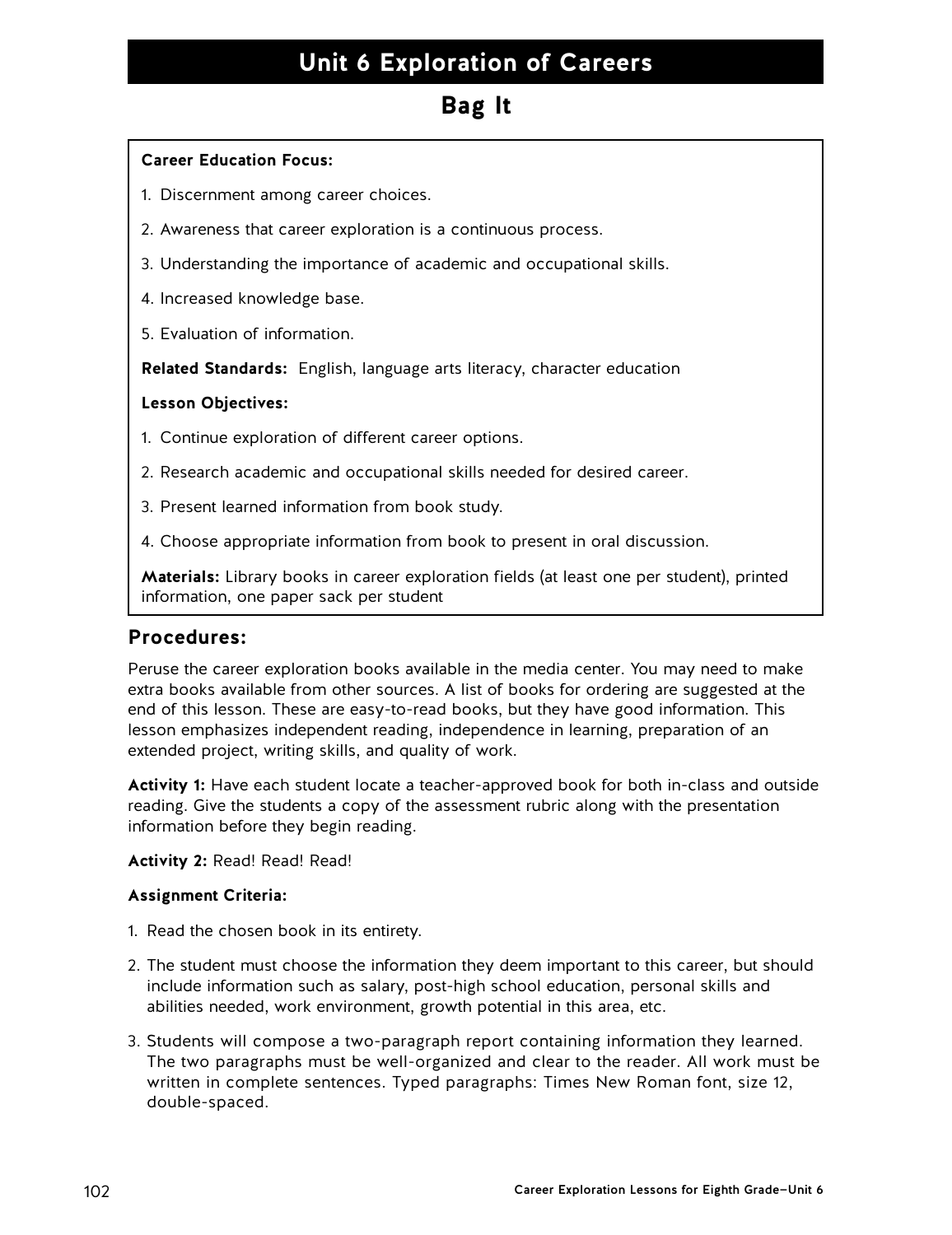- 4. Bag It: The students will decorate the bag according to the occupation researched and the career itself. Anyone looking at the sack should immediately recognize the career. Also, the student must place five to six items inside the bag that correlate to this career. For example, an apple for a teacher or a calculator for an accountant. The sack and the items inside must be incorporated into the oral presentation.
- 5. Oral presentation. Students will need to know the information well enough that they are not just reading from the two-paragraph paper.

### **Writing Criteria (for students to self-check):**

- 1. Check for any misspelled words.
- 2. Sentences are complete and aren't run-ons.
- 3. Punctuation is correct.
- 4. Typed, Times New Roman, size 12.
- 5. Good organization and sequencing of information.

### **Project Rubric**

| Criteria                                  | <b>Point Value</b> | <b>Points Earned</b> |
|-------------------------------------------|--------------------|----------------------|
| Book completed in its entirety            | 10 <sup>°</sup>    |                      |
| Decorated bag with appropriate items      | 10 <sup>°</sup>    |                      |
| Appropriate presentation skills           | 20                 |                      |
| Appropriate information in presentation   | 20                 |                      |
| Appropriate information in written report | 20                 |                      |
| Quality of work                           | 20                 |                      |
|                                           | Total 100          |                      |
|                                           | <b>Final grade</b> |                      |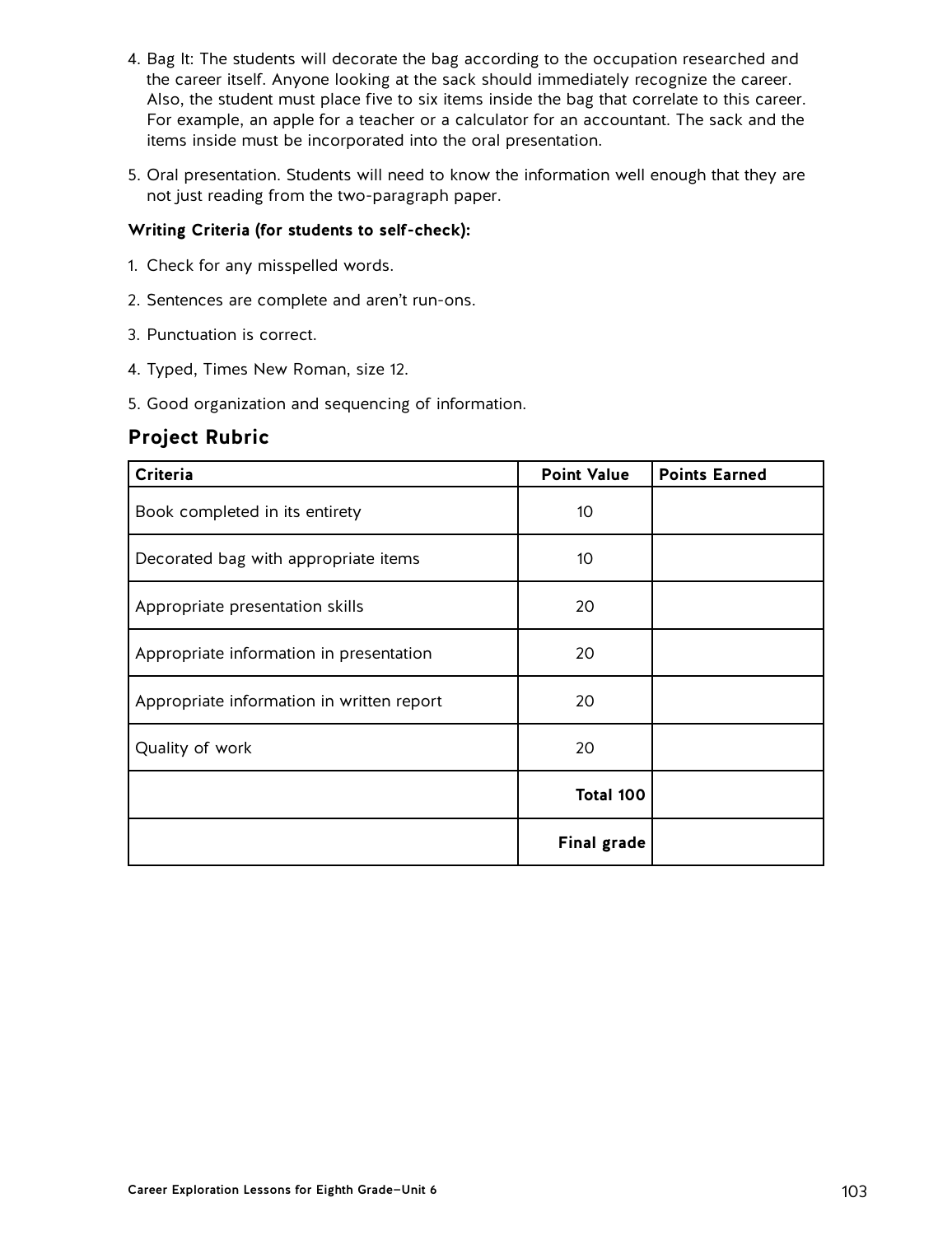# **BOOK LIST SUGGESTIONS**

Energy For Today series

Publisher: Weekly Reader

Six titles in set

**Nonfiction** 

"Examines the alternative energy sources that may light our homes or power our cars in the future, and also looks at the future of conventional fuels. This series uses easy-to-understand language to highlight the cutting-edge ways in which each resource is harnessed to create energy and the impact of each on the global environment." Follett Library Resources Inc.

The Young Zillionaires Guide to ……… series

Publisher: The Rosen Publishing Group Inc., New York, New York

At least six titles in this series, also sold separately

Career Role Models for Young Adults: Latinos at Work

Publisher: Mitchell Lane Publishing Co., Bear, Delaware

10 books in the series—can be ordered separately

Career Ideas for Kids Who Like Talking

Author: Diane Lindsey Reeves

Publisher: Checkmark Books, New York, New York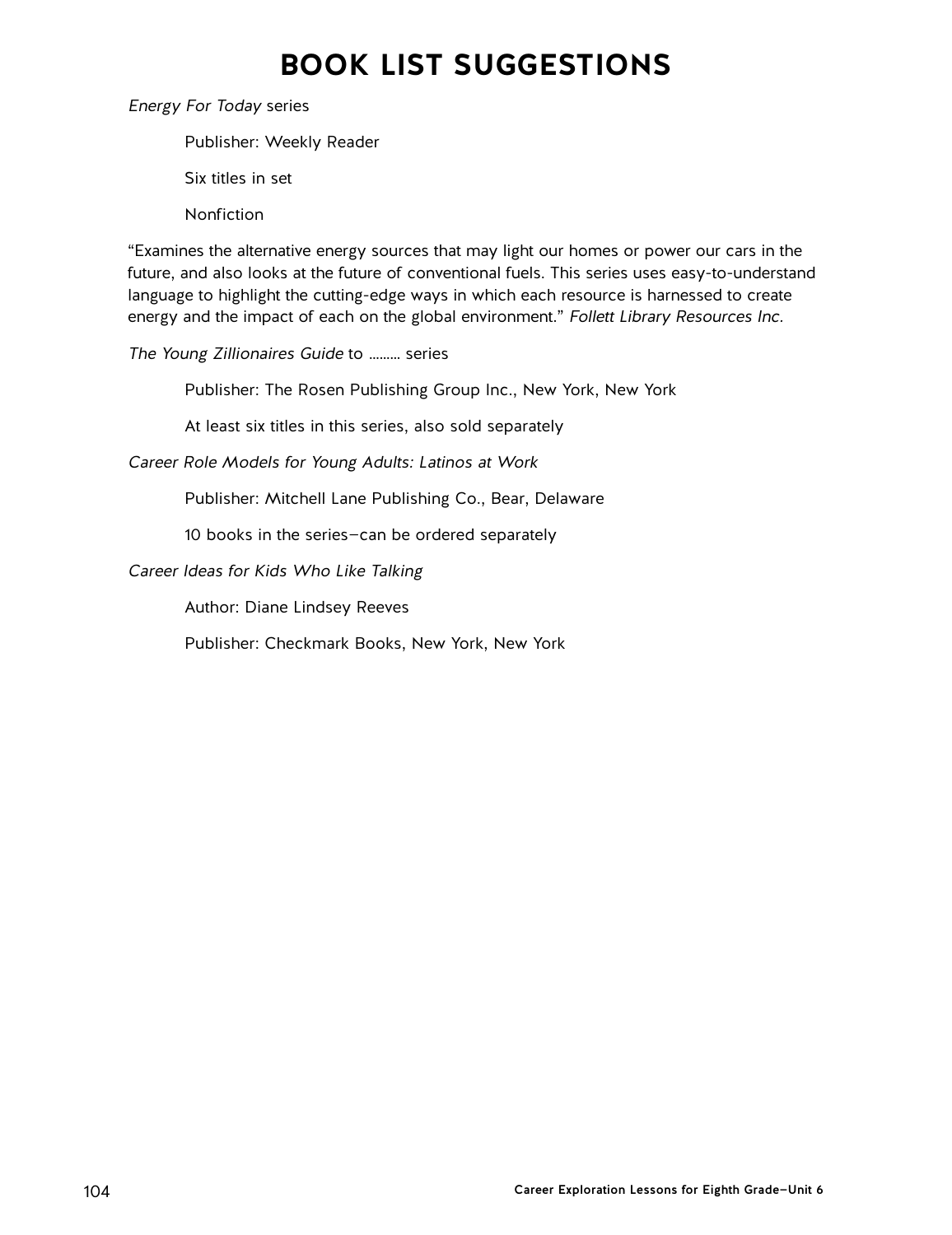### **Portfolio Prowess**

### **Career Education Focus:**

- 1. Create an individual portfolio.
- 2. Broaden technology skills.
- 3. Classify information.
- 4. Sustain information.

**Related Standards:** Technology, any subject area requiring time management skills

### **Lesson Objectives:**

- 1. Initiate the process of developing a portfolio.
- 2. Formulate technology skills needed to maintain an electronic portfolio.
- 3. Organize and categorize information learned.
- 4. Manage work used in an on-going project.

**Materials:** Digital cameras; Microsoft Movie Maker or similar program; Guest speaker from technology department who can help teach/review skills such as scanning, using digital cameras, downloading, enhancing pictures, cropping, etc.

If technology is not available for this type of work, all of the information within this curriculum can be organized into a different version of a portfolio.

### **Procedures:**

**Activity 1:** Listen to a guest speaker, and follow-up with a class discussion. If any of the students have questions about the technology, answer those and check for understanding.

**Activity 2:** Divide the students into teams of no more than three. Assign each group a section of the school: classrooms, cafeteria, front office, teachers, athletics, facilities, etc. The assignment is to use the digital cameras to photograph different areas of the school. Assign a specific number of pictures for each group to take.

**Activity 3:** Using the pictures, the class will create a video promoting the school. It should include a title, music, and end credits. The video will be burned onto a DVD.

**Reflection:** Invite the principal and other school personnel to view the final product. Bring the popcorn and enjoy!! After the presentation, lead a class discussion on lessons learned. What did you learn about your school while creating the video? What obstacles did you encounter during this experience?

**Assessment:** Have the students assess the video and state ways to improve.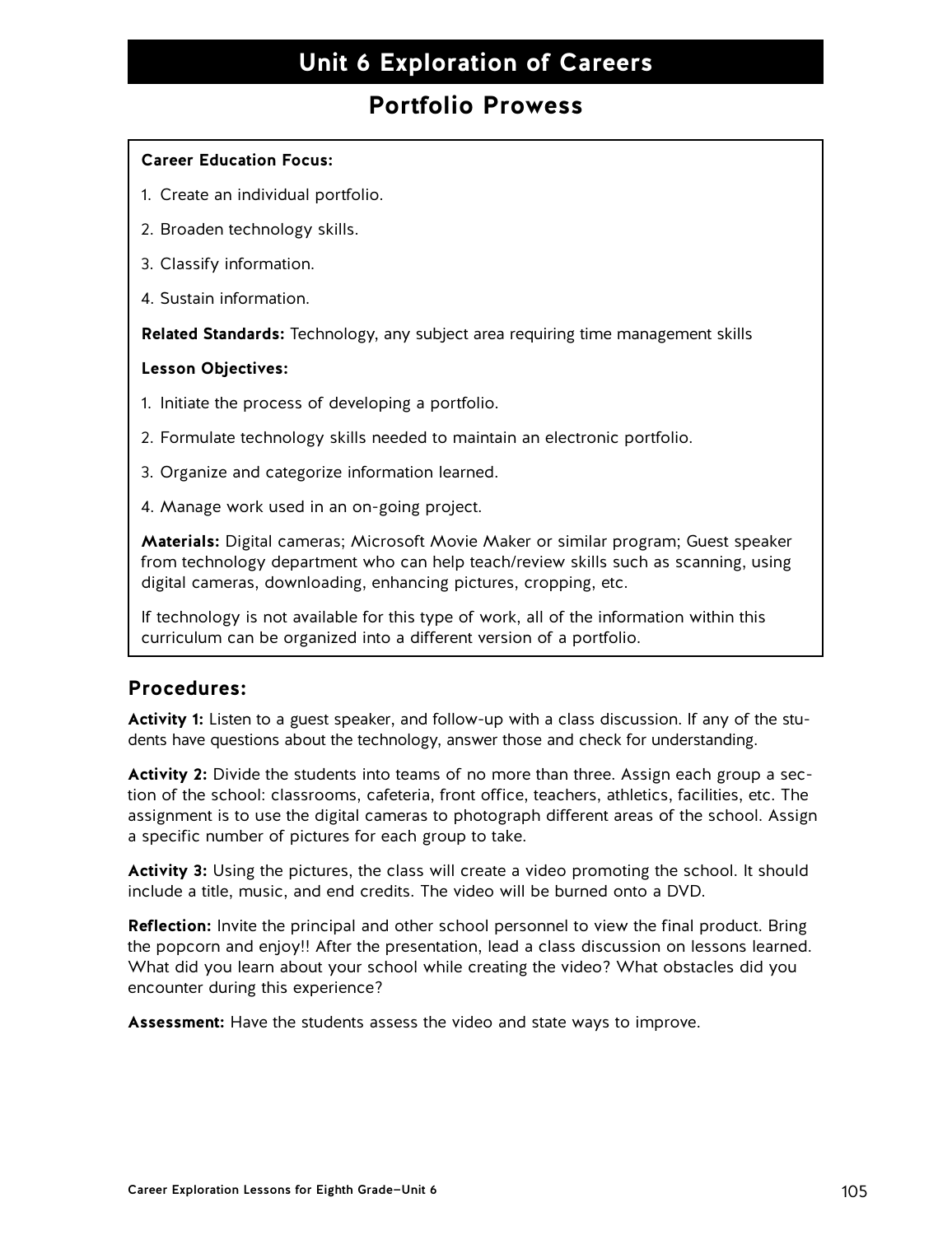### **Rocks In Your Head**

### **Career Education Focus:**

- 1. Understand the importance of making a career decision.
- 2. Understand how external factors may affect decisions.
- 3. Examine the decision-making process.

### **Lesson Objectives:**

- 1. Appraise how passion for a specific subject may determine a job opportunity.
- 2. Formulate what their passion might be.
- 3. Create a book title

Materials: The book Rocks In His Head by Carol Otis Hurst

### **Procedures:**

**Activity 1:** Lead the students in a discussion of how they reach a decision.

Define the problem Find relevant information Generate options Evaluate those options Make a decision

**Activity 2:** Lead students in a discussion of what it means to be passionate about something. Make a connection for the students between people and their passions. Let the students discuss their own passions and the possibilities that could arise from those passions. Have students create a book title based on this passion and its possibilities.

Activity 3: Read the book Rocks In His Head to the class and follow up with a discussion of the story. Include these questions in the discussion:

What does the idiom "rocks in your head" mean?

Does the title of this story have the same meaning?

How did working in a gas station help with the search for rocks?

What if the father had been a waiter? Or a fireman?

How did a passion affect a career?

**Reflection:** Have the students share their book titles and how they derived this choice.

**Assessment:** No formal assessment for this lesson.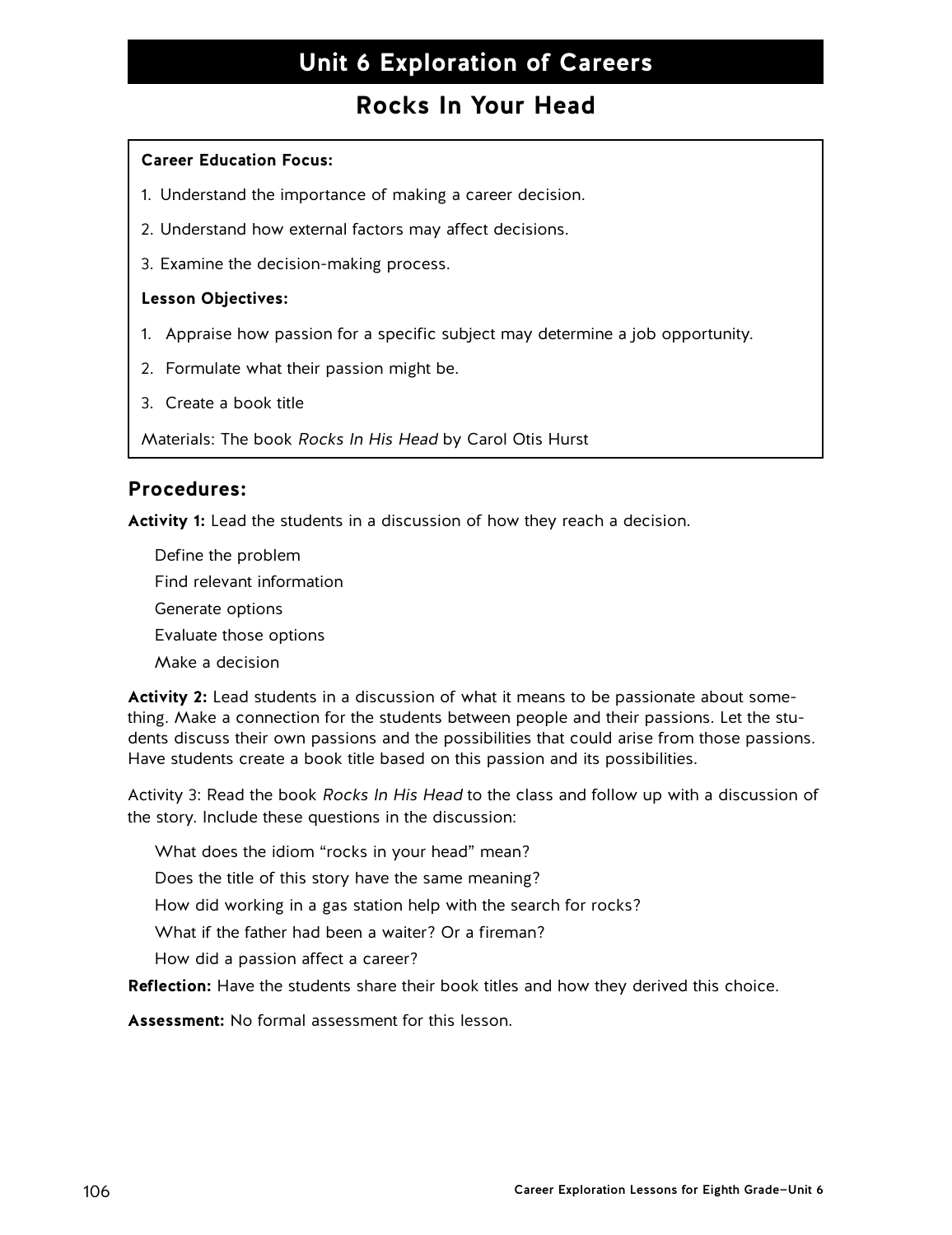### **Why Now**

### **Career Education Focus:**

- 1. Recognize that influences affect choices.
- 2. Understand the ever-changing focus of careers in today's society.
- 3. Determine the reasons for career planning at an early age.
- 4. Understand the importance of career exploration in an advancing job market.
- 5. Discuss realistic career choices.

**Related Standards:** Critical thinking skills

### **Lesson Objectives:**

- 1. Define the vocabulary terms for this lesson.
- 2. Evaluate the beginning of career profile information.
- 3. Defend the validity of beginning exploration at an early age/grade level.
- 4. Evaluate the job exploration process of a working adult through the interview process.

**Materials:** Interview worksheet

**Vocabulary:** Job, occupation, career, transferable skills, specialized skills

### **Procedures:**

**Activity 1:** This lesson will begin with a discussion of the vocabulary words. Students should take notes over the information.

**Activity 2:** The students will conduct an interview discussing career choices and the path taken to reach that position. Use the Interview worksheet as a guideline, but the class should have input into some of the questions.

The information may be presented in whatever medium the teacher chooses. One way to present the information would be in a written composition. Another idea for presenting the information is to pair the students after the interview and have them create a diagram showing likenesses and differences for people having the same career. Then these results could be presented as a team.

**Reflection:** The students will present the findings of their interview.

**Assessment:** The assessment for this lesson will depend on the teacher's decision in implementing the procedures. Possibilities for assessment include the answering of interview questions, the presentation of the information, or a combination of both.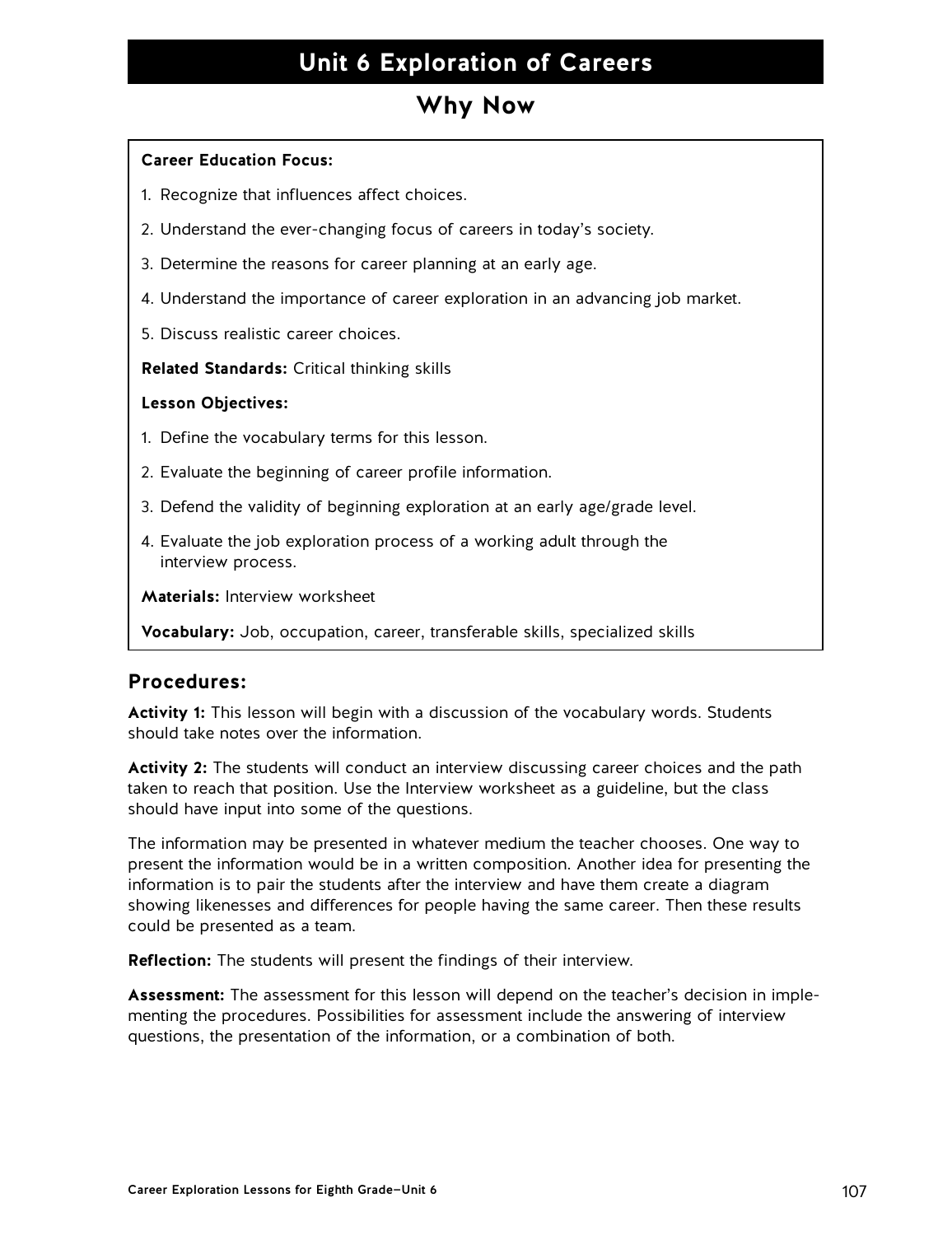# **INTERVIEW**

- 1. How did you go about choosing your career?
- 2. Did you incorporate a specific career plan? If so, how did you create your plan? If no, why not?
- 3. Did you have certain beliefs or values that influenced your career choice?
- 4. Explain your education or training for this job (high school, college, tech training, etc.).
- 5. Did you encounter any road blocks while either trying to get your education or start your business? How did you handle the setbacks?
- 6. Based on your experiences, would you change anything about the route you took to get where you are now in your career?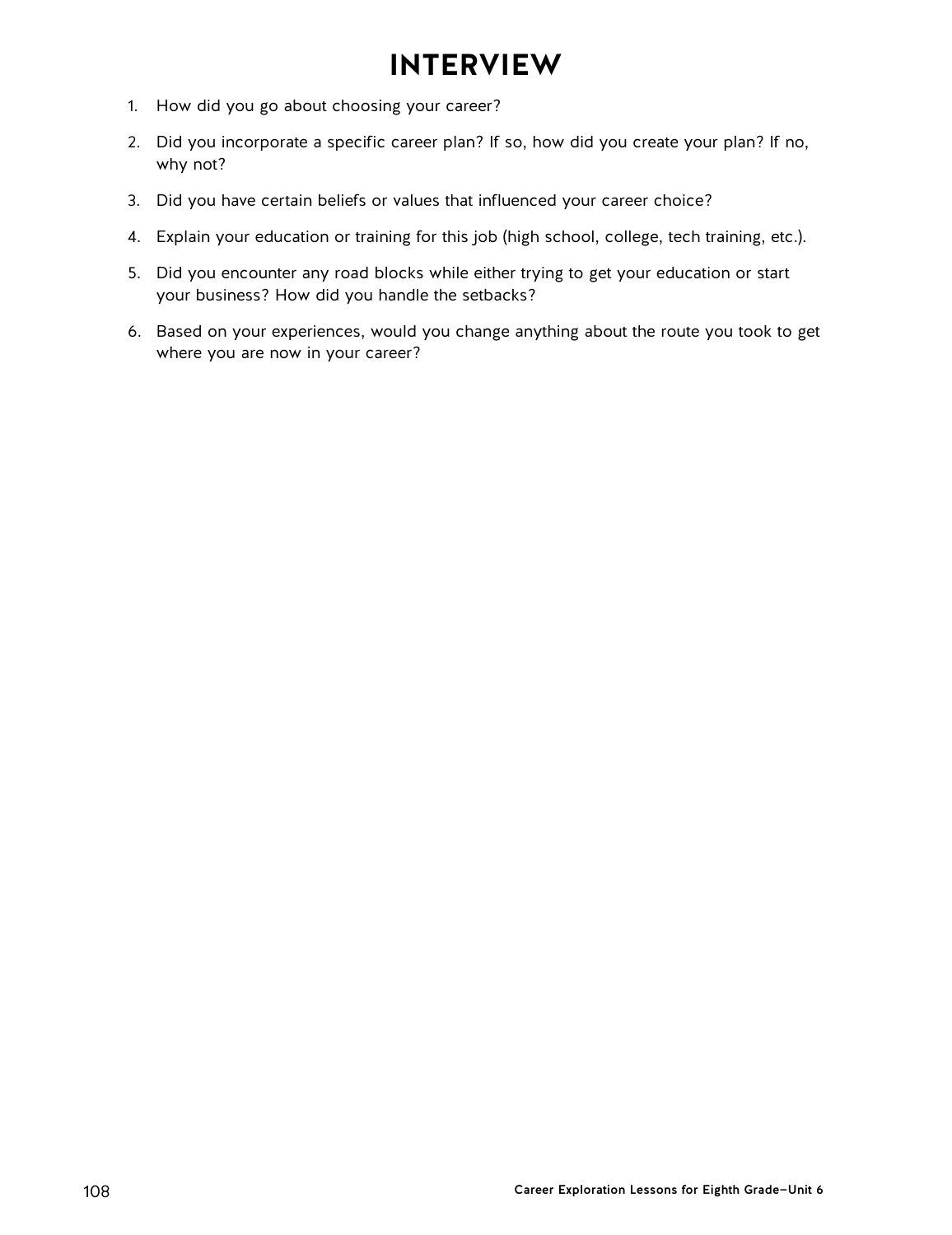### **Twenty Questions**

#### **Career Education Focus:**

- 1. Explore students' knowledge of career facts.
- 2. Separate truth from fiction concerning career facts.
- 3. Infer learned information to evaluate statements.

**Related Standards:** Critical thinking skills

#### **Lesson Objectives:**

- 1. Evaluate information based on career information.
- 2. Revise false facts and justify the truth based on learned information.
- 3. Evaluate prior learning.

**Materials:** Twenty Questions worksheet

### **Procedures:**

This activity may be used in any way best suited for the students. The questions may be used as a game to be completed orally or as written work to be completed individually.

**Activity 1:** Depending on the method used, the students may be divided into groups or pairs, or may be given the questions as a handout to answer individually. If used as a game, the correct response should be given after each question to make the statement correct. If used as a written assignment, all rectification should occur as the students are answering the questions.

**Reflection:** The reflection piece of this lesson occurs during the activity as the students justify true statements and resolve incorrect statements.

**Assessment:** There is no formal assessment for this lesson.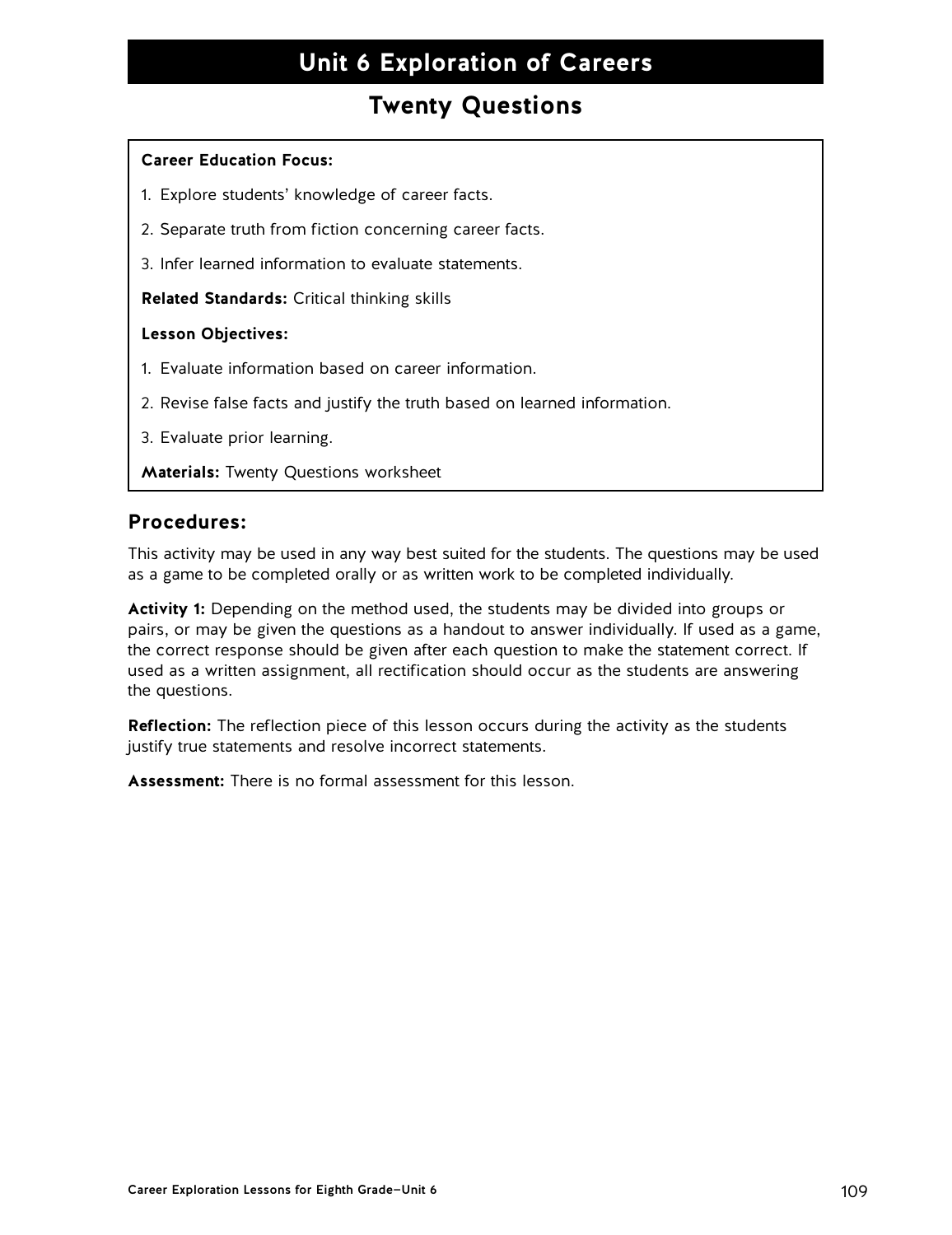# **TWENTY QUESTIONS**

- 1. All students pursuing an ambition to play a professional sport will meet that goal. False.
- 2. Communication skills are not an important aspect of a career. False.
- 3. Take just any job, complete the training, and if you don't like it, quit. False.
- 4. Math and science fields are fast growing areas of employment. True.
- 5. In order to improve your job hunting success, build a network of people who know your character and qualifications. True.
- 6. Volunteering in your community would be of no help in exploring career paths. False.
- 7. Lifelong learning is important as people change jobs more frequently in their lifetime. True.
- 8. Transferable skills are not necessary in today's working society. False.
- 9. Baby boomers are those born between 1943 and 1960, and they are beginning to retire. Knowing this could make a difference in choosing a career path. True.
- 10. Improve your interpersonal skills by becoming more culturally aware. True.
- 11. A myth about your career decisions is that once you make a decision you just must live with it. False.
- 12. Long-term goal-setting is of no use to me or anyone else. False.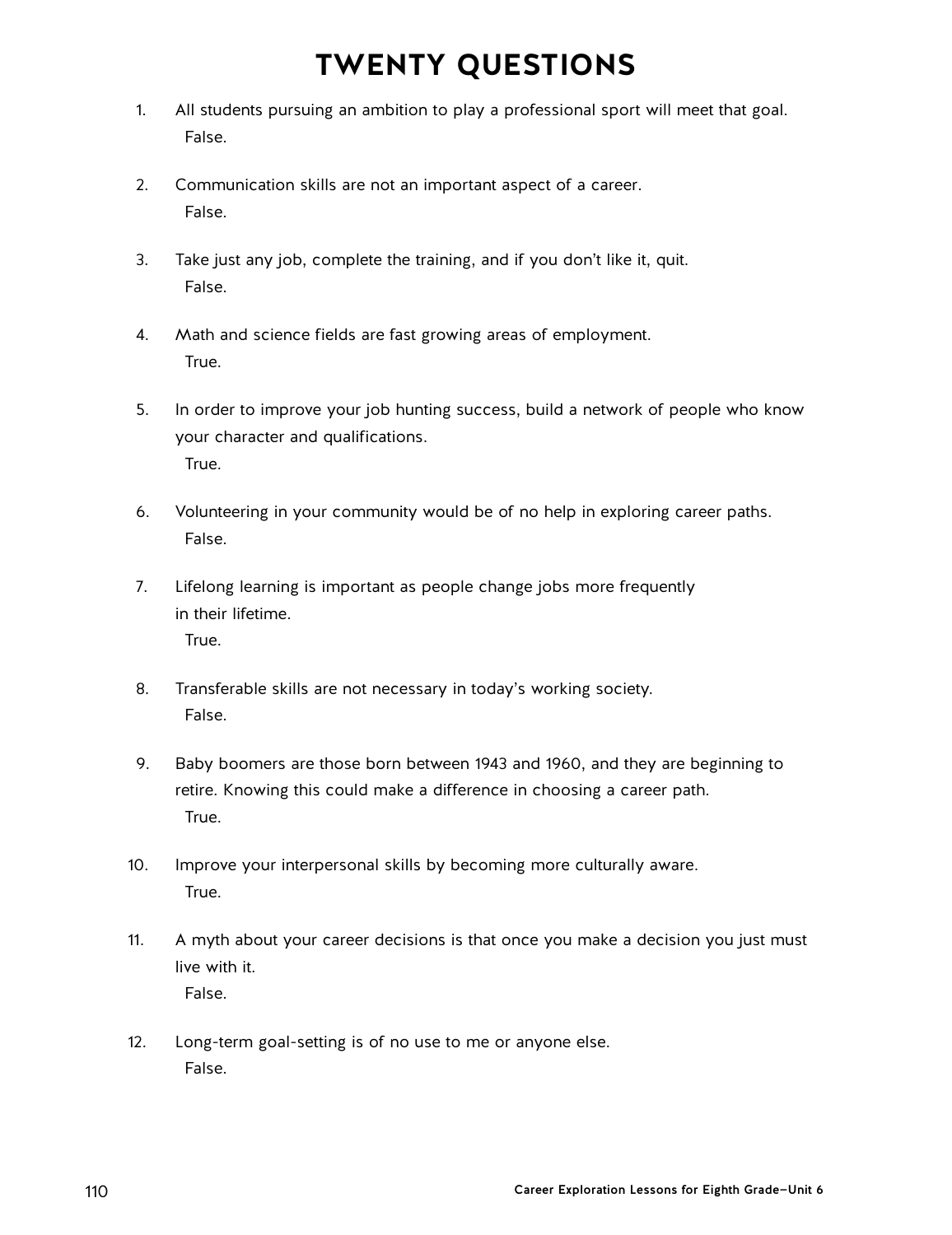- 13. Never give up, even though sometimes you must redirect. True.
- 14. Employees get all their work completed in a 40-hour work week. False.
- 15. Be flexible. True.
- 16. After an interview, prospective employees should hand-write a letter to the interviewer. True.
- 17. What I wear to an interview doesn't affect the outcome. False.
- 18. Finding a path to a satisfying career requires careful planning and careful decisionmaking, but an eighth grader doesn't really need to start the process now. False.
- 19. Going to college is a career plan. False.
- 20. Career planning is an on-going process that begins with self-exploration, requires longterm goal setting, and understanding of an ever-changing job market. True.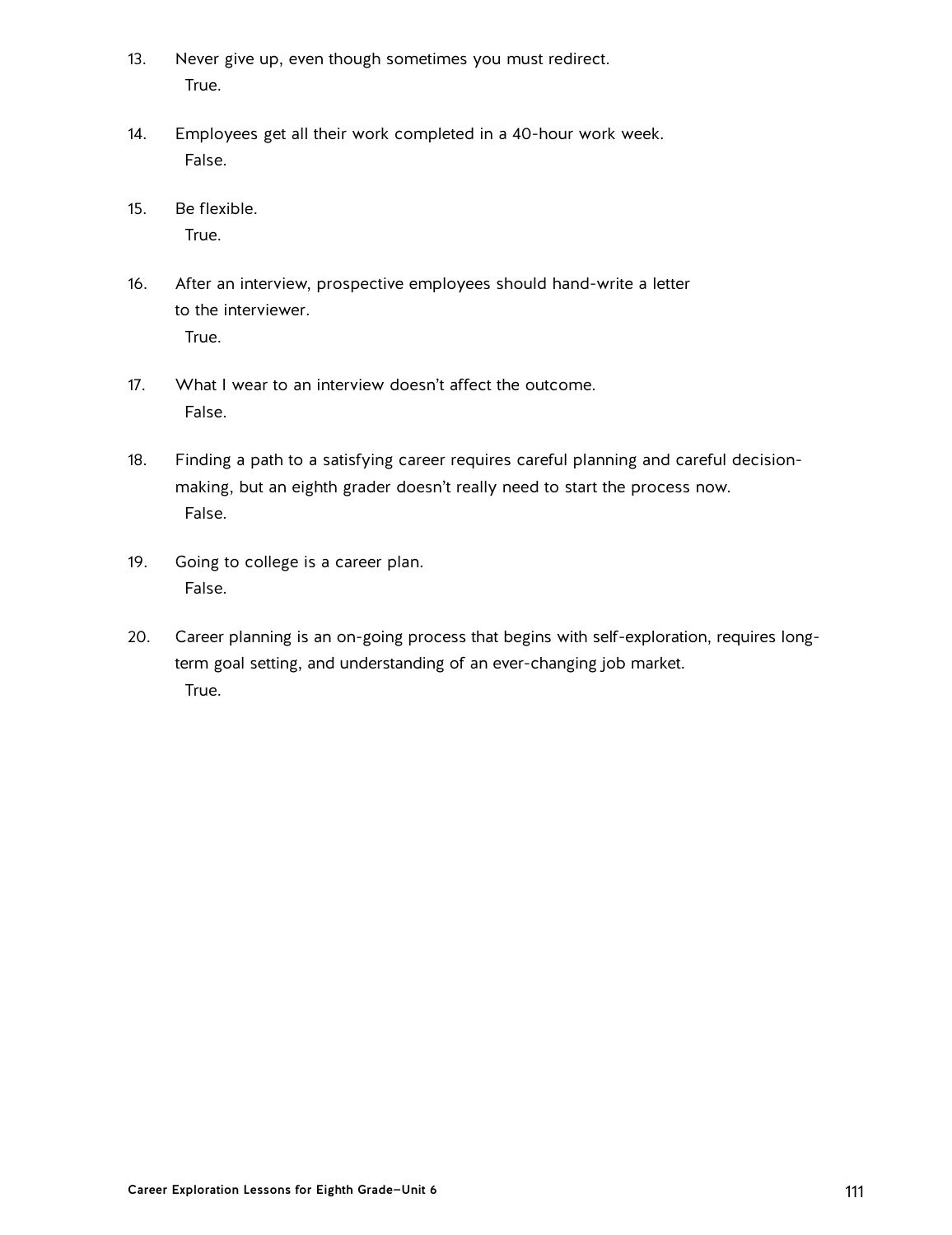# **Big Thinking**

### **Career Education Focus:**

- 1. Identify the purpose of goal setting.
- 2. Identify steps in the goal-planning process.
- 3. Evaluate strategies of the goal-setting process.
- 4. Recognize challenges and obstacles.
- 5. Develop personal goals.

**Related Standards:** English/language arts, critical thinking skills

#### **Lesson Objectives:**

- 1. Understand the term "goal" and its purpose.
- 2. Communicate both steps of goal planning and obstacles of achieving goals.

3. Create goals.

**Materials:** Computer with internet access

#### **Vocabulary:**

Long-term goals—those goals to be implemented within a five- to 10-year period

Mid-term goals—one to two years

Short-term goals—one to six months

### **Procedures:**

**Activity 1:** The class will discuss the vocabulary words. Ask the students, "What are some of the reasons for brushing your teeth?" The answers, of course, will vary, but the point of the question is to have the students understand that their answers are actually goals, i.e. the goal may be to have fresh breath. Point out that the answers vary, but they are still valid to the person responding.

**Activity 2:** Have the students watch the YouTube video "Where Am I Headed?" This is an explanation of the steps of goal planning and the obstacles that may be encountered, and the information is given by high school students. It is published by www.whoyouwant2be.org.

**Activity 3:** Give the following example of goal setting:

Jonathan, an eighth grader, very much wants to pursue a career in the field of sports medicine. After talking with adults in different areas of sports medicine, reading information in books and journals, and identifying his strengths and weaknesses, he has narrowed this down to physical therapy, perhaps even owning his own company some day. During the summer, he plans to volunteer at the physical therapy office close to his home. By the time he is ready to work part-time, he will have exposure to what the job might be like. Based on this, he has written goals that will guide his desire.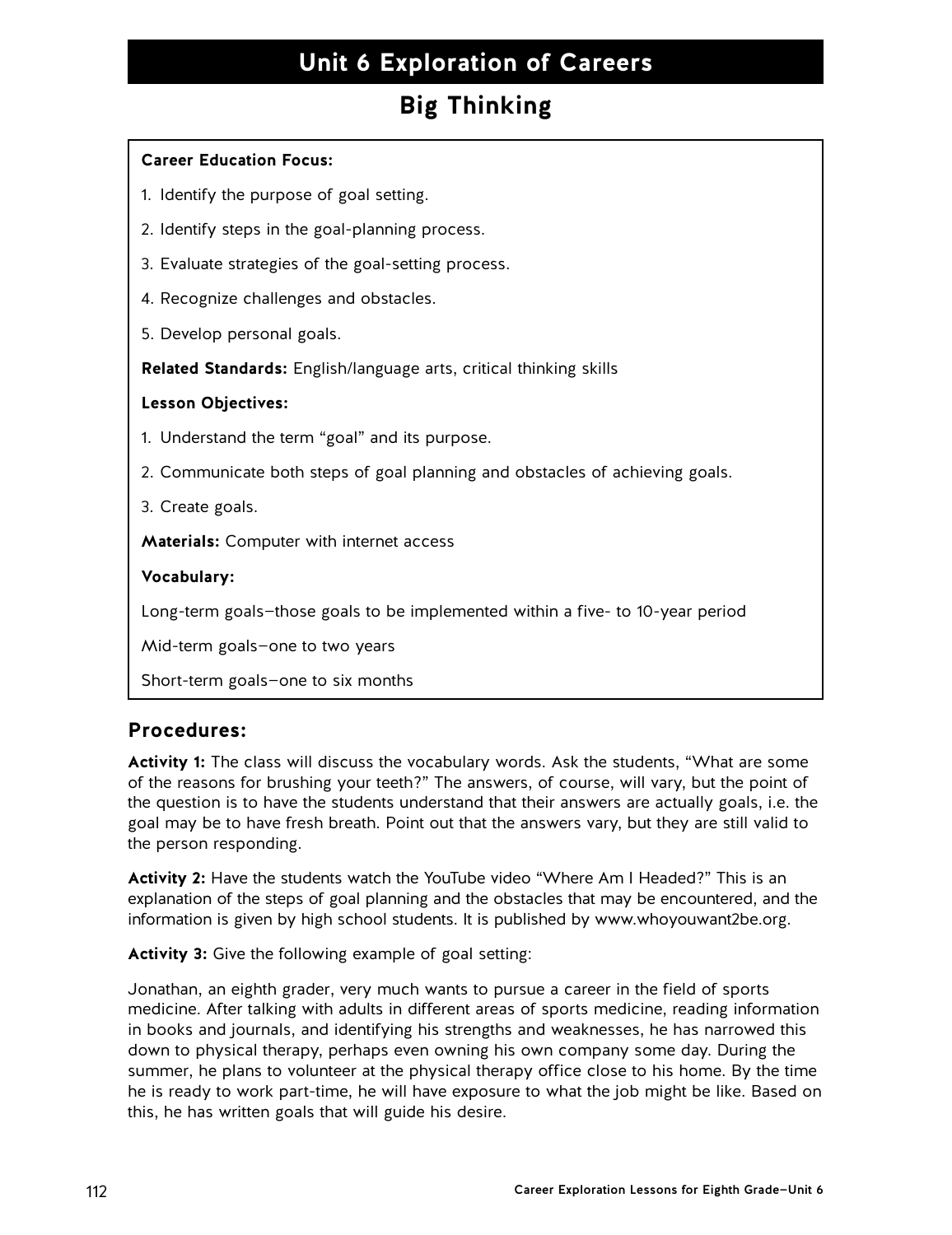| Short-term goal:                                           |                     |
|------------------------------------------------------------|---------------------|
| Volunteer my time at the physical therapy office.          | Six months          |
| Mid-term goal:                                             |                     |
| Take kinesiology and other science classes in high school. | Three to four years |

Long-term goal:

Be a physical therapist with an emphasis on sports injuries. 10 years

Discuss with the students characteristics of goals. The students may choose to have these in writing to add to their career information.

- 1. Have control over your goals. For example, baseball games sometimes must be cancelled because of rainy weather. There is no control.
- 2. State the goals in a positive way. For example, take algebra instead of do NOT take geometry.
- 3. Be specific.
- 4. Be realistic. Make sure this is an attainable goal.
- 5. Be sure to set a time limit. For example, I will graduate from high school in June 2012.
- 6. Challenge yourself.
- 7. Write your goals.
- 8. Revise your goals occasionally.

Discuss the mnemonic SMART. This is an easy way for students to remember the important characteristic of goal setting.

> S—Specific M—Measureable A—Attainable R—Relevant T—Time-bound

As a class, analyze the challenges that may arise when someone is working towards a goal. The students should be able to add more to the following list.

| Difficult              | Procrastination         |
|------------------------|-------------------------|
| Money                  | "I don't like to read." |
| Other responsibilities | "I don't have time."    |

**Activity 4:** The students will write one goal for each time limit: short-term, mid-term, and long-term. Some students may choose to use a graphic organizer before formalizing the goals. As a guide for the students, the teacher could write three of their own goals and discuss how they meet the criteria.

**Reflection:** During the reflection time, the teacher will meet individually with students to review their goals and make suggestions on improvement.

**Assessment:** This lesson could be assessed in two ways: a grade could be given for participation as well as the completion of the goal writing.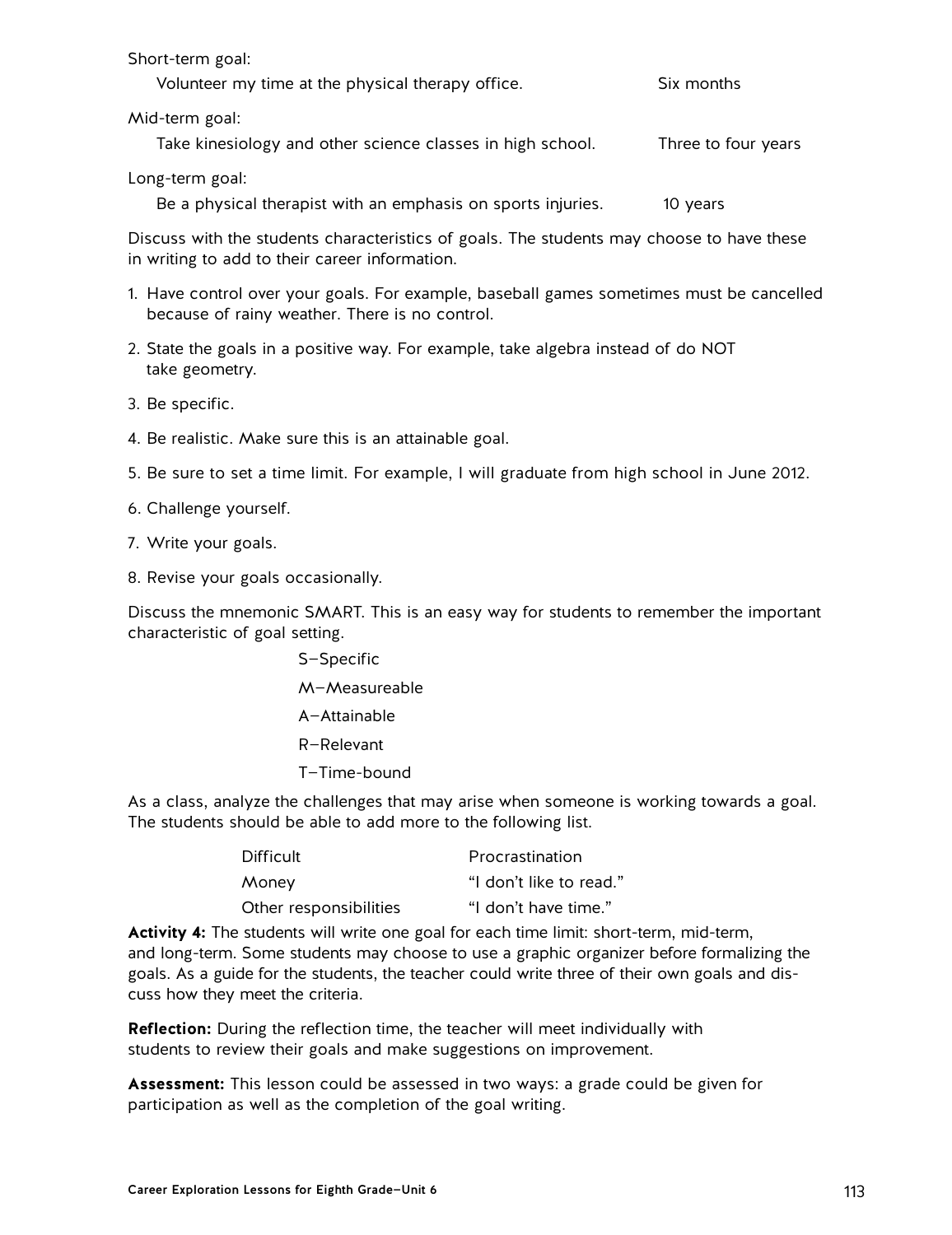## **Life Choices**

### **Career Education Focus:**

- 1. Identity real-life situations.
- 2. Evaluate unexpected outcomes.
- 3. Show respect for others' perspectives.
- 4. Assess their own values.

### **Related Standards:**

Speech, critical thinking, current events

### **Lesson Objectives:**

- 1. Understand the term "integrity."
- 2. Debate others' opinions in a positive, polite manner.
- 3. Propose real-life situations that have unexpected outcomes.
- 4. Critique alternate actions to current events.
- 5. Evaluate responses.

**Materials:** Computers with internet access, Scenarios worksheet, Current Event Headlines worksheet

**Vocabulary:** Integrity

### **Procedures:**

**Activity 1:** As a class, come to a consensus for the definition of integrity. Then divide the students into small groups and hand out the Scenarios worksheet. They should first reach an agreement within the group for the best way to handle the situations. Then, a spokesperson for each group will respond to the class and discussion will follow.

**Activity 2:** Using the same groups, give each a copy of the Current Event Headlines worksheet. Through questioning, lead the students to discover the meaning of poor life choices. Ask questions such as: What kind of example is the governor setting for the people he represents? If his signature is on the tax form, why is he not responsible? How can "normal" people be jailed for this offense in this governor's state? Should he serve jail time? Give the class time to voice their opinions and listen for their own beliefs to be revealed.

**Activity 3:** The students will individually play the game "Life Choices" on the Learning for Life website. Here they will take a closer look at their own integrity.

**Reflection:** Students should reflect upon the groups' opinions during class discussion.

**Assessment:** There is no formal assessment for this lesson.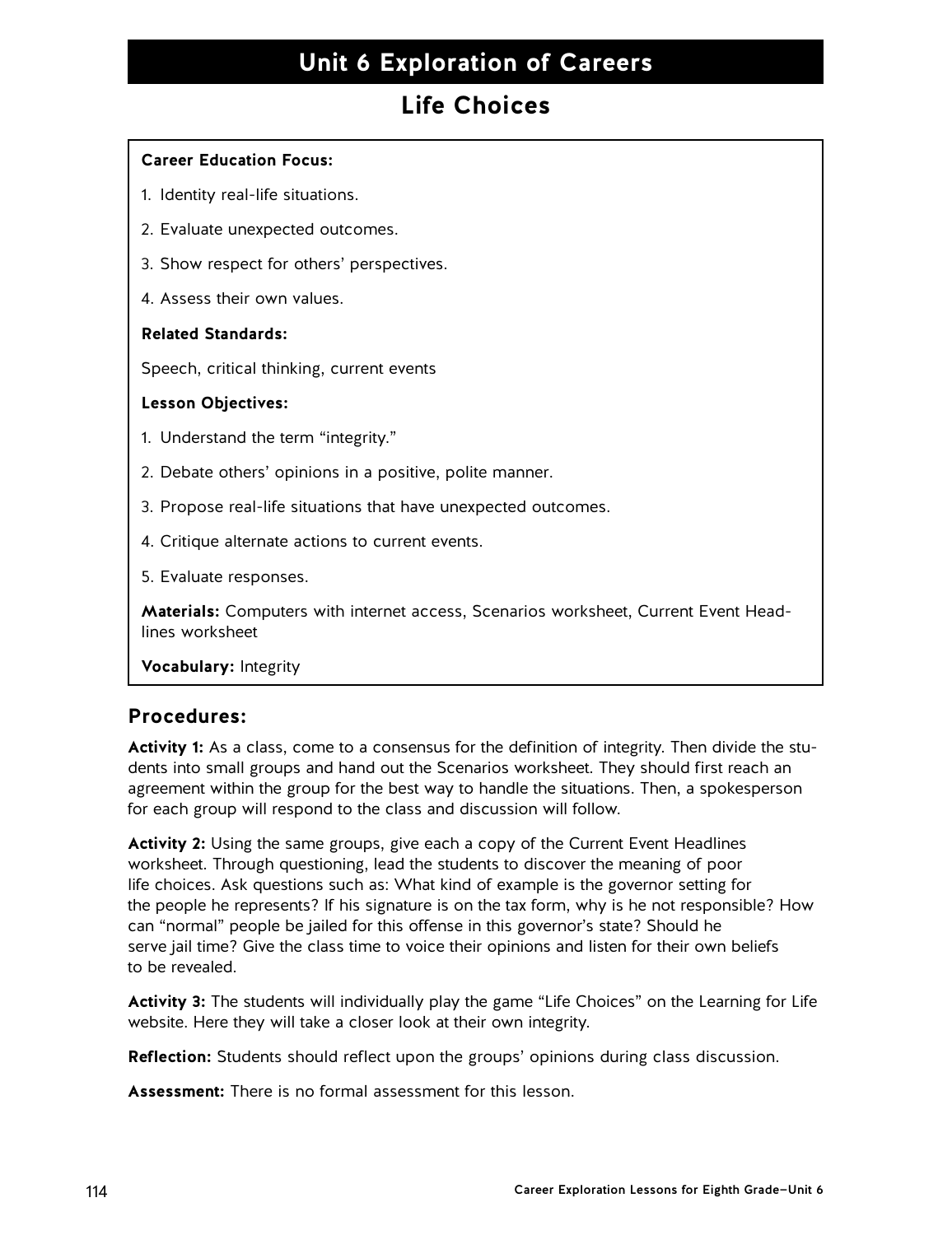# **SCENARIOS**

- 1. You overhear your older brother telling someone on the phone that he has the drugs they are going to buy. As soon as he is off the phone, you go to his room and search. Sure enough, you find them. You are tempted to flush everything down the toilet before his life is ruined. What do you do?
- 2. You have been hired as a referee for the local children's basketball league. There is one team that just cannot win a game, no matter how hard they seem to try. They are becoming dejected and their parents are becoming a pain. You could call a few extra fouls on the other team and give them an extra attempt at scoring. It really wouldn't be fair, but… What do you do?
- 3. The man living across the street from you is old, eccentric, and a bit frightening. He walks his dog every afternoon, and it seems to take him forever. Usually you are just hanging out shooting hoops or playing video games. It would be really nice for you to help him out. What do you do?
- 4. When Abe was not chosen to be the leader of one of the science project groups, he became sullen and seemed to sabotage anything the group wanted to do. He blamed his friend Mike for "influencing the vote." Everything is now a mess. As a member of the group, what do you do?
- 5. A friend of your 16-year-old sister is pregnant. You know this because you were eavesdropping at the door, and you heard them discussing different options. You firmly believe that an adult should be privy to this information so the friend can be given wise counsel. What do you do?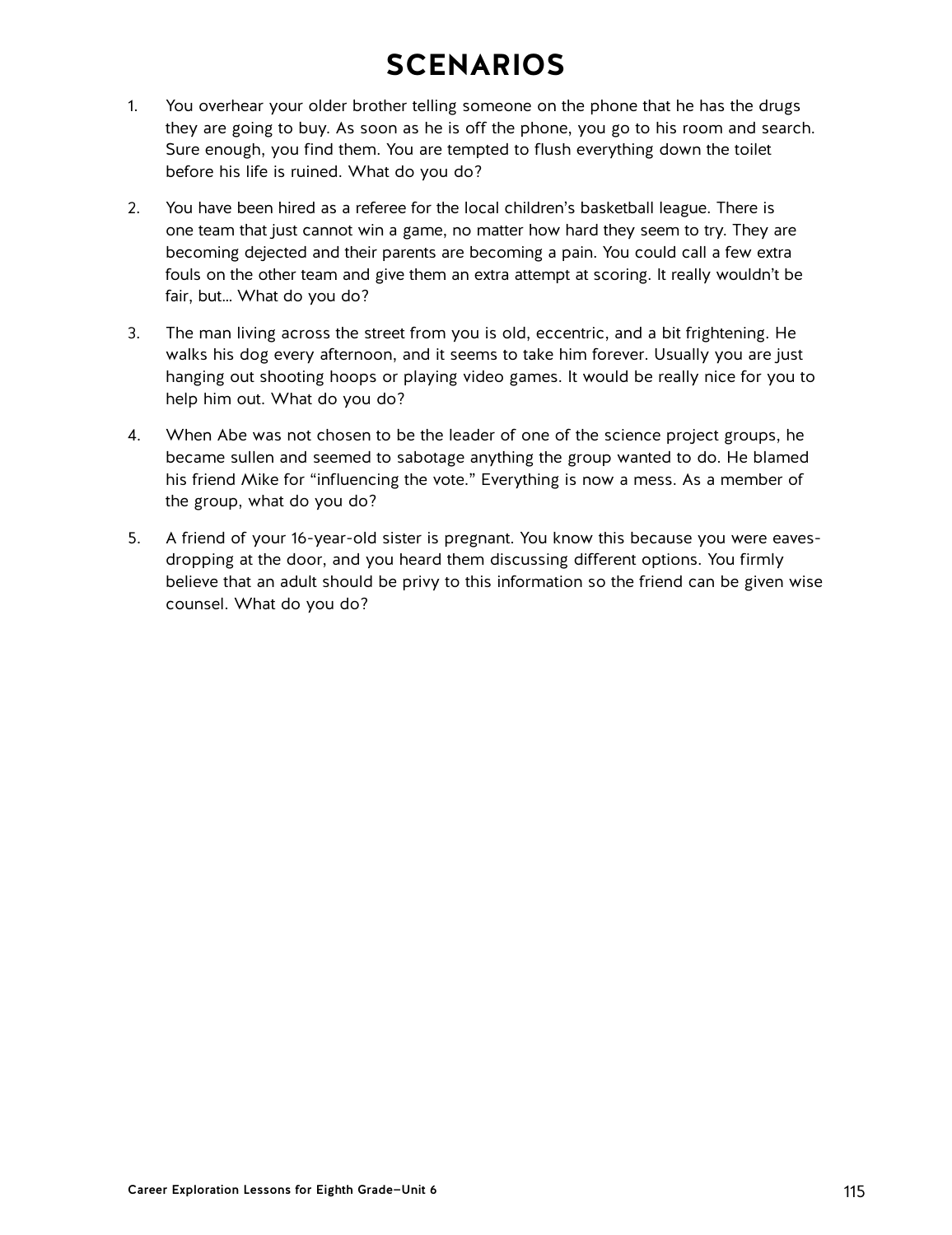# **CURRENT EVENT HEADLINES**

"Governor Cheats on Income Taxes—Says He Is Not to Blame"

"Hometown Church Fire Declared Arson, Racism Probable"

"Professional Player Lies About Taking Steroids"

"Bombing At Orphanage Kills Many"

"Seven Injured At Abortion Clinic Attack: Pro-Life Activist Held"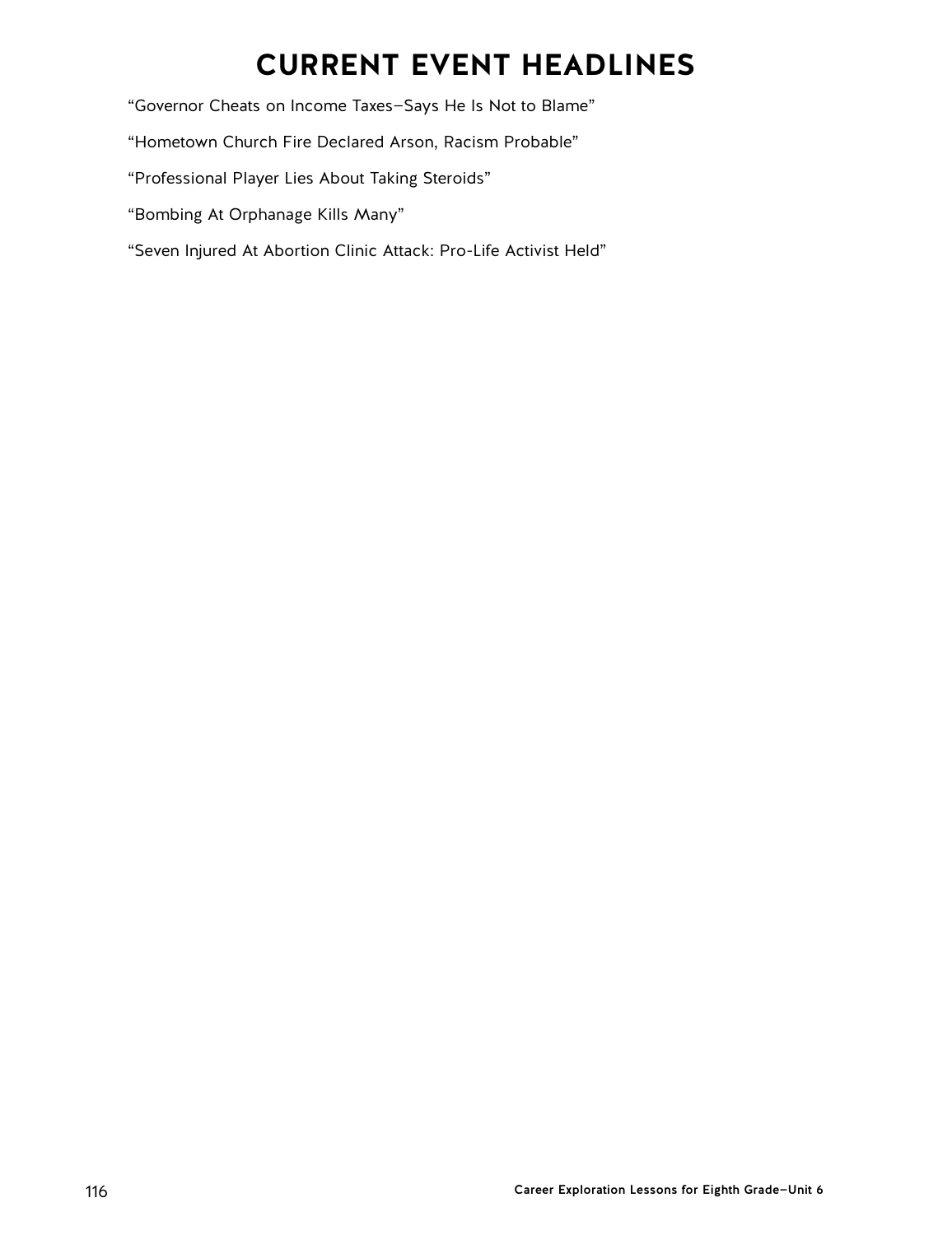### **Positive Prep**

#### **Career Education Focus:**

- 1. Understand the importance of relevant high school courses.
- 2. Awareness of options offered during high school years.
- 3. Know educational expectations from both the school and state.
- 4. Recognize how goal-setting affects choices.

#### **Related Standards:** All subjects

#### **Lesson Objectives:**

- 1. Infer how goal-setting affects decision-making.
- 2. Research options available in their high school curriculum.
- 3. Generate career plan ideas.
- 4. Examine mandatory graduation requirements.

**Materials:** Guest speaker

### **Procedures:**

Invite the high school guidance counselor or registrar to speak to your students about local and state graduation requirements, and course options available at the high school. Before the visit, give your invited speaker information concerning the goal-setting lesson plan, which the students have already completed. Also ask the speaker to inform the students of opportunities available at the high school level, such as ROTC, culinary arts, etc. The counselor or registrar may choose to invite some of the sponsors from these areas to attend.

**Activity 1:** Have the students discuss the quote by Thomas Edison, "If we all did the things we are capable of doing, we would literally astound ourselves." The point is to have the students understand that the time to start is now.

**Activity 2:** Have a guest speaker talk to the class, and follow-up with a class discussion. Ask the students to revisit their goals. Then discuss together how each student can begin their journey toward accomplishing their goals.

**Reflection:** Class discussion.

**Assessment:** There is no formal assessment for this lesson.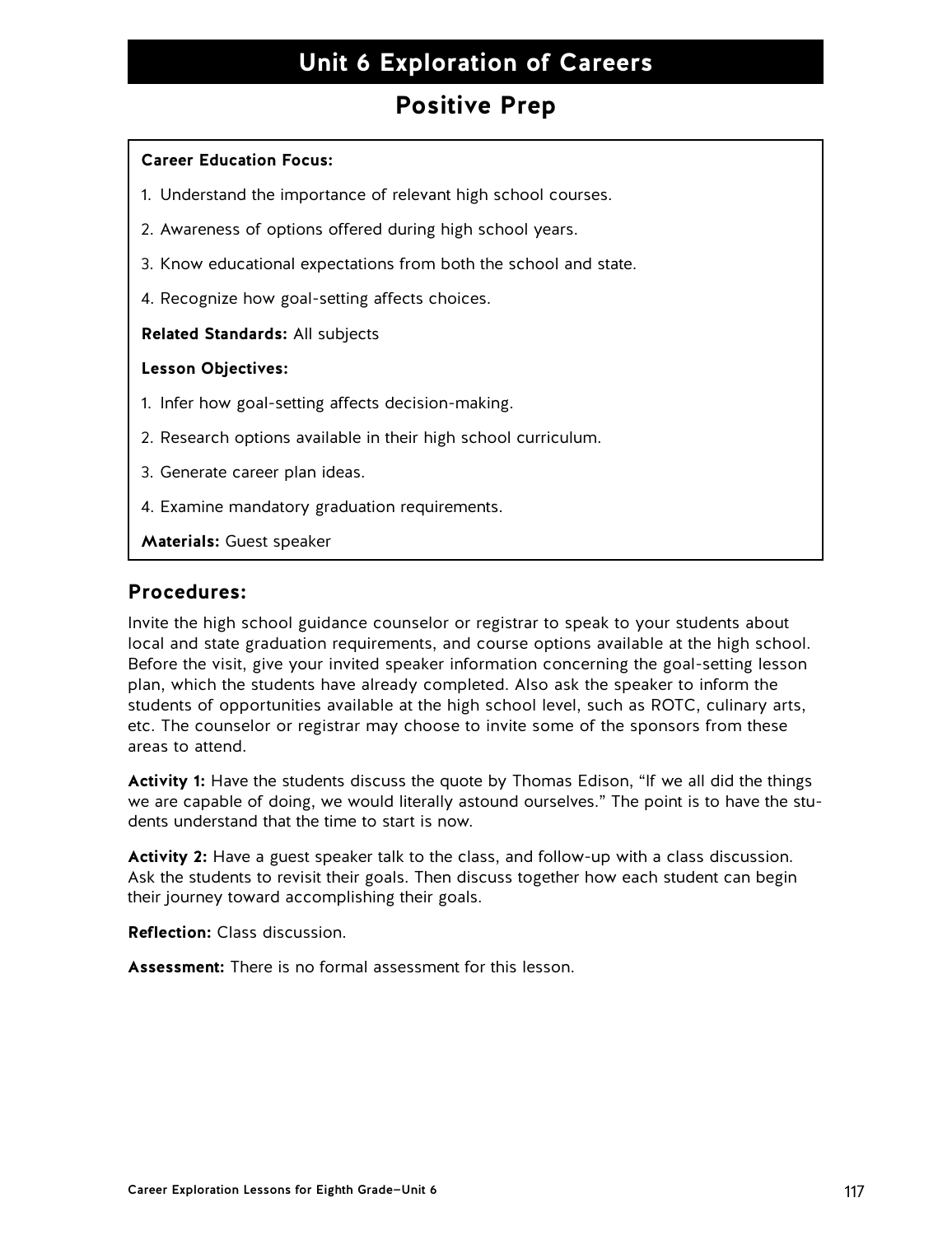### **Trends in Career Fields**

### **Career Education Focus:**

- 1. Discover present-day trends in various career fields.
- 2. Interpret information.
- 3. Learn about jobs that have a different twist.
- 4. Share new information with peers.

**Related Standards:** Art, critical thinking skills

### **Lesson Objectives:**

- 1. Reframe the definition of trend from one field to another through examples.
- 2. Examine career facts by the Bureau of Labor and Statistics.
- 3. Discuss four areas of change in the work environment.
- 4. Facilitate learning.

**Materials:** White paper in 4-by-6-inch squares, art supplies, Current Trends in the Workplace worksheet

### **Procedures:**

**Activity 1:** Students will receive the Current Trends in the Workplace worksheet. This information may be presented in whatever manner the teacher chooses.

**Reflection:** The reflection is done through a class discussion and the completion of the bulletin board.

**Assessment:** There is no formal assessment for this lesson.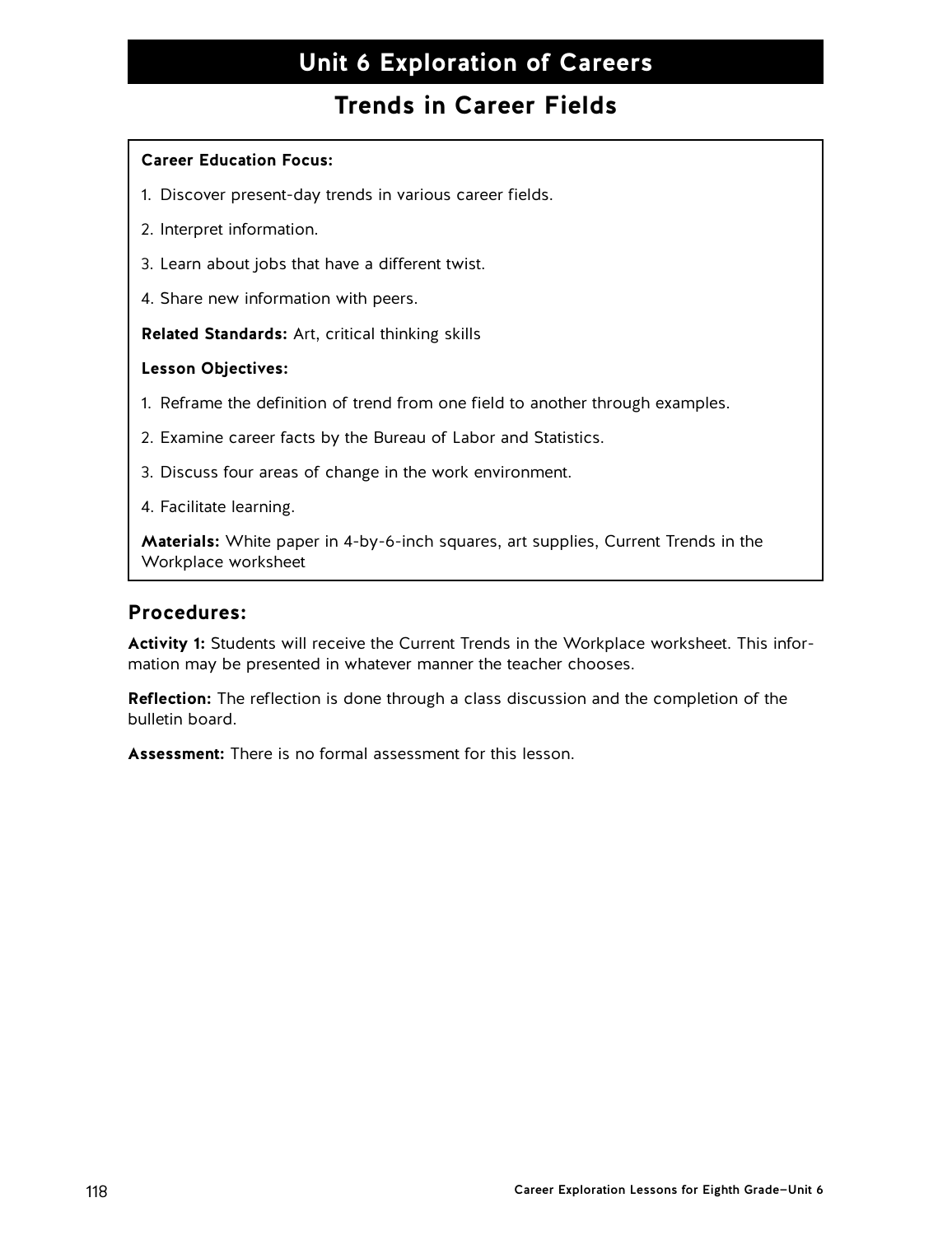# **CURRENT TRENDS IN THE WORKPLACE Technical Training**

As reported by the Bureau of Labor Statistics, 10 out of 13 industrial employers stated that specialized technical training was more important in filling job positions than a college degree.

The BLS also stated that the three fastest growing careers of the future were:

- Air traffic controller: increase in people choosing to fly for both business and personal reasons.
- Elevator installers and repair persons: with the increase in mass transit, more elevators are being installed as people movers.
- Dental hygienist: This person started as the person cleaning teeth, but because of the shortage of dentists, hygienists have gained more responsibilities in the work place.
- \* None of these three jobs require a college degree.

## **Contracting Work**

Hiring someone outside of the company with a specialized skill. An advertising specialist is contracted to prepare a campaign to launch a new product; a networking specialist is contracted to do computer work for a bank; a maintenance company is contracted to keep lawns and flowers for a corporate office; an educational specialist is contracted to train teachers in a new discipline management system.

### **E-Commerce**

Purchasing goods and/or services over the World Wide Web.

- What would be the negatives of this?
- How would businesses such as FedEx benefit?

### **Future-casting**

Making predictions based on current information and current trends. For example, with more baby boomers living now, future-casting predictions showed that the health industry and home health care industry would continue to grow and prosper. Fashion designers use future-casting to determine new fashion trends.

— What other careers could use the method of future-casting? There are white sheets of paper on each table. We will try our hand at future-casting.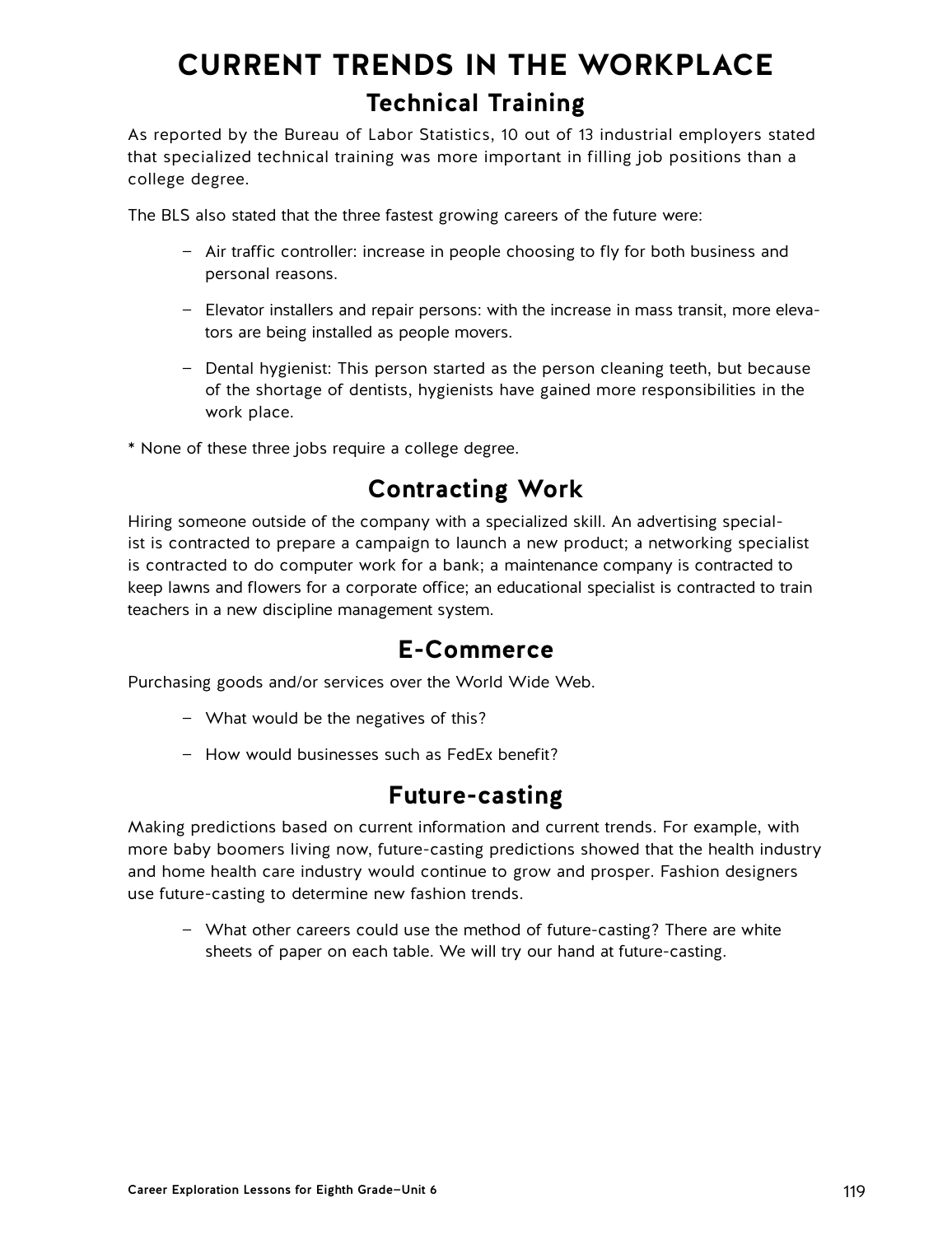Divide each side into two sections. Label one of the sections as section one and sketch a drawing of what transportation may look like in 10 years. For section two, sketch a fashion look for 10 years from now. On the back side of the page, for section three, what will housecleaning look like in 10 years? And in section four, based on today's trends, what will a toddler play with 10 years from now?

Share your predictions with the people at your table. Each person must narrow their personal selection to the one best choice and then refinish the sketch as a final work product. Then the class will create a display entitled "Future-casting" to share with others.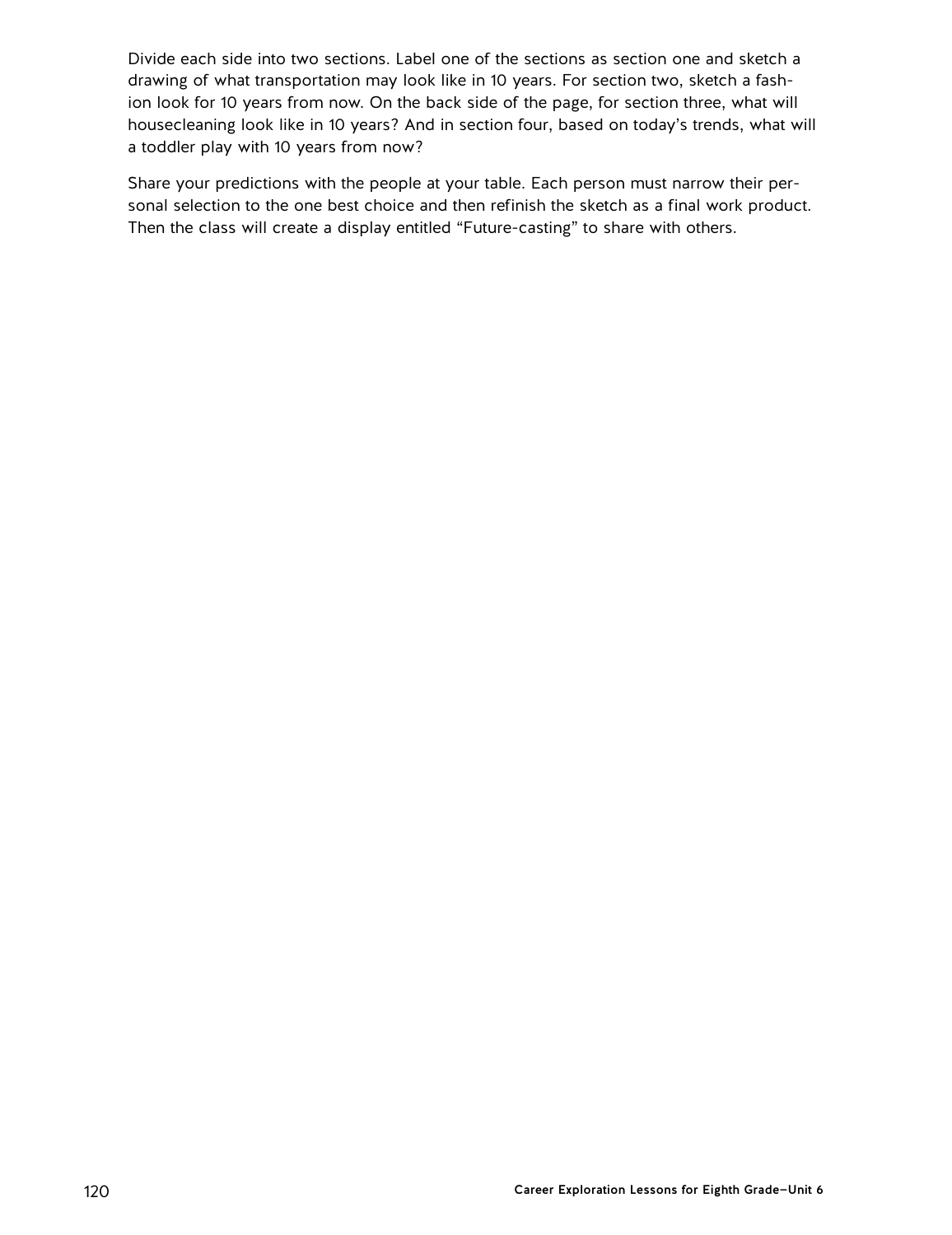### **Career Clusters**

### **Career Education Focus:**

- 1. Investigate Career Cluster and the pathway of each to specific jobs.
- 2. Examine information in each cluster for further knowledge.
- 3. Discuss the personal qualities needed in each cluster.
- 4. Assess personal information from previous lessons.
- 5. Create a product.

**Related Standards:** English/language arts, technology

### **Lesson Objectives:**

- 1. Explore career clusters.
- 2. Critique the information through each of the 16 clusters.
- 3. Formulate a hypothesis concerning career choices.
- 4. Evaluate previously-learned information.
- 5. Generate a product explaining student's career choice.
- 6. Incorporate evidence.

**Materials:** Computers with internet access

### **Procedures:**

**Activity 1:** The students will learn about the 16 career clusters, as well as the process of identifying and exploring possible career choices by accessing [www.careertech.org/](http://www.careertech.org/career-clusters/glance/clusters.html) [career-clusters/glance/clusters.html](http://www.careertech.org/career-clusters/glance/clusters.html). Each cluster will give a broad-based description of characteristics and traits for the students to explore.

**Activity 2:** The students will explore course requirements for their career choices, beginning with high school.

**Activity 3:** The students will write a minimum three-paragraph expository essay. Within the body paragraphs, students should include personal data gathered from previous lessons. For this activity, the students should follow the writing process of brainstorming, drafting, editing, revising, and completing the final draft.

**Reflection:** Reflection for this assignment occurs throughout the lesson as students revisit previous lessons to incorporate accurate information.

**Assessment:** The assessment will be measured by the final writing product, with the primary emphasis on targeting the individual to the career choice while incorporating accurate information. Expectations should also be set for the writing itself.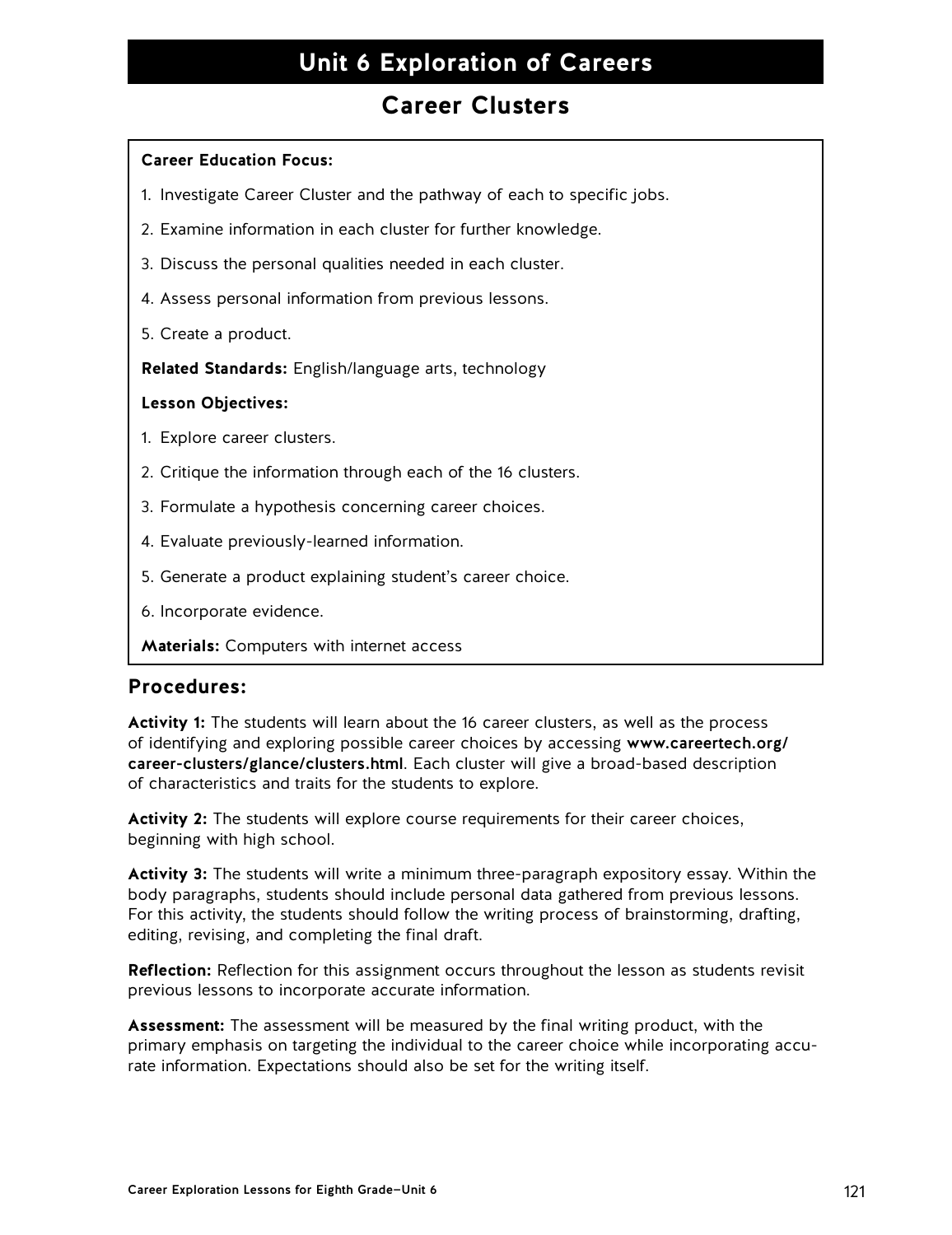### **Job-O-Meter**

### **Career Education Focus:**

- 1. Gather information based on career clusters.
- 2. Rate careers according to personal interest.
- 3. Judge chances for success.
- 4. Share thoughts and opinions.

**Related Standards:** Speech, technology

#### **Lesson Objectives:**

- 1. Rate careers according to personal interest and growth potential.
- 2. Formulate opinions on job information as it is given.
- 3. Anticipate success chances.
- 4. Discuss distinctive differences which might make these occupations unusual.
- 5. Show respect for diverse opinions.
- 6. Validate others.

**Materials:** Three Popsicle sticks for each student colored red, yellow, and green; Careers worksheet

### **Procedures:**

**Activity 1:** Each student should have three Popsicle sticks: one red, one yellow, and one green. The red one will symbolize "stop—not for me," yellow is "caution—not sure about this one," and green is "go—great career." As the teacher reads the different careers on the Careers worksheet, students hold up a Popsicle stick categorizing their opinion of each. They may respond positively to more than one choice.

**Activity 2:** After responding to each career, have the students classify each career according to the 16 career clusters. Use the PowerPoint from the Career Clusters lesson to review the clusters.

**Activity 3:** Put the students into groups of two. Each team will choose two of the careers from the Careers worksheet, and they must be in different clusters. Using a Venn diagram, the students will explain to the class the similarities and differences between the two occupations.

**Reflection:** Reflection will occur after every career has been rated. The students will explain how the career was or was not rated positively and why, plus the personal characteristics that would be beneficial in a particular career choice.

**Assessment:** There will be no formal assessment for this lesson.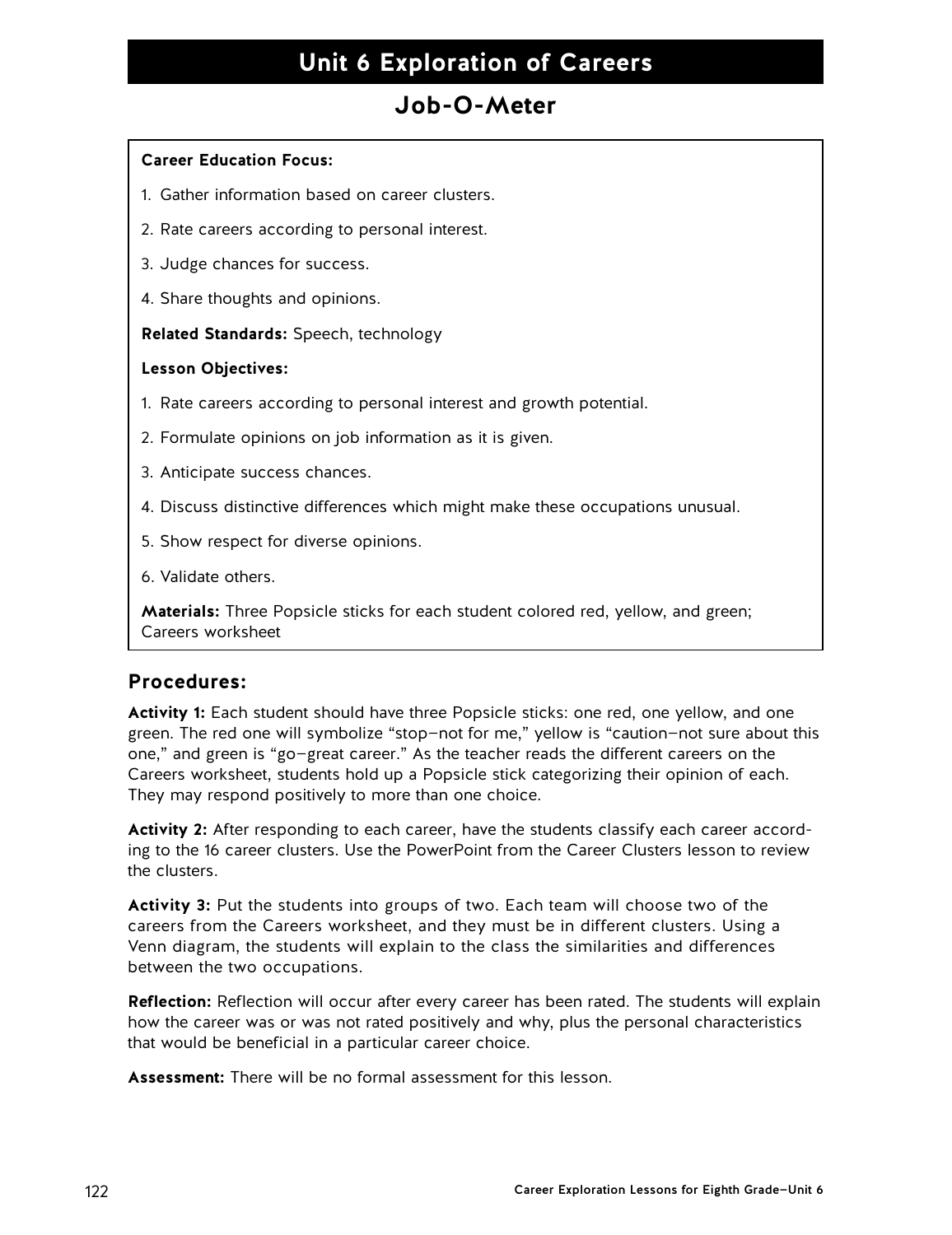# **CAREERS**

**Toy Photographer:** Photographs toys. Companies use the pictures to evaluate the product for further improvements, such as paint approval, design, and packaging. Also used in e-commerce trade to advertise products. Minimum of associate's degree or trade school, such as an art institute.

**CEO (Chief Executive Officer):** Usually a four-year degree with post-graduate hours, this person also needs strong organizational skills and must be creative, enthusiastic, and ambitious. Responsible for everything, including the success or failure of the company. Sets the strategies that the company will follow; sets the vision of the company; builds, evaluates, and changes the company's culture; oversees how the company's vision is reached.

**Radiological Technologist:** In the medical field. Takes ultrasound images, x-rays, CAT scans, CT scans, and MRIs (all of these are called diagnostics). Requires a two-year degree, or four-year degree if you want to become head of a radiology department. Must be strong in sciences. They develop the films, but do NOT read/interpret them. This must be done by a radiologist.

**Photograph Restorer:** Strong in art, technology, and research; pays attention to details; is creative and patient, works alone. A photograph restorer is a link to history. They can restore and reproduce old photographs. If a photograph has been partially destroyed, restorers can research the era and redo the destroyed part(s).

**Forensic Scientist:** Gathers and evaluates evidence at a crime scene; unravels mysteries; writes evidence reports, which can be tedious; speaks as expert witness in trials. Does not have to be linked to a police unit, but most of them are at city, state, and federal levels. Strong in science, math, and technology; curious; has a strong sense of self-preservation.

**Animal Keeper:** Responsible for the quality of life of captive animals, must educate the public, responsible for the preservation of the environment, cleans and maintains animal habitats, observes animal behaviors, helps with veterinary procedures, strong record keeping skills. Must be organized; caring; strong in math, science, and public speaking; must have an associate's degree or higher.

**Computer Support Specialist:** Assists, supports, and advises schools, companies, etc. on technology issues. Needs at least bachelor's degree, usually in computer science, but some companies hire with associate's degree or certification from technology school. Because of the fast-changing pace of the technology industry, people in this area must constantly update their knowledge and skill-base. Must be very accepting of diverse situations/people, adapt easily, have strong problem-solving skills, analytical, strong communication skills, high job prospects.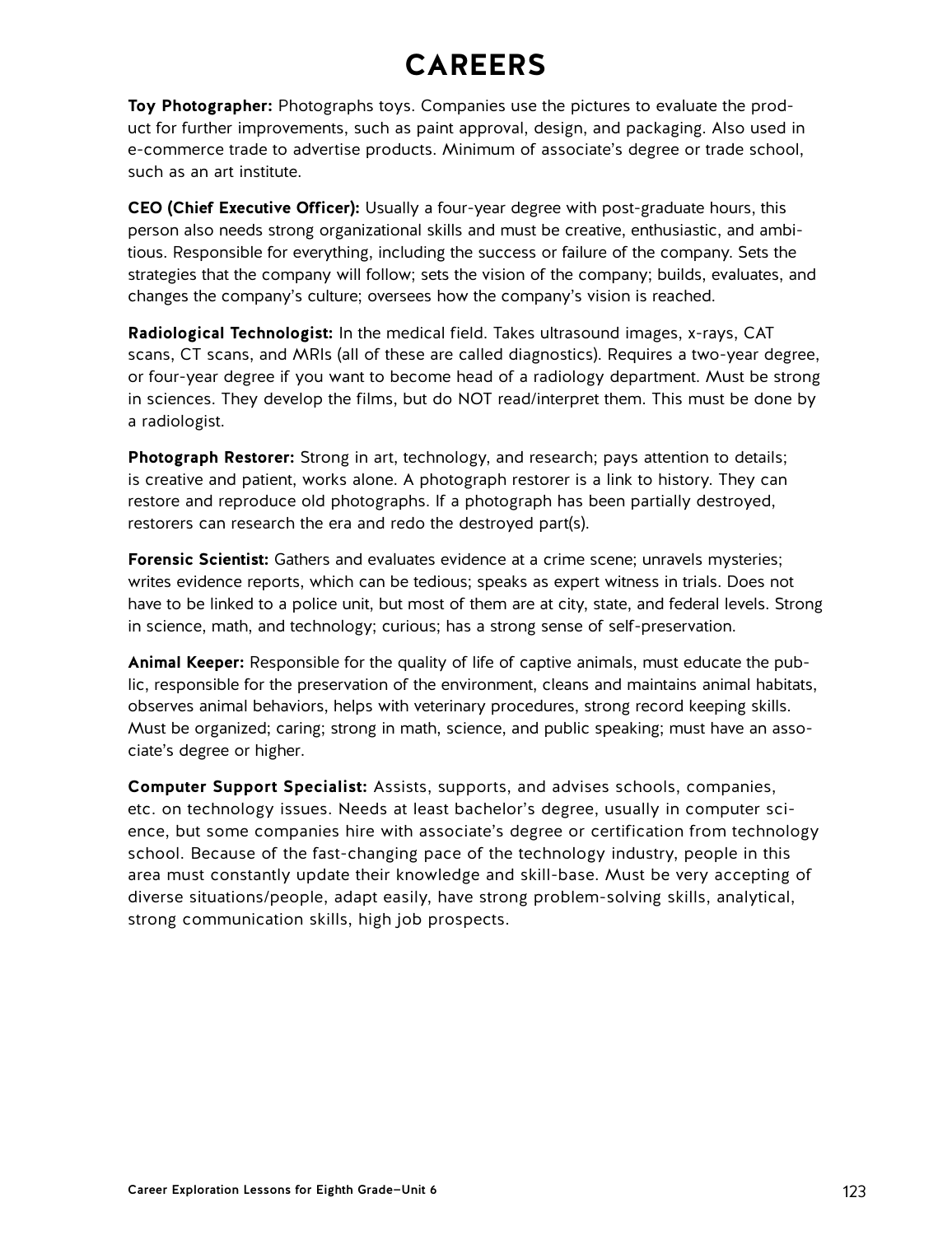**Athletic Trainer:** Makes assessment of athletic injuries. Knows how to incorporate physical therapy equipment, techniques, and medication; plans and implements comprehensive programs for athletes; develops training programs; travels with teams. Must be logical with high reasoning abilities, optimistic, and progressive; have knowledge of human injuries and treatment, and extensive knowledge of first aid; and communicate well with others. Considered to be part of allied health professionals, and usually works under the supervision of a certified physician. Needs to take health-related courses, such as anatomy, physiology, and nutrition. Growth expectancy of 24 percent between 2006 and 2016, 68 percent of trainers have masters or doctoral degrees.

**Camera Operator:** Camera operators usually specialize in either motion picture or television work. Few work in both fields. TV cameramen work more steadily than motion picture cameramen. Ability and experience are more important than a degree. Training in film and television production is available through vocational school, college courses, or an apprenticeship. Film schools also provide classes on the artistic side of making motion pictures. Usually start out as camera trainee. To help, get a part-time job in high school with a camera company to learn as much as possible. Get involved with a community project (theatre group, etc). Needs to be responsible and take instruction and criticism well.

**Choreographer:** Creates dance routines and movement sequences for films, television shows, concerts, stage, etc. Usually specializes in a particular dance form, such as classical ballet, jazz, or ballroom dancing. Must be creative, confident, able to market self well, and be strong in judging auditions and teaching dances. Must recognize and appreciate other ideas and opinions. Requires a high level of dance training and experience. Some universities now offer degrees in dance. "Shadowing" a good way to learn in this profession.

**Stenographer:** Transfers spoken words to print. The machine used is called a stenotype. Must be disciplined, punctual, accurate, detail-oriented, work well under pressure, have good listening skills, command of English grammar, punctuation, and vocabulary, be able to maintain confidentiality. National Court Reporters Association says must type a minimum of 225 wpm. According to the Bureau of Labor Statistics, 8 percent are self-employed. Projected growth in the industry is 25 percent. Required education is one year to 33 months.

**Machinist:** Most highly-skilled of industrial workers, is a complex operator of machine tools that mass-produce metal parts and objects. Salary is around \$20 an hour. Must be able to read blueprints, give accurate instructions to other workers, plan production process, have strong skills in sequencing. Requires accuracy and patience, is detailed work.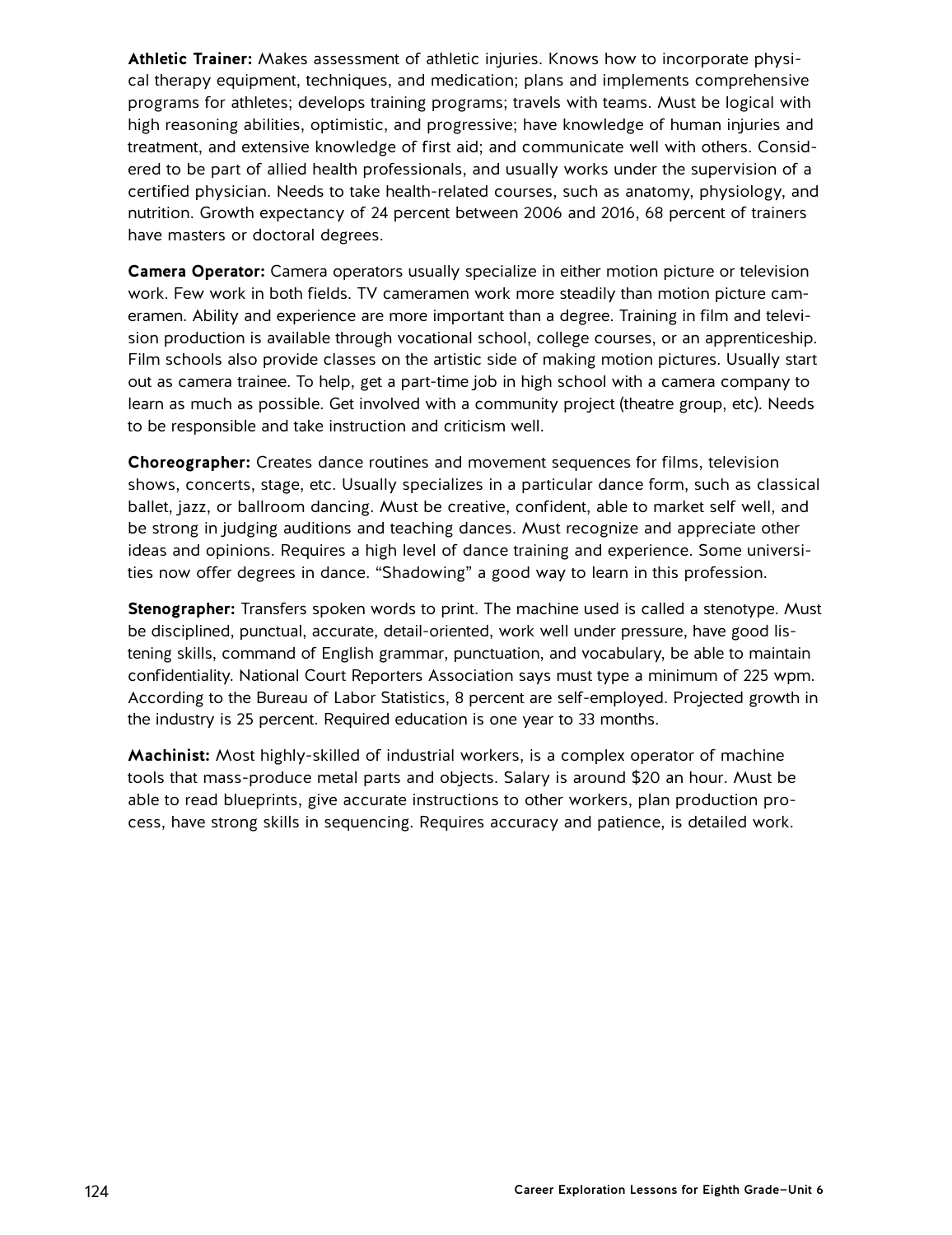**Podiatrist:** Prevention, diagnosis, and treatment of diseases and deformities of the human foot and ankle. Advises patients, makes and fits prosthetics, writes prescriptions for medications. Must be an active listener, have strong decision-making skills, and keep up with new learning in the field. Average salary is \$130,000 or more, and the job outlook is excellent. The doctor of podiatrist medicine degree requires a minimum of eight years education and training after high school.

**Product or Set Designer:** Responsible for the visual concepts in either film, television, or theatre. Must have a strong partnership with the director, strong production ideas, good use of the language to give precise instructions to others, sometimes must do intensive research for period production, must pay attention to rehearsals and production meetings, and must be very flexible. Specializes in planning and monitoring the budget, salaries vary, long work hours, extensive travel sometimes with very short notice.

**Pediatrician:** Diagnosis, treatment, and prevention of childhood diseases and injuries. Must have critical thinking skills, and must be socially perceptive, a lifelong learner, and strong in the areas of science and math. Can work in a private clinic or hospital. Can also become more specialized in areas of treatment, but needs more training. Medical school is highly competitive and extremely expensive. Income after a few years is possibly \$250,000 or more.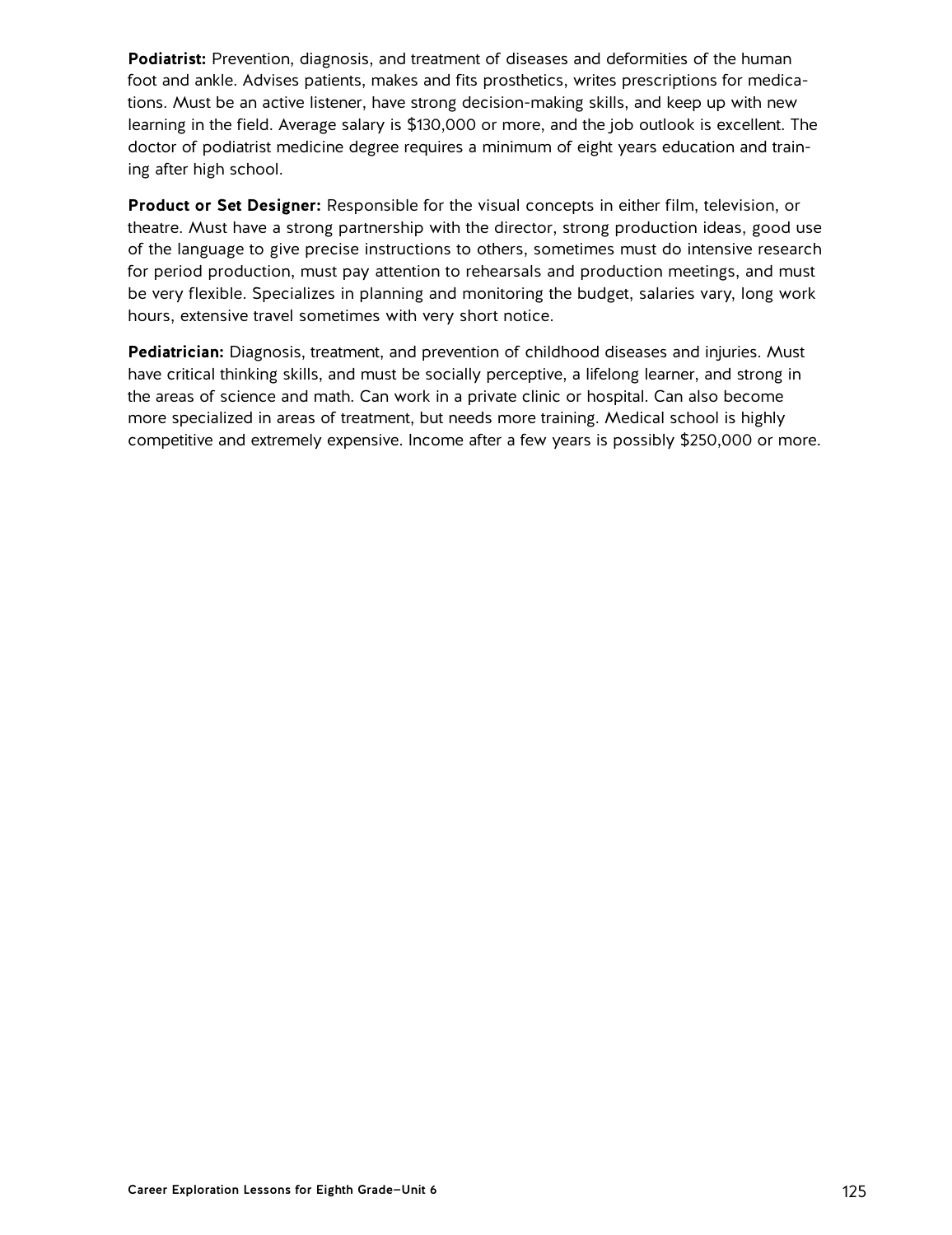### **Working on Excellence**

### **Career Education Focus:**

- 1. Recognize the importance of personal skills and attitudes toward careers.
- 2. Develop knowledge and skills in career exploration.
- 3. Demonstrate effective communication skills.
- 4. Demonstrate interpersonal skills.
- 5. Use critical thinking.
- 6. Analyze and evaluate personal qualities and academic skills.

**Related Standards:** Health and physical education, English/language arts

### **Lesson Objectives:**

- 1. Communicate effectively.
- 2. Analyze identified personal skills.
- 3. Make predictions.
- 4. Think critically.

**Materials:** Skill Descriptions worksheet, Skills for Particular Jobs worksheet, Skills Assessment worksheet

**Vocabulary:** Spatial, perception, dexterity

### **Procedures:**

**Activity 1:** Review the vocabulary for this lesson, as well as the choices and skills discussed in It's All a Guess Job.

**Activity 2:** Using the Skills Description Sheet, the teacher should review the information in the first two columns of the chart and then work with the class to complete the job example column. More than one job may fit accurately into a box.

**Activity 3:** The Skills for Particular Jobs worksheet may be completed as a large group, with individuals explaining their choice of answers, or in two- to three-person teams followed by a class discussion.

**Activity 4:** Students should complete the Skills Assessment worksheet individually. For the job selections, they will refer back to It's All a Guess Job for their two career choices.

**Reflection:** As a class, the students will discuss how their career choices were either affirmed or contradicted through information learned in this lesson.

**Assessment:** Use the Skills Assessment worksheet as the assessment for this lesson.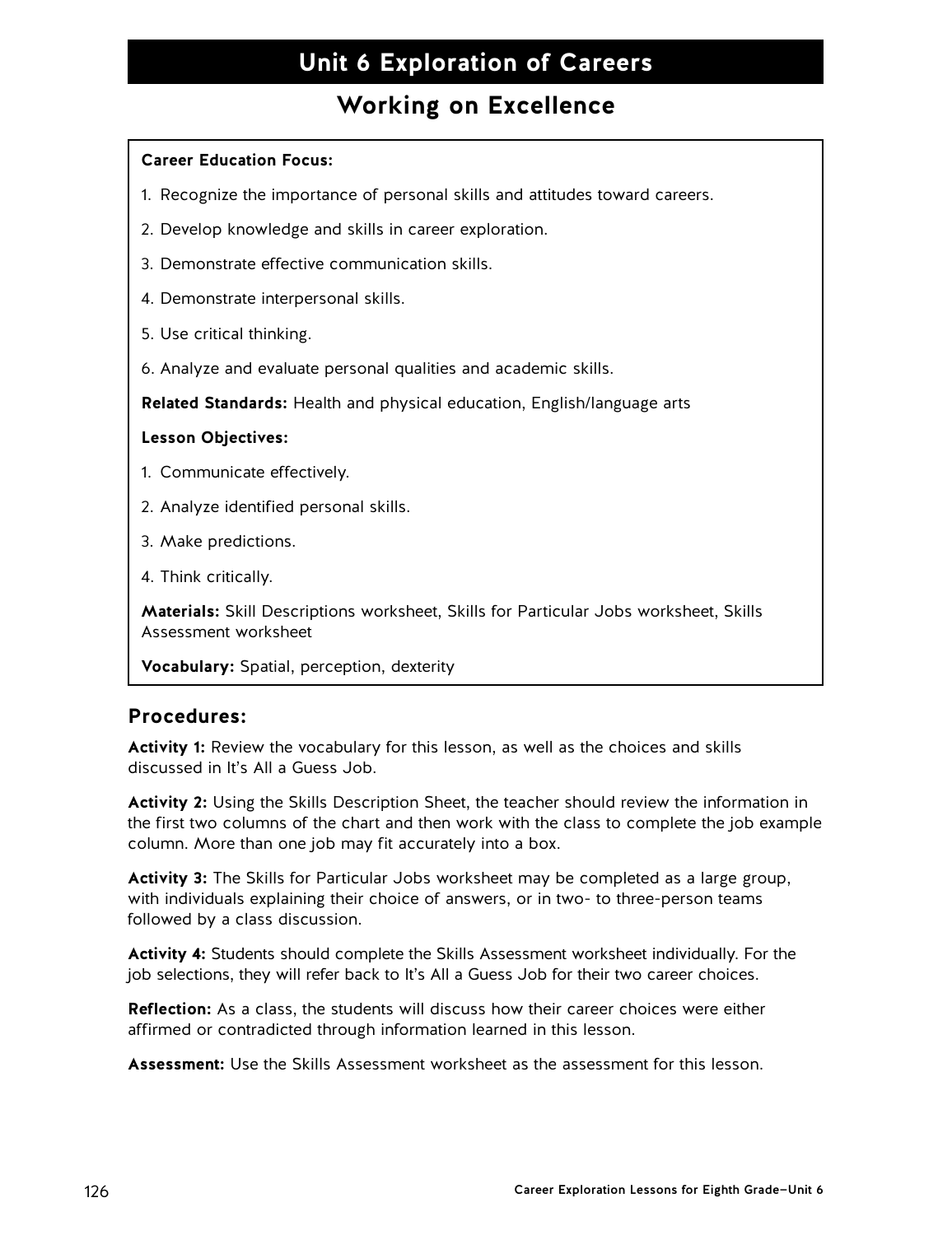# **SKILL DESCRIPTIONS**

| <b>Skills Necessary</b><br>for a Job | <b>Description of Skill Area</b>                                                                                           | Job Example |
|--------------------------------------|----------------------------------------------------------------------------------------------------------------------------|-------------|
| General<br>Intelligence              | Understand instructions (orders, facts, and<br>the reasons for them). Able to reason. Closely<br>related to school grades. |             |
| <b>Numerical Skills</b>              | Does math quickly and correctly.                                                                                           |             |
| <b>Spatial Skills</b>                | Can look at flat drawings and pictures and see<br>them in three dimensions (high, wide, deep).                             |             |
| <b>Verbal Skills</b>                 | Understands the meaning of words and ideas.<br>Uses them to communicate information and<br>ideas clearly.                  |             |
| Form Perception                      | Notices details in things or pictures. Notices dif-<br>ferences in shape and color.                                        |             |
| Motor<br>Coordination                | Moves eyes, hands, and fingers together to do a<br>job quickly and accurately.                                             |             |
| <b>Finger Dexterity</b>              | Moves the fingers to work with small things<br>quickly and correctly.                                                      |             |
| <b>Manual Dexterity</b>              | Moves the hands with ease and skill. Uses the<br>hands in placing and turning motions.                                     |             |

Directions: Sort the job examples into one or more categories associated with the necessary skills.

| 1. Teacher                      | 6. Photographer   |
|---------------------------------|-------------------|
| 2. Department store salesperson | 7. Receptionist   |
| 3. Automobile mechanic          | 8. Economist      |
| 4. Mechanical engineer          | 9. Court reporter |
| 5. Cosmetologist                | 10. Sculptor      |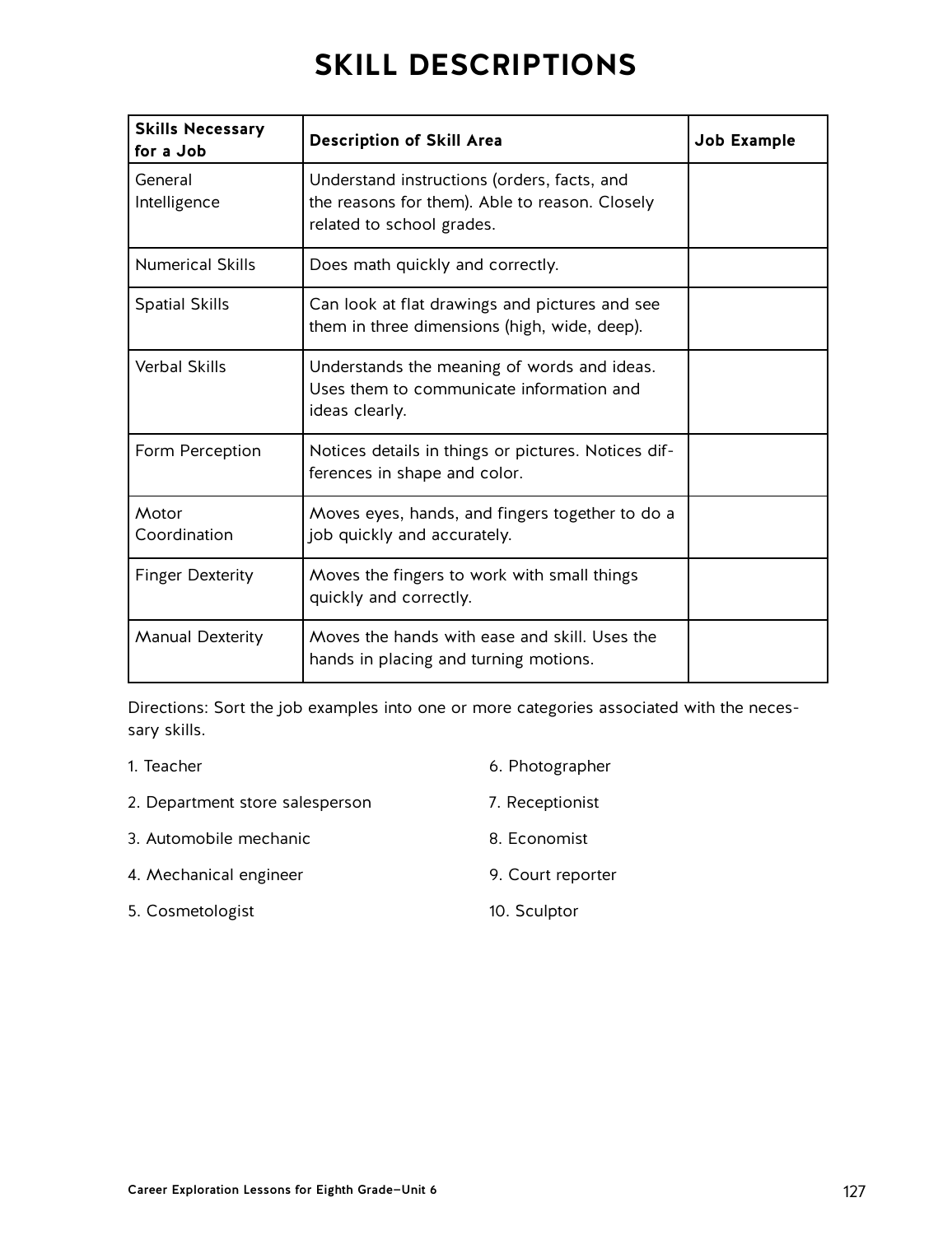# **SKILLS FOR PARTICULAR JOBS**

**Directions:** This page contains a list of skills that generally determine one's ability to do certain kinds of work. For example, a person who works as a computer data processor would be expected to have skills in finger dexterity. By using the list of skills outlined in the box, work in collaborative teams to determine the three most important skills that you believe would be required to complete each job identified below.

|    |                         | <b>Necessary Skills for Particular Jobs</b> |  |
|----|-------------------------|---------------------------------------------|--|
|    | General Intelligence    |                                             |  |
|    | <b>Numerical Skills</b> |                                             |  |
|    | <b>Spatial Skills</b>   |                                             |  |
|    | <b>Verbal Skills</b>    |                                             |  |
|    | Form Perception         |                                             |  |
|    |                         | <b>Motor Coordination</b>                   |  |
|    | <b>Finger Dexterity</b> |                                             |  |
|    | <b>Manual Dexterity</b> |                                             |  |
| 1. |                         | Telephone customer service representative   |  |
|    |                         |                                             |  |
|    |                         |                                             |  |
|    |                         | $c.$ $\overline{\phantom{a}}$               |  |
| 2. | Police officer          |                                             |  |
|    |                         |                                             |  |
|    |                         |                                             |  |
|    |                         | $c.$ $\overline{\phantom{a}}$               |  |
| 3. |                         | Nurse (registered)                          |  |
|    | Skills:                 |                                             |  |
|    |                         |                                             |  |
|    |                         |                                             |  |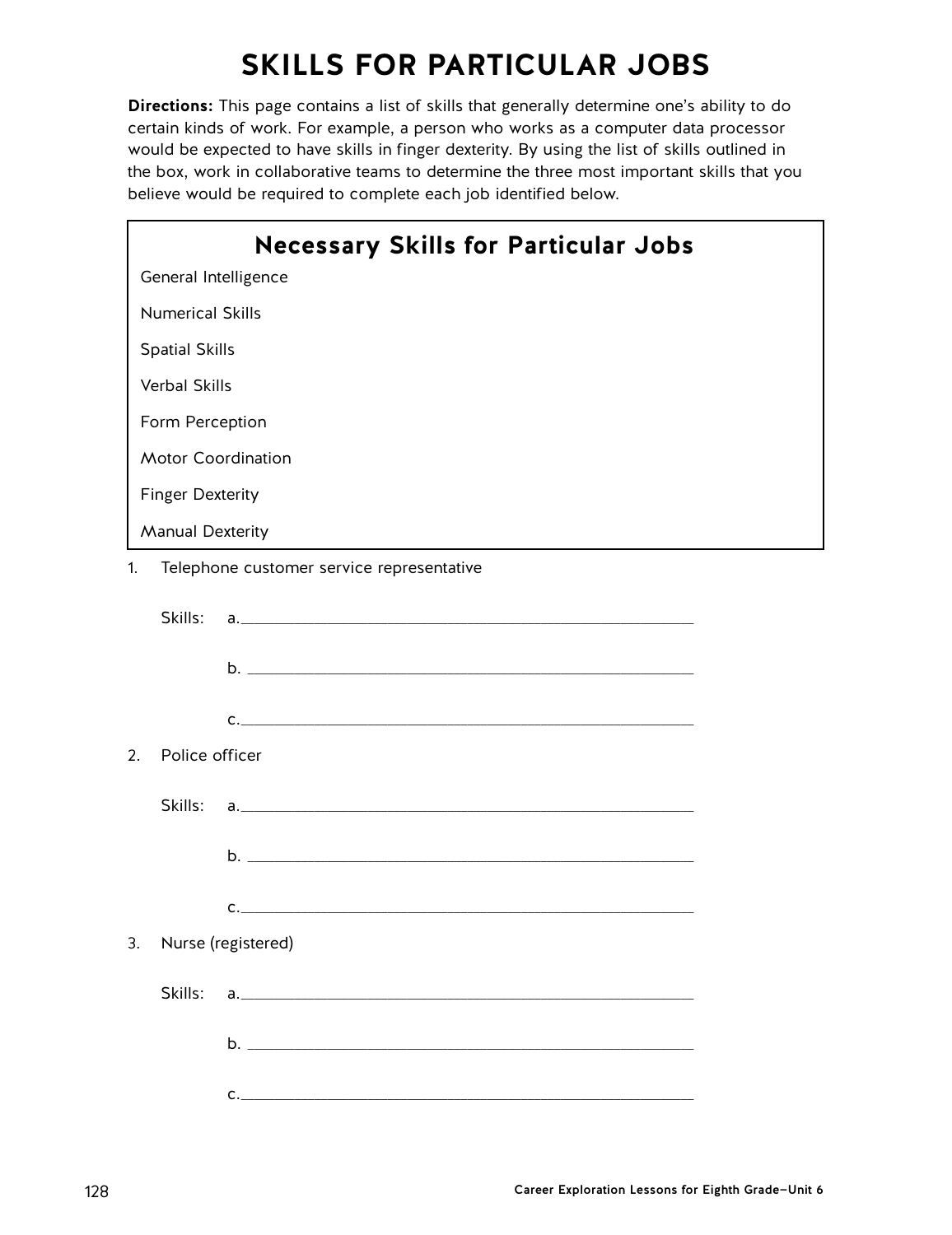|                | 4. Architect (licensed) |                                                     |  |
|----------------|-------------------------|-----------------------------------------------------|--|
|                |                         |                                                     |  |
|                |                         |                                                     |  |
|                |                         | $\underline{\texttt{C}}.\underline{\hspace{1.5cm}}$ |  |
| 5 <sub>1</sub> | Welder                  |                                                     |  |
|                | Skills:                 |                                                     |  |
|                |                         |                                                     |  |
|                |                         | $c.$ $\overline{\phantom{a}}$                       |  |
| 6.             |                         | Principal (school)                                  |  |
|                |                         |                                                     |  |
|                |                         |                                                     |  |
|                |                         | $\mathsf{C}$ .                                      |  |
|                |                         |                                                     |  |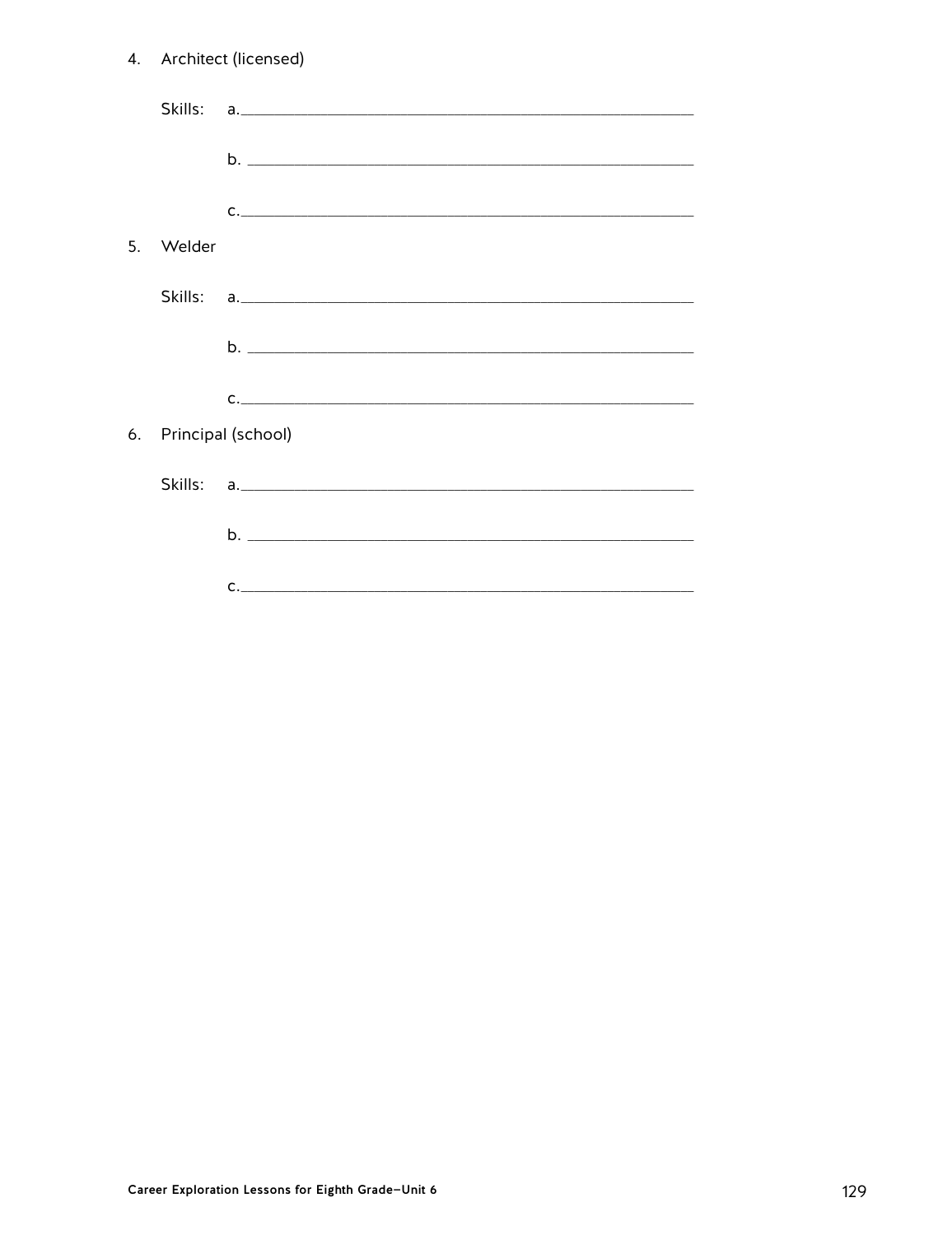# **SKILLS ASSESSMENT**

## **My Career Choice**

Part I. From previous lessons, use the occupations you have already identified to complete this task. Circle to what extend you believe each of the following skills are necessary for this job. Record your responses for your first career choice. Then move to the second matrix and complete the same exercise for your second choice.

| <b>Skills Necessary</b><br>for This Job | <b>Some</b> | Much          | Very Much |
|-----------------------------------------|-------------|---------------|-----------|
| General Intelligence                    | 1           | $\mathcal{P}$ | 3         |
| <b>Numerical Skills</b>                 | 1           | 2             | 3         |
| <b>Spatial Skills</b>                   |             | 2             | 3         |
| <b>Verbal Skills</b>                    | 1           | 2             | 3         |
| Form Perception                         | 1           | $\mathcal{P}$ | 3         |
| <b>Motor Coordination</b>               |             | $\mathcal{P}$ | 3         |
| <b>Finger Dexterity</b>                 |             | $\mathcal{P}$ | 3         |
| <b>Manual Dexterity</b>                 |             | $\mathcal{P}$ | 3         |

First career choice \_\_\_\_\_\_\_\_\_\_\_\_\_\_\_\_\_\_\_\_\_\_\_\_\_\_\_\_\_\_\_

Second career choice \_\_\_\_\_\_\_\_\_\_\_\_\_\_\_\_\_\_\_\_\_\_\_\_\_\_\_\_\_\_\_\_\_\_\_\_\_\_\_\_

| <b>Skills Necessary</b><br>for This Job | <b>Some</b> | Much          | Very Much |
|-----------------------------------------|-------------|---------------|-----------|
| General Intelligence                    |             | $\mathcal{P}$ | 3         |
| <b>Numerical Skills</b>                 |             | $\mathcal{P}$ | 3         |
| <b>Spatial Skills</b>                   |             | $\mathcal{P}$ | 3         |
| <b>Verbal Skills</b>                    |             | $\mathcal{P}$ | 3         |
| Form Perception                         |             | $\mathcal{P}$ | 3         |
| <b>Motor Coordination</b>               |             | $\mathcal{P}$ | 3         |
| <b>Finger Dexterity</b>                 |             | $\mathcal{P}$ | 3         |
| <b>Manual Dexterity</b>                 |             | 2             | 3         |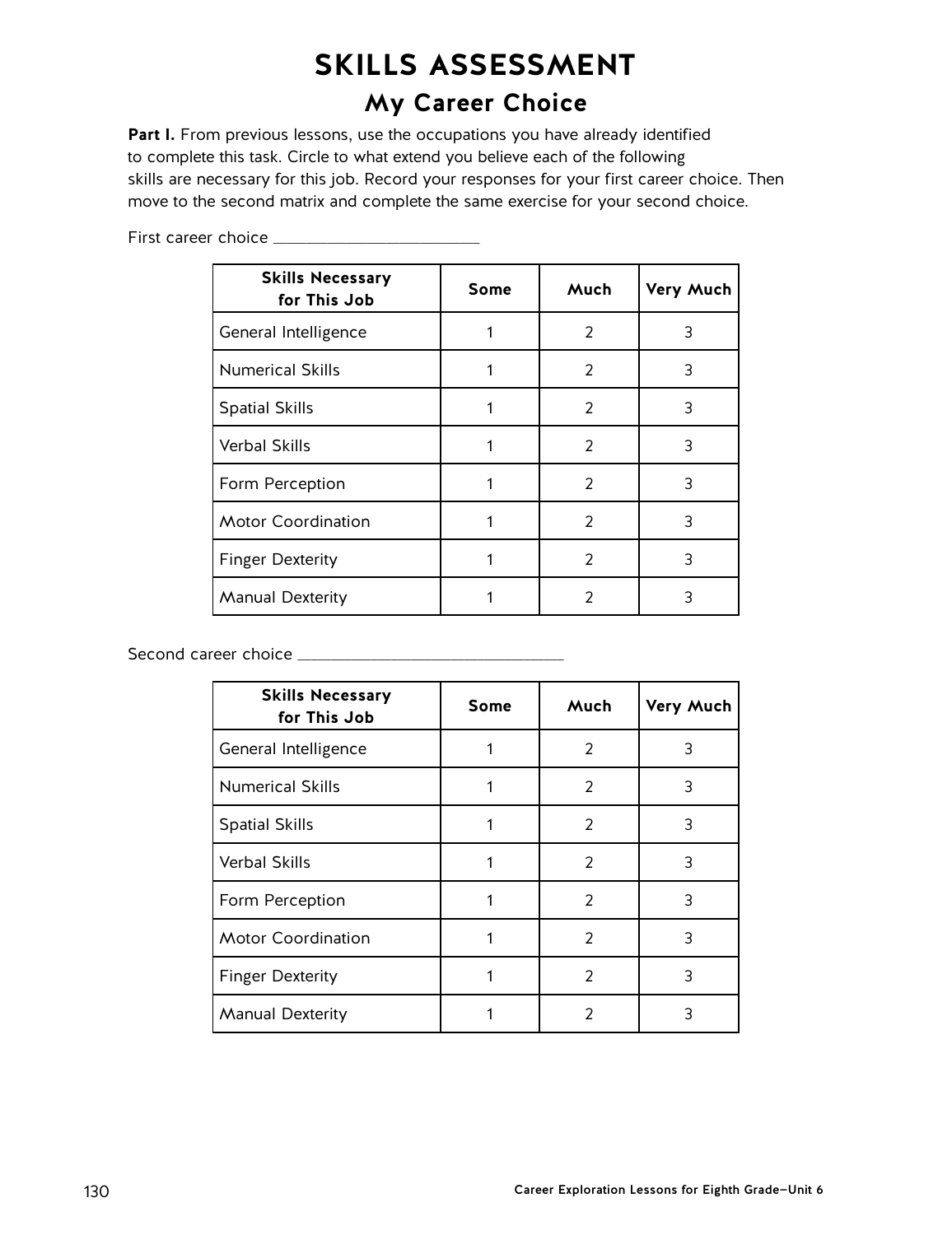### **Reflection**

 $1.$ Given your two occupation choices, which skills were similar for both jobs?

| $C.$ $\qquad \qquad$ |
|----------------------|
|                      |
|                      |

2. Using your answers to the first question, evaluate each of your answers. Then list your strengths and weaknesses in the five areas.

| <b>Strengths</b> | Weaknesses |
|------------------|------------|
|                  |            |
|                  |            |
|                  |            |
|                  |            |
|                  |            |

 $3.$ Thinking about the strengths, how can you continue to improve on these?

4. What steps can you actively pursue to improve the weaknesses? Do you have a plan?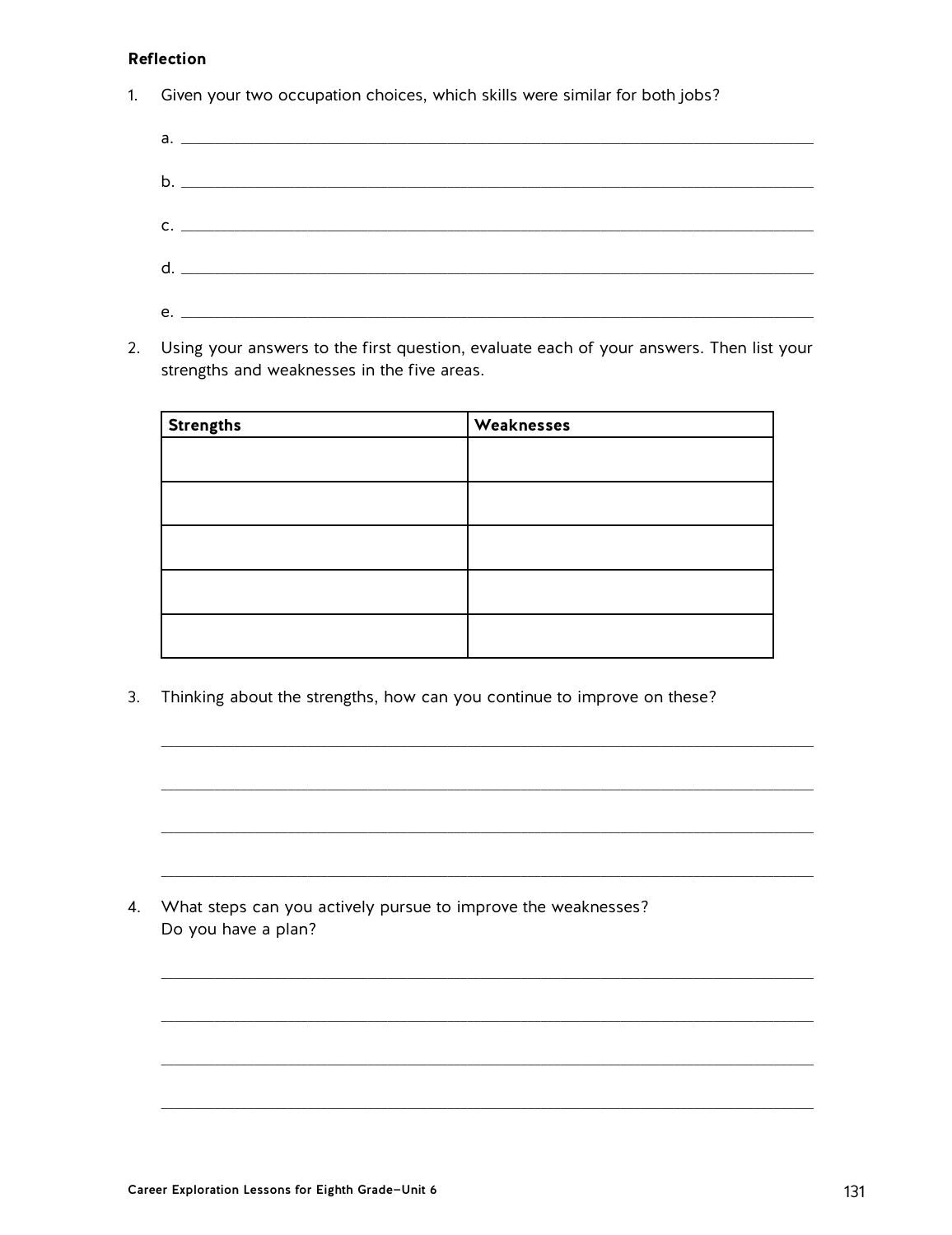### **Career Conference**

### **Career Education Focus:**

- 1. Discover more about career clusters and the jobs in each cluster.
- 2. Understand job expectations.
- 3. Recognize people as resources.
- 4. Organize a career forum.

**Related Standards:** All subject areas, depending on the career cluster

### **Lesson Objectives:**

- 1. Realize learning comes from different sources.
- 2. Interpret the concept of broadening your horizons through learning.
- 3. Formulate a real-life connection to the career exploration process.
- 4. Interact with professionals.
- 5. Improve writing techniques.

**Materials:** Computer with internet access, reserved location for the career conference

### **Procedures:**

This lesson involves planning a career conference with community professionals in order for students to learn more about their career choices. After receiving responses from invited guests, students will sign up for four break-out sessions they would like to attend. Each session should be 25 minutes long, with a five minute break between sessions, for a total of two hours. The guest presenters will choose their own method of presentation; they might, however, need to be reminded that teaching aides would be beneficial to student participation. As soon as possible, be sure to establish a venue for the conference. To make this more special for the presenters, a catered lunch could be offered as a gesture of appreciation.

Activity 1: Continue the dialogue with students concerning career clusters and jobs within each cluster. Guide the students through one of many websites that discuss the specific jobs, as well as clusters. Example: www.jobprofiles.org; www.careertech.org.

**Activity 2:** Take a random survey of the students to discover what else they would like to know about their career exploration choice(s). Use the responses as a lead-in to explaining the career conference and the necessary planning.

**Activity 3:** Using the list of jobs (between 15 and 20, depending on the number of students attending) from the previous activity, match a professional in that position from the community to be a guest presenter and offer more information about their chosen field. Have the students write (and edit) letters inviting the speakers; a personal call from the teacher would also be desirable. Students should also ask their parents to volunteer at the conference. The more volunteers, the easier the conference.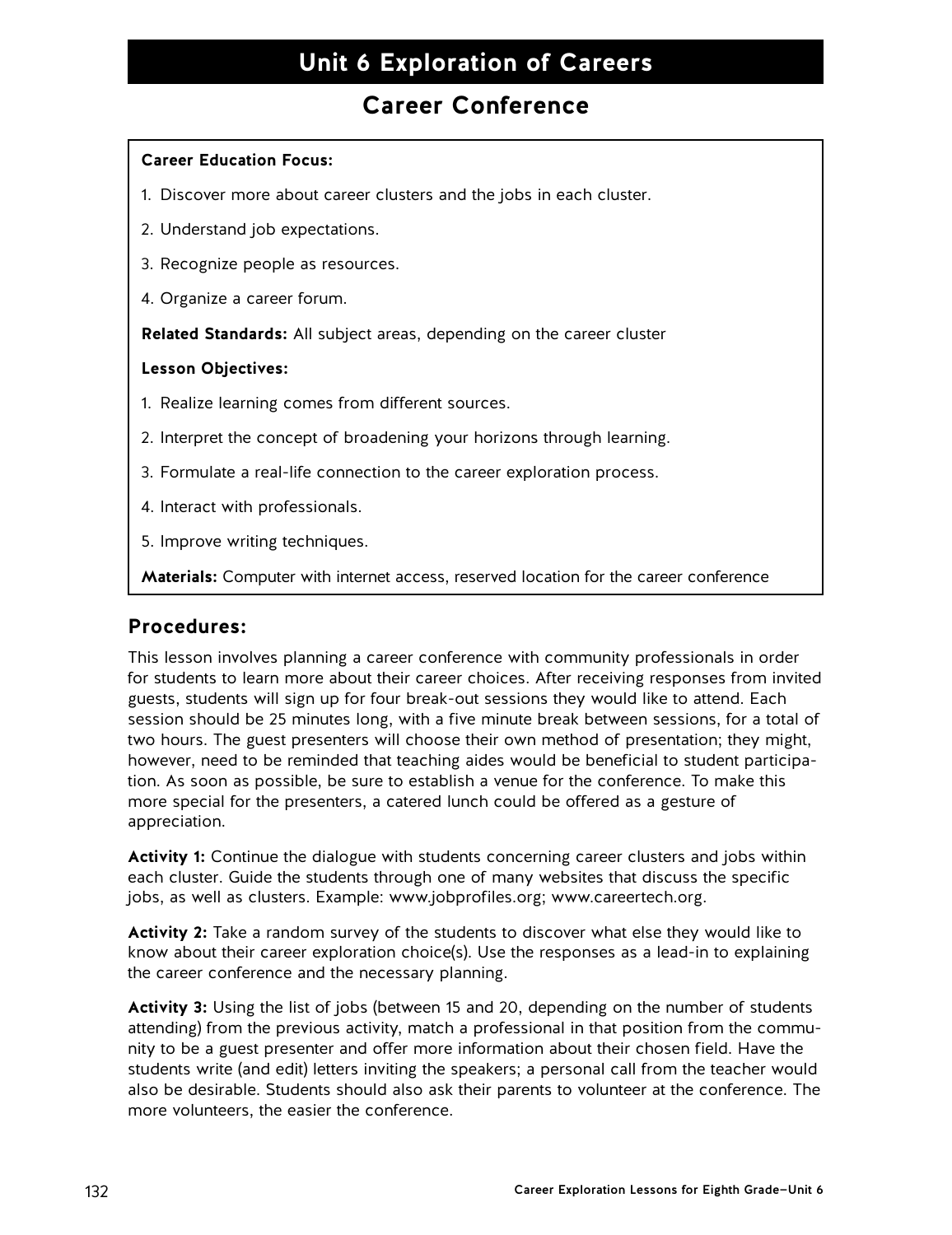**Activity 4:** On the day of the conference, assign students to greet each presenter and accompany them to their assigned area. After the conference, thank-you notes should be written, edited, and revised for all presenters and volunteers.

**Reflection:** Have the students evaluate the conference and their own personal learning.

**Assessment:** No formal assessment for this lesson.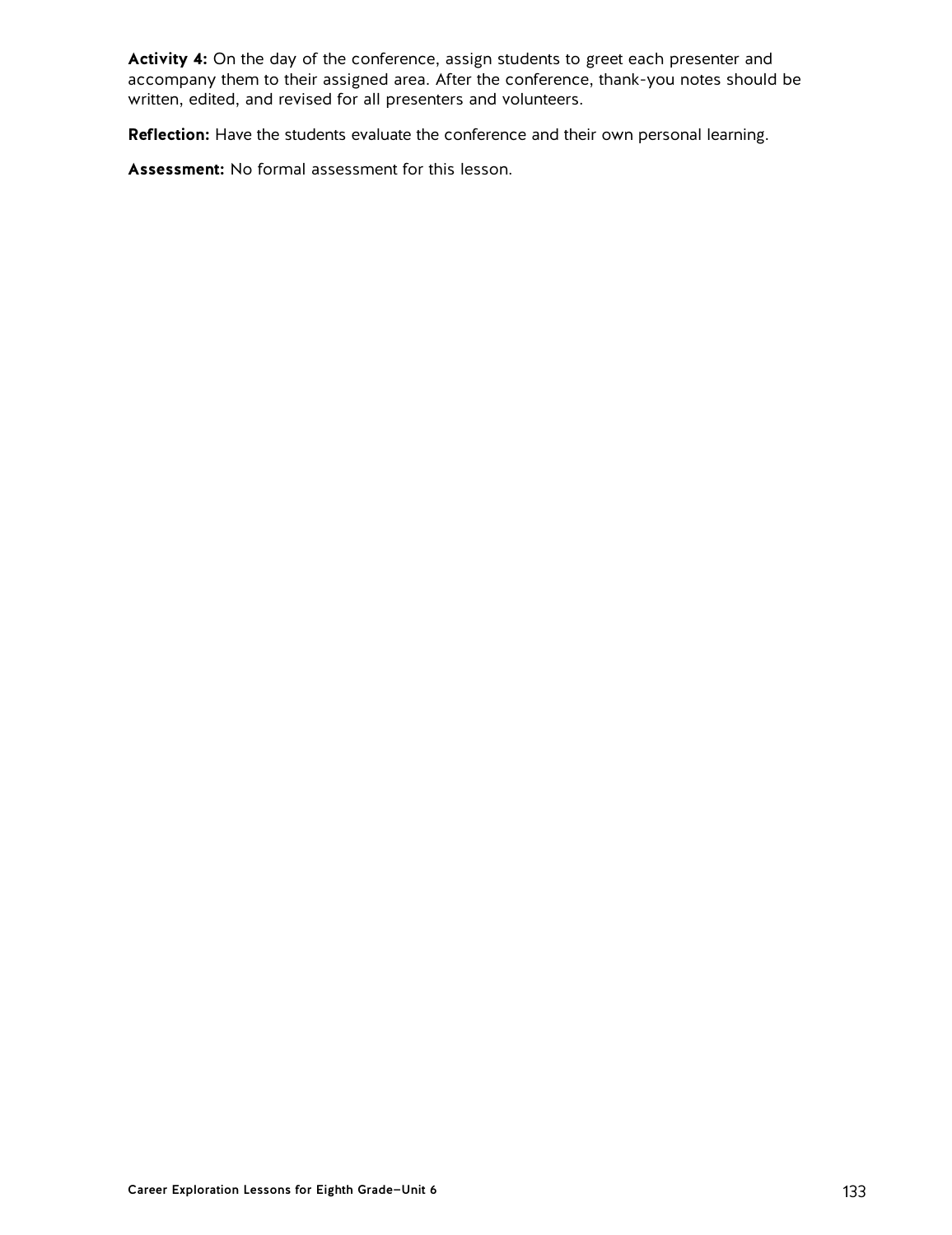### **Breakin' It Down**

### **Career Education Focus:**

- 1. Support and share prior learning.
- 2. Understand the value of learned information involved in professional exploration.
- 3. Analyze information.
- 4. Evaluate the reasoning for career exploration.

**Related Standards:** Critical thinking, technology, writing

### **Lesson Objectives:**

- 1. Evaluate and prepare lessons learned for future use.
- 2. Share learning with others.
- 3. Persuade others.
- 4. Use technology to preserve information.
- 5. Create reasons for career exploration.

**Materials:** Computer with CD/DVD re-write capabilities, blank recordable CDs or DVDs, Career Portfolio worksheet

### **Procedures:**

If students do not have access to this technology, remember that everything can be completed in hand-written form and placed in an appropriate folder.

**Activity 1:** Discuss with the students reasons for beginning a career profile; use the Career Portfolio worksheet and add other reasons if missing.

**Activity 2:** Locate all of the saved information throughout this course. Organize it, scan it, and get it ready to download to a CD or DVD. After their information has been down-loaded, students will use the CD cover made in I Wanna Talk About Me for their CD.

**Activity 3:** In pairs, groups, or as a class, give each student an opportunity to review their personal findings after completing all the lessons. Another option is to have the students create a flow chart depicting the areas of learning for this class. In no more than 30 words, the students will list pros, cons, and ways to improve this curriculum so the instructor can decide whether revisions are necessary for future classes.

**Reflection:** The teacher will review any concepts, objectives, and goals as reinforcement to the students' learning.

**Assessment:** The students will create and present, individually or in small groups, an advertisement of their choice promoting this class and the learning experience.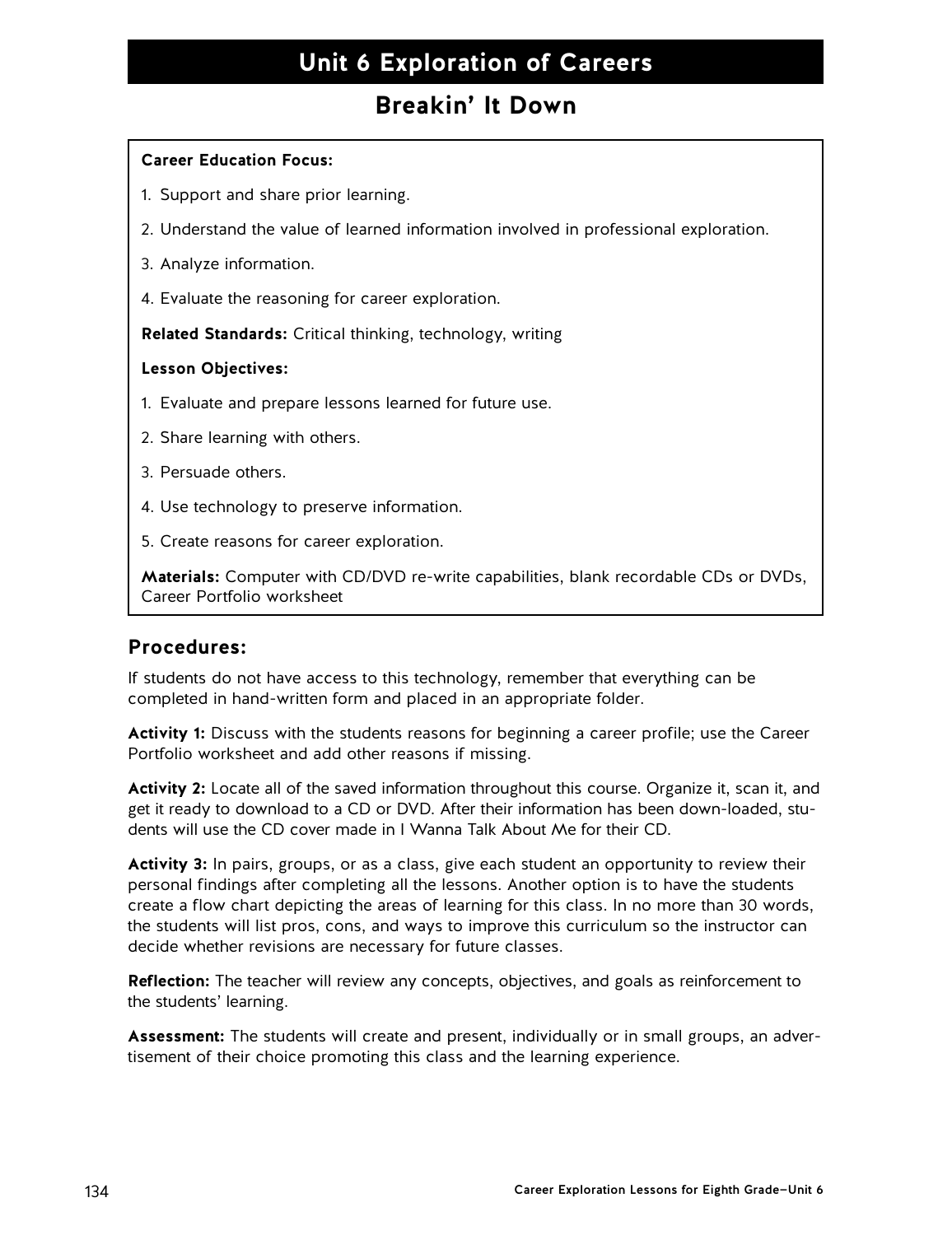